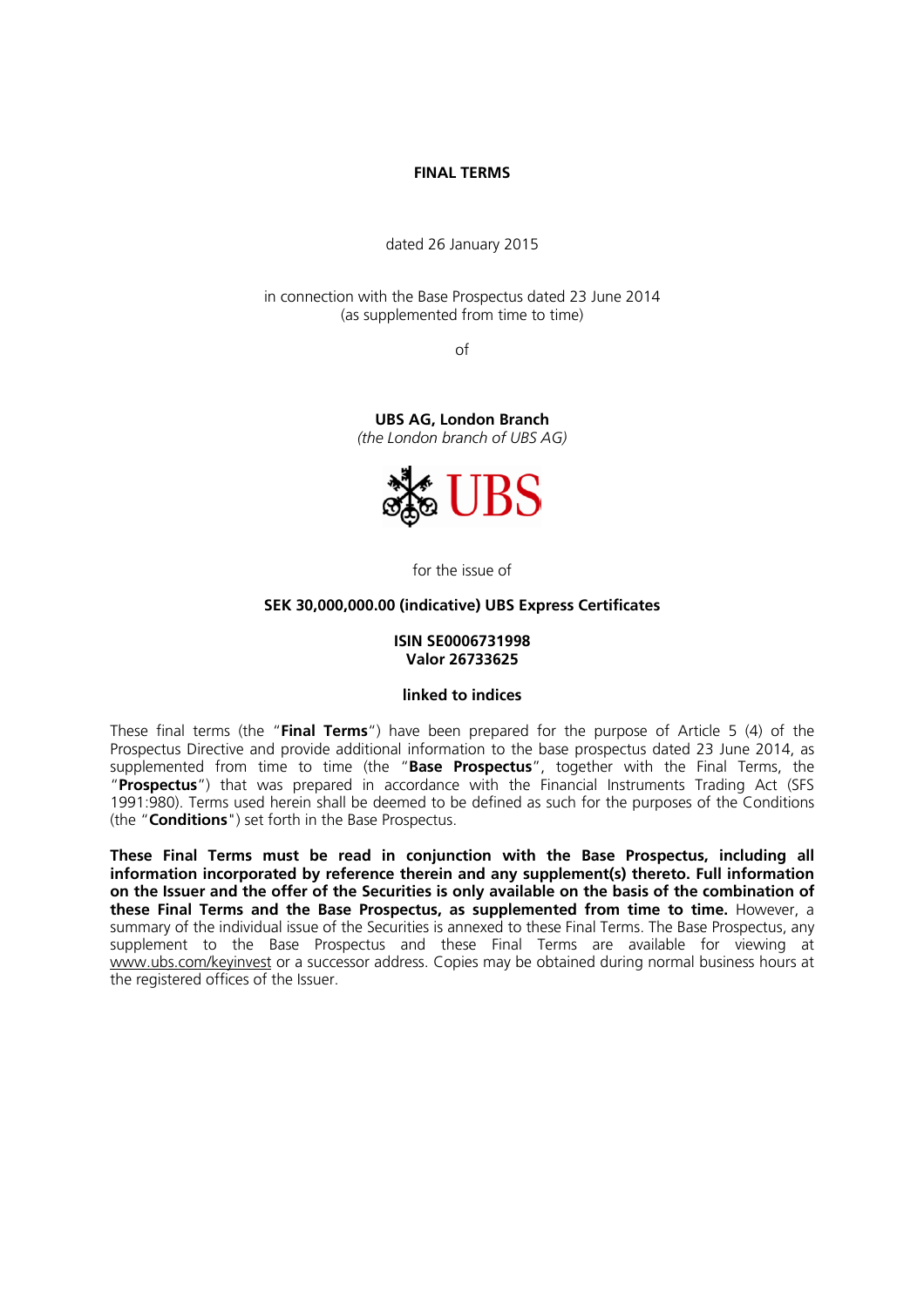| <b>TABLE OF CONTENTS</b>                                  |       |
|-----------------------------------------------------------|-------|
|                                                           | PAGE: |
| <b>OVERVIEW ON THE SECURITY STRUCTURE</b>                 | 3     |
| <b>PART A - PRODUCT TERMS</b>                             | 4     |
| <b>PART B - OFFERING AND SALE</b>                         | 13    |
| I. Offering for Sale and Issue Price                      | 13    |
| II. Subscription, Purchase and Delivery of the Securities | 14    |
| <b>PART C - OTHER INFORMATION</b>                         | 15    |
| I. Listing and Trading                                    | 15    |
| II. Commissions paid by the Issuer                        | 15    |
| III. Rating                                               | 15    |
| IV. Consent to Use of Prospectus                          | 15    |
| V. Indication of Yield                                    | 16    |
| VI. Other information about the Securities                | 16    |
| <b>PART D - COUNTRY SPECIFIC INFORMATION</b>              | 17    |
| <b>PART E - INFORMATION ABOUT THE UNDERLYING</b>          | 18    |
| ANNEX TO THE FINAL TERMS: ISSUE SPECIFIC SUMMARY          | 22    |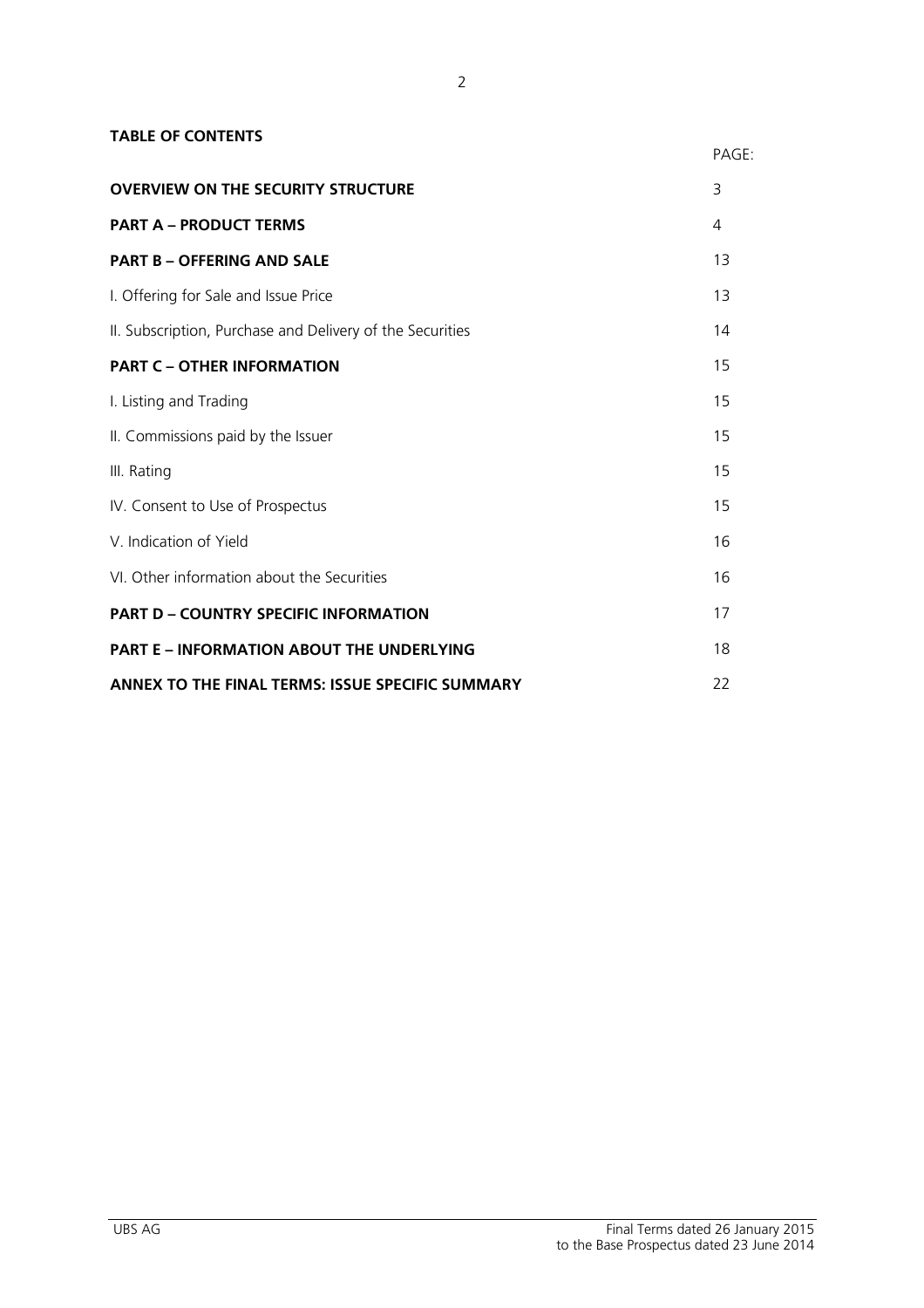# **OVERVIEW ON THE SECURITY STRUCTURE**

# **UBS Autocallable / Express Securities**

UBS Autocallable/Express Securities are suitable for Securityholders expecting the price of the Underlying(s) to reach certain level(s), as specified in the applicable Product Terms so that the product can early redeem.

In case the price of the Underlying(s) reaches certain level(s) on specific Observation Dates, as specified in the applicable Product Terms, the Securities will be early redeemed prior to the Maturity Date.

If the UBS Autocallable/Express Securities did not expire early on any of the previous Observation Dates, the UBS Autocallable/Express Securities will be redeemed at the Maturity Date, as specified in the applicable Product Terms. The Redemption Amount in the Redemption Currency depends on the individual product structure, as specified in the applicable Product Terms.

The Redemption Amount may be determined by reference to the performance of one or more Underlying(s), as specified in the relevant Product Terms.

Payment of Coupon or other proceeds linked to the Underlying(s)

In addition, and as specified in the relevant Product Terms, the Securityholder may during the term of the UBS Autocallable/Express Securities be entitled to receive payment of a Coupon or other proceeds, if applicable, as specified in the applicable Product Terms. Such payment may, as specified in the applicable Product Terms, be unconditional or conditional upon a specific performance of the Underlying(s) described in the applicable Product Terms.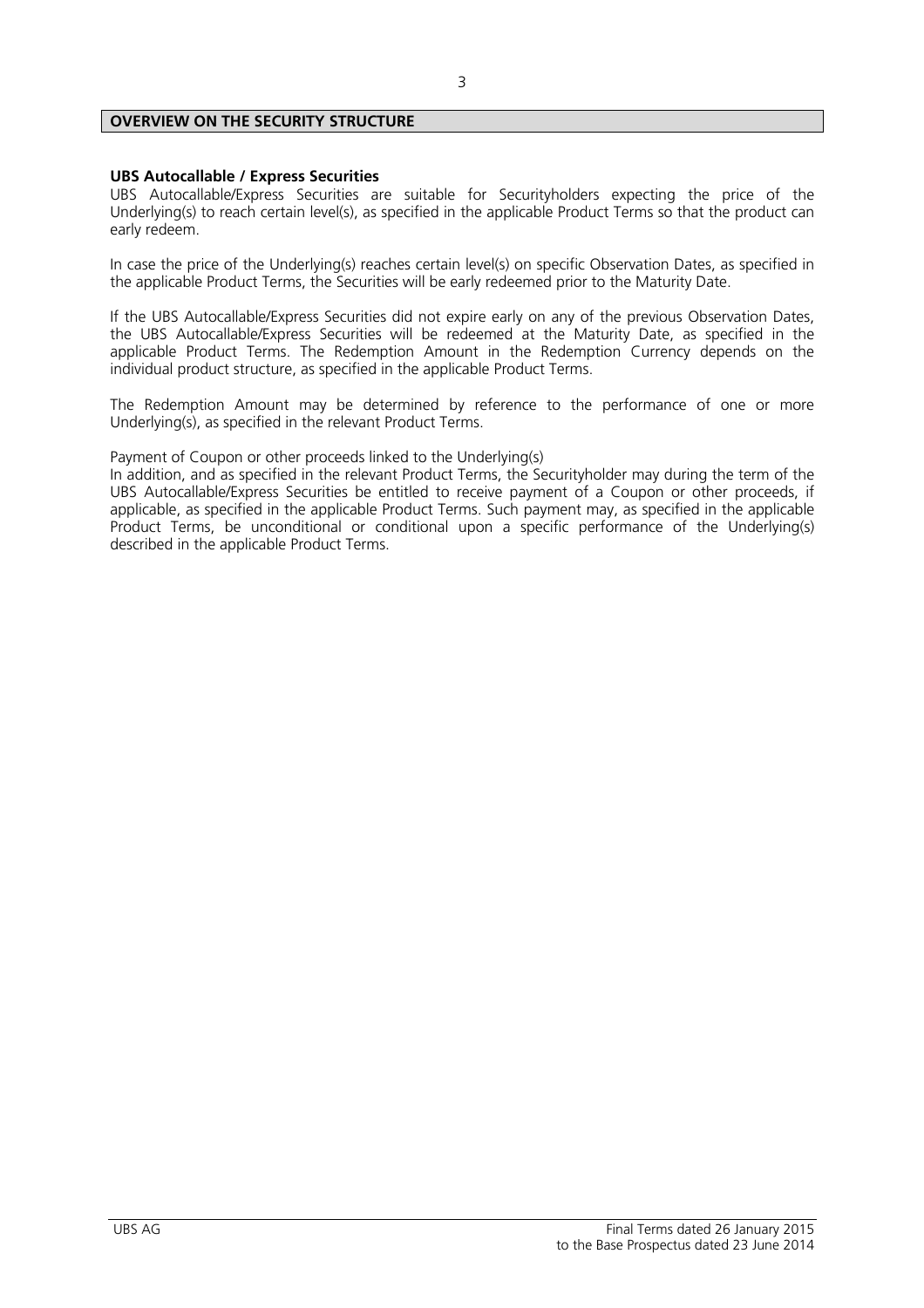# **PART A – PRODUCT TERMS**

The following "**Product Terms**" of the Securities shall, for the relevant Securities, complete and put in concrete terms the General Conditions for the purposes of such Securities. A version of these Product Terms as completed and put in concrete terms for the specific issue will be contained in the applicable Final Terms and must be read in conjunction with the General Conditions.

The Product Terms are composed of

# **Part 1: Key Terms and Definitions of the Securities**

# **Part 2: Special Conditions of the Securities**

Product Terms and General Conditions together constitute the "**Conditions**" of the relevant Securities.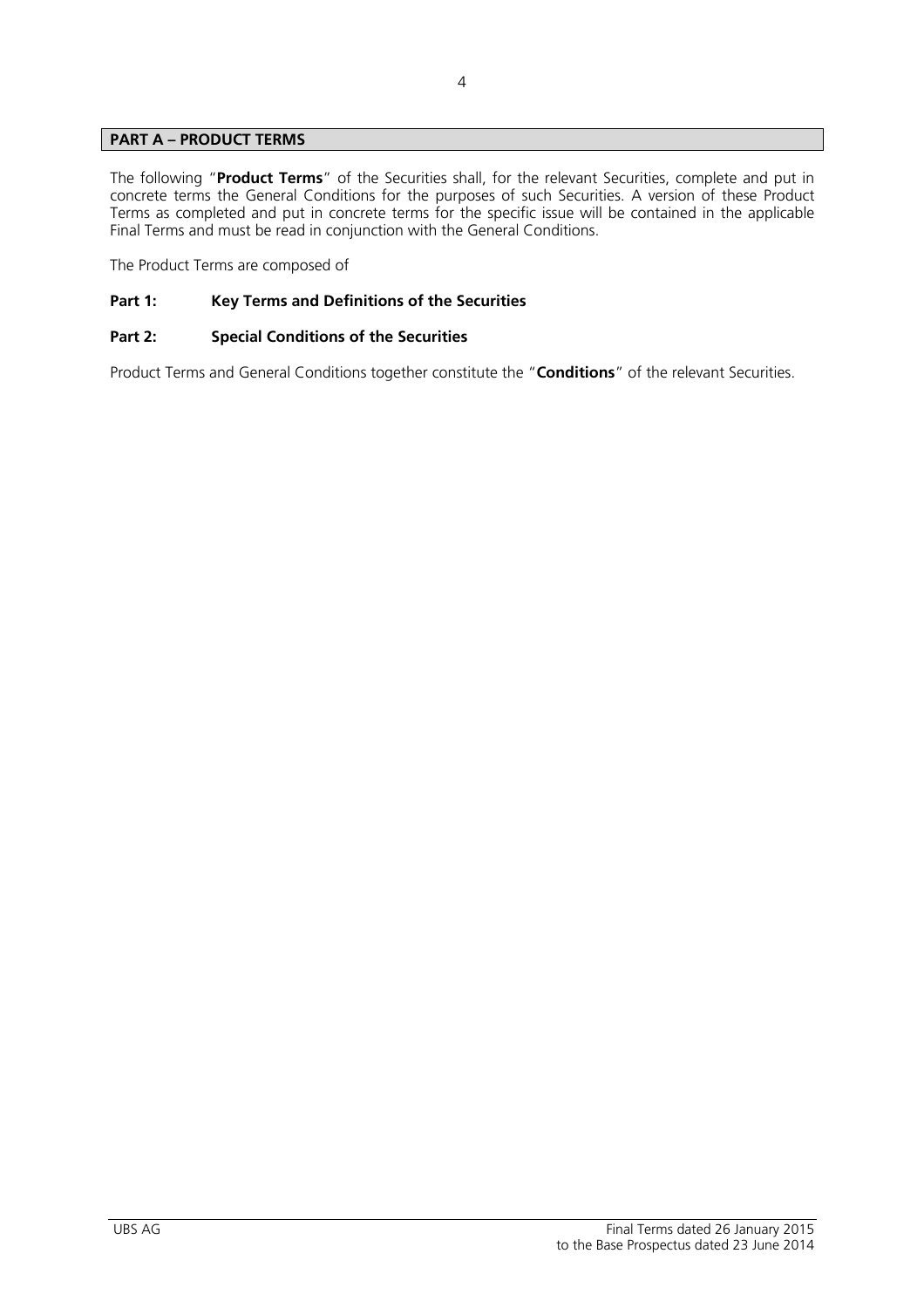# **Part 1: Product Terms: Key Terms and Definitions of the Securities**

*The Securities use the following definitions and have, subject to an adjustment according to the Conditions of the Securities, the following key terms, both as described below in alphabetical order. The following does not represent a comprehensive description of the Securities, and is subject to and should be read in conjunction with the Conditions of the Securities. The following use of the symbol "\*" in the Key Terms and Definitions of the Securities indicates that the relevant determination will be made by the Calculation Agent or the Issuer, as the case may be, and will be published without undue delay thereafter in accordance with the applicable legal requirements of the relevant jurisdiction.* 

5

| В.<br><b>Banking Day:</b>     | The Banking Day means each day on which the banks in Stockholm,<br>Sweden, are open for business and the Clearing System settles securities<br>dealings.                                                                                                                                                                                                                                 |
|-------------------------------|------------------------------------------------------------------------------------------------------------------------------------------------------------------------------------------------------------------------------------------------------------------------------------------------------------------------------------------------------------------------------------------|
| <b>Barrier:</b>               | The Barrier <sub>(i)</sub> of the Underlying <sub>(i)</sub> equals 60 % of the Reference Level of the<br>Underlying <sub>(i)</sub> (one (1) unit of the Underlying Currency equals one (1) unit<br>SEK, "Quanto SEK").                                                                                                                                                                   |
|                               | The term "Barrier" shall also refer to all Barriers $_{(i=1)}$ to $_{(i=4)}$ .                                                                                                                                                                                                                                                                                                           |
| C.<br><b>CA Rules:</b>        | CA Rules means (i) the Swedish Financial Instruments Accounts Act (lag<br>(1998:1479) om kontoföring av finansiella instrument) as well as (ii) any<br>regulation and operating procedure applicable to and/or issued by the<br>Clearing System.                                                                                                                                         |
| <b>Clearing System:</b>       | Clearing System means Euroclear Sweden AB, Klarabergsviadukten 63,<br>S-111 64 Stockholm, Sweden, in its capacity as central securities depositary<br>under the Swedish Financial Instruments Accounts Act (Sw. lag<br>(1998:1479) om kontoföring av finansiella instrument) or any successor in<br>this capacity.                                                                       |
| Ε.<br><b>Expiration Date:</b> | The Expiration Date means 12 March 2020.                                                                                                                                                                                                                                                                                                                                                 |
| F.<br><b>Fixing Date:</b>     | The Fixing Date means 12 March 2015.<br>If this day is not an Underlying Calculation Date in relation to an<br>Underlying <sub>(i)</sub> the immediately succeeding Underlying Calculation Date is<br>deemed to be the Fixing Date in relation to all Underlyings.<br>In the case of abbreviation or extension of the Subscription Period the<br>Fixing Date may be changed accordingly. |
| <b>Fixing Time:</b>           | The Fixing Time equals the time of the official determination of the closing<br>price of the respective Underlying <sub>(i)</sub> by the respective Index Sponsor <sub>(i)</sub> .                                                                                                                                                                                                       |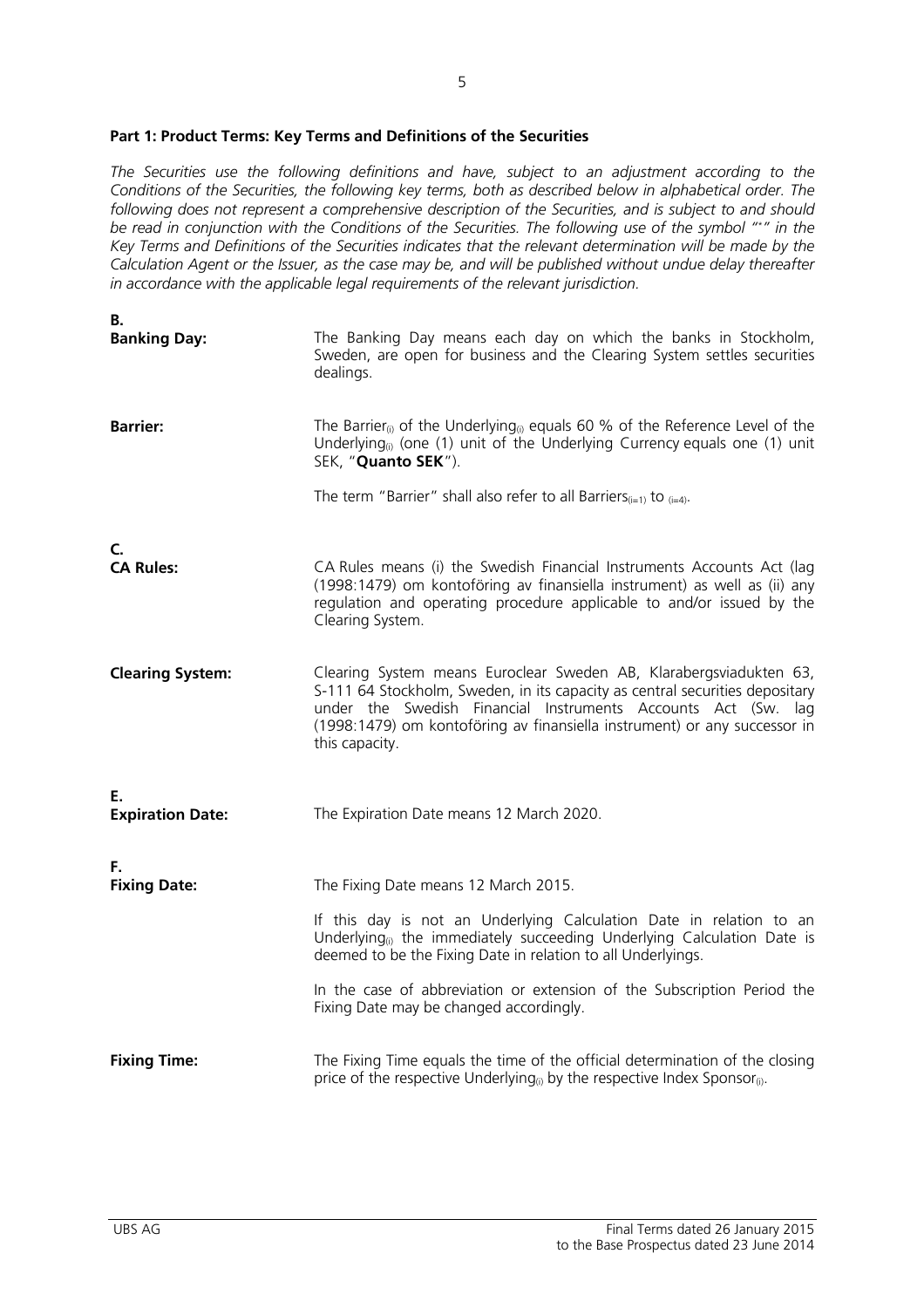| G.<br><b>Governing Law:</b>                    | German law governed Securities. Any reference to reasonable discretion in<br>the Conditions shall be construed as references to reasonable discretion in<br>accordance with § 315 BGB or §§ 315, 317 BGB, as the case may be.                                                                                  |
|------------------------------------------------|----------------------------------------------------------------------------------------------------------------------------------------------------------------------------------------------------------------------------------------------------------------------------------------------------------------|
| Т.<br><b>Initial Payment Date:</b>             | The Initial Payment Date means 30 March 2015.                                                                                                                                                                                                                                                                  |
|                                                | In the case of abbreviation or extension of the Subscription Period the<br>Initial Payment Date may be changed accordingly.                                                                                                                                                                                    |
| <b>Issue Date:</b>                             | The Issue Date means 30 March 2015.                                                                                                                                                                                                                                                                            |
|                                                | In the case of abbreviation or extension of the Subscription Period the Issue<br>Date may be changed accordingly.                                                                                                                                                                                              |
| <b>Issuer:</b>                                 | The Issuer means UBS AG, Bahnhofstrasse 45, 8001 Zurich, Switzerland,<br>and Aeschenvorstadt 1, 4051 Basel, Switzerland, acting through its London<br>Branch, 1 Finsbury Avenue, London EC2M 2PP, United Kingdom.                                                                                              |
| <b>Issuing Agent:</b>                          | The Issuing Agent means SEB Merchant Banking, Asset Servicing, S-106 40<br>Stockholm, Sweden, or any successor in this capacity. As long as any<br>Security is outstanding, there will at all times be an Issuing Agent duly<br>authorised as such under the CA Rules with regard to the Securities.           |
| <b>Loss Threshold:</b>                         | The Loss Threshold <sub>(i)</sub> of the Underlying <sub>(i)</sub> equals 60 % of the Reference Level<br>of the Underlying <sub>(i)</sub> (one (1) unit of the Underlying Currency equals one (1)<br>unit SEK, "Quanto SEK").                                                                                  |
|                                                | The term "Loss Threshold" shall also refer to all Loss Thresholds <sub>(i=1)</sub> to $_{(i=4)}$ .                                                                                                                                                                                                             |
|                                                | The Loss Threshold will be fixed at the Fixing Time on the Fixing Date.*                                                                                                                                                                                                                                       |
| М.<br><b>Manager:</b>                          | The Manager means UBS Limited, 1 Finsbury Avenue, London EC2M 2PP,<br>United Kingdom.                                                                                                                                                                                                                          |
| <b>Maturity Date:</b>                          | The Maturity Date means the tenth Banking Day (i) after the relevant<br>Valuation Date, (ii) in case of an early expiration after the Early Expiration<br>Date and (iii) in the case of a termination by the Issuer in accordance with<br>§ 8 of the Conditions of the Securities, after the Termination Date. |
| <b>Minimum Trading Size:</b>                   | The Minimum Trading Size equals nominal SEK 10,000.00.                                                                                                                                                                                                                                                         |
| N.<br><b>Nominal Amount</b><br>(Denomination): | The Nominal Amount (Denomination) per Security equals SEK 10,000.00.                                                                                                                                                                                                                                           |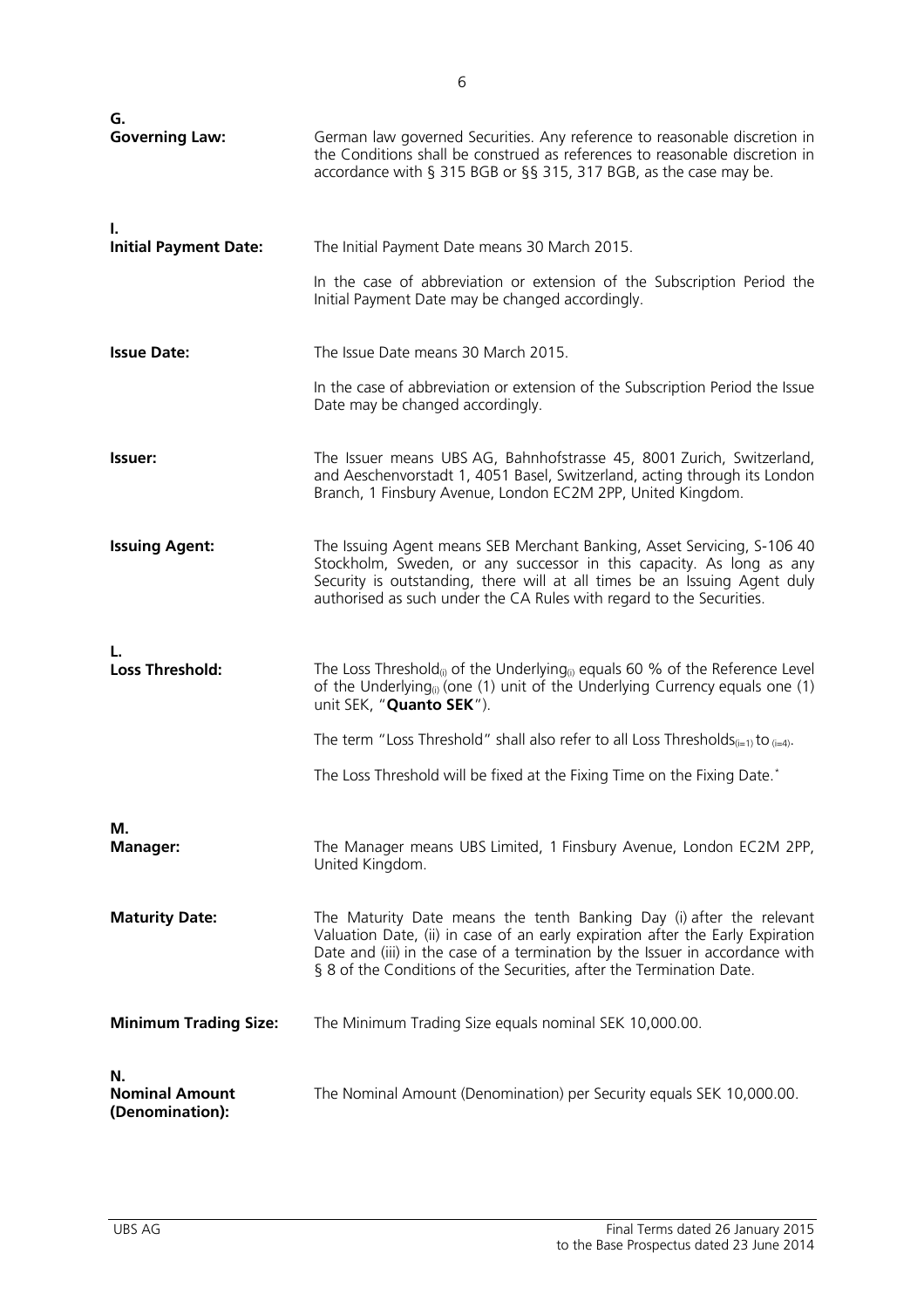| О.<br><b>Observation Date:</b>    | The Observation Date <sub>(k=1)</sub> means 14 March 2016,                                                                                                                                                                                                                                                                                                                     |
|-----------------------------------|--------------------------------------------------------------------------------------------------------------------------------------------------------------------------------------------------------------------------------------------------------------------------------------------------------------------------------------------------------------------------------|
|                                   | the Observation Date <sub>(k=2)</sub> means 13 March 2017,<br>the Observation Date <sub>(k=3)</sub> means 12 March 2018,<br>the Observation Date <sub>(k=4)</sub> means 12 March 2019, and<br>the Observation Date $_{k=5}$ means the Expiration Date.                                                                                                                         |
|                                   | The term "Observation Date" shall also refer to all Observation Dates $_{k=1}$ to<br>$(k=5)$ .                                                                                                                                                                                                                                                                                 |
|                                   | If one of these days is not an Underlying Calculation Date in relation to an<br>Underlying <sub>(i)</sub> , the immediately succeeding Underlying Calculation Date is<br>deemed to be the relevant Observation Date in relation to all Underlyings.                                                                                                                            |
| Р.                                |                                                                                                                                                                                                                                                                                                                                                                                |
| <b>Paying Agent:</b>              | Agent means UBS Limited c/o UBS Deutschland AG,<br>Paying<br>The<br>Bockenheimer Landstrasse 2-4, 60306 Frankfurt am Main, Federal Republic<br>of Germany, and Skandinaviska Enskilda Banken, Stockholm (SEB),<br>Kungsträdgårdsgatan 8, S-106 40 Stockholm, Sweden. The term "Paying<br>Agent" shall also refer to all Paying Agents including the Principal Paying<br>Agent. |
| <b>Payout Factor:</b>             | The Payout Factor equals 0.08 (indicative), subject to a minimum of 0.07.                                                                                                                                                                                                                                                                                                      |
|                                   | The Payout Factor will be fixed on the Fixing Date.*                                                                                                                                                                                                                                                                                                                           |
| <b>Price of the Underlying:</b>   | The Price of the Underlying <sub>(i)</sub> means the official closing price of the<br>Underlying <sub>(i)</sub> as calculated and published by the Index Sponsor <sub>(i)</sub> .                                                                                                                                                                                              |
| <b>Principal Paying Agent:</b>    | The Principal Paying Agent means UBS Limited c/o UBS Deutschland AG,<br>Bockenheimer Landstrasse 2-4, 60306 Frankfurt am Main, Federal Republic<br>of Germany.                                                                                                                                                                                                                 |
|                                   |                                                                                                                                                                                                                                                                                                                                                                                |
| R.<br><b>Redemption Currency:</b> | The Redemption Currency means Swedish Krona ("SEK").                                                                                                                                                                                                                                                                                                                           |
| <b>Reference Level:</b>           | The Reference Level <sub>(i)</sub> of the Underlying <sub>(i)</sub> equals the Price of the<br>Underlying <sub>(i)</sub> at the Fixing Time on the Fixing Date (one (1) unit of the<br>Underlying Currency equals one (1) unit SEK, "Quanto SEK").                                                                                                                             |
|                                   | The term "Reference Level" shall also refer to all Reference Levels <sub>(i=1)</sub> to $_{(i=4)}$ .                                                                                                                                                                                                                                                                           |
|                                   | The Reference Level will be fixed at the Fixing Time on the Fixing Date.*                                                                                                                                                                                                                                                                                                      |
| <b>Relevant Exchange:</b>         | The Relevant Exchange means the stock exchange(s) on which the<br>Components comprised in the Index are traded, as determined by the<br>Index Sponsor.                                                                                                                                                                                                                         |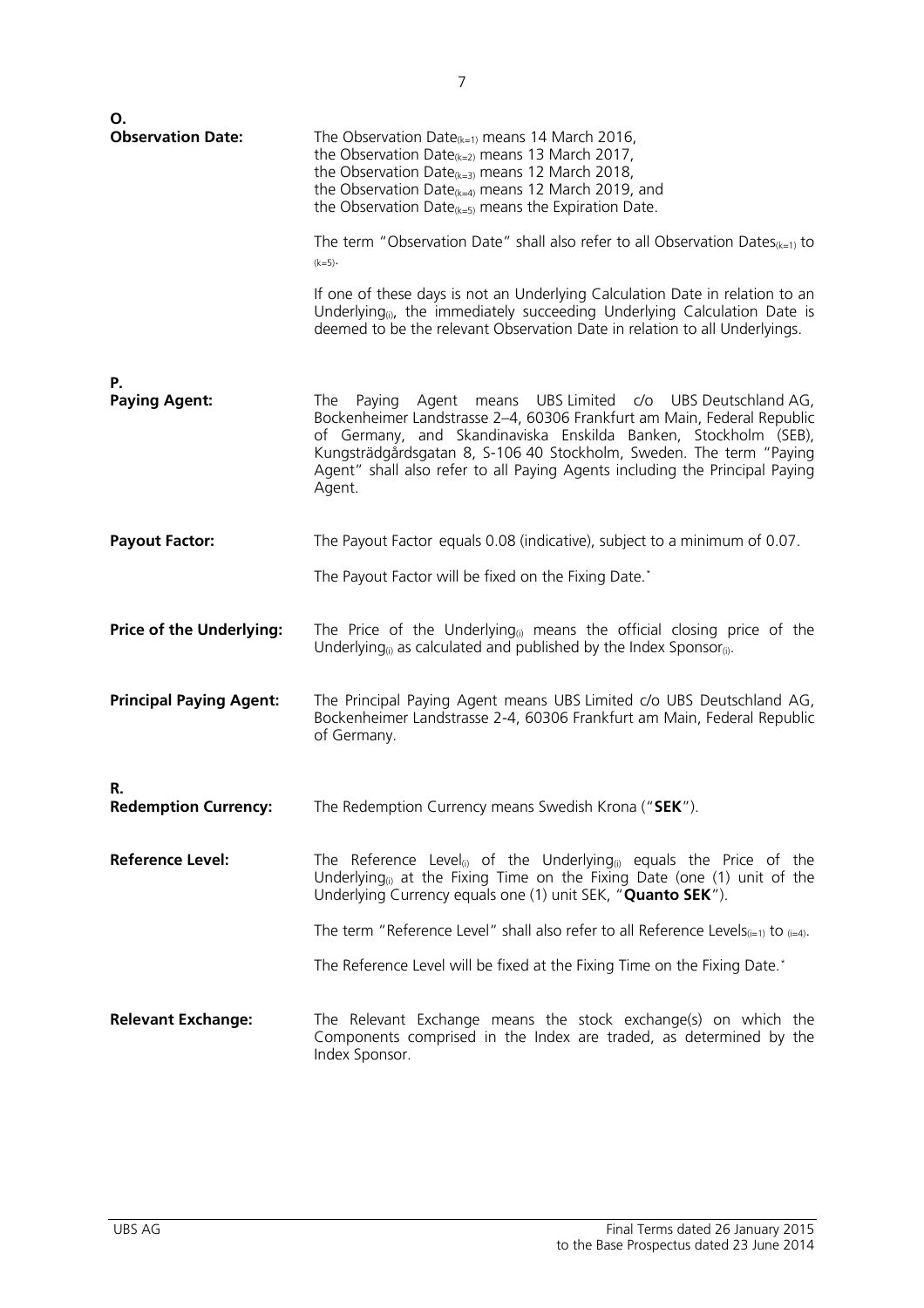| and<br><b>Relevant</b><br><b>Futures</b><br><b>Options Exchange:</b> | The Relevant Futures and Options Exchange means the futures and options<br>exchange(s), on which futures and option contracts on the Underlying are<br>primarily traded, as determined by the Calculation Agent. |
|----------------------------------------------------------------------|------------------------------------------------------------------------------------------------------------------------------------------------------------------------------------------------------------------|
| <b>Relevant Underlying:</b>                                          | The Relevant Underlying means the Underlying <sub>(i)</sub> with the <b>lowest</b><br>performance with respect to the Settlement Price in relation to the<br>Reference Level.                                    |

| S.                 |
|--------------------|
| <b>Securities:</b> |

Securities means the UBS Express Certificates issued by the Issuer in the Aggregate Nominal Amount and with the Denomination of the Nominal Amount with the following product features:

| Participation Factor:        | Not Applicable |
|------------------------------|----------------|
| Leverage Factor:             | Not Applicable |
| Multiplier:                  | Not Applicable |
| Multiplication Factor:       | Not Applicable |
| Reverse Structure:           | Not Applicable |
| Express Structure:           | Applicable     |
| Thresholds / Limits:         | Applicable     |
| Maximum Amount:              | Not Applicable |
| Relevant Underlying:         | Applicable     |
| Physical Delivery:           | Not Applicable |
| Stop Loss / Knock Out:       | Not Applicable |
| <b>Currency Conversion:</b>  | Not Applicable |
| Capital Protection:          | Not Applicable |
| No pre-defined term:         | Not Applicable |
| Minimum Exercise Size:       | Not Applicable |
| Securityholder's Termination | Not Applicable |
| Right:                       |                |
| Quanto:                      | Applicable     |
| Consideration of Components: | Not Applicable |
| Individual Determination:    | Applicable     |
| Collective Determination:    | Not Applicable |
| Issuer's Call Right          | Not Applicable |
| Investor's Put Right         | Not Applicable |

The Securities are being issued in uncertificated and dematerialised form to be registered in book-entry form at the Clearing System (also the "**Swedish Securities**") and will not be represented by definitive securities.

| <b>Settlement Cycle:</b> | The Settlement Cycle means the number of business days following a trade<br>in the Underlying on the Relevant Exchange in which settlement will<br>customarily occur according to the rules of the Relevant Exchange.                               |
|--------------------------|-----------------------------------------------------------------------------------------------------------------------------------------------------------------------------------------------------------------------------------------------------|
| <b>Settlement Price:</b> | The Settlement Price of the Underlying <sup>(i)</sup> equals the Price of the Underlying <sup>(i)</sup><br>on the Valuation Date at the Valuation Time (one (1) unit of the Underlying<br>Currency equals one (1) unit SEK, " <b>Quanto SEK</b> "). |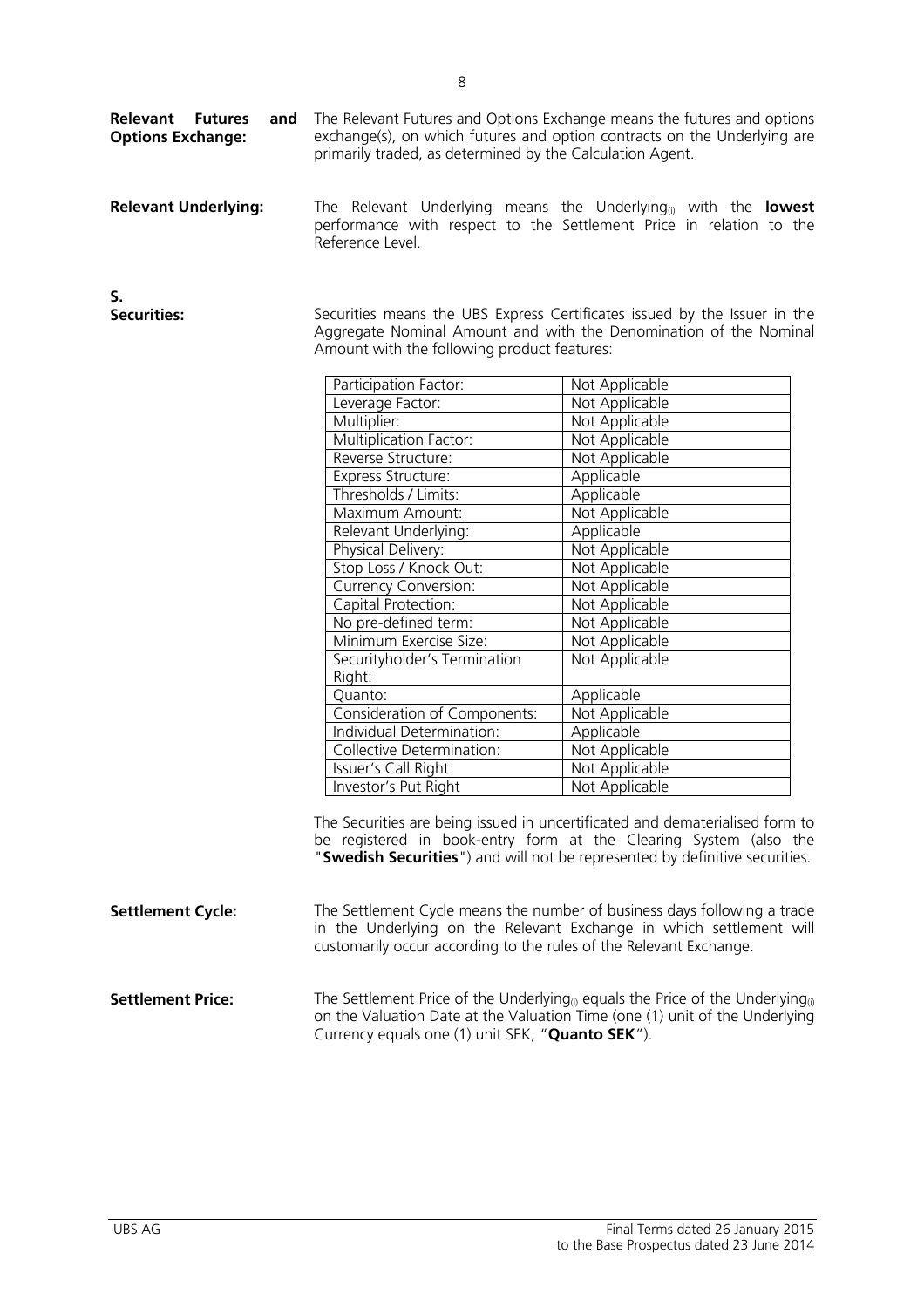| Strike:                              | The Strike <sub>(i)</sub> of the Underlying <sub>(i)</sub> equals 90 % of the Reference Level of the<br>Underlying <sub>(i)</sub> (one (1) unit of the Underlying Currency equals one (1) unit<br>SEK, "Quanto SEK").                                                                                                                                                                                                                                                                                               |
|--------------------------------------|---------------------------------------------------------------------------------------------------------------------------------------------------------------------------------------------------------------------------------------------------------------------------------------------------------------------------------------------------------------------------------------------------------------------------------------------------------------------------------------------------------------------|
|                                      | The term "Strike" shall also refer to all Strikes $_{(i=1)}$ to $_{(i=4)}$ .                                                                                                                                                                                                                                                                                                                                                                                                                                        |
|                                      | The Strike will be fixed at the Fixing Time on the Fixing Date.*                                                                                                                                                                                                                                                                                                                                                                                                                                                    |
| Т.<br><b>Term of the Securities:</b> | The Term of the Securities means the period, commencing on the Issue<br>Date and ending on the Expiration Date at the Valuation Time.                                                                                                                                                                                                                                                                                                                                                                               |
|                                      |                                                                                                                                                                                                                                                                                                                                                                                                                                                                                                                     |
| <b>Termination Amount:</b>           | The Termination Amount equals an amount in the Redemption Currency,<br>which is determined by the Calculation Agent at its reasonable discretion<br>and considering the then prevailing Price of the Underlying as the fair<br>market price of a Security at the occurrence of the termination of the<br>Securities.                                                                                                                                                                                                |
|                                      |                                                                                                                                                                                                                                                                                                                                                                                                                                                                                                                     |
| U.<br><b>Underlyings:</b>            | The Underlying <sub><math>(i=1)</math></sub> equals the CECE® Index (CECE Composite Index®)<br>(Bloomberg: CECEEUR) (the "Index <sub>(i=1)</sub> "), as maintained, calculated and<br>published by Wiener Boerse AG (the "Index Sponsor $_{\left(i=1\right)'}$ ),                                                                                                                                                                                                                                                   |
|                                      | the Underlying <sub><math>(i=2)</math></sub> equals the S&P/ASX 200 Index (Bloomberg: AS51) (the<br>"Index $_{(i=2)}$ "), as maintained, calculated and published by S&P Dow Jones<br>Indexes LLC (the "Index Sponsor $(i=2)$ "),                                                                                                                                                                                                                                                                                   |
|                                      | the Underlying $_{(i=3)}$ equals the IBEX 35 <sup>®</sup> Index (Bloomberg: IBEX) (the<br>"Index $_{(i=3)}$ "), as maintained, calculated and published by Sociedad de<br>Bolsas S.A. (the "Index Sponsor $(i=3)$ "), and                                                                                                                                                                                                                                                                                           |
|                                      | the Underlying <sub><math>(i=4)</math></sub> equals the Russell 2000 <sup>®</sup> Index (Bloomberg: RTY) (the<br>"Index $_{(i=4)}$ "), as maintained, calculated and published by Frank Russell<br>Company (the "Index Sponsor $_{(i=4)}$ ").                                                                                                                                                                                                                                                                       |
|                                      | The term "Underlying" or "Index" and "Index Sponsor", as the case may<br>be, shall also refer to all Underlyings( $i=1$ ) to $(i=4)$ and to all Indices( $i=1$ ) to $(i=4)$<br>and to all Index Sponsors $(i=1)$ to $(i=4)$ , as the case may be.                                                                                                                                                                                                                                                                   |
|                                      | In this context, the individual underlying values or components of the<br>Underlying are referred to as a "Component" or, as the case may be, the<br>"Components".                                                                                                                                                                                                                                                                                                                                                  |
|                                      | To avoid currency fluctuations in relation to the respective Underlying <sub>(i)</sub> that<br>is denominated in a currency other than the Redemption Currency, the<br>Price of the Underlying is expressed on a quanto SEK basis, i.e. the currency<br>relating to the Underlying is considered according to amount as a SEK price<br>without conversion in relation to the Price of the Underlying or the<br>Settlement Price (one (1) unit of the Underlying Currency equals one (1)<br>unit SEK, "Quanto SEK"). |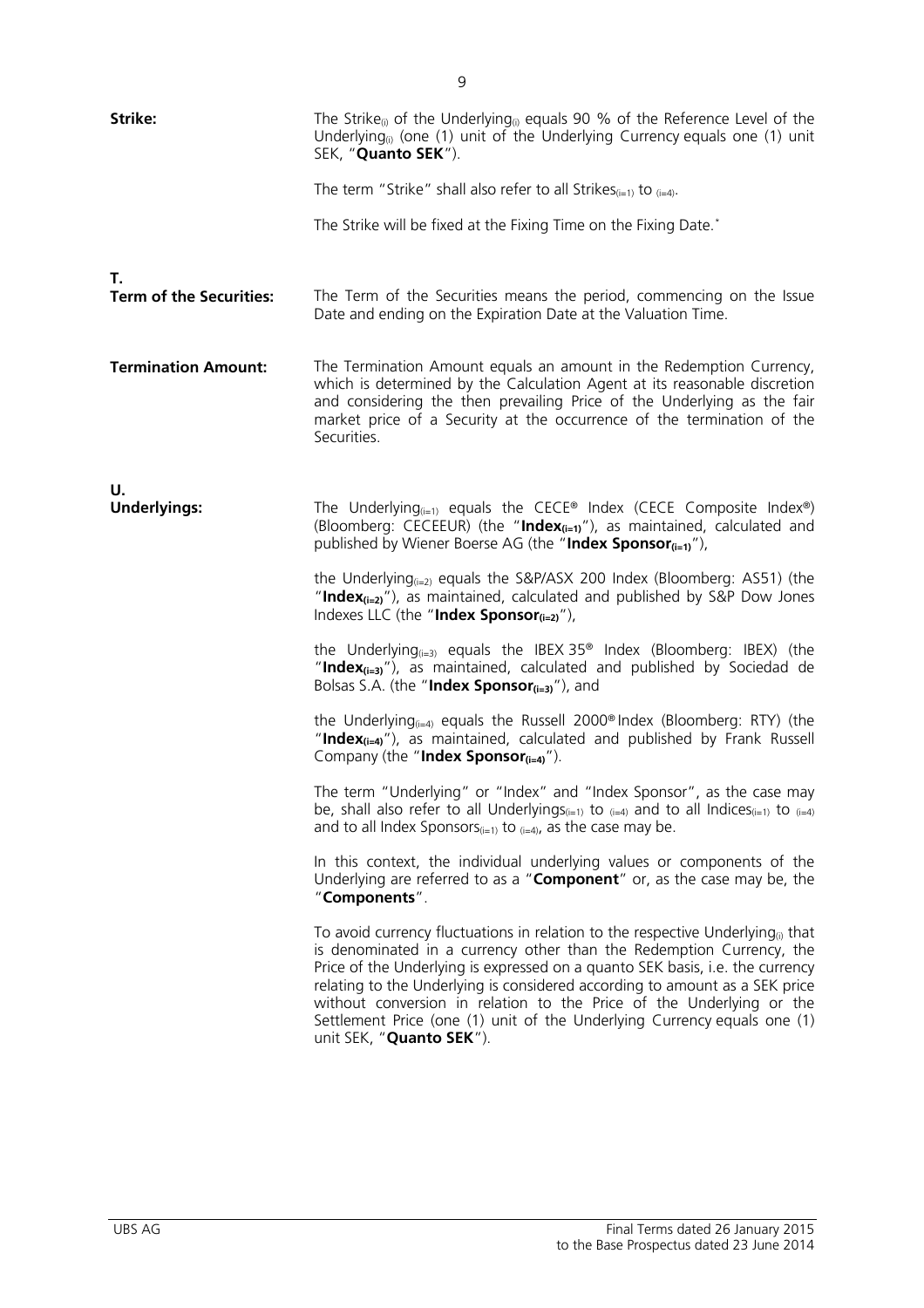| <b>Underlying Calculation</b><br>Date: | The Underlying Calculation Date means each day, on which (i) the Index<br>Sponsor determines, calculates and publishes the official price of the Index,<br>and (ii) the Components, which are comprised in the Index are, to the<br>extent of at least 80 % of the market capitalisation of all Components,<br>which are comprised in the Index, or of the overall value of the Index,<br>available for trading and quotation on the Relevant Exchange.                                                                                                                                                                                                           |
|----------------------------------------|-------------------------------------------------------------------------------------------------------------------------------------------------------------------------------------------------------------------------------------------------------------------------------------------------------------------------------------------------------------------------------------------------------------------------------------------------------------------------------------------------------------------------------------------------------------------------------------------------------------------------------------------------------------------|
| <b>Underlying Currency:</b>            | The Underlying Currency <sub>(i=1)</sub> in relation to the Underlying <sub>(i=1)</sub> means Euro<br>$('EUR'')$ ,<br>the Underlying Currency( $i=2$ ) in relation to the Underlying( $i=2$ ) means<br>Australian Dollar ("AUD"),<br>the Underlying Currency $(i=3)$ in relation to the Underlying $(i=3)$ means Euro<br>("EUR"), and<br>the Underlying Currency <sub>(i=4)</sub> in relation to the Underlying <sub>(i=4)</sub> means<br>US Dollar ("USD").<br>The term "Underlying Currency" shall also refer to all Underlying<br>Currencies $(i=1)$ to $(i=4)$ .<br>One (1) unit of the Underlying Currency equals one (1) unit SEK, " <b>Quanto</b><br>SEK". |
| $V_{\cdot}$<br><b>Valuation Date:</b>  | The Valuation Date means the Expiration Date.<br>If this day is not an Underlying Calculation Date in relation to an<br>Underlying <sub>(i)</sub> , the immediately succeeding Underlying Calculation Date is<br>deemed to be the relevant Valuation Date in relation to all Underlyings.                                                                                                                                                                                                                                                                                                                                                                         |
| <b>Valuation Time:</b>                 | The Valuation Time equals the time of official determination of the closing<br>price of the respective Underlying <sub>(i)</sub> by the respective Index Sponsor <sub>(i)</sub> .                                                                                                                                                                                                                                                                                                                                                                                                                                                                                 |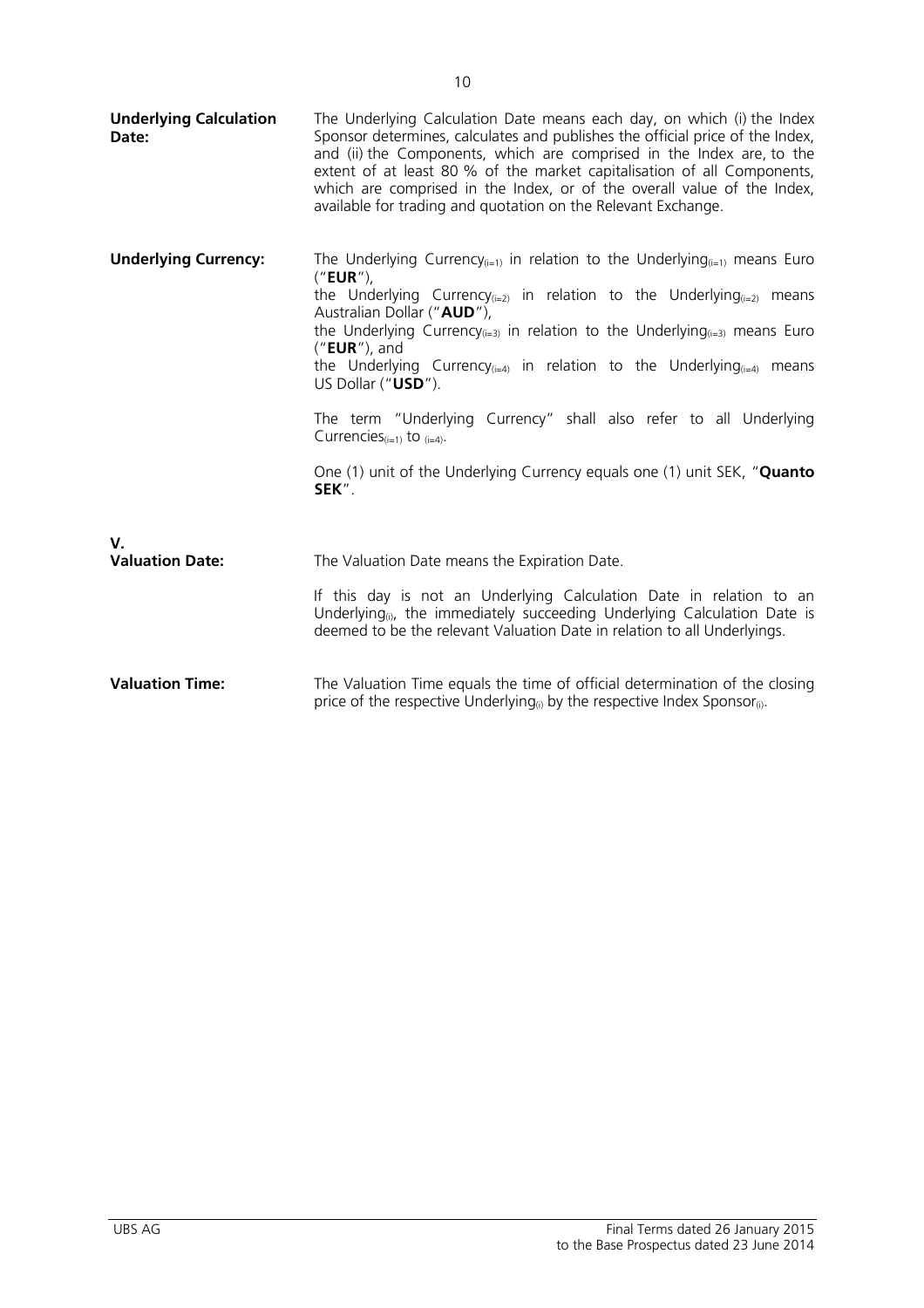#### **Part 2: Product Terms: Special Conditions of the Securities**

#### **§ 1 Security Right**

#### **(1) Security Right of the Securityholders**

The Issuer hereby warrants to the Securityholder (§ 4 (2)) of each (1) Security relating to the Price of the Underlyings in accordance with these Conditions that such Securityholder shall have the following right (the "**Security Right**"):

(a) If the Price of **all** Underlyings<sub>(i)</sub> on any of the Observation Dates, which is not also the Expiration Date, is **equal to or higher than the respective Strike**<sub>(i)</sub>, the Securities will expire on such Observation Date<sub>(k)</sub> (the "**Early Expiration Date**") and the Securityholder is entitled to receive the Settlement Amount (as defined below), commercially rounded to two decimal places (the "**Redemption Amount**").

The "**Settlement Amount**" will be calculated in accordance with the following formula:

 $N + AP(k)$ 

 Where: "**N**" equals the Nominal Amount, and "**AP(k)**" equals the Additional Amount<sub>(k)</sub> (§ 1 (2)) in relation to the Observation Date<sub>(k)</sub>.

- (b) If the Securities did not expire early in accordance with paragraph (a) and if on any of the Observation Dates, which is not also the Expiration Date, the Price of **all** Underlyings(i) is **equal to or higher than the respective Barrier(i) and at the same time** the Price of **at**  least one Underlying<sub>(i)</sub> is lower than the respective Strike<sub>(i)</sub>, the Securityholder is entitled to receive the Additional Amount<sub>(k)</sub> (§ 1 (2)) in relation to the relevant Observation Date<sub>(k)</sub>. Such Additional Amount<sub>(k)</sub> shall be paid ten Banking Days after the relevant Observation Date<sub>(k)</sub>. The provisions of these Conditions relating to the payment of the Redemption Amount shall apply *mutatis mutandis* to such payment.
- (c) If on any of the Observation Dates, which is not also the Expiration Date, the Price of **at least one** Underlying<sub>(i)</sub> is **lower than the respective Barrier<sub>(i)</sub>**, the Securityholder is not entitled to receive an Additional Amount<sub>(k=1)</sub> to  $_{(k=4)}$  (§ 1 (2)) in relation to the relevant Observation Date $(k=1)$  to  $(k=4)$ .
- (d) If the Securities did not expire early on any of the previous Observation Dates in accordance with paragraph (a) and if the Settlement Price of **all** Underlyings<sub>(i)</sub> is **equal to or higher than the respective Barrier**<sub>(i)</sub>, the Securityholder is entitled to receive the Settlement Amount (as defined below), commercially rounded to two decimal places, (also the "**Redemption Amount**").

The "**Settlement Amount**" will be calculated in accordance with the following formula:

 $N + AP(k)$ 

Where:

 "**N**" equals the Nominal Amount, and "**AP(k)**" equals the Additional Amount<sub>(k=5)</sub> (§ 1 (2)) in relation to the Observation Date<sub>(k=5)</sub>.

(e) If the Securities did not expire early on any of the previous Observation Dates in accordance with paragraph (a) and if the Settlement Price of **at least one** Underlying<sub>(i)</sub> is **lower than the respective Loss Threshold**<sub>(i)</sub>, the Securityholder is entitled to receive the Settlement Amount (as defined below) commercially rounded to two decimal places (also the "**Redemption Amount**").

The "**Settlement Amount**" is calculated in accordance with the following formula:

 Reference Level of the Relevant Underlying Settlement Price of the Relevant Underlying Nominal Amount x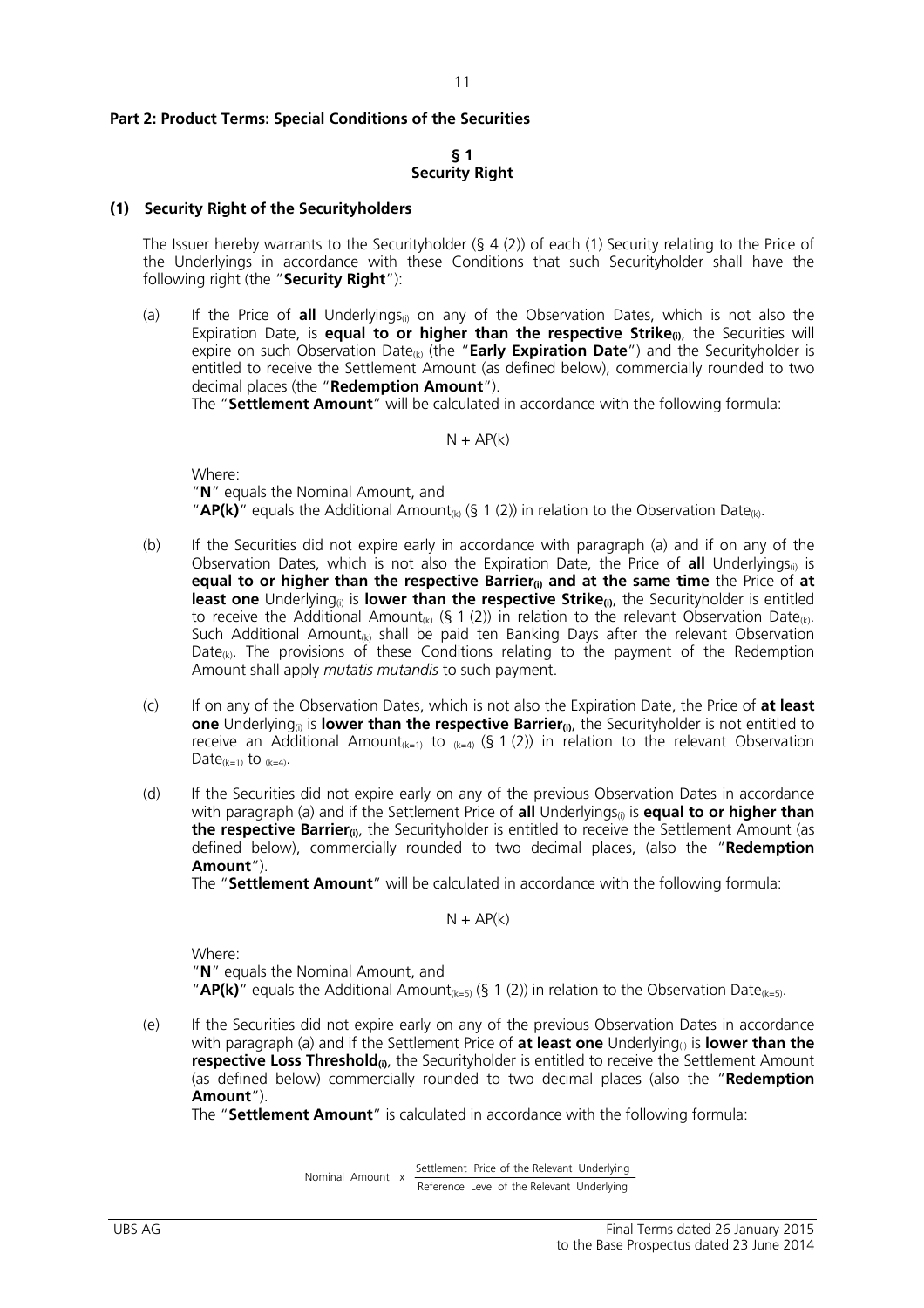## **(2) Additional Amount**

The "**Additional Amount<sub>(k)</sub>**" in relation to the respective Observation Date<sub>(k)</sub> is calculated as follows:

**In relation to the Observation Date** $_{(k=1)}$  the Additional Amount $_{(k=1)}$  will be calculated according to the following formula, commercially rounded to two decimal places:

N x Payout Factor

Where:

"**N**" equals the Nominal Amount, and

"**Payout Factor**" equals the Payout Factor (as introductory defined).

**In relation to the Observation Dates<sub>(k=2)</sub> to**  $_{(k=5)}$  the Additional Amount<sub>(k)</sub> will be calculated according to the following formula, commercially rounded to two decimal places:

$$
N \, x \!\left(k \!\times\! \text{PayoutFactor} - \sum_{j=1}^{k-1} \frac{\text{AP}(j)}{N} \right)
$$

Where:

"**N**" equals the Nominal Amount,

" $k''$  equals the number of the relevant Observation Date<sub>(k)</sub>,

"**Payout Factor**" equals the Payout Factor (as introductory defined), and

"**AP(j)**" equals the respective Additional Amount which was paid in relation to an Observation Date preceding the current Observation Date<sub>(k)</sub>. *For the avoidance of doubt*, if for any Observation Date no Additional Amount was paid (§ 1 (1) (c)), the Additional Amount<sub>(k)</sub> for such Observation Date equals Zero (0).

*For the avoidance of doubt*, for each Observation Date<sub>(k)</sub> an Additional Amount, if any, shall be paid only once.

# **(3) Determinations and Calculations in connection with the Security Right**

Any determination and calculation in connection with the Security Right, in particular the calculation of the Redemption Amount, will be made by the Calculation Agent (§ 12). Determinations and calculations made in this respect by the Calculation Agent shall (save in the case of manifest error) be final, conclusive and binding on the Issuer and the Securityholders.

**§ 2**

#### (*Intentionally left blank*)

# **§ 3**

(*Intentionally left blank*)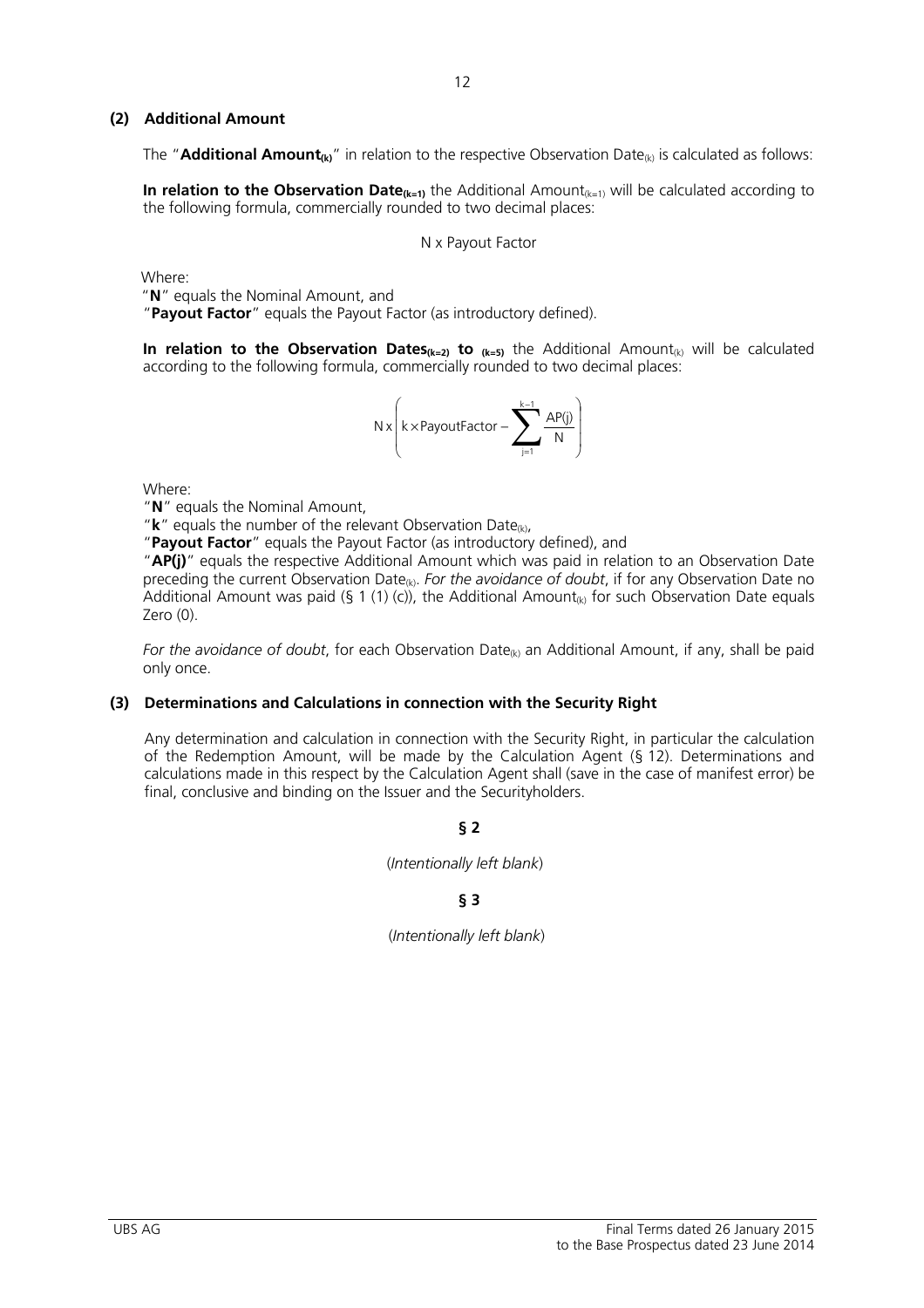**PART B – OFFERING AND SALE** 

 $\overline{\phantom{a}}$ 

| I. Offering for Sale and Issue Price      |                                                                                                                                                                                                                                                                                                                                                                                                                    |  |
|-------------------------------------------|--------------------------------------------------------------------------------------------------------------------------------------------------------------------------------------------------------------------------------------------------------------------------------------------------------------------------------------------------------------------------------------------------------------------|--|
| <b>Offering for Sale and Issue Price:</b> | The UBS Express Certificates (the "Securities", and each a<br>"Security") are issued by the Issuer in the Aggregate Nominal<br>Amount and with the Denomination of the Nominal Amount<br>per Security.                                                                                                                                                                                                             |  |
|                                           | It has been agreed that, on or after the respective Issue Date of<br>the Securities, the Manager may purchase Securities and shall<br>place the Securities for sale at the Issue Price under terms<br>subject to change in the Public Offer Jurisdictions (as defined in<br>"IV. Consent to Use of Prospectus" below).                                                                                             |  |
|                                           | The Issue Price was fixed at the Start of the public offer of the<br>Securities (as defined in "II. Subscription, Purchase and Delivery<br>of the Securities" below). After closing of the Subscription<br>Period (as defined in "II. Subscription, Purchase and Delivery of<br>the Securities" below) the selling price will then be adjusted on<br>a continual basis to reflect the prevailing market situation. |  |
|                                           | The Manager shall be responsible for coordinating the entire<br>Securities offering.                                                                                                                                                                                                                                                                                                                               |  |
| <b>Aggregate Nominal Amount:</b>          | The Aggregate Nominal Amount equals SEK 30,000,000.00<br>(indicative).                                                                                                                                                                                                                                                                                                                                             |  |
|                                           | The Aggregate Nominal Amount will be fixed at the end of the<br>Subscription Period.                                                                                                                                                                                                                                                                                                                               |  |
| <b>Issue Date:</b>                        | The Issue Date means 30 March 2015.                                                                                                                                                                                                                                                                                                                                                                                |  |
|                                           | In the case of abbreviation or extension of the Subscription<br>Period the Issue Date may be changed accordingly.                                                                                                                                                                                                                                                                                                  |  |
| <b>Issue Price:</b>                       | The Issue Price equals 100 % of the Nominal Amount.                                                                                                                                                                                                                                                                                                                                                                |  |
| <b>Manager:</b>                           | The Manager means UBS Limited, 1 Finsbury Avenue, London<br>EC2M 2PP, United Kingdom.                                                                                                                                                                                                                                                                                                                              |  |
| Type and form of the Securities:          | Certificates                                                                                                                                                                                                                                                                                                                                                                                                       |  |
| <b>Clearing system:</b>                   | Euroclear Sweden AB, Klarabergsviadukten 63, S-111 64<br>Stockholm, Sweden.                                                                                                                                                                                                                                                                                                                                        |  |
| ISIN-code:                                | The Securities have the following ISIN: SE0006731998.                                                                                                                                                                                                                                                                                                                                                              |  |
| <b>Currency:</b>                          | The currency of the Securities is Swedish Krona ("SEK").                                                                                                                                                                                                                                                                                                                                                           |  |
| <b>Conflicting Interests:</b>             | Save for the Manager regarding its fees, as far as the Issuer is<br>aware, no person involved in the issue of the Securities has an                                                                                                                                                                                                                                                                                |  |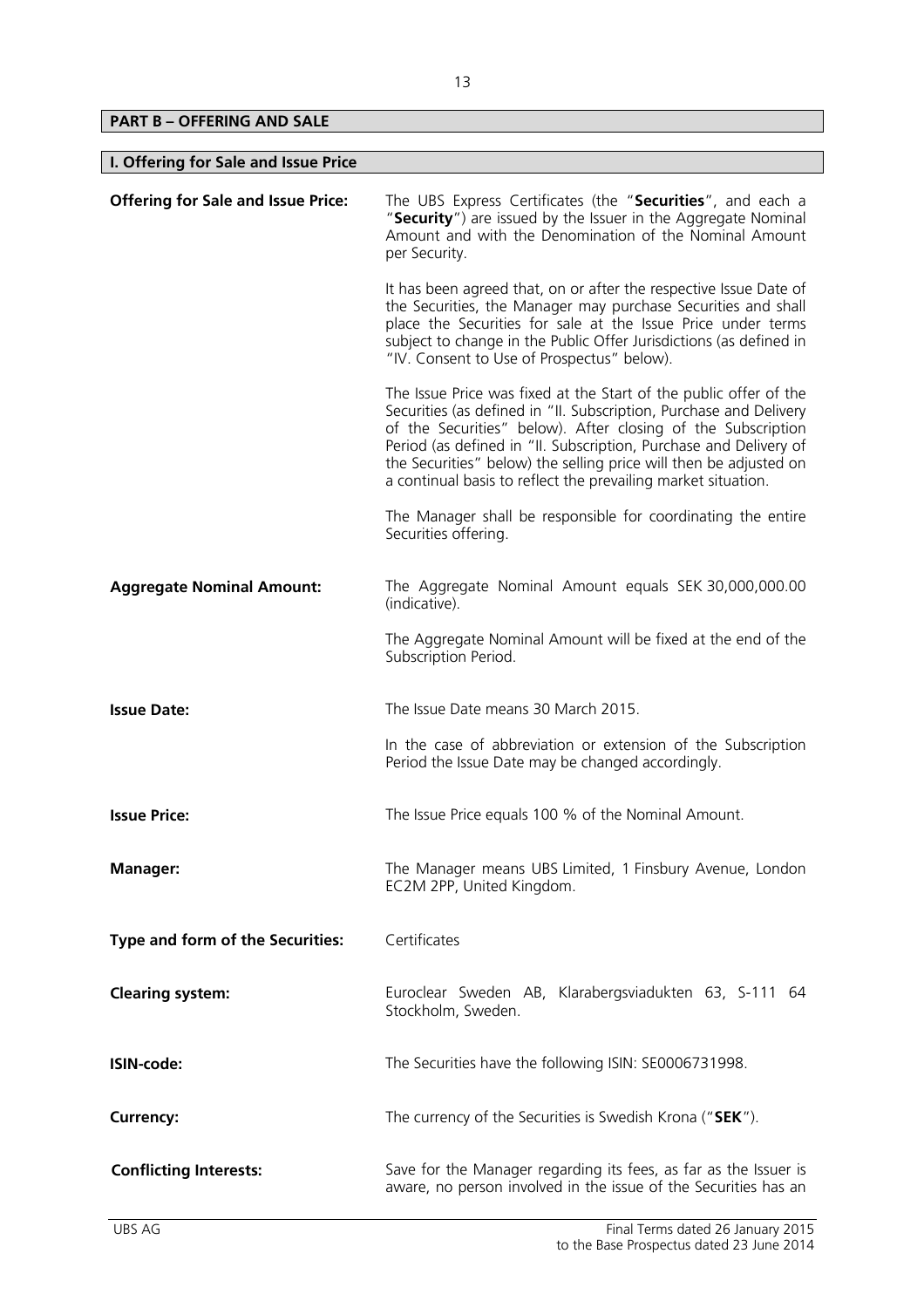# interest material to the offer.

 $\overline{\phantom{0}}$ 

| II. Subscription, Purchase and Delivery of the Securities                        |                                                                                                                                                                                                                                                                                                                         |
|----------------------------------------------------------------------------------|-------------------------------------------------------------------------------------------------------------------------------------------------------------------------------------------------------------------------------------------------------------------------------------------------------------------------|
| Subscription,<br><b>Purchase</b><br>and<br><b>Delivery of the Securities:</b>    | The Securities may be subscribed from the Manager during<br>normal banking hours during the Subscription Period. The Issue<br>Price per Security is payable on the Initial Payment Date.                                                                                                                                |
|                                                                                  | The Issuer reserves the right to earlier close or to extend the<br>Subscription Period if market conditions so require.                                                                                                                                                                                                 |
|                                                                                  | After the Initial Payment Date, the appropriate number of<br>Securities shall be credited to the investor's account in<br>accordance with the rules of the corresponding Clearing System.<br>If the Subscription Period is shortened or extended, the Initial<br>Payment Date may also be brought forward or postponed. |
| <b>Subscription Period:</b>                                                      | 26 January 2015 until 6 March 2015 (17:30 hrs local time<br>Stockholm)                                                                                                                                                                                                                                                  |
|                                                                                  | The Issuer reserves the right to earlier close or to extend the<br>Subscription Period by giving notice to the investors if market<br>conditions so require.                                                                                                                                                            |
| Start of the public offer of the 26 January 2015 in Sweden<br><b>Securities:</b> |                                                                                                                                                                                                                                                                                                                         |
| <b>Initial Payment Date:</b>                                                     | The Initial Payment Date means 30 March 2015.                                                                                                                                                                                                                                                                           |
|                                                                                  | In the case of abbreviation or extension of the Subscription<br>Period the Initial Payment Date may be changed accordingly.                                                                                                                                                                                             |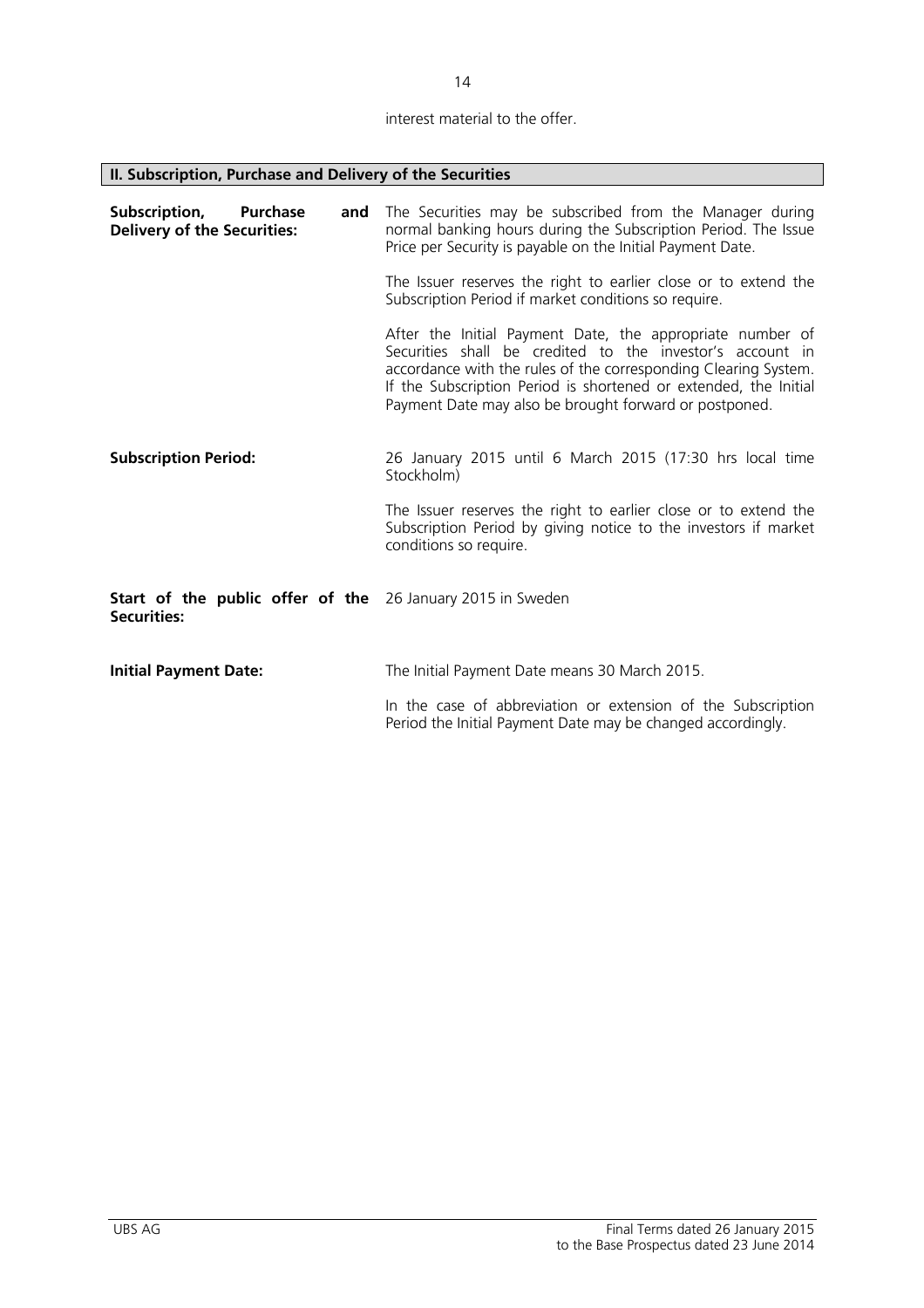# **PART C – OTHER INFORMATION I. Listing and Trading Listing and Trading** The Issuer intends to apply for listing of the Securities on Nasdag Stockholm (the "**Security Exchange**"). **II. Commissions paid by the Issuer Commissions paid by the Issuer** The Issuer may grant sales and recurring commissions to distributors related to the amount/number of placed or sold Securities as indicated in (i) to (iv). Sales commissions are paid out of the issue proceeds as a one-off payment; alternatively the Issuer may grant an agio on the issue price (excl. the offering premium) to the distributor. Recurring commissions are paid regularly depending on the respective securities volume. If UBS acts as Issuer and distributor the relevant commissions are internally booked in

**(i) Underwriting and/or placing fee:**  Not Applicable **(ii) Selling commission:** Not Applicable **(iii) Listing Commission:** Not Applicable **(iv)** Other: **Fee of up to 1 % per annum, all paid upfront.** 

# **III. Rating**

**Ratings: Ratings:** The Securities have not been rated.

favour of the distributing organisational unit.

#### **IV. Consent to Use of Prospectus**

The Issuer consents to the use of the Base Prospectus together with the relevant Final Terms in connection with a public offer (a "**Public Offer**") of any relevant Securities by any financial intermediary which is authorised to make such offers under the Markets in Financial Instruments Directive (Directive 2004/39/EC) (each an "**Authorised Offeror**") on the following basis:

- (a) the relevant Public Offer must occur during the Offer Period specified below;
- (b) the relevant Public Offer may only be made in a Public Offer Jurisdiction specified below;
- (c) the relevant Authorised Offeror must be authorised to make such offers in the relevant Public Offer Jurisdiction under the Markets in Financial Instruments Directive (Directive 2004/39/EC) and if any Authorised Offeror ceases to be so authorised then the above consent of the Issuer shall thereupon terminate.

| <b>Offer Period:</b>              | Subscription Period (as defined in "II. Subscription, Purchase and<br>Delivery of the Securities" above) |
|-----------------------------------|----------------------------------------------------------------------------------------------------------|
| <b>Public Offer Jurisdiction:</b> | Sweden                                                                                                   |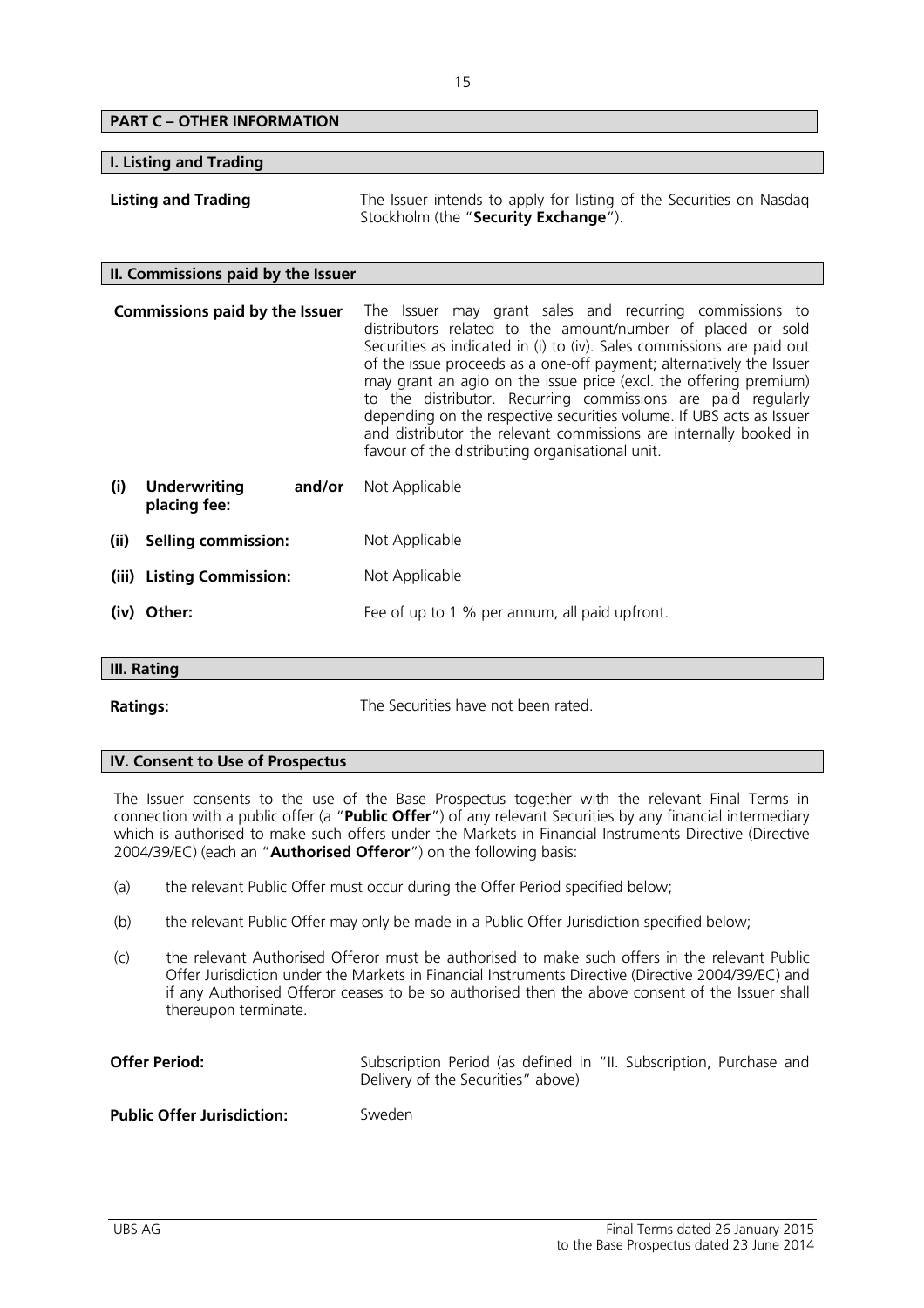**V. Indication of Yield** 

| Yield:                                                                                    | Not Applicable                                                                                                                                                                                                                                                                                                                                                                            |  |  |  |  |  |
|-------------------------------------------------------------------------------------------|-------------------------------------------------------------------------------------------------------------------------------------------------------------------------------------------------------------------------------------------------------------------------------------------------------------------------------------------------------------------------------------------|--|--|--|--|--|
|                                                                                           | VI. Other information about the Securities                                                                                                                                                                                                                                                                                                                                                |  |  |  |  |  |
| <b>Authorisation:</b>                                                                     | The issuance of Securities under the Base Prospectus from time to<br>time has been authorised by applicable corporate authorisations.                                                                                                                                                                                                                                                     |  |  |  |  |  |
| Procedure for redemption of<br><b>Securities:</b>                                         | As specified in § 1 of the Conditions of the Securities Part 2:<br>Product Terms: Special Conditions of the Securities of these Final<br>Terms.                                                                                                                                                                                                                                           |  |  |  |  |  |
| Disturbing events that affect the<br><b>Underlyings:</b>                                  | As specified in $\S$ 11 of the General Conditions of the Securities of<br>the Base Prospectus dated 23 June 2014, as supplemented from<br>time to time.                                                                                                                                                                                                                                   |  |  |  |  |  |
| Adjustment rules for taking into<br>account events that affect the<br><b>Underlyings:</b> | As specified in $\S$ 6 (f) of the General Conditions of the Securities<br>of the Base Prospectus dated 23 June 2014, as supplemented<br>from time to time.                                                                                                                                                                                                                                |  |  |  |  |  |
| <b>Explanation</b><br>how<br>of<br><b>Underlyings affect the Securities:</b>              | the As specified in the section OVERVIEW ON THE SECURITY<br>STRUCTURE of these Final Terms.                                                                                                                                                                                                                                                                                               |  |  |  |  |  |
| <b>Paying Agent:</b>                                                                      | The Paying Agent means UBS Limited c/o UBS Deutschland AG,<br>Bockenheimer Landstrasse 2-4, 60306 Frankfurt am Main, Federal<br>Republic of Germany, and Skandinaviska Enskilda Banken,<br>Stockholm (SEB), Kungsträdgårdsgatan 8, S-106 40 Stockholm,<br>Sweden. The term "Paying Agent" shall also refer to all Paying<br>Agents including the Principal Paying Agent.                  |  |  |  |  |  |
| Guarantor/s/:                                                                             | Not Applicable                                                                                                                                                                                                                                                                                                                                                                            |  |  |  |  |  |
| <b>Calculation Agent:</b>                                                                 | UBS AG, Bahnhofstrasse 45, 8001 Zurich, Switzerland, and<br>Aeschenvorstadt 1, 4051 Basle, Switzerland, acting through its<br>London Branch, 1 Finsbury Avenue, London EC2M 2PP, United<br>Kingdom.                                                                                                                                                                                       |  |  |  |  |  |
| Information from third parties:                                                           | Applicable, where the Final Terms contain information obtained<br>from third parties, such information was reproduced accurately,<br>and to the best knowledge of the Issuer - as far as it is able to<br>ascertain from information provided or published by such third<br>party - no facts have been omitted which would render the<br>reproduced information inaccurate or misleading. |  |  |  |  |  |
| <b>Information after the Issue Date:</b>                                                  | The Issuer does not intend to give information about the Securities<br>after the Issue Date.                                                                                                                                                                                                                                                                                              |  |  |  |  |  |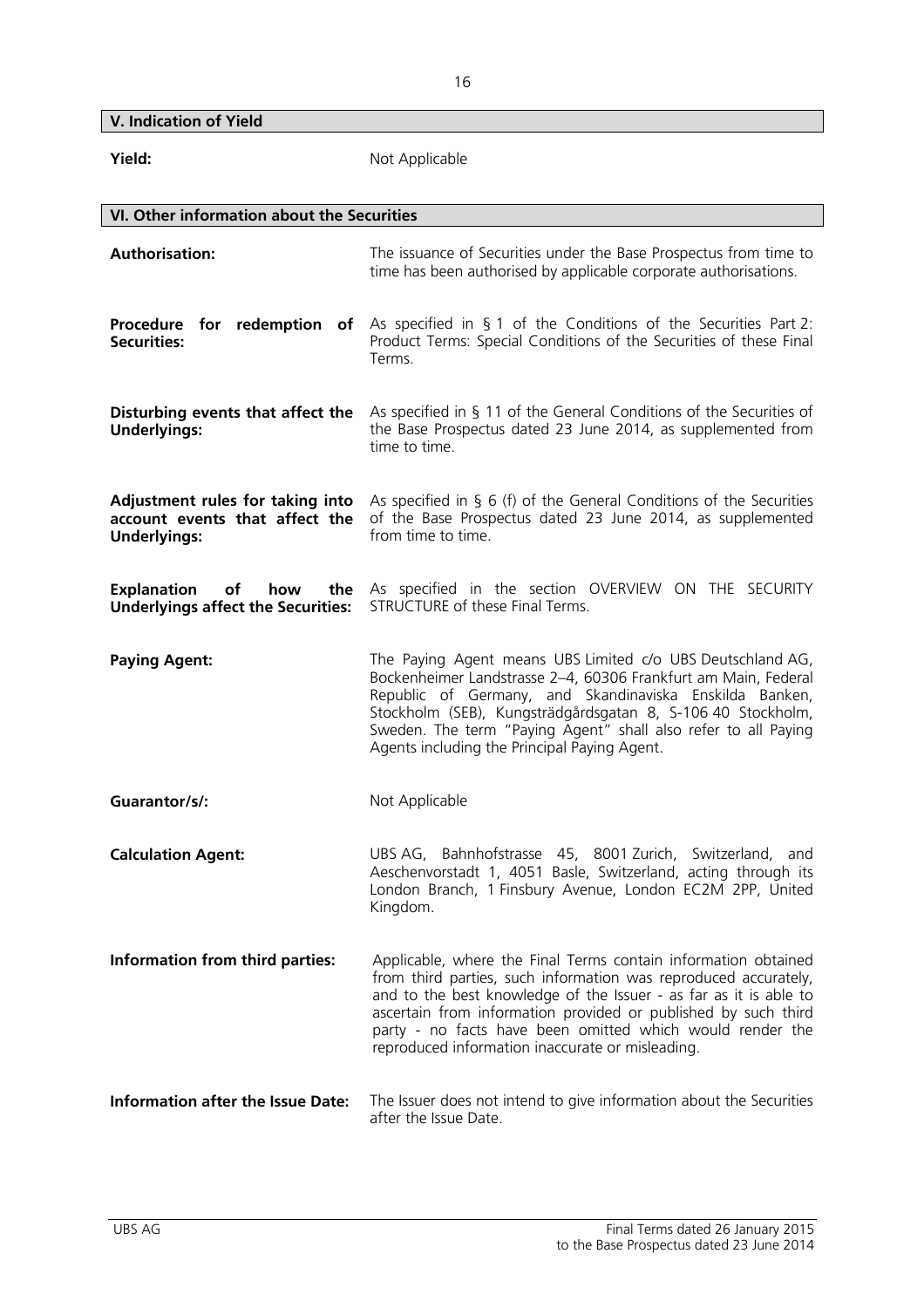# **PART D – COUNTRY SPECIFIC INFORMATION**

**Additional Paying Agent(s) (if any):**  Not Applicable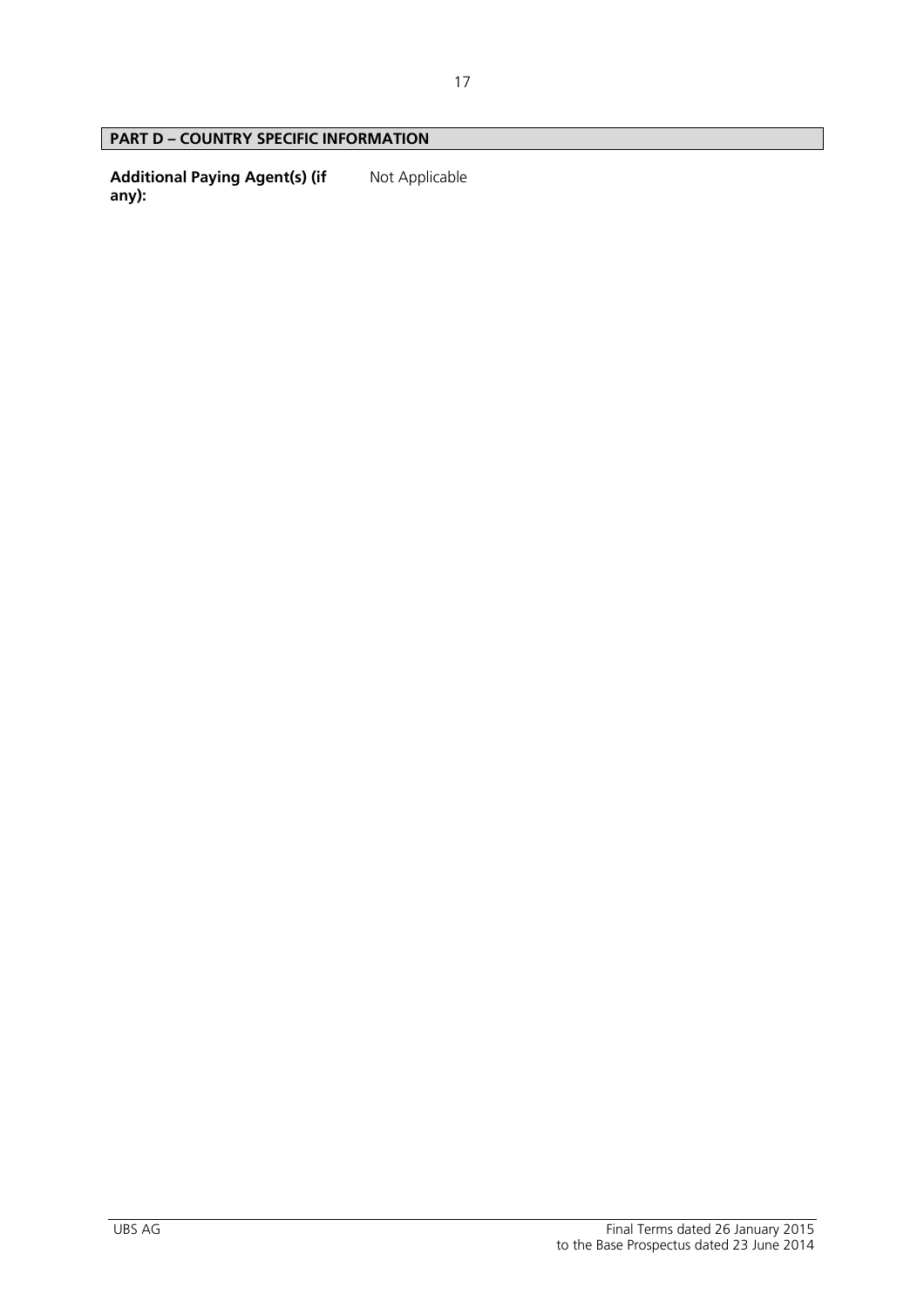# **PART E – INFORMATION ABOUT THE UNDERLYING**

#### **I. Description of the CECE® (CECE Composite Index®) (Bloomberg: CECEEUR)**

CECE is a free float weighted price index made up of the most liquid stocks traded on Budapest, Prague and Warsaw Stock Exchange. The composition of CECE corresponds to that of CTX (Czech Traded Index), HTX (Hungarian Traded Index) and PTX (Polish Traded Index). The index is calculated in EUR and USD and disseminated in real-time. The start level of CECE EUR was set to 746.46 points on 4 January 1999 and of CECE USD 1,000 points on 15 July 1996.

| <b>Name</b>                                           | <b>ISIN</b>  | <b>Bloombera</b> | <b>Reuters</b> | <b>Calculation time</b><br><b>CET</b> |
|-------------------------------------------------------|--------------|------------------|----------------|---------------------------------------|
| CECE Composite Index calculated in EUR                | AT0000726476 | <b>CECEFUR</b>   | CECEEUR        | $9.00 - 17.45$                        |
| CECE Composite Index calculated in USD   AT0000999693 |              | <b>CCEX</b>      | CECEUSD        | $9.00 - 17.45$                        |

Further information and information about the past and the further performance of the CECE Composite Index® and its volatility can be obtained from the internet page www.wienerborse.at.

#### **Disclaimer**

The **CECE® Index (CECE Composite Index)** was developed and is real-time calculated and published by Wiener Börse AG. The abbreviation of the index is protected by copyright law as trademarks. The CECE index description, rules and composition are available online on www.indices.cc - the index portal of Wiener Börse AG.

Wiener Börse does not guarantee the accuracy and/or the completeness of the CECE index or any data included therein and Wiener Börse shall have no liability for any errors, omissions, or interruptions therein.

A non-exclusive authorization to use the CECE Index in conjunction with financial products was granted upon the conclusion of a license agreement between Issuer and Wiener Börse AG. The only relationship to the Licensee is the licensing of certain trademarks and trade names of CECE Index which is determined, composed and calculated by Wiener Börse without regard to the Licensee or the Product(s). Wiener Börse reserves the rights to change the methods of index calculation or publication, to cease the calculation or publication of the CECE Index or to change the CECE trademarks or cease the use thereof.

The issued Product(s) is/are not in any way sponsored, endorsed, sold or promoted by the Wiener Börse. Wiener Börse makes no warranty or representation whatsoever, express or implied, as to results to be obtained by Licensee, owners of the product(s), or any other person or entity from the use of the CECE Index or any data included therein. Without limiting any of the foregoing, in no event shall Wiener Börse have any liability for any special, punitive, indirect, or consequential damages (including lost profits), even if notified of the possibility of such damages.

# **II. Description of the S&P/ASX 200 Index (Bloomberg: AS51)**

The following information is in essence an extract of the description of the S&P/ASX 200 Index as available on the internet page www.spindices.com.

The S&P/ASX 200 Index covers approximately 78 % of Australian equity market capitalization.

The S&P/ASX 200 Index is maintained by the Index Committee, a team of five including three S&P Dow Jones Indices economists and index analysts and two Australian Securities Exchange representatives. The Index Committee draws on the significant experience in index management of its members at a local and global level.

The currency of the index is the Australian Dollar ("**AUD**").

#### **Index Methodology**

The Index Committee follows a set of published guidelines for maintaining the index.

The Index Committee reviews constituents quarterly to ensure adequate market capitalization and liquidity. Both market capitalization and liquidity are assessed using the previous six months' worth of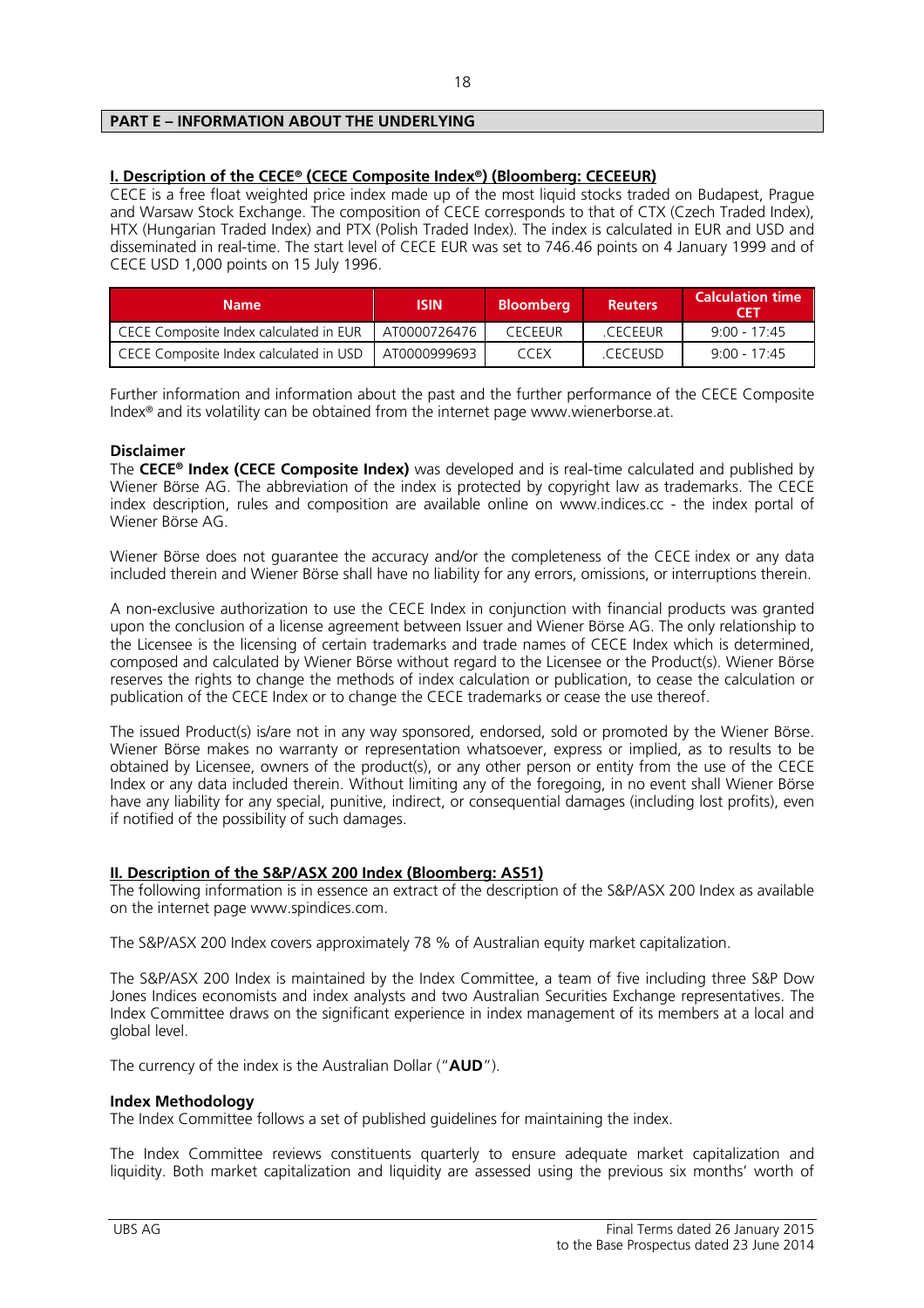data. Quarterly review changes take effect the third Friday of December, March, June, and September. The weighting of constituents in the S&P/ASX 200 is determined by the float-adjusted market capitalization assigned to each security by the Index Committee. Every index constituents' float adjustment is reviewed as part of the September quarterly review.

# **Criteria for index additions**

• *Listing.* Only securities listed on the Australian Securities Exchange are considered for inclusion in any of the S&P/ASX indices.

• *Market Capitalization.* Companies are assessed based on the average of their previous 6-month day-end floatadjusted market capitalization.

• *Public Float.* There must be public float of at least 30 % for a stock to warrant inclusion in the S&P/ASX indices.

• *Liquidity.* Only securities that are actively and regularly traded are eligible for inclusion in any S&P/ASX indices.

Continued index membership is not necessarily subject to these guidelines. The Index Committee strives to minimize unnecessary turnover in index membership and each removal is determined on a case-by-case basis.

# **Criteria for index removals**

• Companies that substantially violate one or more of the criteria for index inclusion.

• Companies involved in merger, acquisition, or significant restructuring such that they no longer meet the inclusion criteria.

Further information as well as information about the past and the further performance and the volatility of the index can be obtained from the internet page www.spindices.com.

# **Disclaimer**

The "S&P/ASX 200 Index" (the "**Index**") is a product of S&P Dow Jones Indices LLC or its affiliates ("**SPDJI**") and the Australian Securities Exchange, and has been licensed for use by UBS AG. Standard & Poor's® and S&P® are registered trademarks of Standard & Poor's Financial Services LLC ("**S&P**") and Dow Jones® is a registered trademark of Dow Jones Trademark Holdings LLC ("**Dow Jones**"). ASX is a registered trademark of the Australian Securities Exchange. The trademarks have been licensed to SPDJI and have been sublicensed for use for certain purposes by UBS AG. UBS AG's Product(s) are not sponsored, endorsed, sold or promoted by SPDJI, Dow Jones, S&P, any of their respective affiliates (collectively, "**S&P Dow Jones Indices**") or the Australian Securities Exchange. Neither S&P Dow Jones Indices nor the Australian Securities Exchange make any representation or warranty, express or implied, to the owners of UBS AG's Product(s) or any member of the public regarding the advisability of investing in securities generally or in UBS AG's Product(s) particularly or the ability of the Index to track general market performance. S&P Dow Jones Indices' and the Australian Securities Exchange's only relationship to UBS AG with respect to the Index is the licensing of the Index and certain trademarks, service marks and/or trade names of S&P Dow Jones Indices and/or its licensors. The Index is determined, composed and calculated by S&P Dow Jones Indices or the Australian Securities Exchange without regard to UBS AG or UBS AG's Product(s). S&P Dow Jones Indices and the Australian Securities Exchange have no obligation to take the needs of UBS AG or the owners of UBS AG's Product(s) into consideration in determining, composing or calculating the Index. Neither S&P Dow Jones Indices nor the Australian Securities Exchange are responsible for and have not participated in the determination of the prices, and amount of UBS AG's Product(s) or the timing of the issuance or sale of UBS AG's Product(s) or in the determination or calculation of the equation by which UBS AG's Product(s) is to be converted into cash, surrendered or redeemed, as the case may be. S&P Dow Jones Indices and the Australian Securities Exchange have no obligation or liability in connection with the administration, marketing or trading of UBS AG's Product(s). There is no assurance that investment products based on the Index will accurately track index performance or provide positive investment returns. S&P Dow Jones Indices LLC is not an investment advisor. Inclusion of a security within an index is not a recommendation by S&P Dow Jones Indices to buy, sell, or hold such security, nor is it considered to be investment advice.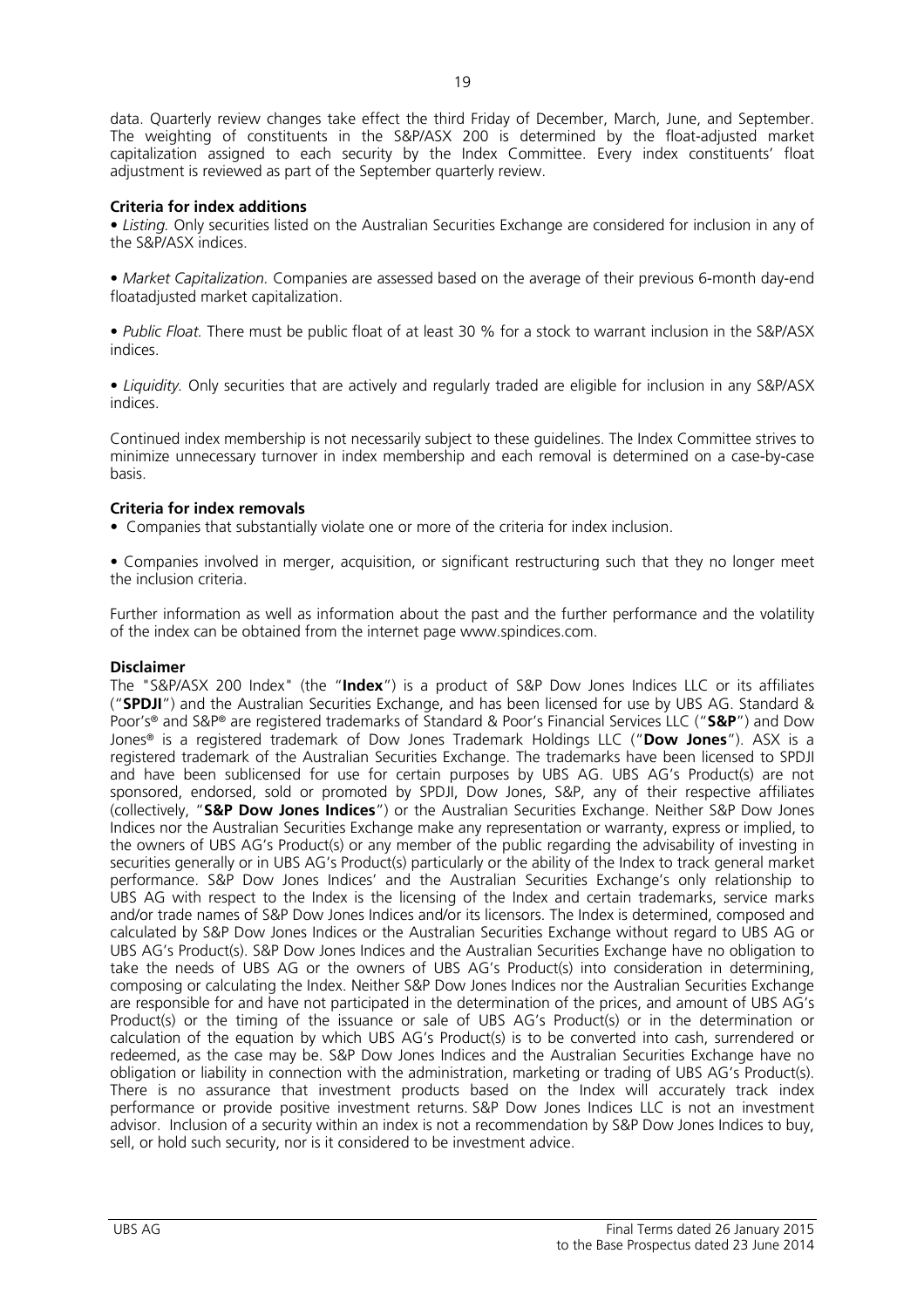NEITHER S&P DOW JONES INDICES NOR THE AUSTRALIAN SECURITIES EXCHANGE GUARANTEES THE ADEQUACY, ACCURACY, TIMELINESS AND/OR THE COMPLETENESS OF THE INDEX OR ANY DATA RELATED THERETO OR ANY COMMUNICATION, INCLUDING BUT NOT LIMITED TO, ORAL OR WRITTEN COMMUNICATION (INCLUDING ELECTRONIC COMMUNICATIONS) WITH RESPECT THERETO. S&P DOW JONES INDICES AND THE AUSTRALIAN SECURITIES EXCHANGE SHALL NOT BE SUBJECT TO ANY DAMAGES OR LIABILITY FOR ANY ERRORS, OMISSIONS, OR DELAYS THEREIN. S&P DOW JONES INDICES AND THE AUSTRALIAN SECURITIES EXCHANGE MAKE NO EXPRESS OR IMPLIED WARRANTIES, AND EXPRESSLY DISCLAIM ALL WARRANTIES, OF MERCHANTABILITY OR FITNESS FOR A PARTICULAR PURPOSE OR USE OR AS TO RESULTS TO BE OBTAINED BY UBS AG, OWNERS OF UBS AG'S PRODUCT(S), OR ANY OTHER PERSON OR ENTITY FROM THE USE OF THE INDEX OR WITH RESPECT TO ANY DATA RELATED THERETO. WITHOUT LIMITING ANY OF THE FOREGOING, IN NO EVENT WHATSOEVER SHALL S&P DOW JONES INDICES OR THE AUSTRALIAN SECURITIES EXCHANGE BE LIABLE FOR ANY INDIRECT, SPECIAL, INCIDENTAL, PUNITIVE, OR CONSEQUENTIAL DAMAGES INCLUDING BUT NOT LIMITED TO, LOSS OF PROFITS, TRADING LOSSES, LOST TIME OR GOODWILL, EVEN IF THEY HAVE BEEN ADVISED OF THE POSSIBLITY OF SUCH DAMAGES, WHETHER IN CONTRACT, TORT, STRICT LIABILITY, OR OTHERWISE. THERE ARE NO THIRD PARTY BENEFICIARIES OF ANY AGREEMENTS OR ARRANGEMENTS BETWEEN S&P DOW JONES INDICES AND UBS AG**,** OTHER THAN THE LICENSORS OF S&P DOW JONES INDICES.

#### **III. Description of the IBEX 35® Index (Bloomberg: IBEX)**

The following information is in essence an extract of the description of the IBEX 35<sup>®</sup> Index as available on the internet page www.sbolsas.com.

Further information as well as information about the past and the further performance and the volatility of the Underlying can be obtained from the internet page www.sbolsas.com.

The IBEX 35® Index is composed of the 35 most liquid securities quoted on the Stock Exchange Interconnection System of the four Spanish Stock Exchanges, whose managing and administration corresponds to Sociedad de Bolsas and it is supervised by the CNMV (the Spanish securities supervisory body).

The IBEX 35® Index with symbol IBEX (ISIN ES0SI0000005) is a price index and is calculated in EUR.

#### **DISCLAIMER**

**Sociedad de Bolsas**, owner of the IBEX 35® Index and registered holder of the corresponding trademarks associated with it, does not sponsor, promote, or in any way evaluate the advisability of investing in this financial product and the authorisation granted to UBS AG for the use of IBEX 35® trademark does not imply any approval in relation with the information offered by UBS AG or with the usefulness or interest in the investment in the above mentioned financial product.

**Sociedad de Bolsas** does not warrant in any case nor for any reason whatsoever:

- a) The continuity of the composition of the IBEX 35® Index exactly as it is today or at any other time in the past.
- b) The continuity of the method for calculating the IBEX 35® Index exactly as it is calculated today or at any other time in the past.
- c) The continuity of the calculation, formula and publication of the IBEX 35<sup>®</sup> Index.
- d) The precision, integrity or freedom from errors or mistakes in the composition and calculation of the IBEX 35® Index.
- e) The suitability of the IBEX 35® Index for the anticipated purposes for the financial product.

The parties thereto acknowledge the rules for establishing the prices of the securities included in the IBEX 35® Index and of said Index in accordance with the free movement of sales and purchase orders within a neutral and transparent market and that the parties thereto undertake to respect the same and to refrain from any action not in accordance therewith.

#### **IV. Description of the Russell 2000**® **Index (Bloomberg: RTY)**

The following Information is in essence an extract of the description of the Index as available on the internet page www.russell.com.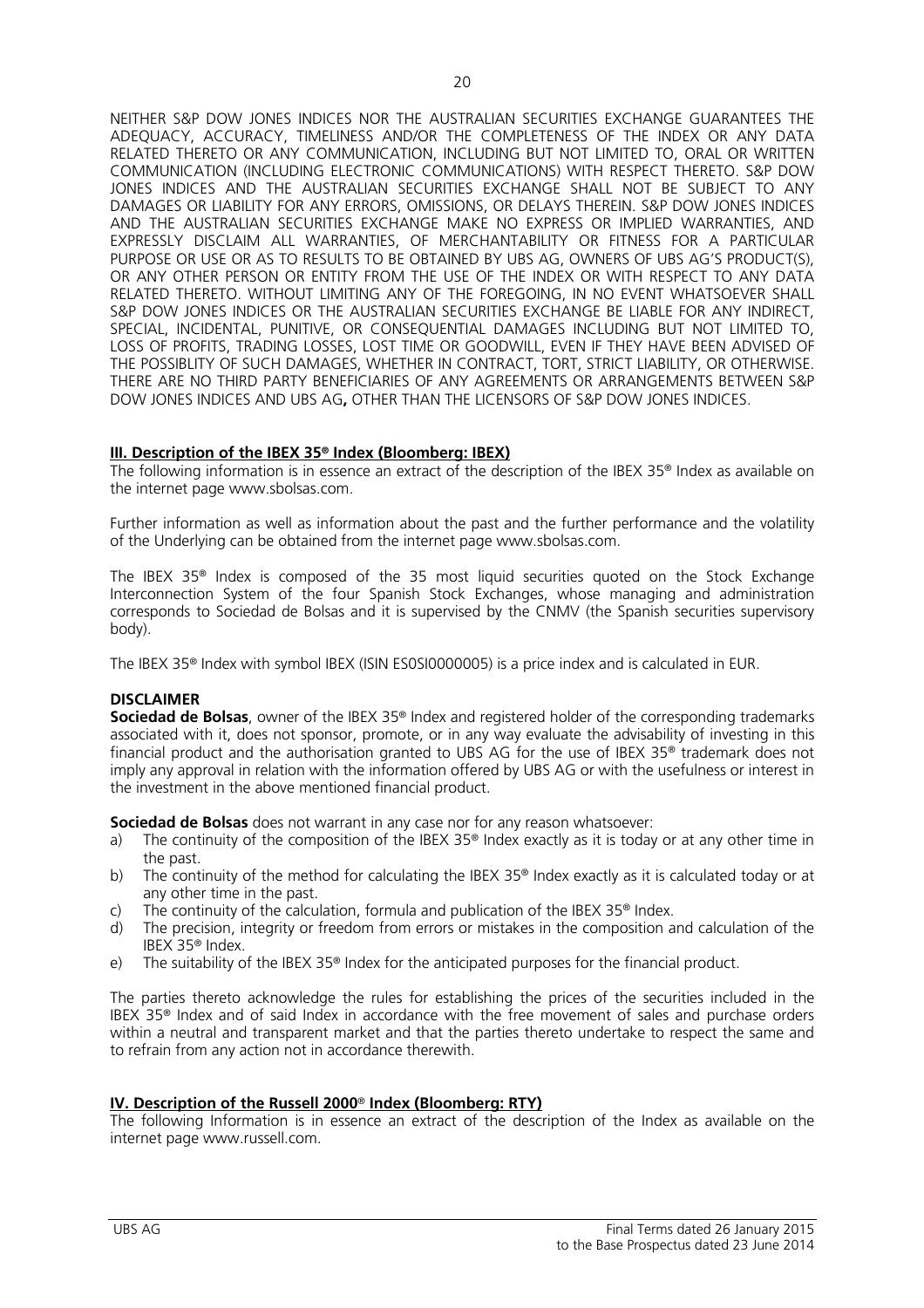More information about the Index, nature, history, composition and prices of the Index as well as its past and its further performance and its volatility is available under www.russell.com.

The Russell 2000® Index is comprised of the smallest 2000 companies in the Russell 3000® Index, representing approximately 8 % of the Russell 3000® total market capitalization. The index was developed with a base value of 135.00 as of December 31, 1986.

# **DISCLAIMER**

The Product is not sponsored, endorsed, sold or promoted by Frank Russell Company ("**Russell**"). Russell makes no representation or warranty, express or implied, to the owners of the Product or any member of the public regarding the advisability of investing in securities generally or in the Product particularly or the ability of the Russell 2000 Index to track general stock market performance or a segment of the same. Russell's publication of the Russell 2000 Index in no way suggests or implies an opinion by Russell as to the advisability of investment in any or all of the securities upon which the Russell 2000 Index is based. Russell's only relationship to UBS AG is the licensing of certain trademarks and trade names of Russell without regard to UBS AG or the Product. Russell is not responsible for and has not reviewed the Product nor any associated literature or publications and Russell makes no representation or warranty express or implied as to their accuracy or completeness, or otherwise. Russell reserves the right, at any time and without notice, to alter, amend, terminate or in any way change the Russell 2000 Index. Russell has no obligation or liability in connection with the administration, marketing or trading of the Product.

RUSSELL DOES NOT GUARANTEE THE ACCURACY AND/OR THE COMPLETENESS OF THE RUSSELL 2000 INDEX OR ANY DATA INCLUDED THEREIN AND RUSSELL SHALL HAVE NO LIABILITY FOR ANY ERRORS, OMISSIONS, OR INTERRUPTIONS THEREIN. RUSSELL MAKES NO WARRANTY, EXPRESS OR IMPLIED, AS TO RESULTS TO BE OBTAINED BY UBS AG, INVESTORS, OWNERS OF THE PRODUCT, OR ANY OTHER PERSON OR ENTITY FROM THE USE OF THE RUSSELL 2000 INDEX OR ANY DATA INCLUDED THEREIN. RUSSELL MAKES NO EXPRESS OR IMPLIED WARRANTIES, AND EXPRESSLY DISCLAIMS ALL WARRANTIES OF MERCHANTABILITY OR FITNESS FOR A PARTICULAR PURPOSE OR USE WITH RESPECT TO THE RUSSELL 2000 INDEX OR ANY DATA INCLUDED THEREIN. WITHOUT LIMITING ANY OF THE FOREGOING, IN NO EVENT SHALL RUSSELL HAVE ANY LIABILITY FOR ANY SPECIAL, PUNITIVE, INDIRECT, OR CONSEQUENTIAL DAMAGES (INCLUDING LOST PROFITS), EVEN IF NOTIFIED OF THE POSSIBILITY OF SUCH DAMAGES.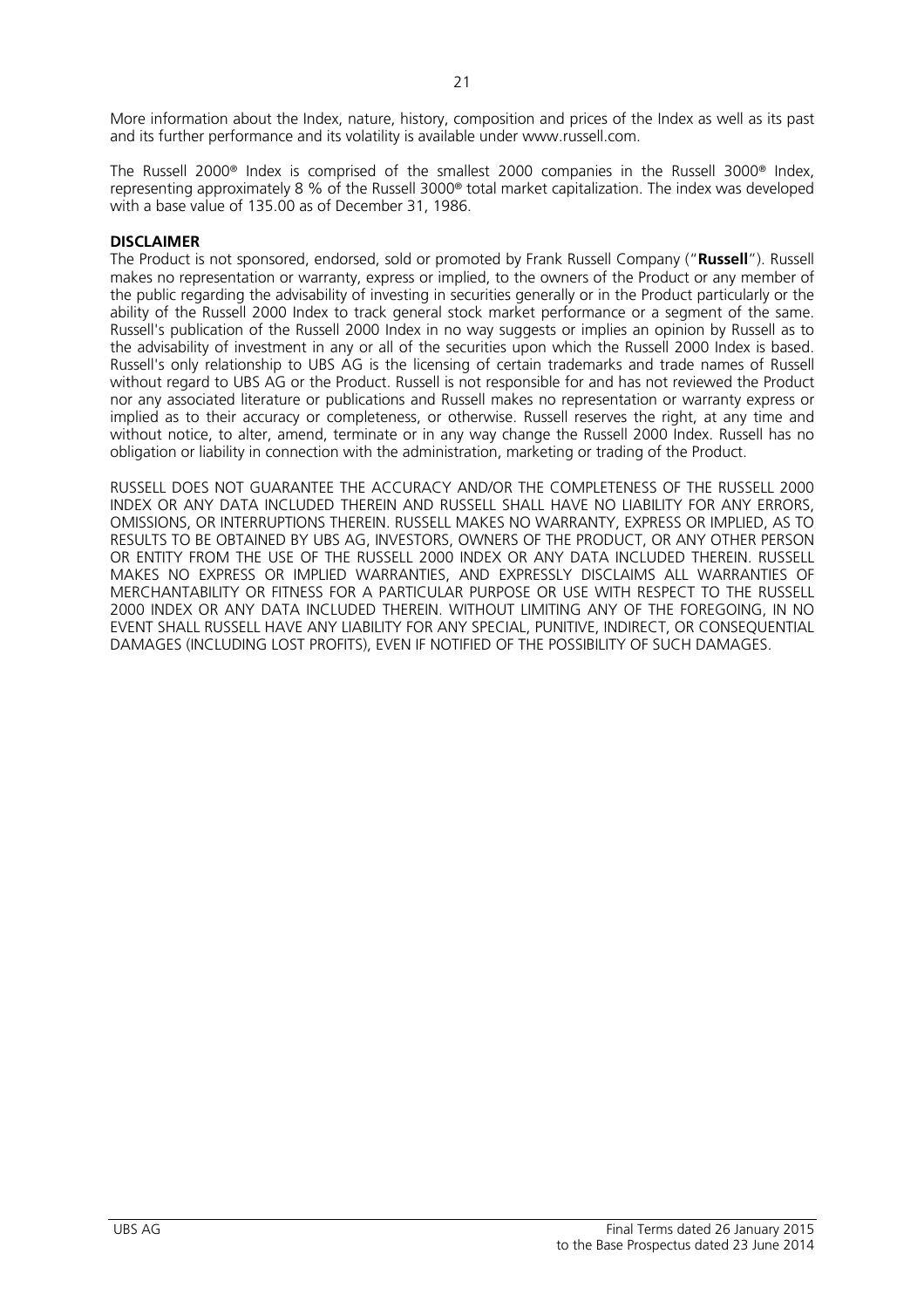# **ANNEX TO THE FINAL TERMS: ISSUE SPECIFIC SUMMARY**

*This summary relates to UBS Express Certificates described in the final terms (the "***Final Terms***") to which this summary is annexed. This summary contains that information from the summary set out in the Base Prospectus which is relevant to the Securities together with the relevant information from the Final Terms. Words and expressions defined in the Final Terms and the Base Prospectus have the same meanings in this summary.* 

Summaries are made up of disclosure requirements known as "Elements". These elements are numbered in Sections  $A - E(A.1 - E.7)$ .

This Summary contains all the Elements required to be included in a summary for this type of securities and Issuer. Because some Elements are not required to be addressed, there may be gaps in the numbering sequence of the Elements.

Even though an Element may be required to be inserted in the summary because of the type of securities and Issuer, it is possible that no relevant information can be given regarding the Element. In this case a short description of the Element is included in the summary with the mention of "not applicable".

| <b>Element</b> | <b>Section A - Introduction and warnings</b> |                                                                                                                                                                                                                                                                                                                                                                                              |  |
|----------------|----------------------------------------------|----------------------------------------------------------------------------------------------------------------------------------------------------------------------------------------------------------------------------------------------------------------------------------------------------------------------------------------------------------------------------------------------|--|
| A.1            | <b>Warning.</b>                              | This Summary should be read as an introduction to the Base<br>Prospectus. Any decision to invest in the Securities should be based<br>on consideration of the Base Prospectus as a whole by the investor.                                                                                                                                                                                    |  |
|                |                                              | Potential investors should be aware that where a claim relating to the<br>information contained in the Base Prospectus is brought before a court, the<br>plaintiff investor might, under the national legislation of the respective<br>European Economic Area member state, have to bear the costs of<br>translating the document before the legal proceedings are initiated.                |  |
|                |                                              | UBS AG in its capacity as Issuer who is responsible for the summary<br>including the translation thereof can be held liable, but only if the summary<br>is misleading, inaccurate or inconsistent when read together with the other<br>parts of the Base Prospectus or it does not provide, when read together<br>with the other parts of the Base Prospectus, all required key information. |  |
| A.2            | <b>Consent to use</b><br>of Prospectus.      | The Issuer consents to the use of the Base Prospectus together with the<br>relevant Final Terms in connection with a public offer of the Securities (the<br>"Public Offer") by any financial intermediary which is authorised to make<br>such offers under the Markets in Financial Instruments Directive (Directive<br>2004/39/EC) (each an "Authorised Offeror") on the following basis:   |  |
|                |                                              | (a)<br>the relevant Public Offer must occur during the Subscription Period<br>(the "Offer Period");                                                                                                                                                                                                                                                                                          |  |
|                |                                              | (b)<br>the relevant Public Offer may only be made in Sweden (the<br>"Public Offer Jurisdiction");                                                                                                                                                                                                                                                                                            |  |
|                |                                              | the relevant Authorised Offeror must be authorised to make such<br>(c)<br>offers in the relevant Public Offer Jurisdiction under the Markets in<br>Financial Instruments Directive (Directive 2004/39/EC) and if any<br>Authorised Offeror ceases to be so authorised then the above<br>consent of the Issuer shall thereupon terminate.                                                     |  |
|                |                                              | Authorised Offerors will provide information to investors on the<br>terms and conditions of the Public Offer of the Securities at the<br>time such Public Offer is made by the Authorised Offeror to the<br>investor.                                                                                                                                                                        |  |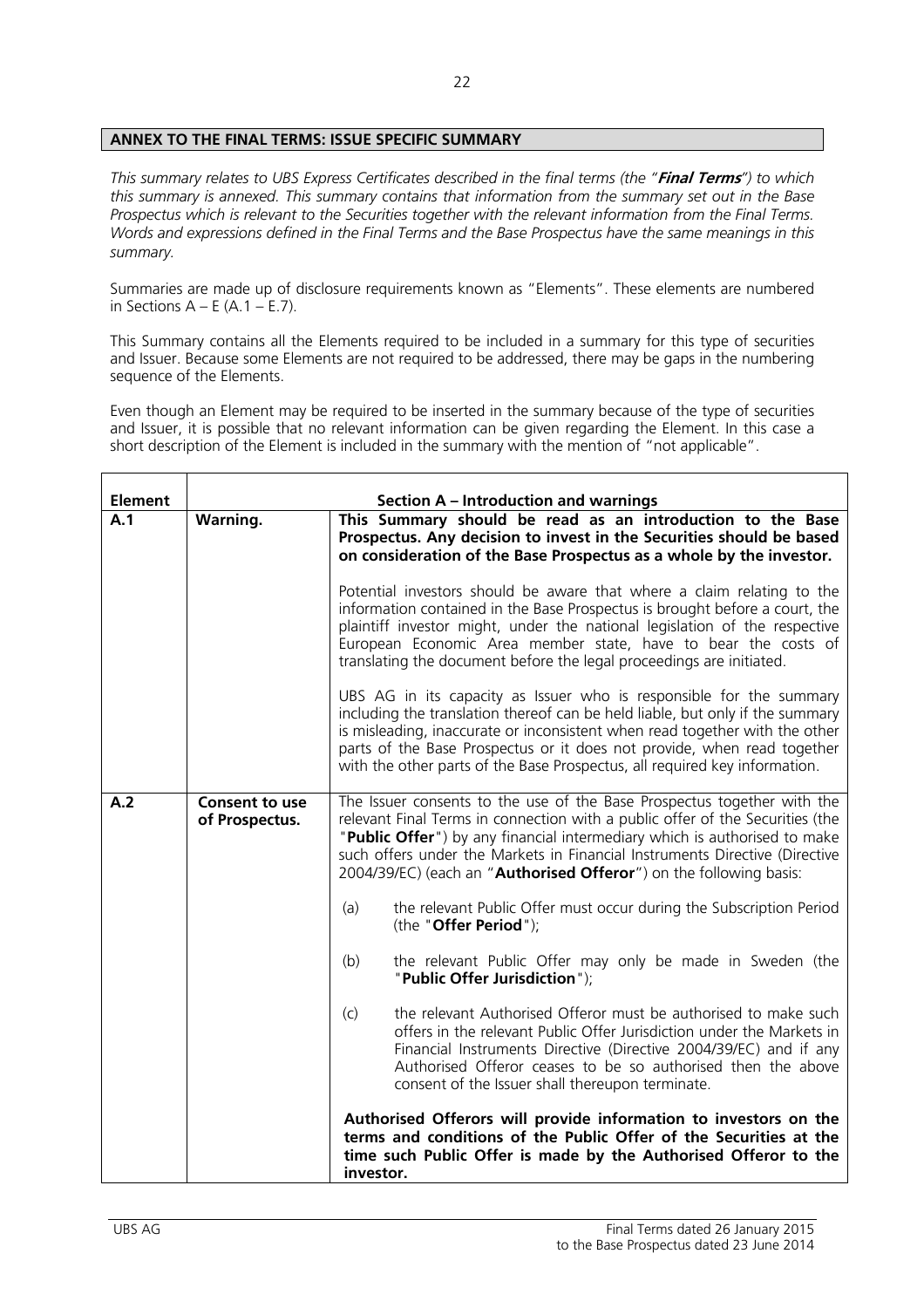| B.1<br>Legal                                                     |                                                                                                            | <b>Section B - Issuer</b>                                                                                                                                                                                                                                                                                                                                                                                                                                                                                                                                                                                                                                                                                                                                                                                                                                                                                                                                                                                                                                                                                                                                                                                                                                                                                                                                                                                                                                                                                                                                                                                                                                                                                                                                                                                                                                                  |  |  |
|------------------------------------------------------------------|------------------------------------------------------------------------------------------------------------|----------------------------------------------------------------------------------------------------------------------------------------------------------------------------------------------------------------------------------------------------------------------------------------------------------------------------------------------------------------------------------------------------------------------------------------------------------------------------------------------------------------------------------------------------------------------------------------------------------------------------------------------------------------------------------------------------------------------------------------------------------------------------------------------------------------------------------------------------------------------------------------------------------------------------------------------------------------------------------------------------------------------------------------------------------------------------------------------------------------------------------------------------------------------------------------------------------------------------------------------------------------------------------------------------------------------------------------------------------------------------------------------------------------------------------------------------------------------------------------------------------------------------------------------------------------------------------------------------------------------------------------------------------------------------------------------------------------------------------------------------------------------------------------------------------------------------------------------------------------------------|--|--|
| of the issuer.                                                   | and<br>commercial name                                                                                     | The legal and commercial name of the Issuer is UBS AG ("Issuer" or "UBS<br>AG"; together with its subsidiaries, "UBS", "UBS Group" or the<br>" $Group'$ ).                                                                                                                                                                                                                                                                                                                                                                                                                                                                                                                                                                                                                                                                                                                                                                                                                                                                                                                                                                                                                                                                                                                                                                                                                                                                                                                                                                                                                                                                                                                                                                                                                                                                                                                 |  |  |
| B.2<br>Domicile,<br>form,<br>and<br>incorporation<br>the issuer. | legal<br>legislation<br>country<br>of I<br>of                                                              | UBS AG's two registered offices and principal places of business are:<br>Bahnhofstrasse 45, CH-8001 Zurich, Switzerland; and Aeschenvorstadt 1,<br>CH-4051 Basel, Switzerland. UBS AG is entered in the Commercial<br>Registers of Canton Zurich and Canton Basel-City under the registration<br>number CHE-101.329.561. UBS AG is incorporated in Switzerland and<br>operates under the Swiss Code of Obligations and Swiss Federal Banking<br>Law as an Aktiengesellschaft.                                                                                                                                                                                                                                                                                                                                                                                                                                                                                                                                                                                                                                                                                                                                                                                                                                                                                                                                                                                                                                                                                                                                                                                                                                                                                                                                                                                              |  |  |
| B.4b                                                             | A description of<br>any known trends<br>affecting the issuer<br>or the industries in<br>which it operates. | <b>Trend Information</b><br>As stated in UBS AG's third quarter report issued on 28 October 2014<br>(including the Group's unaudited consolidated financial statements), at the<br>start of the fourth quarter of 2014, many of the underlying challenges and<br>geopolitical issues that the Group has previously highlighted remain and in<br>some cases have intensified. A number of new concerns have arisen<br>including the fear of risks related to the Ebola virus. The mixed outlook for<br>global growth, the absence of sustained and credible improvements to<br>unresolved issues in Europe, continuing U.S. fiscal and monetary policy<br>issues and increasing geopolitical instability would make improvements in<br>prevailing market conditions unlikely. Despite these ongoing challenges,<br>the Group will continue to execute on its strategy in order to ensure the<br>firm's long-term success and to deliver sustainable returns for shareholders.                                                                                                                                                                                                                                                                                                                                                                                                                                                                                                                                                                                                                                                                                                                                                                                                                                                                                               |  |  |
| B.5<br>Group and<br>issuer's                                     | Description of the<br>the<br>position<br>within the group.                                                 | UBS AG is the parent company of the Group. Neither the business divisions<br>of UBS nor the Corporate Center are separate legal entities. Currently, they<br>primarily operate out of UBS AG, through its branches worldwide.<br>Businesses also operate through local subsidiaries where necessary or<br>desirable.<br>UBS has commenced a share for share exchange offer to establish a group<br>holding company. Upon completion of the initial settlement of the<br>exchange offer, which is expected to take place on 28 November 2014, it is<br>intended that UBS Group AG will become the parent company of UBS AG<br>and the holding company of the Group.<br>UBS has also announced that it intends to establish a banking subsidiary in<br>Switzerland in mid-2015. The scope of this future subsidiary's business will<br>include the Retail & Corporate business division and the Swiss-booked<br>business within the Wealth Management business division.<br>In the UK, and in consultation with the UK and Swiss regulators, in May<br>2014 UBS Limited, UBS's UK bank subsidiary, implemented a modified<br>business operating model under which UBS Limited bears and retains a<br>greater degree of risk and reward in its business activities. This principally<br>involves: UBS Limited retaining and managing credit risk as well as some<br>market and other risks, UBS Limited taking a more independent role in<br>managing its funding and liquidity requirements and it involved an increase<br>in UBS Limited's total regulatory capital.<br>In the US, UBS will comply with new rules for banks under the Dodd-Frank<br>Wall Street Reform and Consumer Protection Act that will require an<br>intermediate holding company to own all of its operations other than US<br>branches of UBS AG by 1 July 2016. As a result, UBS will designate an |  |  |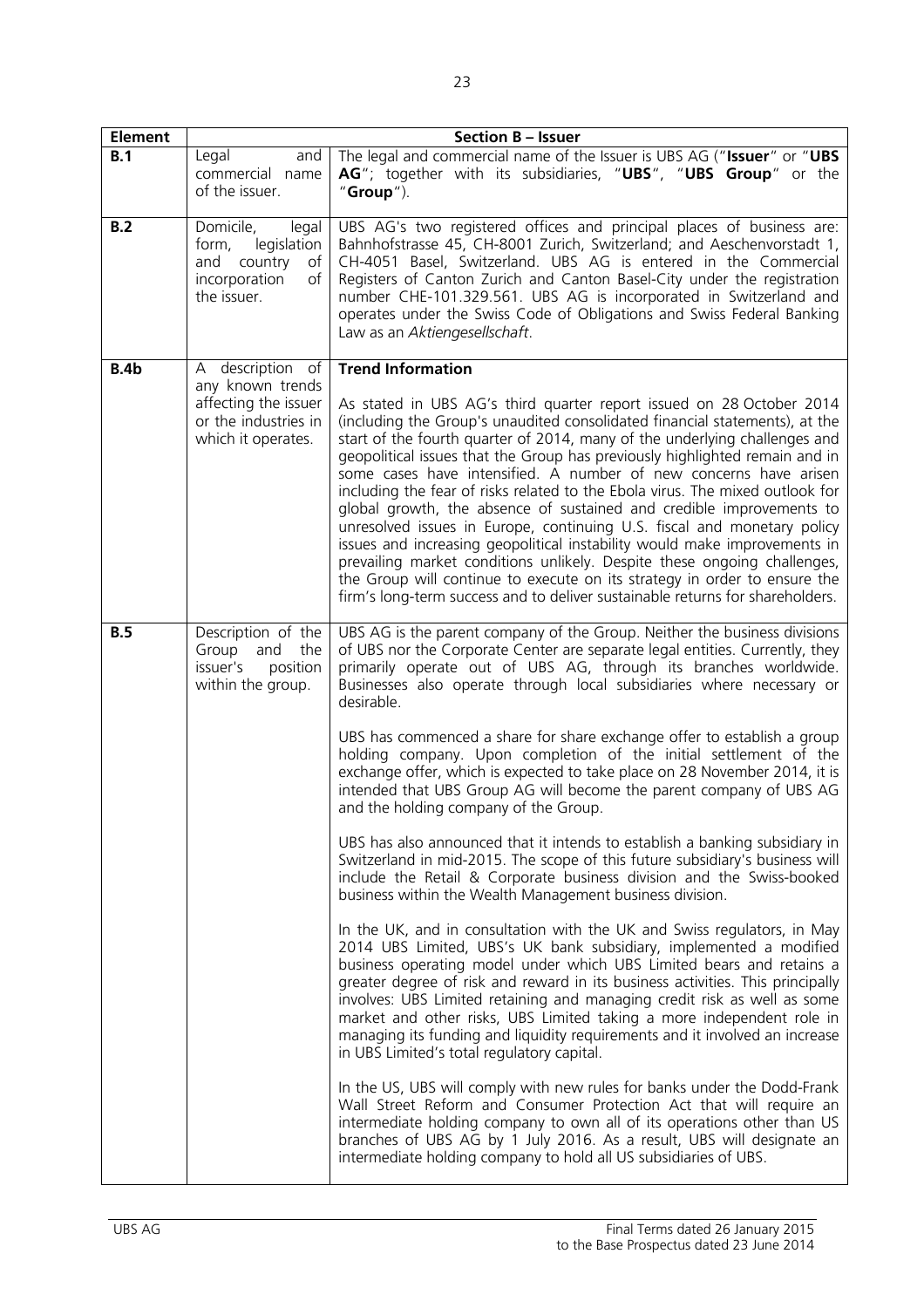| B.9         | Profit forecast or<br>estimates.                                                    |                                                                       |                                              |          |                             |            | Not applicable; no profit forecast or estimate is included in this Prospectus.                                                                                                                                                                                                                                                                                                                                                                                                                                                                                                                                                                                                                                                                                                                                                                                                                            |
|-------------|-------------------------------------------------------------------------------------|-----------------------------------------------------------------------|----------------------------------------------|----------|-----------------------------|------------|-----------------------------------------------------------------------------------------------------------------------------------------------------------------------------------------------------------------------------------------------------------------------------------------------------------------------------------------------------------------------------------------------------------------------------------------------------------------------------------------------------------------------------------------------------------------------------------------------------------------------------------------------------------------------------------------------------------------------------------------------------------------------------------------------------------------------------------------------------------------------------------------------------------|
| <b>B.10</b> | Qualifications<br>in<br>the audit report.                                           | information are unqualified.                                          |                                              |          |                             |            | Not applicable. The auditor's reports on the audited historical financial                                                                                                                                                                                                                                                                                                                                                                                                                                                                                                                                                                                                                                                                                                                                                                                                                                 |
| <b>B.12</b> | Selected historical<br>financial<br>key<br>information.                             | Accounting Standards Board ("IASB") and stated in Swiss francs (CHF). |                                              |          |                             |            | UBS AG derived the following selected consolidated financial data from<br>(i) its annual report 2013 containing the audited consolidated financial<br>statements of the Group, as well as additional unaudited consolidated<br>financial data, as of or for the fiscal year ended 31 December 2013<br>(including comparative figures for the fiscal years ended 31 December<br>2012 and 2011), (ii) its report for the third quarter 2014, containing<br>unaudited consolidated financial statements, as well as additional<br>unaudited consolidated financial data, as of or for the nine months ended<br>30 September 2014 (from which comparative figures as of or for the nine<br>months ended 30 September 2013 have been derived). UBS's consolidated<br>financial statements were prepared in accordance with International<br>Financial Reporting Standards ("IFRS") issued by the International |
|             |                                                                                     |                                                                       |                                              |          |                             |            |                                                                                                                                                                                                                                                                                                                                                                                                                                                                                                                                                                                                                                                                                                                                                                                                                                                                                                           |
|             |                                                                                     |                                                                       | As of or for the nine<br>months ended        |          | As of or for the year ended |            |                                                                                                                                                                                                                                                                                                                                                                                                                                                                                                                                                                                                                                                                                                                                                                                                                                                                                                           |
|             | CHF million, except where<br>indicated                                              | 30.9.14                                                               | 30.9.13                                      | 31.12.13 | 31.12.12                    | 31.12.11   |                                                                                                                                                                                                                                                                                                                                                                                                                                                                                                                                                                                                                                                                                                                                                                                                                                                                                                           |
|             |                                                                                     |                                                                       | unaudited<br>audited, except where indicated |          |                             |            |                                                                                                                                                                                                                                                                                                                                                                                                                                                                                                                                                                                                                                                                                                                                                                                                                                                                                                           |
|             | <b>Group results</b>                                                                |                                                                       |                                              |          |                             |            |                                                                                                                                                                                                                                                                                                                                                                                                                                                                                                                                                                                                                                                                                                                                                                                                                                                                                                           |
|             | Operating income                                                                    | 21,281                                                                | 21,425                                       | 27,732   | 25,423                      | 27,788     |                                                                                                                                                                                                                                                                                                                                                                                                                                                                                                                                                                                                                                                                                                                                                                                                                                                                                                           |
|             | Operating expenses                                                                  | 19,224                                                                | 18,602                                       | 24,461   | 27,216                      | 22,482     |                                                                                                                                                                                                                                                                                                                                                                                                                                                                                                                                                                                                                                                                                                                                                                                                                                                                                                           |
|             | Operating profit /<br>before tax                                                    | $(\text{loss})$<br>2,057                                              | 2,823                                        | 3,272    | (1,794)                     | 5,307      |                                                                                                                                                                                                                                                                                                                                                                                                                                                                                                                                                                                                                                                                                                                                                                                                                                                                                                           |
|             | $\overline{\text{profit}}$<br>Net<br>$\prime$<br>attributable<br>to<br>shareholders | (loss)<br><b>UBS</b><br>2,609                                         | 2,255                                        | 3,172    | (2,480)                     | 4,138      |                                                                                                                                                                                                                                                                                                                                                                                                                                                                                                                                                                                                                                                                                                                                                                                                                                                                                                           |
|             | Diluted earnings per share<br>(CHF)                                                 | 0.68                                                                  | 0.59                                         | 0.83     | (0.66)                      | 1.08       |                                                                                                                                                                                                                                                                                                                                                                                                                                                                                                                                                                                                                                                                                                                                                                                                                                                                                                           |
|             | <b>Key performance indicators</b>                                                   |                                                                       |                                              |          |                             |            |                                                                                                                                                                                                                                                                                                                                                                                                                                                                                                                                                                                                                                                                                                                                                                                                                                                                                                           |
|             | Profitability                                                                       |                                                                       |                                              |          |                             |            |                                                                                                                                                                                                                                                                                                                                                                                                                                                                                                                                                                                                                                                                                                                                                                                                                                                                                                           |
|             | Return on equity (RoE) (%)                                                          | 7.1                                                                   | 6.4                                          | $6.7*$   | $(5.1)^*$                   | $9.1*$     |                                                                                                                                                                                                                                                                                                                                                                                                                                                                                                                                                                                                                                                                                                                                                                                                                                                                                                           |
|             | Return on assets, gross (%)                                                         | 2.8                                                                   | 2.5                                          | $2.5*$   | $1.9*$                      | $2.1*$     |                                                                                                                                                                                                                                                                                                                                                                                                                                                                                                                                                                                                                                                                                                                                                                                                                                                                                                           |
|             | Cost / income ratio $(\%)$ <sup>3</sup>                                             | 90.3                                                                  | 86.7                                         | 88.0*    | 106.6*                      | $80.7*$    |                                                                                                                                                                                                                                                                                                                                                                                                                                                                                                                                                                                                                                                                                                                                                                                                                                                                                                           |
|             | Growth                                                                              |                                                                       |                                              |          |                             |            |                                                                                                                                                                                                                                                                                                                                                                                                                                                                                                                                                                                                                                                                                                                                                                                                                                                                                                           |
|             | Net profit growth (%) 4<br>Net new money growth for                                 | 15.7                                                                  |                                              |          |                             | $(44.5)^*$ |                                                                                                                                                                                                                                                                                                                                                                                                                                                                                                                                                                                                                                                                                                                                                                                                                                                                                                           |
|             | combined<br>wealth<br>management<br>businesses<br>$(%)^{5}$                         | 2.7                                                                   | 3.6                                          | $3.4*$   | $3.2*$                      | $2.4*$     |                                                                                                                                                                                                                                                                                                                                                                                                                                                                                                                                                                                                                                                                                                                                                                                                                                                                                                           |
|             | <b>Resources</b>                                                                    |                                                                       |                                              |          |                             |            |                                                                                                                                                                                                                                                                                                                                                                                                                                                                                                                                                                                                                                                                                                                                                                                                                                                                                                           |
|             | Common equity tier 1<br>capital ratio (fully applied,<br>$96)$ 6, 7                 | 13.7                                                                  | 11.9                                         | $12.8*$  | $9.8*$                      |            |                                                                                                                                                                                                                                                                                                                                                                                                                                                                                                                                                                                                                                                                                                                                                                                                                                                                                                           |
|             | Swiss SRB leverage ratio<br>(phase-in, %) $8$                                       | 5.4                                                                   | 4.2                                          | $4.7*$   | $3.6*$                      |            |                                                                                                                                                                                                                                                                                                                                                                                                                                                                                                                                                                                                                                                                                                                                                                                                                                                                                                           |
|             | <b>Additional information</b>                                                       |                                                                       |                                              |          |                             |            |                                                                                                                                                                                                                                                                                                                                                                                                                                                                                                                                                                                                                                                                                                                                                                                                                                                                                                           |
|             | <b>Profitability</b>                                                                |                                                                       |                                              |          |                             |            |                                                                                                                                                                                                                                                                                                                                                                                                                                                                                                                                                                                                                                                                                                                                                                                                                                                                                                           |
|             | Return on tangible equity                                                           | 8.3                                                                   | 7.6                                          | $8.0*$   | $1.6*$                      | $11.9*$    |                                                                                                                                                                                                                                                                                                                                                                                                                                                                                                                                                                                                                                                                                                                                                                                                                                                                                                           |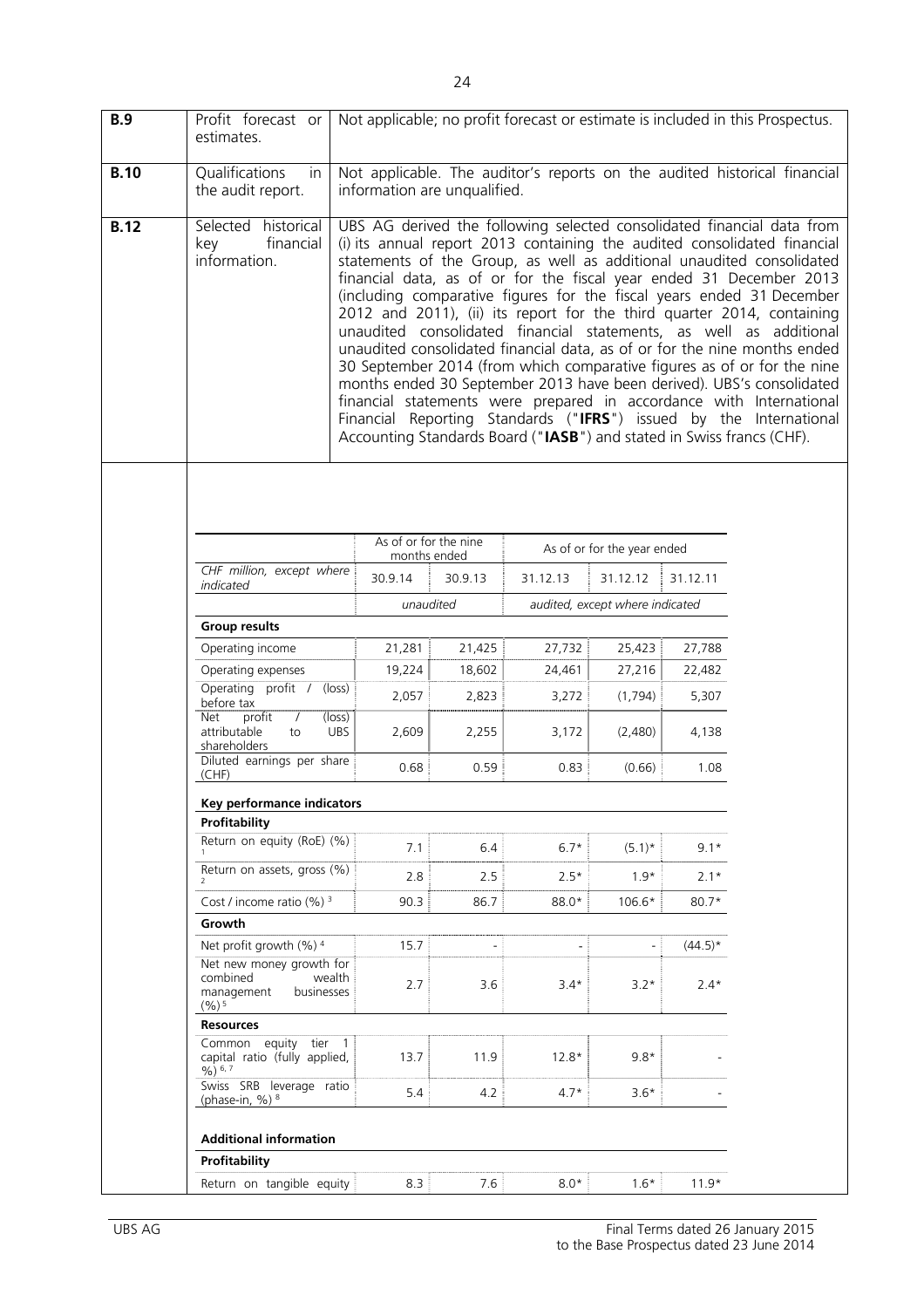|  | $(%)^9$                                                                                                                                                                                                                                                                                                                                                                                                                                                                                                                                                                                                                                                                                                                                                                                                                                                                                                                                                                                                                                                                                                                                                                                                                                                                                                                                                                                                                                                                                                                                                                                                                                                                                                                                                                                                                                                                                                                                                                                                                                                                                                                                                                                                                                                                                                                                                                                                                                                                                                                                                                                                                                                                                                                                                                                                                                                                                                                                                                                                                                                                                                                                                                                                                                                                                                                                                                                                                                                                                                                                                                                                                                                                                                                                                                                                      |           |           |               |            |           |  |
|--|--------------------------------------------------------------------------------------------------------------------------------------------------------------------------------------------------------------------------------------------------------------------------------------------------------------------------------------------------------------------------------------------------------------------------------------------------------------------------------------------------------------------------------------------------------------------------------------------------------------------------------------------------------------------------------------------------------------------------------------------------------------------------------------------------------------------------------------------------------------------------------------------------------------------------------------------------------------------------------------------------------------------------------------------------------------------------------------------------------------------------------------------------------------------------------------------------------------------------------------------------------------------------------------------------------------------------------------------------------------------------------------------------------------------------------------------------------------------------------------------------------------------------------------------------------------------------------------------------------------------------------------------------------------------------------------------------------------------------------------------------------------------------------------------------------------------------------------------------------------------------------------------------------------------------------------------------------------------------------------------------------------------------------------------------------------------------------------------------------------------------------------------------------------------------------------------------------------------------------------------------------------------------------------------------------------------------------------------------------------------------------------------------------------------------------------------------------------------------------------------------------------------------------------------------------------------------------------------------------------------------------------------------------------------------------------------------------------------------------------------------------------------------------------------------------------------------------------------------------------------------------------------------------------------------------------------------------------------------------------------------------------------------------------------------------------------------------------------------------------------------------------------------------------------------------------------------------------------------------------------------------------------------------------------------------------------------------------------------------------------------------------------------------------------------------------------------------------------------------------------------------------------------------------------------------------------------------------------------------------------------------------------------------------------------------------------------------------------------------------------------------------------------------------------------------------|-----------|-----------|---------------|------------|-----------|--|
|  | Return on risk-weighted<br>assets, gross (%) 10                                                                                                                                                                                                                                                                                                                                                                                                                                                                                                                                                                                                                                                                                                                                                                                                                                                                                                                                                                                                                                                                                                                                                                                                                                                                                                                                                                                                                                                                                                                                                                                                                                                                                                                                                                                                                                                                                                                                                                                                                                                                                                                                                                                                                                                                                                                                                                                                                                                                                                                                                                                                                                                                                                                                                                                                                                                                                                                                                                                                                                                                                                                                                                                                                                                                                                                                                                                                                                                                                                                                                                                                                                                                                                                                                              | 12.4      | 11.5      | $11.4*$       | $12.0*$    | $13.7*$   |  |
|  | <b>Resources</b>                                                                                                                                                                                                                                                                                                                                                                                                                                                                                                                                                                                                                                                                                                                                                                                                                                                                                                                                                                                                                                                                                                                                                                                                                                                                                                                                                                                                                                                                                                                                                                                                                                                                                                                                                                                                                                                                                                                                                                                                                                                                                                                                                                                                                                                                                                                                                                                                                                                                                                                                                                                                                                                                                                                                                                                                                                                                                                                                                                                                                                                                                                                                                                                                                                                                                                                                                                                                                                                                                                                                                                                                                                                                                                                                                                                             |           |           |               |            |           |  |
|  | Total assets                                                                                                                                                                                                                                                                                                                                                                                                                                                                                                                                                                                                                                                                                                                                                                                                                                                                                                                                                                                                                                                                                                                                                                                                                                                                                                                                                                                                                                                                                                                                                                                                                                                                                                                                                                                                                                                                                                                                                                                                                                                                                                                                                                                                                                                                                                                                                                                                                                                                                                                                                                                                                                                                                                                                                                                                                                                                                                                                                                                                                                                                                                                                                                                                                                                                                                                                                                                                                                                                                                                                                                                                                                                                                                                                                                                                 | 1,049,258 | 1,049,101 | 1,018,374* 11 | 1,259,797  | 1,416,962 |  |
|  | Equity attributable to UBS<br>shareholders                                                                                                                                                                                                                                                                                                                                                                                                                                                                                                                                                                                                                                                                                                                                                                                                                                                                                                                                                                                                                                                                                                                                                                                                                                                                                                                                                                                                                                                                                                                                                                                                                                                                                                                                                                                                                                                                                                                                                                                                                                                                                                                                                                                                                                                                                                                                                                                                                                                                                                                                                                                                                                                                                                                                                                                                                                                                                                                                                                                                                                                                                                                                                                                                                                                                                                                                                                                                                                                                                                                                                                                                                                                                                                                                                                   | 50,824    | 47,403    | 48,002        | 45,949     | 48,530    |  |
|  | Common equity tier<br>capital (fully applied) 7                                                                                                                                                                                                                                                                                                                                                                                                                                                                                                                                                                                                                                                                                                                                                                                                                                                                                                                                                                                                                                                                                                                                                                                                                                                                                                                                                                                                                                                                                                                                                                                                                                                                                                                                                                                                                                                                                                                                                                                                                                                                                                                                                                                                                                                                                                                                                                                                                                                                                                                                                                                                                                                                                                                                                                                                                                                                                                                                                                                                                                                                                                                                                                                                                                                                                                                                                                                                                                                                                                                                                                                                                                                                                                                                                              | 30,047    | 26,019    | 28,908        | 25,182*    |           |  |
|  | Common equity tier 1<br>capital (phase-in) 7                                                                                                                                                                                                                                                                                                                                                                                                                                                                                                                                                                                                                                                                                                                                                                                                                                                                                                                                                                                                                                                                                                                                                                                                                                                                                                                                                                                                                                                                                                                                                                                                                                                                                                                                                                                                                                                                                                                                                                                                                                                                                                                                                                                                                                                                                                                                                                                                                                                                                                                                                                                                                                                                                                                                                                                                                                                                                                                                                                                                                                                                                                                                                                                                                                                                                                                                                                                                                                                                                                                                                                                                                                                                                                                                                                 | 42,464    | 38,963    | 42,179        | 40,032*    |           |  |
|  | Risk-weighted assets (fully<br>applied) $7$                                                                                                                                                                                                                                                                                                                                                                                                                                                                                                                                                                                                                                                                                                                                                                                                                                                                                                                                                                                                                                                                                                                                                                                                                                                                                                                                                                                                                                                                                                                                                                                                                                                                                                                                                                                                                                                                                                                                                                                                                                                                                                                                                                                                                                                                                                                                                                                                                                                                                                                                                                                                                                                                                                                                                                                                                                                                                                                                                                                                                                                                                                                                                                                                                                                                                                                                                                                                                                                                                                                                                                                                                                                                                                                                                                  | 219,296   | 218,926   | 225,153*      | 258,113*   |           |  |
|  | Risk-weighted<br>assets<br>(phase-in) $7$                                                                                                                                                                                                                                                                                                                                                                                                                                                                                                                                                                                                                                                                                                                                                                                                                                                                                                                                                                                                                                                                                                                                                                                                                                                                                                                                                                                                                                                                                                                                                                                                                                                                                                                                                                                                                                                                                                                                                                                                                                                                                                                                                                                                                                                                                                                                                                                                                                                                                                                                                                                                                                                                                                                                                                                                                                                                                                                                                                                                                                                                                                                                                                                                                                                                                                                                                                                                                                                                                                                                                                                                                                                                                                                                                                    | 222,648   | 222,306   | 228,557*      | 261,800*   |           |  |
|  | Common equity tier 1<br>capital ratio (phase-in, %) <sup>6,</sup>                                                                                                                                                                                                                                                                                                                                                                                                                                                                                                                                                                                                                                                                                                                                                                                                                                                                                                                                                                                                                                                                                                                                                                                                                                                                                                                                                                                                                                                                                                                                                                                                                                                                                                                                                                                                                                                                                                                                                                                                                                                                                                                                                                                                                                                                                                                                                                                                                                                                                                                                                                                                                                                                                                                                                                                                                                                                                                                                                                                                                                                                                                                                                                                                                                                                                                                                                                                                                                                                                                                                                                                                                                                                                                                                            | 19.1      | 17.5      | $18.5*$       | $15.3*$    |           |  |
|  | Total capital ratio<br>(fully<br>applied, $\%$ ) $^7$                                                                                                                                                                                                                                                                                                                                                                                                                                                                                                                                                                                                                                                                                                                                                                                                                                                                                                                                                                                                                                                                                                                                                                                                                                                                                                                                                                                                                                                                                                                                                                                                                                                                                                                                                                                                                                                                                                                                                                                                                                                                                                                                                                                                                                                                                                                                                                                                                                                                                                                                                                                                                                                                                                                                                                                                                                                                                                                                                                                                                                                                                                                                                                                                                                                                                                                                                                                                                                                                                                                                                                                                                                                                                                                                                        | 18.7      | 14.3      | $15.4*$       | $11.4*$    |           |  |
|  | Total capital ratio (phase-in,<br>$%$ ) 7                                                                                                                                                                                                                                                                                                                                                                                                                                                                                                                                                                                                                                                                                                                                                                                                                                                                                                                                                                                                                                                                                                                                                                                                                                                                                                                                                                                                                                                                                                                                                                                                                                                                                                                                                                                                                                                                                                                                                                                                                                                                                                                                                                                                                                                                                                                                                                                                                                                                                                                                                                                                                                                                                                                                                                                                                                                                                                                                                                                                                                                                                                                                                                                                                                                                                                                                                                                                                                                                                                                                                                                                                                                                                                                                                                    | 24.9      | 21.8      | $22.2*$       | $18.9*$    |           |  |
|  | Swiss SRB leverage ratio<br>(fully applied, %) 8                                                                                                                                                                                                                                                                                                                                                                                                                                                                                                                                                                                                                                                                                                                                                                                                                                                                                                                                                                                                                                                                                                                                                                                                                                                                                                                                                                                                                                                                                                                                                                                                                                                                                                                                                                                                                                                                                                                                                                                                                                                                                                                                                                                                                                                                                                                                                                                                                                                                                                                                                                                                                                                                                                                                                                                                                                                                                                                                                                                                                                                                                                                                                                                                                                                                                                                                                                                                                                                                                                                                                                                                                                                                                                                                                             | 4.2       | 3.0       | $3.4*$        | $2.4*$     |           |  |
|  | Swiss SRB leverage ratio<br>denominator (fully applied)<br>12                                                                                                                                                                                                                                                                                                                                                                                                                                                                                                                                                                                                                                                                                                                                                                                                                                                                                                                                                                                                                                                                                                                                                                                                                                                                                                                                                                                                                                                                                                                                                                                                                                                                                                                                                                                                                                                                                                                                                                                                                                                                                                                                                                                                                                                                                                                                                                                                                                                                                                                                                                                                                                                                                                                                                                                                                                                                                                                                                                                                                                                                                                                                                                                                                                                                                                                                                                                                                                                                                                                                                                                                                                                                                                                                                | 985,071   | 1,055,956 | 1,020,247*    | 1,206,214* |           |  |
|  | Swiss SRB leverage ratio<br>denominator (phase-in) 12                                                                                                                                                                                                                                                                                                                                                                                                                                                                                                                                                                                                                                                                                                                                                                                                                                                                                                                                                                                                                                                                                                                                                                                                                                                                                                                                                                                                                                                                                                                                                                                                                                                                                                                                                                                                                                                                                                                                                                                                                                                                                                                                                                                                                                                                                                                                                                                                                                                                                                                                                                                                                                                                                                                                                                                                                                                                                                                                                                                                                                                                                                                                                                                                                                                                                                                                                                                                                                                                                                                                                                                                                                                                                                                                                        | 991,730   | 1,063,294 | 1,027,864*    | 1,216,561* |           |  |
|  | Other                                                                                                                                                                                                                                                                                                                                                                                                                                                                                                                                                                                                                                                                                                                                                                                                                                                                                                                                                                                                                                                                                                                                                                                                                                                                                                                                                                                                                                                                                                                                                                                                                                                                                                                                                                                                                                                                                                                                                                                                                                                                                                                                                                                                                                                                                                                                                                                                                                                                                                                                                                                                                                                                                                                                                                                                                                                                                                                                                                                                                                                                                                                                                                                                                                                                                                                                                                                                                                                                                                                                                                                                                                                                                                                                                                                                        |           |           |               |            |           |  |
|  | Invested assets (CHF billion)<br>13                                                                                                                                                                                                                                                                                                                                                                                                                                                                                                                                                                                                                                                                                                                                                                                                                                                                                                                                                                                                                                                                                                                                                                                                                                                                                                                                                                                                                                                                                                                                                                                                                                                                                                                                                                                                                                                                                                                                                                                                                                                                                                                                                                                                                                                                                                                                                                                                                                                                                                                                                                                                                                                                                                                                                                                                                                                                                                                                                                                                                                                                                                                                                                                                                                                                                                                                                                                                                                                                                                                                                                                                                                                                                                                                                                          | 2,640     | 2,339     | 2,390         | 2,230      | 2,088     |  |
|  | (full-time<br>Personnel<br>equivalents)                                                                                                                                                                                                                                                                                                                                                                                                                                                                                                                                                                                                                                                                                                                                                                                                                                                                                                                                                                                                                                                                                                                                                                                                                                                                                                                                                                                                                                                                                                                                                                                                                                                                                                                                                                                                                                                                                                                                                                                                                                                                                                                                                                                                                                                                                                                                                                                                                                                                                                                                                                                                                                                                                                                                                                                                                                                                                                                                                                                                                                                                                                                                                                                                                                                                                                                                                                                                                                                                                                                                                                                                                                                                                                                                                                      | 60,292    | 60,635    | 60,205*       | 62,628*    | 64,820*   |  |
|  | Market capitalization                                                                                                                                                                                                                                                                                                                                                                                                                                                                                                                                                                                                                                                                                                                                                                                                                                                                                                                                                                                                                                                                                                                                                                                                                                                                                                                                                                                                                                                                                                                                                                                                                                                                                                                                                                                                                                                                                                                                                                                                                                                                                                                                                                                                                                                                                                                                                                                                                                                                                                                                                                                                                                                                                                                                                                                                                                                                                                                                                                                                                                                                                                                                                                                                                                                                                                                                                                                                                                                                                                                                                                                                                                                                                                                                                                                        | 64,047    | 71,066    | 65,007*       | 54,729*    | 42,843*   |  |
|  | Total book value per share<br>(CHF)                                                                                                                                                                                                                                                                                                                                                                                                                                                                                                                                                                                                                                                                                                                                                                                                                                                                                                                                                                                                                                                                                                                                                                                                                                                                                                                                                                                                                                                                                                                                                                                                                                                                                                                                                                                                                                                                                                                                                                                                                                                                                                                                                                                                                                                                                                                                                                                                                                                                                                                                                                                                                                                                                                                                                                                                                                                                                                                                                                                                                                                                                                                                                                                                                                                                                                                                                                                                                                                                                                                                                                                                                                                                                                                                                                          | 13.54     | 12.58     | $12.74*$      | $12.26*$   | 12.95*    |  |
|  | Tangible book value per<br>share (CHF)<br>* unaudited                                                                                                                                                                                                                                                                                                                                                                                                                                                                                                                                                                                                                                                                                                                                                                                                                                                                                                                                                                                                                                                                                                                                                                                                                                                                                                                                                                                                                                                                                                                                                                                                                                                                                                                                                                                                                                                                                                                                                                                                                                                                                                                                                                                                                                                                                                                                                                                                                                                                                                                                                                                                                                                                                                                                                                                                                                                                                                                                                                                                                                                                                                                                                                                                                                                                                                                                                                                                                                                                                                                                                                                                                                                                                                                                                        | 11.78     | 10.89     | $11.07*$      | 10.54*     | $10.36*$  |  |
|  | 1 Net profit / loss attributable to UBS shareholders (annualized as applicable) / average equity attributable to UBS<br>shareholders. <sup>2</sup> Operating income before credit loss (expense) or recovery (annualized as applicable) / average total<br>assets. <sup>3</sup> Operating expenses / operating income before credit loss (expense) or recovery. <sup>4</sup> Change in net profit<br>attributable to UBS shareholders from continuing operations between current and comparison periods / net profit<br>attributable to UBS shareholders from continuing operations of comparison period. Not meaningful and not included if<br>either the reporting period or the comparison period is a loss period. <sup>5</sup> Combined Wealth Management's and Wealth<br>Management Americas' net new money for the period (annualized as applicable) / invested assets at the beginning of<br>the period. Figures for the periods ended 31 December 2013, 2012 and 2011 are derived from the accounting records<br>of the Group. 6 Common equity tier 1 capital / risk-weighted assets. 7 Based on the Basel III framework as applicable to<br>Swiss systemically relevant banks (SRB), which became effective in Switzerland on 1 January 2013. The information<br>provided on a fully applied basis entirely reflects the effects of the new capital deductions and the phase out of<br>ineligible capital instruments. The information provided on a phase-in basis gradually reflects those effects during the<br>transition period. Numbers for 31 December 2012 are on a pro-forma basis. Numbers for 31 December 2012 are<br>calculated on an estimated basis described below and are referred to as "pro-forma" in this prospectus. The term "pro-<br>forma" as used in this prospectus does not refer to the term "pro forma financial information" within the meaning of<br>Regulation (EC) 809/2004. Some of the models applied when calculating 31 December 2012 pro-forma information<br>required regulatory approval and included estimates (as discussed with UBS's primary regulator) of the effect of new<br>capital charges. These figures are not required to be presented, because Basel III requirements were not in effect on<br>31 December 2012. They are nevertheless included for comparison reasons, because the Basel III requirements were<br>effective as of 1 January 2013. Information for 31 December 2011 is not available. <sup>8</sup> Swiss SRB Basel III common equity<br>tier 1 capital and loss-absorbing capital / total adjusted exposure (leverage ratio denominator). The Swiss SRB leverage<br>ratio came into force on 1 January 2013. Numbers for 31 December 2012 are on a pro-forma basis (see footnote 7<br>above). Information for 31 December 2011 is not available. <sup>9</sup> Net profit / loss attributable to UBS shareholders before<br>amortization and impairment of goodwill and intangible assets (annualized as applicable) / average equity attributable to<br>UBS shareholders less average goodwill and intangible assets. <sup>10</sup> Operating income before credit loss (expense) or<br>recovery (annualized as applicable) / average risk-weighted assets. Based on Basel III risk-weighted assets (phase-in) for<br>2014 and 2013, on Basel 2.5 risk-weighted assets for 2012 and on Basel II risk-weighted assets for 2011. <sup>11</sup> On<br>1 January 2014, UBS adopted Offsetting Financial Assets and Financial Liabilities (Amendments to IAS 32, Financial<br>Instruments: Presentation). The prior period balance sheet as of 31 December 2013 was restated to reflect the effects of<br>adopting these amendments to IAS 32. <sup>12</sup> The leverage ratio denominator is also referred to as "total adjusted |           |           |               |            |           |  |
|  | exposure" and is calculated in accordance with Swiss SRB leverage ratio requirements. Data represent the average of<br>the total adjusted exposure at the end of the three months preceding the end of the reporting period. The figure for the                                                                                                                                                                                                                                                                                                                                                                                                                                                                                                                                                                                                                                                                                                                                                                                                                                                                                                                                                                                                                                                                                                                                                                                                                                                                                                                                                                                                                                                                                                                                                                                                                                                                                                                                                                                                                                                                                                                                                                                                                                                                                                                                                                                                                                                                                                                                                                                                                                                                                                                                                                                                                                                                                                                                                                                                                                                                                                                                                                                                                                                                                                                                                                                                                                                                                                                                                                                                                                                                                                                                                              |           |           |               |            |           |  |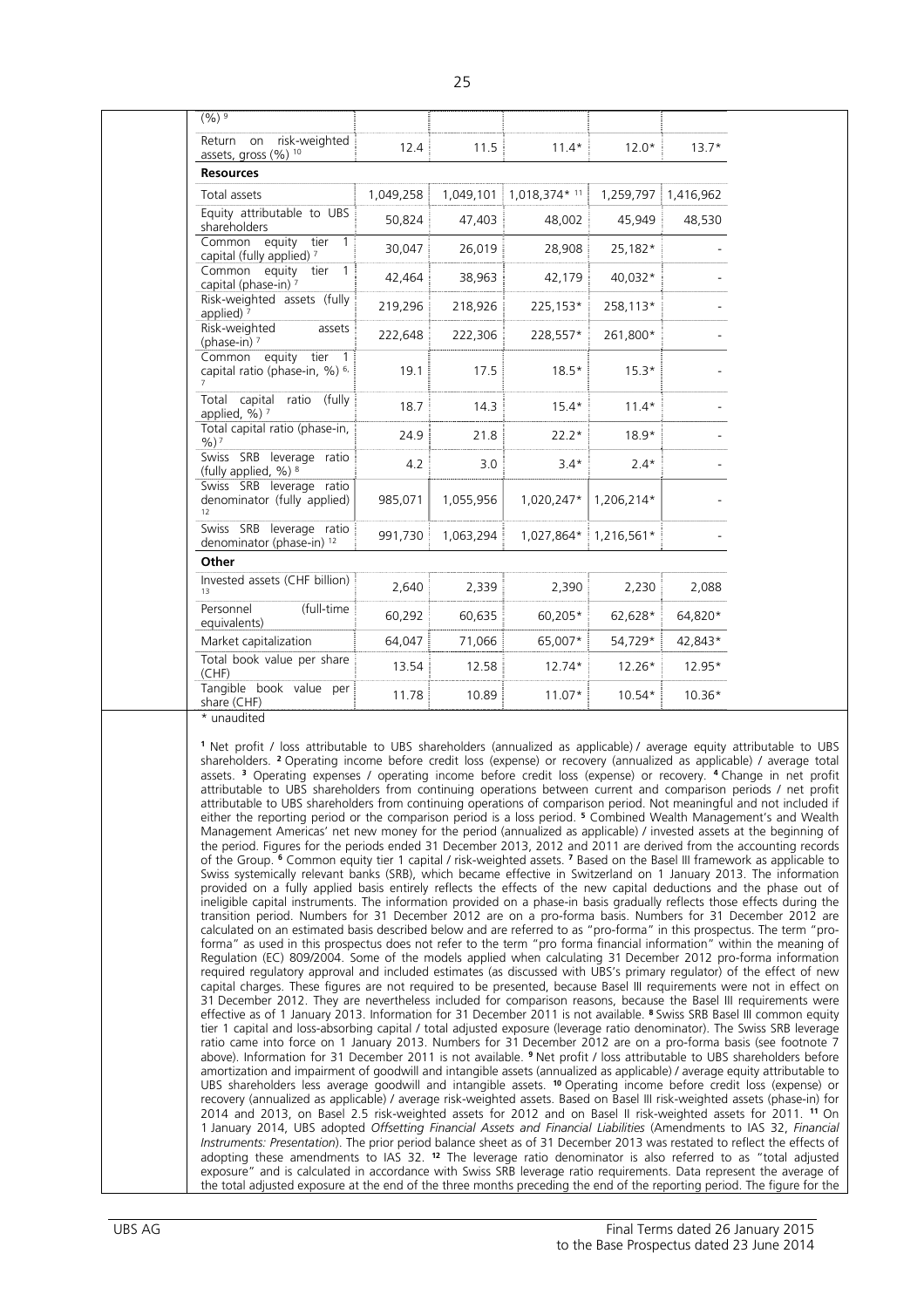|             | period ended 31 December 2012 is derived from the accounting records of the Group. Numbers for 31 December 2012<br>are on a pro-forma basis (see footnote 7 above). Information for 31 December 2011 is not available. <sup>13</sup> Invested assets<br>include invested assets for Retail & Corporate. |                                                                                                                                                                                                                                                                                                                                                                                                                                                                                                                                                                                                                                                                                                                                                                                                                                                                                                                                                                                                                                                                                                                                                      |  |
|-------------|---------------------------------------------------------------------------------------------------------------------------------------------------------------------------------------------------------------------------------------------------------------------------------------------------------|------------------------------------------------------------------------------------------------------------------------------------------------------------------------------------------------------------------------------------------------------------------------------------------------------------------------------------------------------------------------------------------------------------------------------------------------------------------------------------------------------------------------------------------------------------------------------------------------------------------------------------------------------------------------------------------------------------------------------------------------------------------------------------------------------------------------------------------------------------------------------------------------------------------------------------------------------------------------------------------------------------------------------------------------------------------------------------------------------------------------------------------------------|--|
|             | adverse<br>Material<br>change statement.                                                                                                                                                                                                                                                                | There has been no material adverse change in the prospects of UBS AG or<br>UBS Group since 31 December 2013.                                                                                                                                                                                                                                                                                                                                                                                                                                                                                                                                                                                                                                                                                                                                                                                                                                                                                                                                                                                                                                         |  |
|             | Significant<br>changes<br>statement.                                                                                                                                                                                                                                                                    | There has been no significant change in the financial or trading position of<br>UBS Group or of UBS AG since 30 September 2014.                                                                                                                                                                                                                                                                                                                                                                                                                                                                                                                                                                                                                                                                                                                                                                                                                                                                                                                                                                                                                      |  |
| <b>B.13</b> | Recent events.                                                                                                                                                                                                                                                                                          | Not applicable, no recent events particular to UBS AG have occurred, which<br>are to a material extent relevant to the evaluation of UBS AG's solvency.                                                                                                                                                                                                                                                                                                                                                                                                                                                                                                                                                                                                                                                                                                                                                                                                                                                                                                                                                                                              |  |
| <b>B.14</b> | Dependence upon<br>other<br>entities<br>within the group.                                                                                                                                                                                                                                               | UBS AG is the parent company of the UBS Group. As such, to a certain<br>extent, it is dependent on certain of its subsidiaries.                                                                                                                                                                                                                                                                                                                                                                                                                                                                                                                                                                                                                                                                                                                                                                                                                                                                                                                                                                                                                      |  |
| <b>B.15</b> | Issuer's<br>principal<br>activities.                                                                                                                                                                                                                                                                    | UBS AG with its subsidiaries draws on its 150-year heritage to serve private,<br>institutional and corporate clients worldwide, as well as retail clients in<br>Switzerland. UBS' business strategy is centered on its (in UBS' opinion) pre-<br>eminent global wealth management businesses and its (in UBS' opinion)<br>leading universal bank in Switzerland, completed by its Global Asset<br>Management business complemented and its Investment Bank, with a<br>focus on capital efficiency and businesses that offer (in UBS' opinion) a<br>superior structural growth and profitability outlook. Headquartered in<br>Zurich and Basel, Switzerland, UBS has offices in more than 50 countries,<br>including all major financial centers.<br>According to Article 2 of the Articles of Association of UBS AG, dated<br>7 May 2014 ("Articles of Association"), the purpose of UBS AG is the<br>operation of a bank. Its scope of operations extends to all types of<br>banking, financial, advisory, trading and service activities in Switzerland<br>and abroad.                                                                             |  |
| <b>B.16</b> | Direct or indirect<br>shareholdings<br>or<br>control<br>agreements of the<br>issuer.                                                                                                                                                                                                                    | The following are the most recent notifications of holdings in UBS AG's<br>share capital filed in accordance with the Swiss Federal Act on Stock<br>Exchanges and Securities Trading of 24 March 1995, as amended, based<br>on UBS AG's registered share capital at the time of the disclosure: (i) 18<br>September 2013, Government of Singapore Investment Corp disclosed a<br>change of its corporate name to GIC Private Limited and a holding of<br>6.40%; (ii) 30 September 2011, Norges Bank (the Central Bank of Norway),<br>3.04%; (iii) 17 December 2009, BlackRock Inc., New York, USA, 3.45%.<br>As of 30 September 2014, the following shareholders (acting in their own<br>name or in their capacity as nominees for other investors or beneficial<br>owners) were registered in the share register with 3% or more of the total<br>share capital of UBS AG: Chase Nominees Ltd., London (11.65%);<br>Government of Singapore Investment Corp., Singapore (6.39%); the US<br>securities clearing organization DTC (Cede & Co.) New York, "The<br>Depository Trust Company" (6.76%); and Nortrust Nominees Ltd., London<br>$(3.54\%)$ . |  |

| <b>Element</b> |                                       | <b>Section C – Securities</b>                                                                                                                  |
|----------------|---------------------------------------|------------------------------------------------------------------------------------------------------------------------------------------------|
| C.1            |                                       | Type and the class $\vert$ Type and Form of Securities<br>of the securities, The Securities are certificates.                                  |
|                | security<br>identification<br>number. | The Securities are issued in uncertificated and dematerialised book-entry<br>form, and are registered for clearing through Euroclear Sweden AB |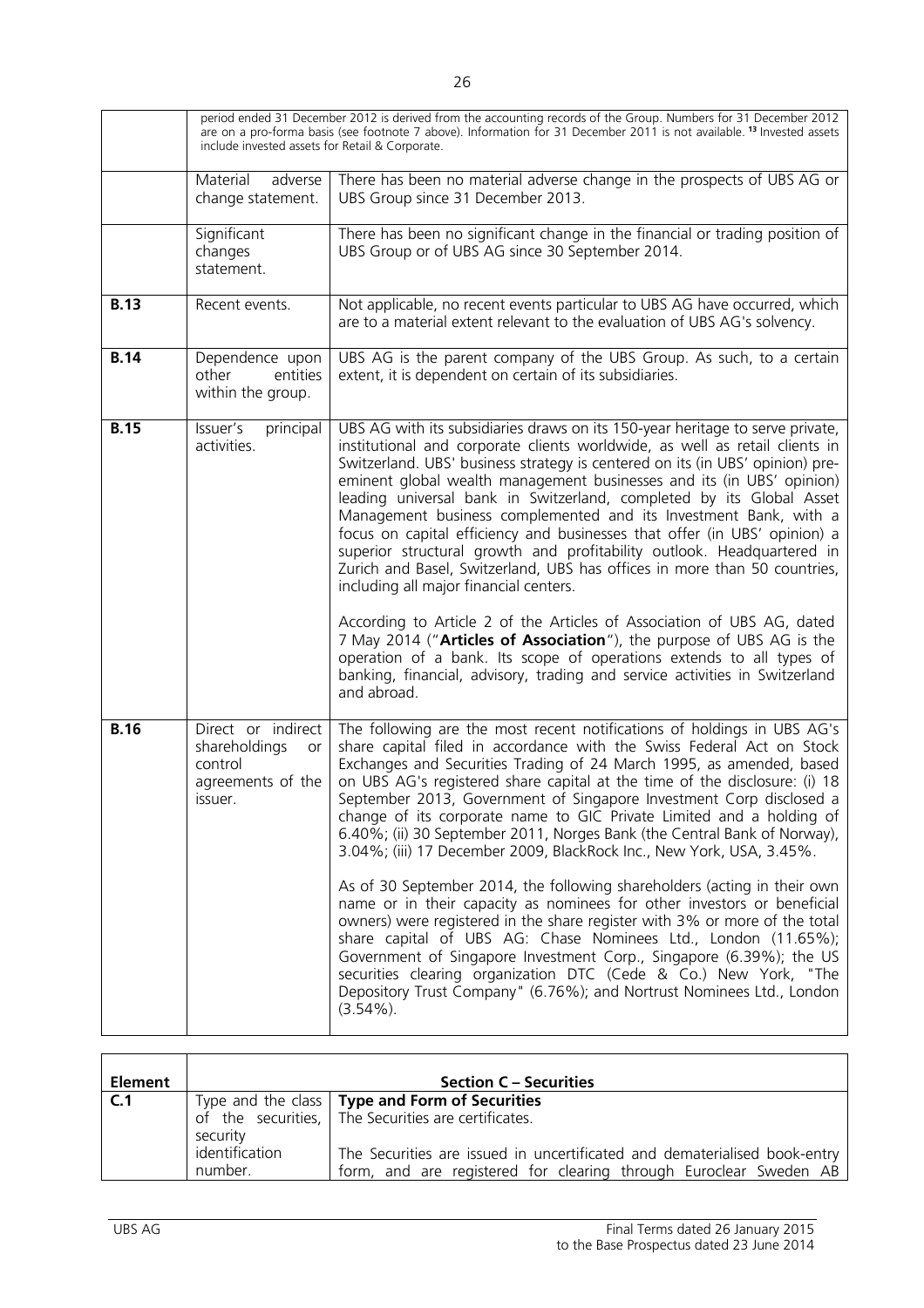|      |                                                                                                 | ("Euroclear Sweden").                                                                                                                                                                                                                                                                                                                         |
|------|-------------------------------------------------------------------------------------------------|-----------------------------------------------------------------------------------------------------------------------------------------------------------------------------------------------------------------------------------------------------------------------------------------------------------------------------------------------|
|      |                                                                                                 | The Securities have the following ISIN: SE0006731998.                                                                                                                                                                                                                                                                                         |
| C.2  | Currency of the<br>securities.                                                                  | The currency of the Securities is Swedish Krona ("SEK")<br>(the<br>"Redemption Currency").                                                                                                                                                                                                                                                    |
| C.5  | Restrictions on the<br>free transferability<br>of the securities.                               | Each Security is transferable in accordance with applicable law and any<br>rules and procedures for the time being of any Clearing System through<br>whose books such Security is transferred.                                                                                                                                                |
| C.8  | Rights attached to<br>securities,<br>the<br>including ranking<br>and limitations to             | <b>Governing law of the Securities</b><br>The Securities will be governed by German law ("German law governed<br>Securities").                                                                                                                                                                                                                |
|      | those rights.                                                                                   | The legal effects of the registration of the Securities with the relevant<br>Clearing System are governed by the laws of the jurisdiction of the Clearing<br>System.                                                                                                                                                                          |
|      |                                                                                                 | <b>Rights attached to the Securities</b><br>The Securities provide, subject to the Conditions of the Securities,<br>Securityholders, at maturity or upon exercise, with a claim for payment of<br>the Redemption Amount in the Redemption Currency and/or delivery of<br>the Physical Underlying in the relevant number.                      |
|      |                                                                                                 | Limitation of the rights attached to the Securities<br>Under the conditions set out in the Conditions, the Issuer is entitled to<br>terminate the Securities and to make certain adjustments to the<br>Conditions.                                                                                                                            |
|      |                                                                                                 | <b>Status of the Securities</b><br>The Securities will constitute direct, unsecured and unsubordinated<br>obligations of the Issuer, ranking pari passu among themselves and with all<br>other present and future unsecured and unsubordinated obligations of the<br>Issuer, other than obligations preferred by mandatory provisions of law. |
| C.11 | Admission<br>to<br>trading<br>a<br>on<br>regulated<br>market<br>or other equivalent<br>markets. | The Issuer intends to apply for listing of the Securities on Nasdaq<br>Stockholm.                                                                                                                                                                                                                                                             |
| C.15 | Influence of<br>the<br>underlying on the<br>of<br>value<br>the<br>securities.                   | The value of the Securities during their term depends on the performance<br>of the Underlying. In case the price of the Underlying increases, also the<br>value of the Securities (disregarding any special features of the Securities) is<br>likely to increase.                                                                             |
|      |                                                                                                 | In particular, the Redemption Amount, if any, to be received by the<br>Securityholder upon exercise of the Securities depends on the performance<br>of the Underlying.                                                                                                                                                                        |
|      |                                                                                                 | The following features are examples describing the dependency of the<br>value of the Securities from the Underlying:                                                                                                                                                                                                                          |
|      |                                                                                                 | <b>UBS Autocallable / Express Securities</b><br>UBS Autocallable/Express Securities are suitable for Securityholders<br>expecting the price of the Underlying(s) to reach certain level(s), as<br>specified in the applicable Product Terms so that the product can early<br>redeem.                                                          |
|      |                                                                                                 | In case the price of the Underlying(s) reaches certain level(s) on specific                                                                                                                                                                                                                                                                   |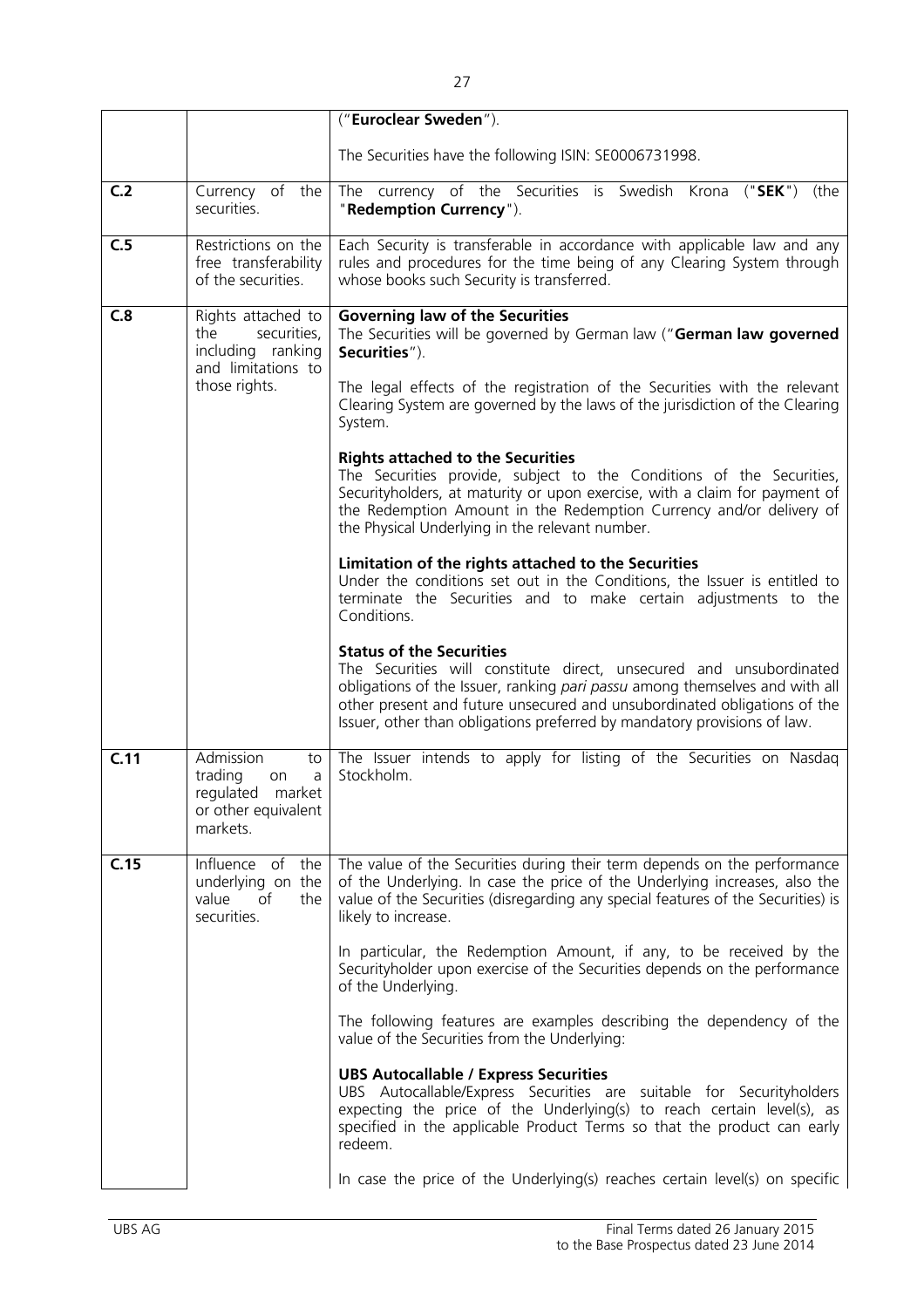| Observation Dates, as specified in the applicable Product Terms, the<br>Securities will be early redeemed prior to the Maturity Date.                                                                                                                                                                                                                                                                                                                                                                                                                      |
|------------------------------------------------------------------------------------------------------------------------------------------------------------------------------------------------------------------------------------------------------------------------------------------------------------------------------------------------------------------------------------------------------------------------------------------------------------------------------------------------------------------------------------------------------------|
| If the UBS Autocallable/Express Securities did not expire early on any of the<br>previous Observation Dates, the UBS Autocallable/Express Securities will be<br>redeemed at the Maturity Date, as specified in the applicable Product<br>Terms. The Redemption Amount in the Redemption Currency depends on<br>the individual product structure, as specified in the applicable Product<br>Terms.                                                                                                                                                          |
| The Redemption Amount may be determined by reference to the<br>performance of one or more Underlying(s), as specified in the relevant<br>Product Terms.                                                                                                                                                                                                                                                                                                                                                                                                    |
| Payment of Coupon or other proceeds linked to the Underlying(s)<br>In addition, and as specified in the relevant Product Terms, the<br>Securityholder may during the term of the UBS Autocallable/Express<br>Securities be entitled to receive payment of a Coupon or other proceeds, if<br>applicable, as specified in the applicable Product Terms. Such payment<br>may, as specified in the applicable Product Terms, be unconditional or<br>conditional upon a specific performance of the Underlying(s) described in<br>the applicable Product Terms. |
| The following descriptions of several performance structures might<br>be used for the Securities described in the section above                                                                                                                                                                                                                                                                                                                                                                                                                            |
| Underlyings<br>Securities can either depend on one single Underlying, a basket of<br>Underlyings, the best performing Underlying(s), the worst performing<br>Underlying(s) or a combination of those. Basket performances are<br>calculated as the weighted average of the performances of the individual<br>Underlying(s).                                                                                                                                                                                                                                |
| The weightings can either be predefined or be defined during the life of<br>the product depending on certain conditions. Weights can for example<br>depend on the relative performance of the Underlyings or the realised<br>volatility of the Underlying(s).                                                                                                                                                                                                                                                                                              |
| Performances<br>The performance or levels of the Underlying(s) can be measured in various<br>ways.                                                                                                                                                                                                                                                                                                                                                                                                                                                         |
| Usually the performance is measured as the final level of the Underlying(s)<br>as a percentage of the initial level of the Underlying(s). However the final<br>level and / or the initial level can also either be defined as the average /<br>maximum / minimum level of the Underlying(s) observed within a certain<br>period. The initial level does not necessarily need to be observed on the<br>strike date of the product but can also be observed during the life of the<br>product.                                                               |
| Performance can also be measured as the relative performance of one or<br>more Underlying(s) relative to the performance of one or more different<br>Underlying(s).                                                                                                                                                                                                                                                                                                                                                                                        |
| Performances can also have a pre-defined or a variable and/or conditional<br>cap. This means Securityholders accept a limitation of earning potential<br>("Cap") and may only participate in possible price increases (or decreases)<br>of the Underlying(s) until a certain level is reached and no further.<br>Additionally performances can also have a pre-defined or a variable and/or<br>conditional floor. This means Securityholders will have a minimum of<br>earning potential ("Floor") and may only negatively participate in possible         |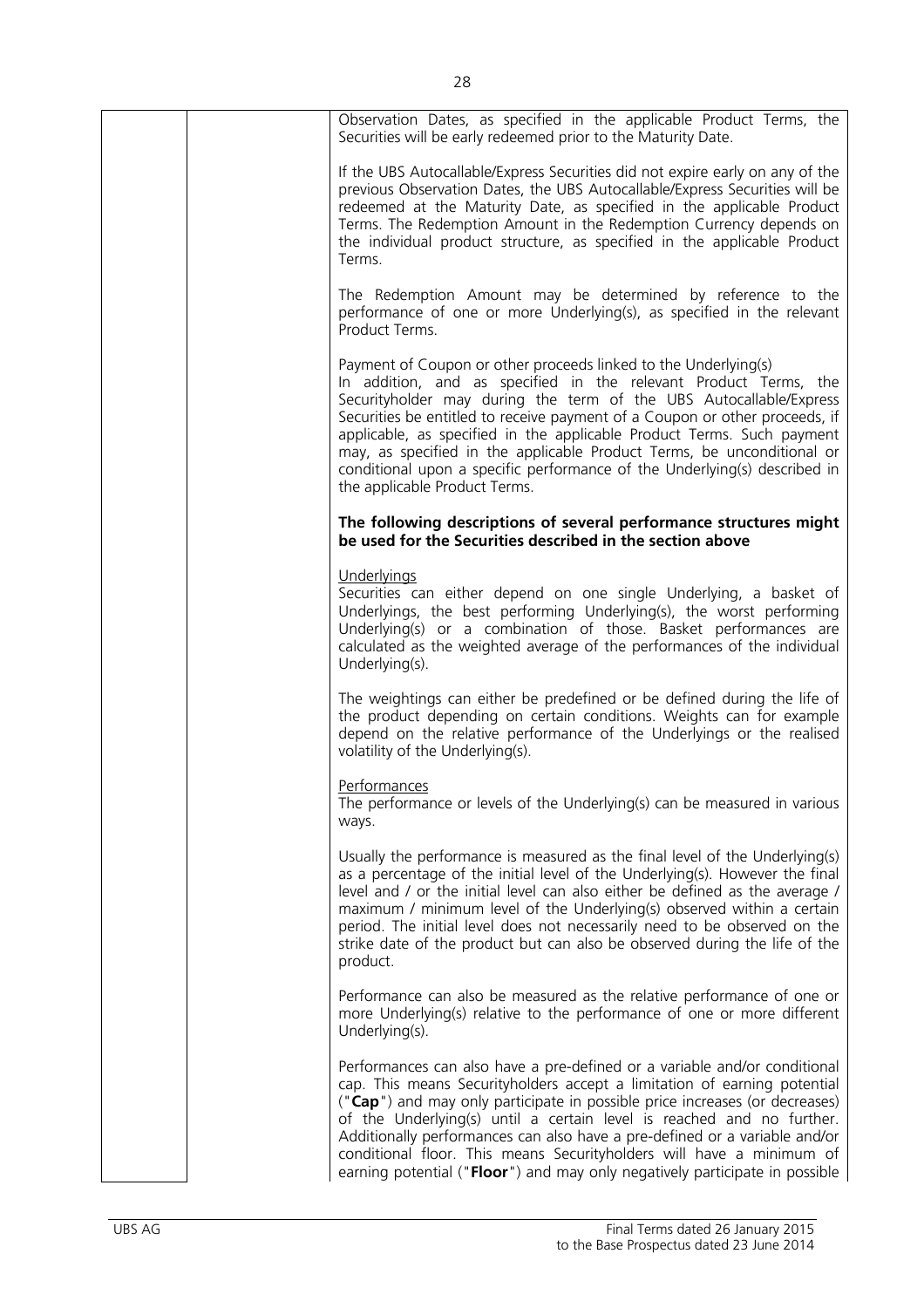| price decreases (or increases) of the Underlying(s) until a certain level is<br>reached and no further.                                                                                                                                                                                                                                                                                                                                                                      |
|------------------------------------------------------------------------------------------------------------------------------------------------------------------------------------------------------------------------------------------------------------------------------------------------------------------------------------------------------------------------------------------------------------------------------------------------------------------------------|
| <u>Barriers</u><br>Products can have barriers that are activated as soon as certain conditions<br>are met. Usually these barriers represent certain levels to be reached by the<br>Underlying(s) on certain observation dates.                                                                                                                                                                                                                                               |
| Barriers can either be triggered by Underlying(s), performances or other<br>measures reaching certain predefined levels. Some barriers are only<br>triggered if more than one condition is met.                                                                                                                                                                                                                                                                              |
| Barriers can either be defined to be observed only on certain dates or<br>continuously.                                                                                                                                                                                                                                                                                                                                                                                      |
| Barriers either lead to the removal (Kick–Out) or addition (Kick-In) of certain<br>features of the Securities. Features which are added or removed are for<br>example coupons, participations or Underlying(s).                                                                                                                                                                                                                                                              |
| Stop Loss / Knock Out Feature<br>If the relevant Product Terms specify that Stop Loss / Knock Out Event<br>applies, then the Securities may be terminated and redeemed early upon<br>the occurrence of a Stop Loss / Knock Out Event.                                                                                                                                                                                                                                        |
| <b>Investment Strategies</b><br>Performance can be defined as the hypothetical performance of a certain<br>predefined investment strategy. This can for example be a strategy that<br>invests into the Underlying(s) only on certain predefined dates. Another<br>example would be a strategy that invests into the Underlying(s) dependent<br>on the realised volatility, performance, momentum or other metric of the<br>Underlying(s) level over the life of the product. |
| Bearish / Bullish / Variable Participation Rate<br>Participation is usually proportional with a certain rate (which can itself be<br>dependent on certain pre-conditions for example the performance of one<br>or more Underlying(s)) and can be either negative or positive.                                                                                                                                                                                                |
| <b>Currency Conversion</b><br>The payoff can either be in the currency of the Underlying(s) or a different<br>payoff currency. The currency exchange rate to be used to determine the<br>final payoff can either be pre-defined (quanto feature) or variable.                                                                                                                                                                                                                |
| Coupons / Other Proceeds<br>If the relevant Product Terms specify unconditional Coupon or other<br>proceeds to apply, the Securityholder is entitled to receive payment of the<br>relevant Coupon or other proceeds.                                                                                                                                                                                                                                                         |
| If the relevant Product Terms specify conditional Coupon or other proceeds<br>to apply, the Securityholder is entitled to receive payment of the relevant<br>Coupon or other proceeds provided that relevant conditions are met. If in<br>case of a conditional Coupon or other proceeds these requirements are not<br>met, no Coupon or other proceeds are paid.                                                                                                            |
| During their term products can therefore generate regular income. Most<br>products however do not generate unconditional income e.g. dividends or<br>interest.                                                                                                                                                                                                                                                                                                               |
| Capital Protection<br>Only if the product feature "Capital Protection" is specified to be<br>applicable in the relevant Product Terms, the Settlement Amount is, in any<br>case, at least equal to the capital protected Minimum Amount.                                                                                                                                                                                                                                     |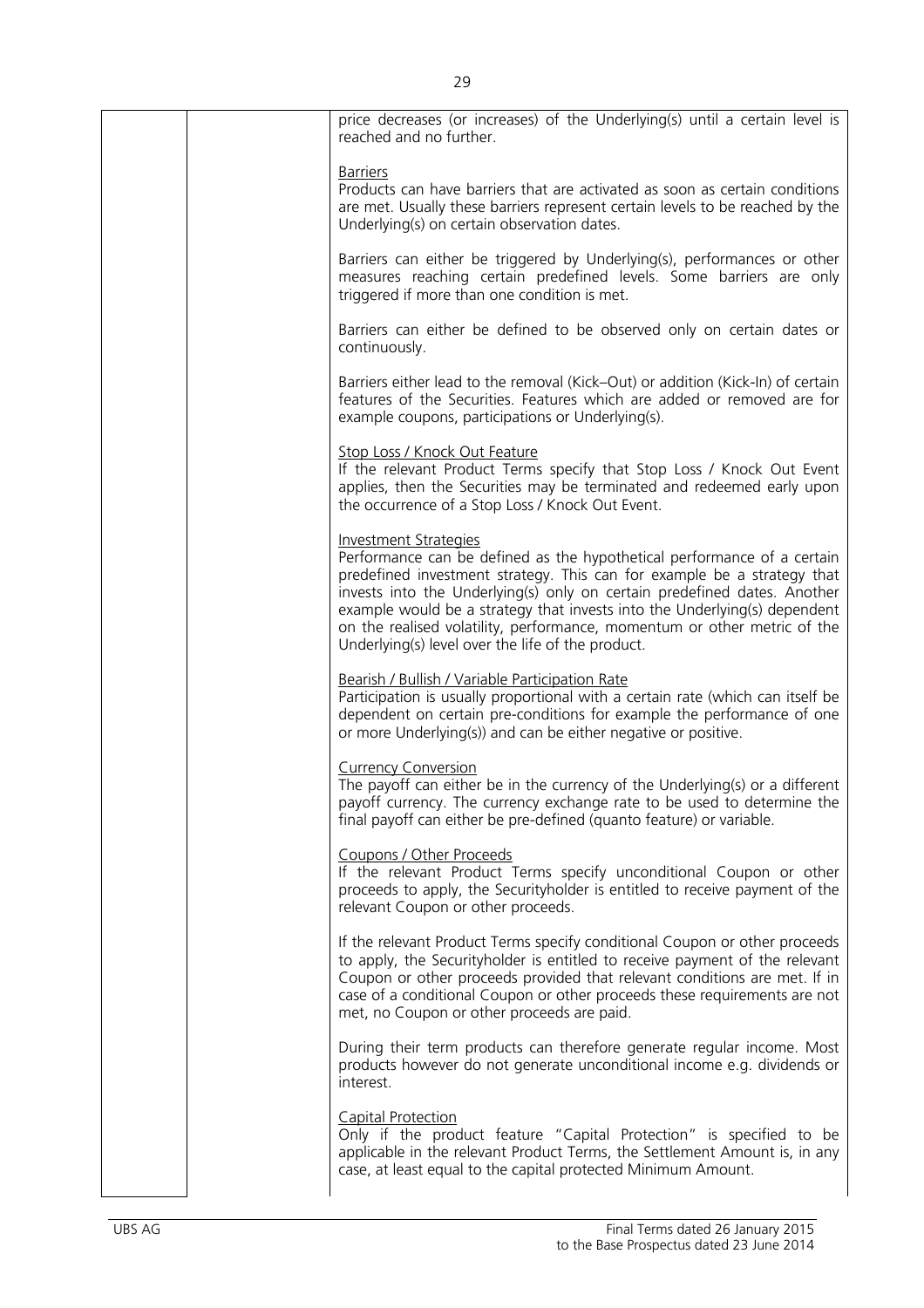|      |                                                                                                             | <b>Physical or Cash Settlement</b><br>Only if the product feature "Physical Settlement" is specified to be<br>applicable in the relevant Product Terms, the Product is possibly settled<br>physically. Otherwise the settlement occurs in cash payment. The<br>settlement can depend on the performance of the Underlying(s).<br><b>Issuer's Call Right</b><br>If the product feature Issuer's Call Right is specified to be applicable in the<br>relevant Product Terms, the Issuer has a right to call the Securities for early<br>redemption by giving notice to that effect on certain pre-defined dates.<br>The redemption value can either be pre-defined or dependent on the<br>Underlying(s) level, certain dates or other parameters.<br><b>Investor's Put Right</b><br>If the product feature Investor's Put Right is specified to be applicable in<br>the relevant Product Terms, the Securityholder has the right to put the<br>Securities for early redemption. The redemption value can either be<br>predefined or dependent on the Underlying(s) level, certain dates or other<br>parameters. |
|------|-------------------------------------------------------------------------------------------------------------|--------------------------------------------------------------------------------------------------------------------------------------------------------------------------------------------------------------------------------------------------------------------------------------------------------------------------------------------------------------------------------------------------------------------------------------------------------------------------------------------------------------------------------------------------------------------------------------------------------------------------------------------------------------------------------------------------------------------------------------------------------------------------------------------------------------------------------------------------------------------------------------------------------------------------------------------------------------------------------------------------------------------------------------------------------------------------------------------------------------|
| C.16 | Expiration<br>or<br>maturity date, the<br>exercise<br>date or<br>final<br>reference<br>date.                | Maturity Date: 26 March 2020<br>Expiration Date: 12 March 2020                                                                                                                                                                                                                                                                                                                                                                                                                                                                                                                                                                                                                                                                                                                                                                                                                                                                                                                                                                                                                                               |
| C.17 | Settlement<br>procedure of the<br>derivative<br>securities.                                                 | Payments shall, in all cases subject to any applicable fiscal or other laws and<br>regulations in the place of payment or other laws and regulations to which<br>the Issuer agrees to be subject, be made in accordance with the relevant<br>CA Rules to the relevant Clearing System or the relevant intermediary or to<br>its order for credit to the accounts of the relevant account holders of the<br>Clearing System or the relevant intermediary.<br>The Issuer shall be discharged from its redemption obligations or any other<br>payment or delivery obligations under the Conditions of the Securities by<br>payment and/or delivery to the Clearing System in the manner described<br>above.                                                                                                                                                                                                                                                                                                                                                                                                     |
| C.18 | A description of<br>derivative<br>securities<br>takes<br>place.                                             | Securityholders will receive on the relevant Maturity Date payment of the<br>how the return on   Redemption Amount.                                                                                                                                                                                                                                                                                                                                                                                                                                                                                                                                                                                                                                                                                                                                                                                                                                                                                                                                                                                          |
| C.19 | price or<br>Exercise<br>reference<br>final<br>of<br>the<br>price<br>underlying.                             | Settlement Price                                                                                                                                                                                                                                                                                                                                                                                                                                                                                                                                                                                                                                                                                                                                                                                                                                                                                                                                                                                                                                                                                             |
| C.20 | of<br>Type<br>the<br>underlying<br>and<br>where<br>the<br>information on the<br>underlying can be<br>found. | <b>Type of Underlying:</b><br>The underlying may consist of shares (including a certificate representing<br>shares), an Index, a currency exchange rate, a precious metal, a<br>commodity, an interest rate, a non-equity security, a fund unit, a futures<br>contract (if applicable, including determination of the Relevant Expiration<br>Months), a reference rate, a basket comprising the aforementioned assets,<br>and a portfolio comprising the aforementioned assets.<br>Type of Underlying is indices.<br>Information about the past and the further performance of the Underlyings                                                                                                                                                                                                                                                                                                                                                                                                                                                                                                               |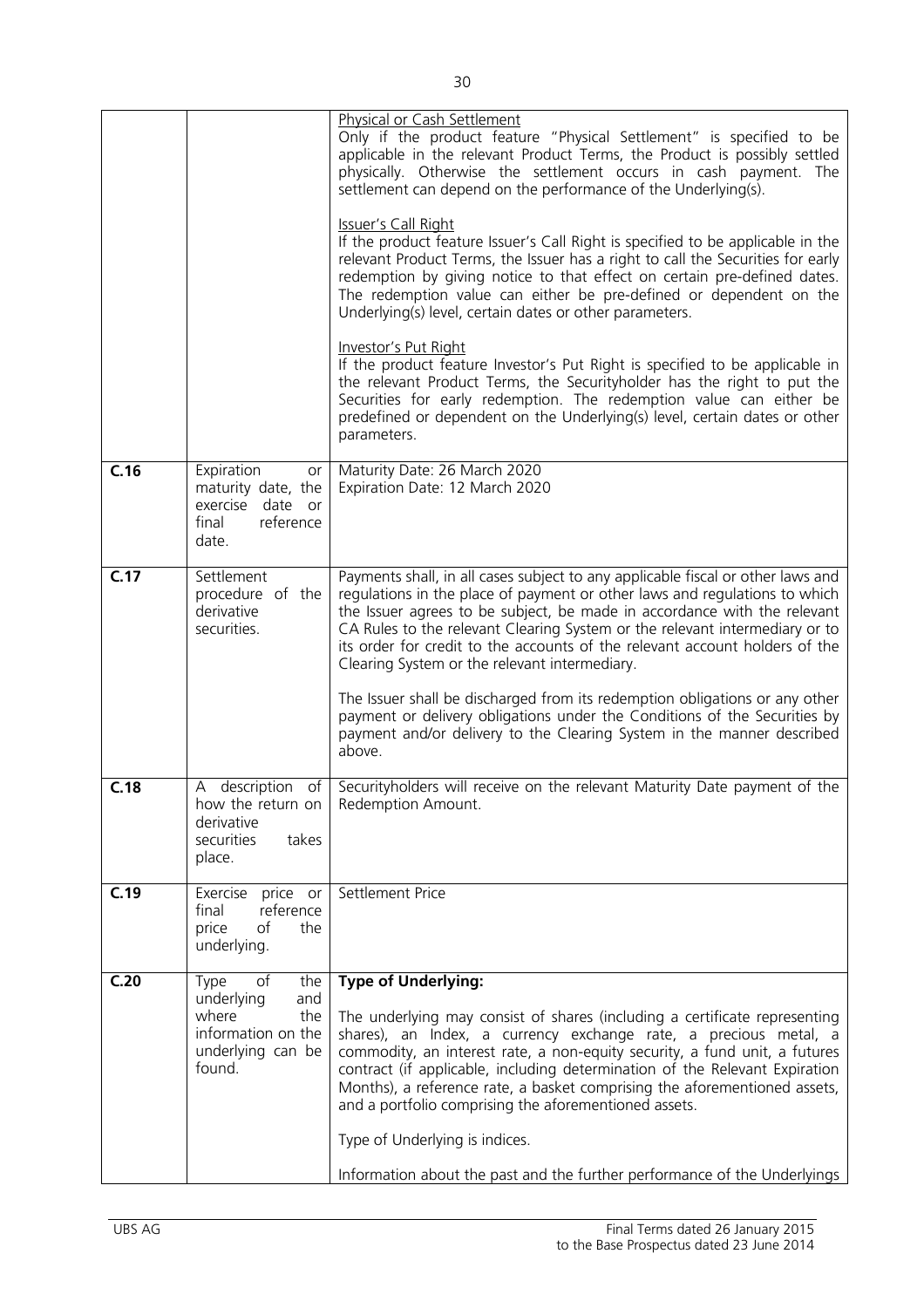| and their volatility can be obtained on the web-site:<br>www.wienerborse.at (CECE® Index (CECE Composite Index®))<br>www.spindices.com (S&P/ASX 200 Index)<br>www.sbolsas.com (IBEX 35 <sup>®</sup> Index)<br>$\sim$<br>www.russell.com (Russell 2000 <sup>®</sup> Index) |
|---------------------------------------------------------------------------------------------------------------------------------------------------------------------------------------------------------------------------------------------------------------------------|

| <b>Element</b> |                                                                                                   | <b>Section D - Risks</b>                                                                                                                                                                                                                                                                                                                                                                                                                                                                                                                                                                                                                                                                                                                                                                                                                                            |
|----------------|---------------------------------------------------------------------------------------------------|---------------------------------------------------------------------------------------------------------------------------------------------------------------------------------------------------------------------------------------------------------------------------------------------------------------------------------------------------------------------------------------------------------------------------------------------------------------------------------------------------------------------------------------------------------------------------------------------------------------------------------------------------------------------------------------------------------------------------------------------------------------------------------------------------------------------------------------------------------------------|
| D.2            | Key information on<br>the key risks that is<br>specific<br>and<br>individual<br>to the<br>issuer. | The Securities entail an issuer risk, also referred to as debtor risk or credit<br>risk for prospective investors. An issuer risk is the risk that UBS AG<br>becomes temporarily or permanently unable to meet its obligations under<br>the Securities.                                                                                                                                                                                                                                                                                                                                                                                                                                                                                                                                                                                                             |
|                |                                                                                                   | <b>General insolvency risk</b><br>Each investor bears the general risk that the financial situation of the Issuer<br>could deteriorate. The debt or derivative securities of the Issuer will<br>constitute immediate, unsecured and unsubordinated obligations of the<br>Issuer, which, in particular in the case of insolvency of the Issuer, rank pari<br>passu with each other and all other current and future unsecured and<br>unsubordinated obligations of the Issuer, with the exception of those that<br>have priority due to mandatory statutory provisions. The Issuer's obligations<br>relating to the Securities are not protected by any statutory or voluntary<br>deposit guarantee system or compensation scheme. In the event of<br>insolvency of the Issuer, investors may thus experience a total loss<br>of their investment in the Securities. |
|                |                                                                                                   | UBS as Issuer is subject to various risks within its business activities. Such<br>risks comprise in particular the following types of risks, where all of these<br>risks might have adverse effects on the value of the Securities:                                                                                                                                                                                                                                                                                                                                                                                                                                                                                                                                                                                                                                 |
|                |                                                                                                   | Effect of downgrading of the Issuer's rating - The general assessment<br>$\bullet$<br>of the Issuer's creditworthiness may affect the value of the Securities.<br>As a result, any downgrading of the Issuer's rating by a rating agency<br>may have a negative impact on the value of the Securities.                                                                                                                                                                                                                                                                                                                                                                                                                                                                                                                                                              |
|                |                                                                                                   | Regulatory and legislative changes may adversely affect UBS's business<br>$\bullet$<br>and ability to execute its strategic plans. The planned and potential<br>regulatory and legislative developments in Switzerland and in other<br>jurisdictions in which UBS has operations may have a material adverse<br>effect on UBS' ability to execute its strategic plans, on the profitability<br>or viability of certain business lines globally or in particular locations,<br>and in some cases on UBS' ability to compete with other financial<br>institutions. They are likely to be costly to implement and could also<br>have a negative impact on UBS' legal structure or business model,<br>potentially generating capital inefficiencies and resulting in an impact<br>on UBS' profitability.                                                                |
|                |                                                                                                   | UBS' capital strength is important in supporting its strategy, client<br>franchise and competitive position. Any increase in risk-weighted<br>assets or reduction in eligible capital could materially reduce UBS'<br>capital ratios. Additionally, UBS is subject to a minimum leverage ratio<br>requirement for Swiss SRB, which under certain circumstances could<br>constrain UBS' business activities even if UBS is able to satisfy other<br>risk-based capital requirements.                                                                                                                                                                                                                                                                                                                                                                                 |
|                |                                                                                                   | UBS may not be successful in completing the execution of its<br>٠<br>announced strategic plans, or its plans may be delayed or the effects of<br>its plans may differ from those intended. UBS is also exposed to<br>possible outflows of client assets in its asset-gathering businesses and<br>to changes affecting the profitability of its Wealth Management                                                                                                                                                                                                                                                                                                                                                                                                                                                                                                    |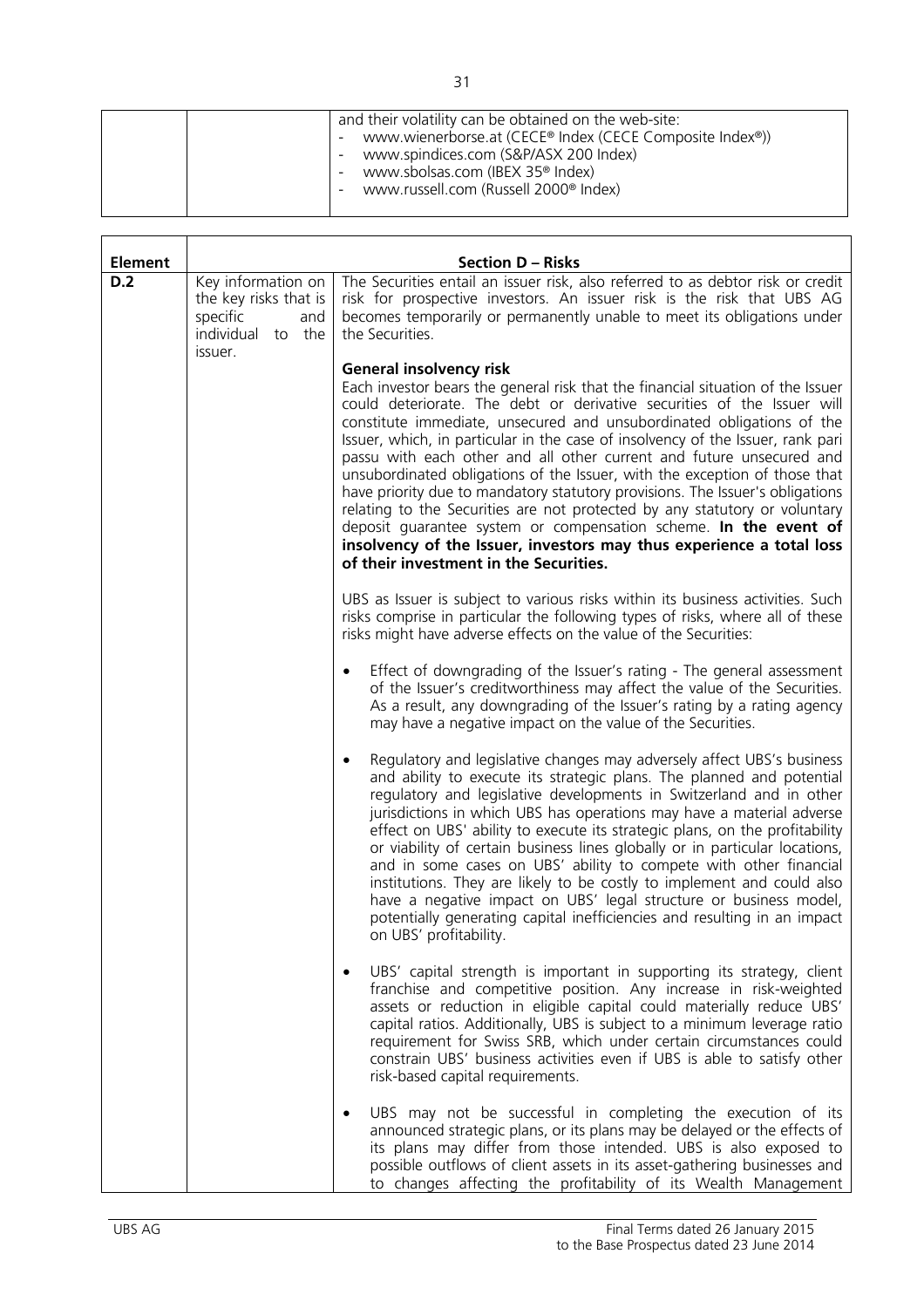|           | business division, and may not be successful in implementing changes<br>in its businesses to meet changing market, regulatory and other<br>conditions.                                                                                                                                                                                                                                                                                                                                                                                |
|-----------|---------------------------------------------------------------------------------------------------------------------------------------------------------------------------------------------------------------------------------------------------------------------------------------------------------------------------------------------------------------------------------------------------------------------------------------------------------------------------------------------------------------------------------------|
| $\bullet$ | Material legal and regulatory risks arise in the conduct of UBS's<br>business. UBS is subject to a large number of claims, disputes, legal<br>proceedings and government investigations and expects that its<br>ongoing business activities will continue to give rise to such matters in<br>the future. The extent of UBS's financial exposure to these and other<br>matters could be material and could substantially exceed the level of<br>provisions that UBS has established for litigation, regulatory and similar<br>matters. |
| $\bullet$ | Operational risks, including those arising from process error, failed<br>execution, unauthorized trading, fraud, system failures, cyber-attacks,<br>breaches of information security and failure of security and physical<br>protection, may affect UBS's business. If UBS' internal controls fail or<br>prove ineffective in identifying and remedying such risks UBS could<br>suffer operational failures that might result in material losses.                                                                                     |
| $\bullet$ | UBS's reputation is critical to the success of its business. Reputational<br>damage could have a material adverse effect on UBS's operational<br>results and financial conditions and on UBS' ability to achieve its<br>strategic goals and financial targets.                                                                                                                                                                                                                                                                        |
| $\bullet$ | Performance in the financial services industry is affected by market<br>conditions and the macroeconomic climate. An economic downturn,<br>continued low interest rates or weak or stagnant economic growth in<br>UBS's core markets, or a severe financial crisis can negatively affect<br>UBS's revenues and ultimately its capital base.                                                                                                                                                                                           |
| $\bullet$ | UBS holds legacy and other risk positions, including positions related to<br>real estate in various countries that may be adversely affected by<br>conditions in the financial markets; legacy risk positions may be<br>difficult to liquidate as the continued illiquidity and complexity of many<br>of them could make it difficult to sell or otherwise exit these positions.                                                                                                                                                      |
|           | UBS's global presence subjects it to risk from currency fluctuations<br>which have an effect on UBS' reported income and expenses, and<br>other reported figures such as other comprehensive income, invested<br>assets, balance sheet assets, risk-weighted assets and tier 1 capital.                                                                                                                                                                                                                                               |
| $\bullet$ | UBS is dependent upon its risk management and control processes to<br>avoid or limit potential losses in its counterparty credit and trading<br>businesses and could suffer losses if, for example, it does not fully<br>identify the risks in its portfolio or if its assessment of the risks<br>identified or its response to negative trends proves to be untimely,<br>inadequate, insufficient or incorrect.                                                                                                                      |
|           | Valuations of certain positions rely on models; models have inherent<br>limitations and may use inputs which have no observable source;<br>different assumptions and inputs would generate different results, and<br>these differences could have a significant impact on UBS' financial<br>results.                                                                                                                                                                                                                                  |
| ٠         | Liquidity and funding management are critical to UBS's ongoing<br>performance. The volume of UBS' funding sources or the availability of<br>types of funding required could change due to, among other things,<br>general market disruptions, widening credit spreads, changes in capital<br>and liquidity requirements or reductions in UBS' credit ratings, which<br>could also influence the cost of funding.                                                                                                                      |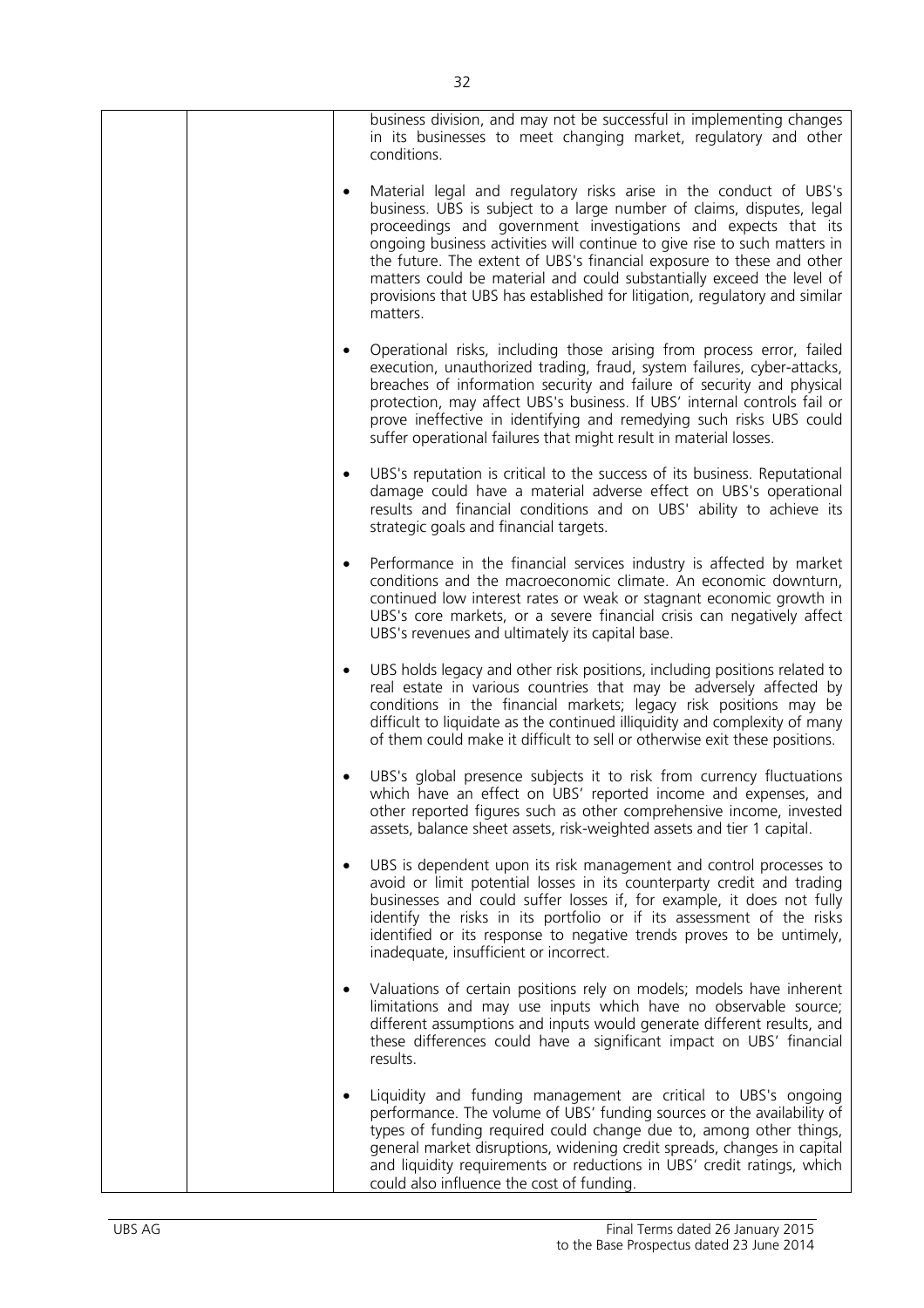|     |                                                                                                       | UBS might be unable to identify or capture revenue or competitive                                                                                                                                                                                                                                                                                                                                                                                                                                                                                                                                                                                                                                                                                                                                                                                                                                                                                                                                                                                                                                                                                                                                                                                                                                                                                                                                                                                                                                                                                                                                                                                                                                                                                                                          |
|-----|-------------------------------------------------------------------------------------------------------|--------------------------------------------------------------------------------------------------------------------------------------------------------------------------------------------------------------------------------------------------------------------------------------------------------------------------------------------------------------------------------------------------------------------------------------------------------------------------------------------------------------------------------------------------------------------------------------------------------------------------------------------------------------------------------------------------------------------------------------------------------------------------------------------------------------------------------------------------------------------------------------------------------------------------------------------------------------------------------------------------------------------------------------------------------------------------------------------------------------------------------------------------------------------------------------------------------------------------------------------------------------------------------------------------------------------------------------------------------------------------------------------------------------------------------------------------------------------------------------------------------------------------------------------------------------------------------------------------------------------------------------------------------------------------------------------------------------------------------------------------------------------------------------------|
|     |                                                                                                       | opportunities, or retain and attract qualified employees. UBS's<br>competitive strength and market position could be eroded if UBS is<br>unable to identify market trends and developments, does not respond<br>to them by devising and implementing adequate business strategies,<br>adequately developing or updating technology, particularly in the<br>trading businesses, or is unable to attract or retain the qualified people<br>needed to carry them out.                                                                                                                                                                                                                                                                                                                                                                                                                                                                                                                                                                                                                                                                                                                                                                                                                                                                                                                                                                                                                                                                                                                                                                                                                                                                                                                         |
|     |                                                                                                       | UBS's financial results may be negatively affected by changes to<br>$\bullet$<br>accounting standards. Changes to IFRS or interpretations thereof may<br>cause UBS's future reported results and financial position to differ from<br>current expectations. Such changes may also affect UBS's regulatory<br>capital and ratios.                                                                                                                                                                                                                                                                                                                                                                                                                                                                                                                                                                                                                                                                                                                                                                                                                                                                                                                                                                                                                                                                                                                                                                                                                                                                                                                                                                                                                                                           |
|     |                                                                                                       | UBS's financial results may be negatively affected by changes to<br>$\bullet$<br>assumptions supporting the value of its goodwill. If assumptions in<br>future periods deviate from the current outlook, the value of UBS's<br>goodwill may become impaired in the future, giving rise to losses in<br>the income statement.                                                                                                                                                                                                                                                                                                                                                                                                                                                                                                                                                                                                                                                                                                                                                                                                                                                                                                                                                                                                                                                                                                                                                                                                                                                                                                                                                                                                                                                               |
|     |                                                                                                       | The effect of taxes on UBS's financial results is significantly influenced<br>$\bullet$<br>by reassessments of its deferred tax assets. UBS' full year effective tax<br>rate could change significantly on the basis of such reassessments.                                                                                                                                                                                                                                                                                                                                                                                                                                                                                                                                                                                                                                                                                                                                                                                                                                                                                                                                                                                                                                                                                                                                                                                                                                                                                                                                                                                                                                                                                                                                                |
| D.3 | Key information on<br>the risks that are<br>specific<br>and<br>individual<br>to<br>the<br>securities. | The purchase of Securities is associated with certain risks. The Issuer<br>expressly points out that the description of the risks associated with<br>an investment in the Securities describes only the key risks which<br>were known to the Issuer at the date of the Base Prospectus.<br>Potential investors of the Securities should recognise that the Securities<br>constitute a risk investment which can lead to a total loss of their<br>investment in the Securities. Securityholders will incur a loss, if the amount<br>received in accordance with the Conditions of the Securities is below the<br>purchase price of the Securities (including the transaction costs). Any<br>investor bears the risk of the Issuer's financial situation worsening and the<br>potential subsequent inability of the Issuer to pay its obligations under the<br>Securities. Potential investors must therefore be prepared and able to<br>sustain a partial or even a total loss of the invested capital. Any investors<br>interested in purchasing the Securities should assess their financial<br>situation, to ensure that they are in a position to bear the risks of loss<br>connected with the Securities.<br>There are risks associated with the Securities offered in the Base Prospectus<br>which potential investors should consider carefully and be aware of before<br>making a decision to invest in the Securities, including but not limited to<br>the following:<br>The complexity of the Securities - The redemption structure for the<br>Securities is sometimes complex and may contain mathematical formulas or<br>relations that, for an investor, may be difficult to understand and compare<br>with other investment options. It should be noted that the relationship |
|     |                                                                                                       | between risk and return can be difficult to evaluate.<br>Securities where the nominal amount isn't protected – The nominal<br>amount for some of the Securities is not capital protected, as specified in<br>the Final Terms. For those Securities there is no product feature that<br>guarantees that the redemption amount will be equal to or exceed the<br>nominal amount.                                                                                                                                                                                                                                                                                                                                                                                                                                                                                                                                                                                                                                                                                                                                                                                                                                                                                                                                                                                                                                                                                                                                                                                                                                                                                                                                                                                                             |
|     |                                                                                                       | Pricing of structured Securities - The pricing of structured Securities is                                                                                                                                                                                                                                                                                                                                                                                                                                                                                                                                                                                                                                                                                                                                                                                                                                                                                                                                                                                                                                                                                                                                                                                                                                                                                                                                                                                                                                                                                                                                                                                                                                                                                                                 |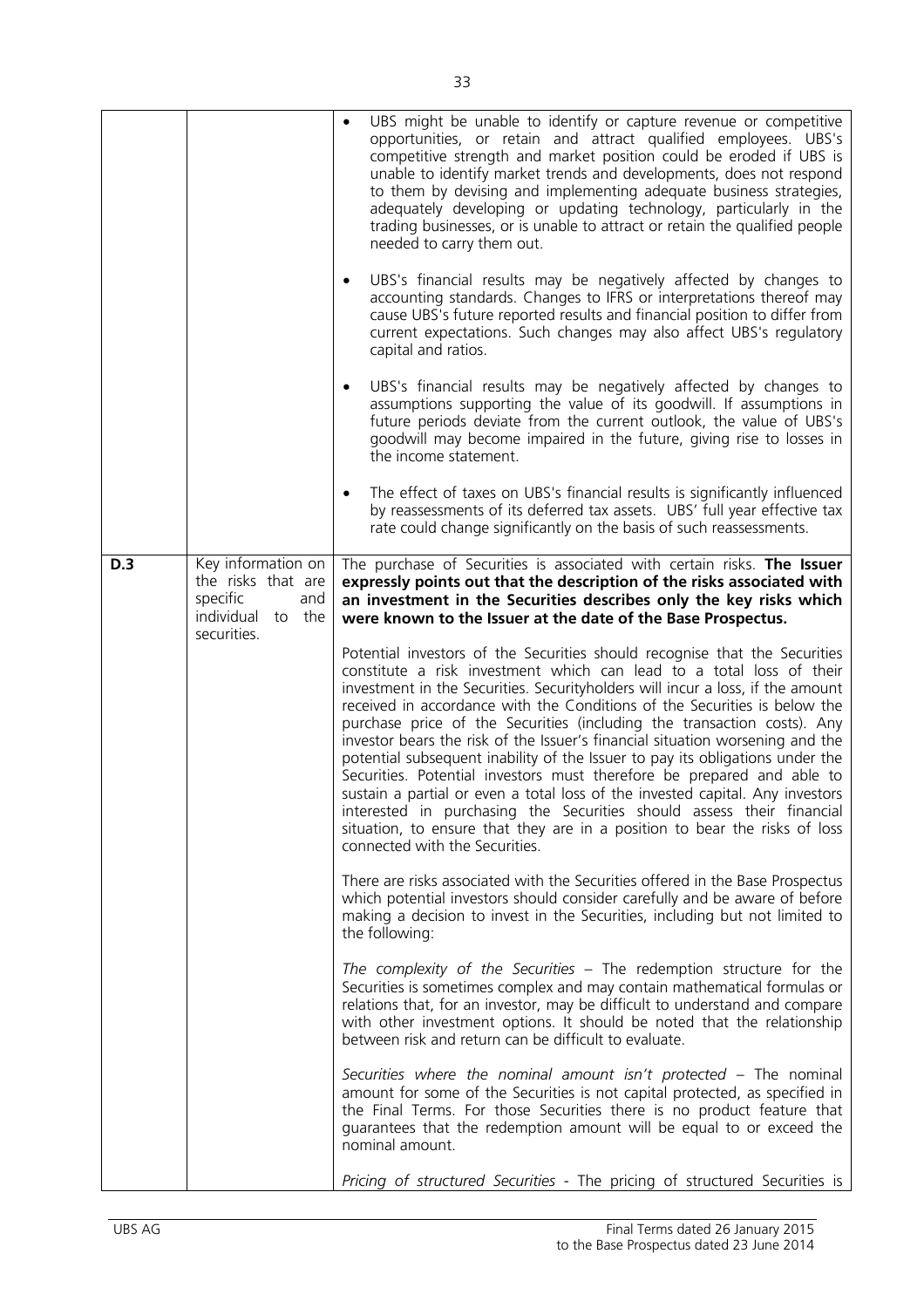| usually determined by the Issuer, and not on negotiated terms.                                                                                                                                                                                                                                                                                                                                                                                                                                                                                                                                                                                                                                                                                                                                                                                                                                                    |
|-------------------------------------------------------------------------------------------------------------------------------------------------------------------------------------------------------------------------------------------------------------------------------------------------------------------------------------------------------------------------------------------------------------------------------------------------------------------------------------------------------------------------------------------------------------------------------------------------------------------------------------------------------------------------------------------------------------------------------------------------------------------------------------------------------------------------------------------------------------------------------------------------------------------|
| Shares as underlying $(s)$ – Securities with shares as underlying $(s)$ are not<br>sponsored or promoted by the issuer of such shares. The issuer of such<br>shares has no obligation to consider the interest for the Securityholders<br>why measures taken by an issuer of such shares could adversely affect the<br>market value of the Securities. A Securityholder is not entitled to receive<br>payments or dividends to the same extent as a holder of the underlying<br>shares.                                                                                                                                                                                                                                                                                                                                                                                                                           |
| Index as underlying $(s)$ – Securities based on indices as underlying $(s)$ may<br>result in a less redemption amount compared to an investment directly in<br>the underlying(s). The investor of an index may add, remove, or replace<br>components or make methodological changes that may affect the level of<br>such index and in that way also have influence on the return payable to<br>investors in the Securities.                                                                                                                                                                                                                                                                                                                                                                                                                                                                                       |
| Commodity as the underlying $(s)$ – Trading with commodities is speculative<br>and can be extremely volatile as commodity prices are affected by factors<br>that are unpredictable, such as changes in the relationship between supply<br>and demand, weather patterns and government policies. Commodity<br>contracts may be traded directly between market participants "over-the-<br>counter" in trade centers that are subject to minimal or no substantive<br>regulation. This increases the risks associated with liquidity and historical<br>price of the relevant contracts. Securities that are linked to future contracts<br>for commodities may provide a different return than Securities that are<br>linked to the relevant physical commodity, as the price of a future contract<br>for a commodity generally includes a premium or a discount to the current<br>price of the underlying commodity. |
| Exposure to basket of underlying (s) - Securities where the underlying (s) is<br>composed of a basket of underlying (s), investors bear the risk of change in<br>value for each component in the basket. Where there is a high level of<br>interdependence between the individual underlying (s) in the basket, a<br>change in the value development of the components in the basket may<br>exaggerate the value development of the Securities. Additionally, a small<br>basket or a basket composed of differently weighted components makes<br>the whole basket vulnerable to changes in the value of any of the<br>underlying basket components. Any calculation or value related to a basket<br>composed of a mixture of "best of" or "worst of" components may give<br>results that to a large extent differ from results where all the components<br>in the basket is taken into account.                   |
| Automatic early redemption - Some types of Securities may be<br>automatically redeemed prior to its Maturity Date if certain conditions are<br>met. In some cases this may result in a total or partial loss of the<br>investment.                                                                                                                                                                                                                                                                                                                                                                                                                                                                                                                                                                                                                                                                                |
| Warrants - The price of the underlying (s) has an impact on the price of the<br>warrants and may lead to a greater profit or loss on the investment<br>compared to if the investment had been made directly in the underlying (s).<br>Warrants have a leverage effect compared to an investment directly in the<br>underlying $(s)$ , <i>i.e.</i> a change of the value of the underlying $(s)$ may result in<br>an increased change in the value of the Warrant. This means that the risk<br>of investing in Warrants is larger than investing directly in the underlying<br>(s). Warrants may expire worthless. Certain Warrants may include more<br>complicated performance structures than customary Warrants and equals<br>those applicable for Certificates; hence the risks applicable for Certificates<br>may also be applicable for those Warrants.                                                      |
| Risks associated with Certificates - If the underlying (s) becomes worthless                                                                                                                                                                                                                                                                                                                                                                                                                                                                                                                                                                                                                                                                                                                                                                                                                                      |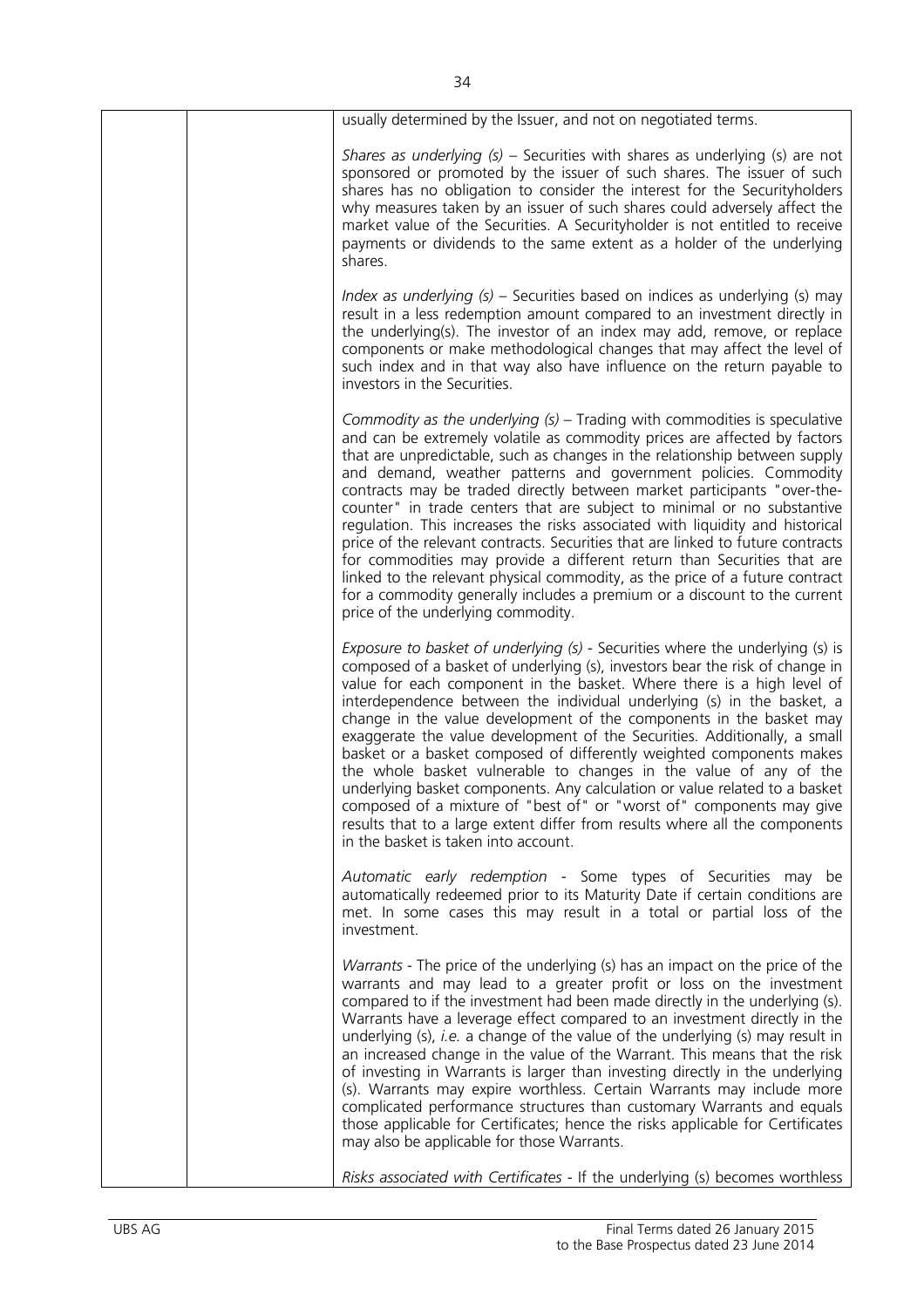| (for example, if the company that provides the underlying (s) is bankrupt),<br>the Certificate also becomes worthless. The value of a Certificate may also<br>be affected by exchange rate fluctuations - if the underlying (s) is<br>denominated in a currency other than the currency of the denomination<br>certificate. An investor should note that the entire amount invested in a<br>Security may be lost. In case the Certificate is designed to provide a return<br>in a declining market (sell or short) an increase in value of the underlying (s)<br>results in a reduction of value in the certificate. During the term of the<br>Certificate the value is affected by changes in volatility, price and dividends,<br>the underlying (s) and the market interest rate changes. If the Certificate<br>contains a Barrier level, this may mean that the redemption amount is less<br>than the nominal amount or loss of the right of specific return.                                                                                                                    |
|-------------------------------------------------------------------------------------------------------------------------------------------------------------------------------------------------------------------------------------------------------------------------------------------------------------------------------------------------------------------------------------------------------------------------------------------------------------------------------------------------------------------------------------------------------------------------------------------------------------------------------------------------------------------------------------------------------------------------------------------------------------------------------------------------------------------------------------------------------------------------------------------------------------------------------------------------------------------------------------------------------------------------------------------------------------------------------------|
| Other risks associated with the Securities may be, inter alia, changes in<br>interest rates, currency fluctuations, if the Issuer has a right to redeem the<br>Securities in advance, the complexity of the Securities, fluctuations in the<br>relevant index, other underlying (s), the financial market and if the<br>redemption amount is dependent on conditions other than the Issuer's<br>credit rating.                                                                                                                                                                                                                                                                                                                                                                                                                                                                                                                                                                                                                                                                      |
| There are also certain risks related to Securities in general, such as<br>modifications, exceptions and changes of law.                                                                                                                                                                                                                                                                                                                                                                                                                                                                                                                                                                                                                                                                                                                                                                                                                                                                                                                                                             |
| Some of the risks are attributable to circumstances beyond the Issuers'<br>control, such as the existence of an efficient secondary market, the stability<br>of the relevant clearing systems and winding up systems, and the economic<br>situation and development in the world.                                                                                                                                                                                                                                                                                                                                                                                                                                                                                                                                                                                                                                                                                                                                                                                                   |
| This summary of certain risks is only a short summary of certain significant<br>risks and it is not a comprehensive description of all risk factors that are<br>attributable to the Securities. Investors should carefully review and consider<br>the risks as well as other information described in the Base Prospectus. An<br>investment in relatively complex Securities is consistent with a higher risk<br>than investing in less complex Securities. Especially, in some cases, Investors<br>may lose their entire investment or part thereof.                                                                                                                                                                                                                                                                                                                                                                                                                                                                                                                               |
| <b>Potential conflicts of interest</b><br>The Issuer and affiliated companies may participate in transactions related<br>to the Securities in some way, for their own account or for account of a<br>client. Such transactions may not serve to benefit the Securityholders and<br>may have a positive or negative effect on the value of the Underlying, and<br>consequently on the value of the Securities. Furthermore, companies<br>affiliated with the Issuer may become counterparties in hedging<br>transactions relating to obligations of the Issuer stemming from the<br>Securities. As a result, conflicts of interest can arise between companies<br>affiliated with the Issuer, as well as between these companies and<br>investors, in relation to obligations regarding the calculation of the price of<br>the Securities and other associated determinations. In addition, the Issuer<br>and its affiliates may act in other capacities with regard to the Securities,<br>such as calculation agent, paying agent and administrative agent and/or<br>index sponsor. |
| Growth of the value of the underlying(s) - With structured Securities the<br>investors' right to return and sometimes repayment of the nominal amount<br>depends on the current yield structure and the underlying assets and their<br>growth of value. The value of Securities is affected by the value of the<br>underlying assets at certain times during the term of the Securities, the<br>fluctuations of the prices on the underlying assets, the expectations about<br>future volatility, market interest rates and expected dividends on the<br>underlying assets.                                                                                                                                                                                                                                                                                                                                                                                                                                                                                                         |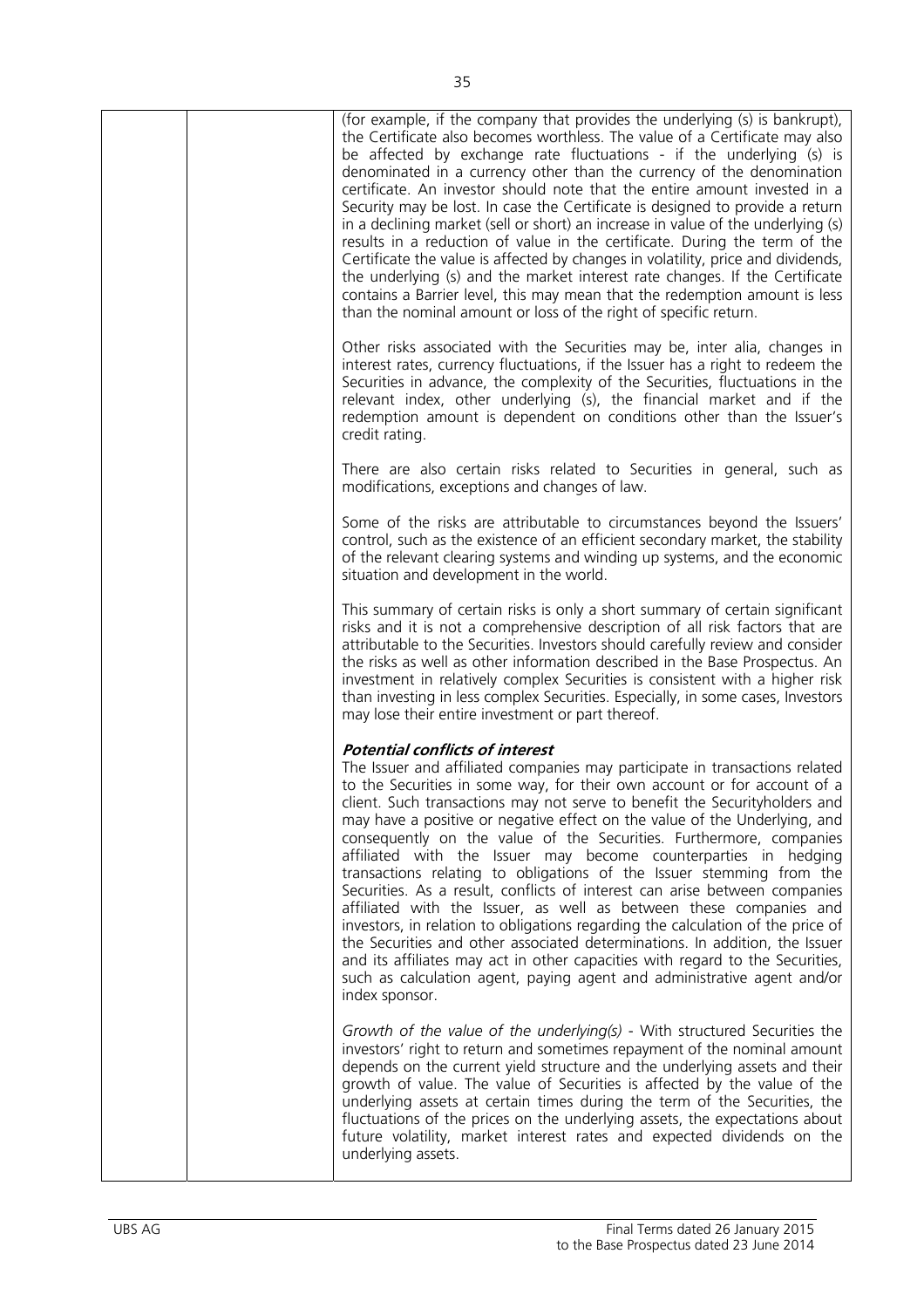| Fluctuations of currency - When the underlying (s) is denominated in a<br>currency other than the currency of the Security, currency fluctuations may<br>affect the return on the instruments. The exchange rates for foreign<br>currencies may be affected by complex political and economic factors,<br>including the relative inflation rates, balance of payments between<br>countries, the size of the government budget surplus or deficit and<br>monetary, fiscal and or trade policy that is followed by the relevant<br>currencies governments. Currency fluctuations may affect the value or level<br>of the underlying assets in complex ways. In case of currency fluctuations<br>the value or level of the underlying assets will vary and the value or level of<br>the Securities may decrease. If the value or level of one or more<br>underlying (s) is issued in a currency other than the currency in which the<br>Securities are issued, investors may be exposed to an increased risk<br>attributable to exchange rates for foreign currencies. Former exchange<br>rates for foreign currencies are not necessarily indications of future<br>exchange rates for foreign currencies. |
|---------------------------------------------------------------------------------------------------------------------------------------------------------------------------------------------------------------------------------------------------------------------------------------------------------------------------------------------------------------------------------------------------------------------------------------------------------------------------------------------------------------------------------------------------------------------------------------------------------------------------------------------------------------------------------------------------------------------------------------------------------------------------------------------------------------------------------------------------------------------------------------------------------------------------------------------------------------------------------------------------------------------------------------------------------------------------------------------------------------------------------------------------------------------------------------------------------|
| <b>General risks related to the Securities</b>                                                                                                                                                                                                                                                                                                                                                                                                                                                                                                                                                                                                                                                                                                                                                                                                                                                                                                                                                                                                                                                                                                                                                          |
| Termination and Early Redemption at the option of the Issuer<br>Potential investors in the Securities should furthermore be aware that the<br>Issuer is, pursuant to the Conditions of the Securities, under certain<br>circumstances, entitled to terminate and redeem the Securities in total prior<br>to the scheduled Maturity Date. In this case the Securityholder is in<br>accordance with the Conditions of the Securities entitled to demand the<br>payment of a redemption amount in relation to this early redemption.<br>However, the Securityholder is not entitled to request any further payments<br>on the Securities after the relevant termination date. Furthermore, the<br>Termination Amount, if any, payable in the case of an early redemption of<br>the Securities by the Issuer can be considerably below the amount, which<br>would be payable at the scheduled end of the term of the Securities.                                                                                                                                                                                                                                                                            |
| The Securityholder, therefore, bears the risk of not participating in the<br>performance of the Underlying to the expected extent and during the<br>expected period.                                                                                                                                                                                                                                                                                                                                                                                                                                                                                                                                                                                                                                                                                                                                                                                                                                                                                                                                                                                                                                    |
| In the case of a termination of the Securities by the Issuer, the<br>Securityholder bears the risk of a reinvestment, i.e. the investor bears the<br>risk that it will have to re-invest the Termination Amount, if any, paid by<br>the Issuer in the case of termination at market conditions, which are less<br>favourable than those prevailing at the time of the acquisition of the<br>Securities.                                                                                                                                                                                                                                                                                                                                                                                                                                                                                                                                                                                                                                                                                                                                                                                                 |
| Adverse impact of adjustments of the Security Right<br>It cannot be excluded that certain events occur or certain measures are<br>taken (by parties other than the Issuer) in relation to the Underlying, which<br>potentially lead to changes to the Underlying or result in the underlying<br>concept of the Underlying being changed, so-called Potential Adjustment<br>Events. In the case of the occurrence of a Potential Adjustment Event, the<br>Issuer shall be entitled to effect adjustments according to the Conditions of<br>the Securities to account for these events or measures. These adjustments<br>might have a negative impact on the value of the Securities.                                                                                                                                                                                                                                                                                                                                                                                                                                                                                                                     |
| Trading in the Securities / Illiquidity<br>It is not possible to predict if and to what extent a secondary market may<br>develop in the Securities or at what price the Securities will trade in the<br>secondary market or whether such market will be liquid or illiquid.                                                                                                                                                                                                                                                                                                                                                                                                                                                                                                                                                                                                                                                                                                                                                                                                                                                                                                                             |
| Applications will be or have been made to the Security Exchange(s)<br>specified for admission or listing of the Securities. If the Securities are<br>admitted or listed, any such admission or listing may be terminated by the                                                                                                                                                                                                                                                                                                                                                                                                                                                                                                                                                                                                                                                                                                                                                                                                                                                                                                                                                                         |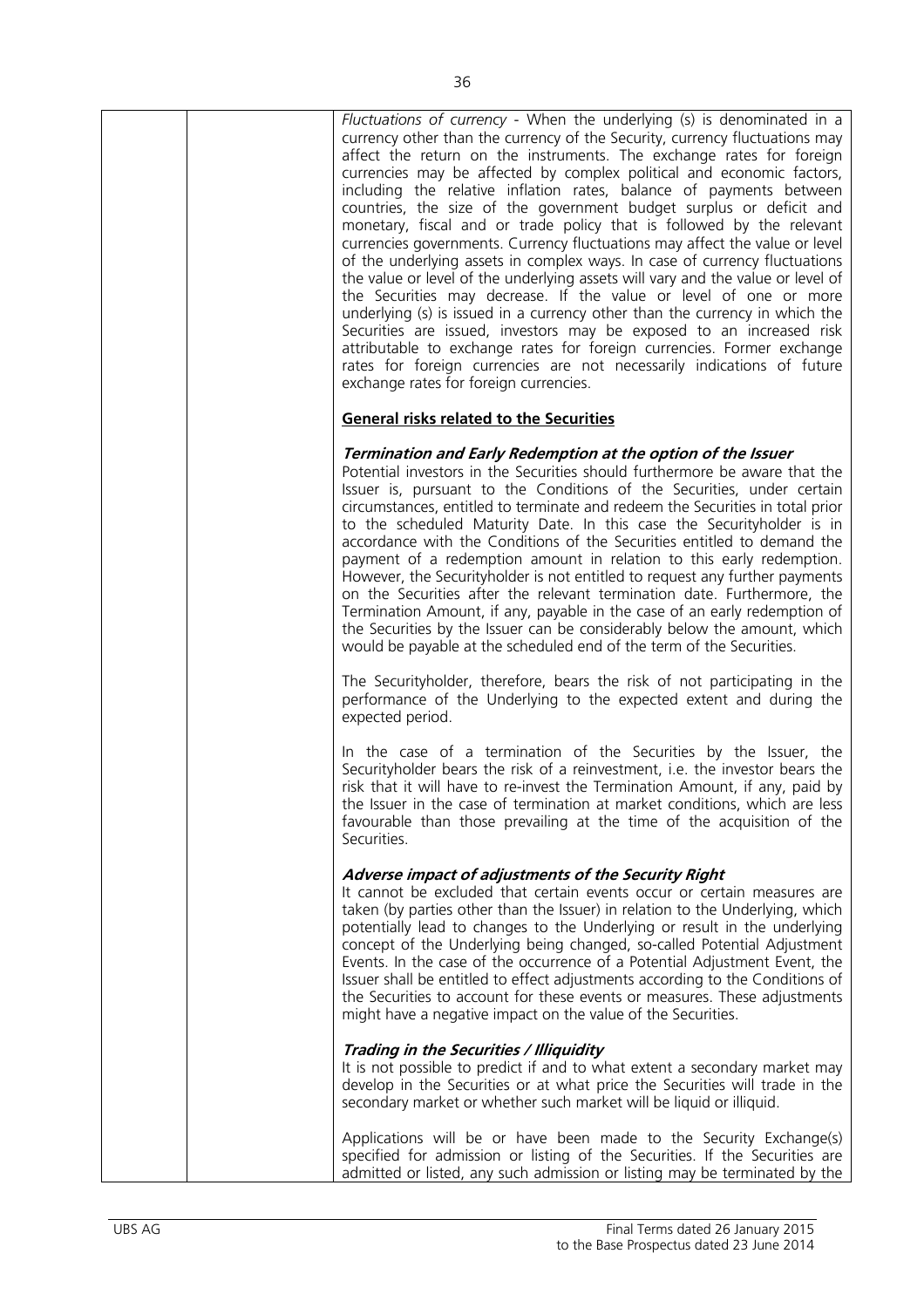|  | Security Exchange(s) or the Issuer before the scheduled Maturity Date for<br>the relevant Securities. The fact that the Securities are admitted to trading<br>or listed does not necessarily denote greater liquidity than if this were not<br>the case. If the Securities are not listed or traded on any exchange, pricing<br>information for the Securities may be more difficult to obtain and the<br>liquidity of the Securities may be adversely affected. The liquidity of the<br>Securities may also be affected by restrictions on the purchase and sale of<br>the Securities in some jurisdictions. Additionally, the Issuer has the right<br>(but no obligation) to purchase Securities at any time and at any price in<br>the open market or by tender or private agreement. Any Securities so<br>purchased may be held or resold or surrendered for cancellation. |
|--|--------------------------------------------------------------------------------------------------------------------------------------------------------------------------------------------------------------------------------------------------------------------------------------------------------------------------------------------------------------------------------------------------------------------------------------------------------------------------------------------------------------------------------------------------------------------------------------------------------------------------------------------------------------------------------------------------------------------------------------------------------------------------------------------------------------------------------------------------------------------------------|
|  | In addition, it cannot be excluded that the number of Securities actually<br>issued and purchased by investors is less than the intended Aggregate<br>Nominal Amount of the Securities. Consequently, there is the risk that due<br>to the low volume of Securities actually issued the liquidity of the Securities<br>is lower than if all Securities were issued and purchased by investors.                                                                                                                                                                                                                                                                                                                                                                                                                                                                                 |
|  | The Manager intends, under normal market conditions, to provide bid and<br>offer prices for the Securities of an issue on a regular basis. However, the<br>Manager makes no firm commitment to the Issuer to provide liquidity by<br>means of bid and offer prices for the Securities, and assumes no legal<br>obligation to quote any such prices or with respect to the level or<br>determination of such prices. Potential investors therefore should not rely<br>on the ability to sell Securities at a specific time or at a specific price.                                                                                                                                                                                                                                                                                                                              |
|  | <b>Borrowed funds</b><br>If the purchase of Securities is financed by borrowed funds and investors'<br>expectations are not met, they not only suffer the loss incurred under the<br>Securities, but in addition also have to pay interest on and repay the loan.<br>This produces a substantial increase in investors' risk of loss. Investors of<br>Securities should never rely on being able to redeem and pay interest on<br>the loan through gains from a Securities transaction. Rather, before<br>financing the purchase of a Security with borrowed funds, the investors'<br>financial situations should be assessed, as to their ability to pay interest on<br>or redeem the loan immediately, even if they incur losses instead of the<br>expected gains.                                                                                                           |
|  | <b>Taxation in relation to the Securities</b><br>Potential investors should be aware that they may be required to pay taxes<br>or other documentary charges or duties in accordance with the laws and<br>practices of the country where the Securities are transferred or other<br>jurisdictions. In some jurisdictions, no official statements of the tax<br>authorities or court decisions may be available for innovative financial<br>instruments such as the Securities. Potential investors are advised not to<br>rely upon the tax summary contained in the Base Prospectus but to ask for<br>their own tax adviser's advice on their individual taxation with respect to<br>the acquisition, sale and redemption of the Securities. Only these advisors<br>are in a position to duly consider the specific situation of the potential<br>investor.                     |
|  | Payments under the Securities may be subject to U.S. withholdings<br>Investors in the Securities should be aware that payments under the<br>Securities may under certain circumstances be subject to a U.S.<br>withholding:                                                                                                                                                                                                                                                                                                                                                                                                                                                                                                                                                                                                                                                    |
|  | I. Payments under the Securities may be subject to U.S. withholding<br>under the US Tax Code<br>Section 871(m) of the US Tax Code requires withholding (up to 30%,<br>depending on whether a treaty applies) on certain financial instruments<br>(such as, e.g. the Securities) to the extent that the payments or deemed                                                                                                                                                                                                                                                                                                                                                                                                                                                                                                                                                      |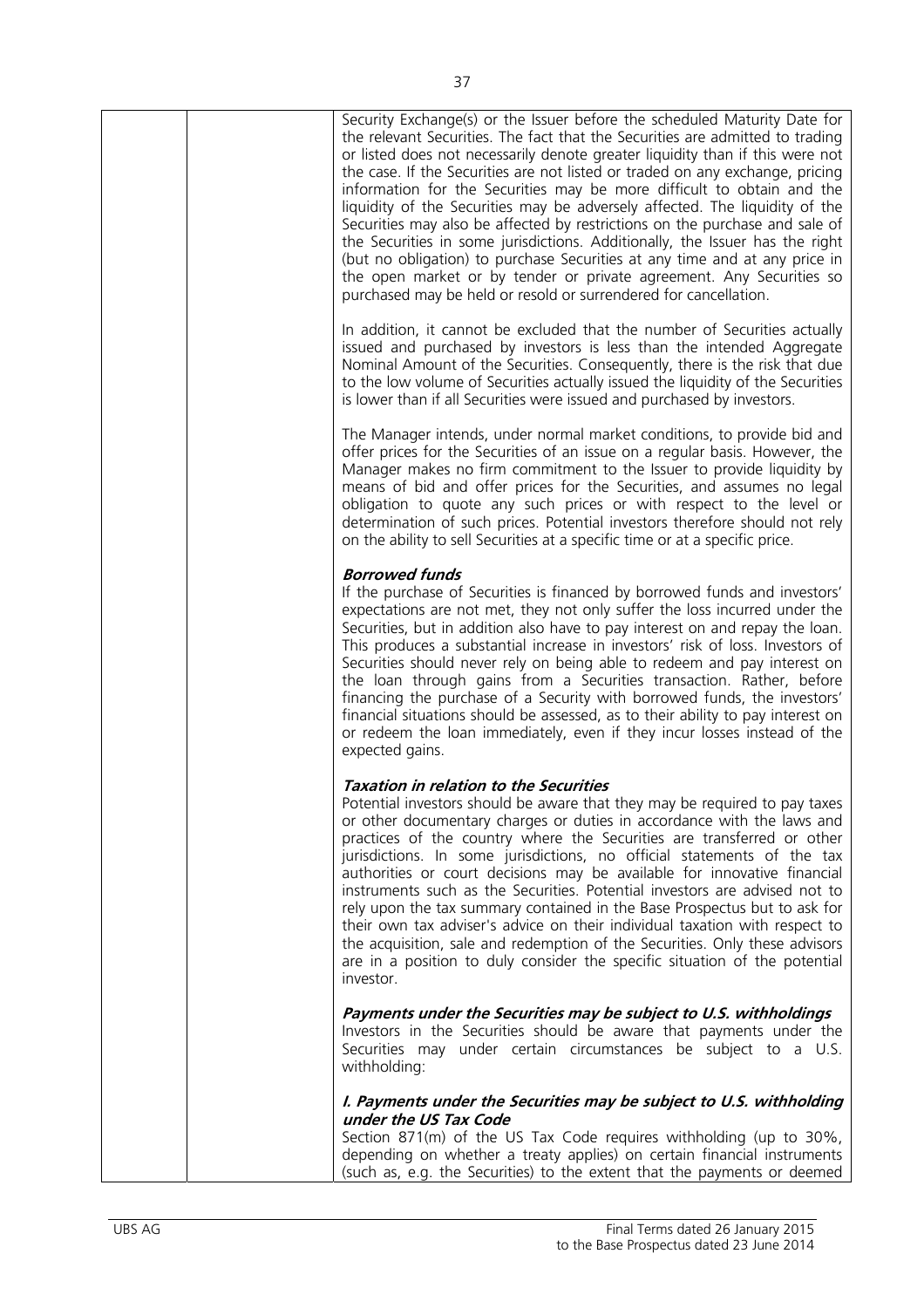|  | payments on the financial instruments are contingent upon or determined<br>by reference to U.S.-source dividends. Under proposed U.S. Treasury<br>Department regulations (if finalised in their current form), certain payments<br>or deemed payments with respect to certain equity-linked instruments<br>("specified ELIs") that reference U.S. stocks may be treated as dividend<br>equivalents (" <b>dividend equivalents</b> ") which are subject to U.S.<br>withholding tax at a rate of 30% (or lower treaty rate). Under these<br>proposed regulations, withholding may be required even in the absence of<br>any actual dividend-related payment or adjustment made pursuant to the<br>Conditions of the Securities. In case, e.g. (but not limited to) of an<br>Underlying or, as the case may be, a Basket Component, providing for<br>dividends from sources within the United States, it is possible that these<br>rules could apply to the Securities.                                                                                                                                                                                                                                                                                                                                                                                                                                                                                   |
|--|--------------------------------------------------------------------------------------------------------------------------------------------------------------------------------------------------------------------------------------------------------------------------------------------------------------------------------------------------------------------------------------------------------------------------------------------------------------------------------------------------------------------------------------------------------------------------------------------------------------------------------------------------------------------------------------------------------------------------------------------------------------------------------------------------------------------------------------------------------------------------------------------------------------------------------------------------------------------------------------------------------------------------------------------------------------------------------------------------------------------------------------------------------------------------------------------------------------------------------------------------------------------------------------------------------------------------------------------------------------------------------------------------------------------------------------------------------|
|  | If adopted in their current form, the proposed regulations may impose a<br>withholding tax on payments or deemed payments made on the Securities<br>on or after 1 January 2016 that are treated as dividend equivalents for<br>Securities acquired on or after 5 March 2014. However, under a recent<br>notice of the U.S. Internal Revenue Service ("IRS") announced that it and<br>the Treasury Department intend that final Treasury regulations will provide<br>that "specified ELIs" will exclude equity-linked instruments issued prior to<br>90 days after the date such final Treasury regulations are published.<br>Accordingly, the Issuer generally expects that Securityholders (other than<br>U.S. Securityholders) should not be subject to tax under Section 871(m).<br>However, it is possible that such withholding tax could apply to the<br>Securities under these proposed rules if, for example, a Securityholder<br>(other than a U.S. Securityholder) enters into certain subsequent<br>transactions in respect of the Underlying or, as the case may be, a Basket<br>Component. If an amount in respect of such U.S. withholding tax were to<br>be deducted or withheld from payments on the Securities, none of the<br>Issuer, any paying agent or any other person would, pursuant to the<br>Conditions of the Securities, be required to pay additional amounts as a<br>result of the deduction or withholding of such tax. |
|  | Securityholders should, consequently, be aware that payments<br>under the Securities may under certain circumstances be subject to<br>U.S. withholding tax and should consult with their tax advisors<br>regarding the application of Section 871(m) of the US Tax Code and<br>the regulations thereunder in respect of their acquisition and<br>ownership of the Securities.                                                                                                                                                                                                                                                                                                                                                                                                                                                                                                                                                                                                                                                                                                                                                                                                                                                                                                                                                                                                                                                                          |
|  | II. Payments under the Securities may be subject to U.S. withholding<br>under FATCA<br>The Foreign Account Tax Compliance Act ("FATCA") imposes a 30% U.S.<br>withholding tax on payments of U.S. source interest, dividends and certain<br>other passive income beginning 1 July 2014, and on the gross proceeds<br>from the sale or other disposition of certain assets and on certain "passthru<br>payments" attributable to such income or proceeds beginning 1 January<br>2017, made to certain foreign financial institutions (including most foreign<br>hedge funds, private equity funds and other investment vehicles) unless the<br>payee foreign financial institution agrees to disclose the identity of any U.S.<br>individuals and certain U.S. entities that directly or indirectly maintain an<br>account with, or hold debt or equity interests in, such institution (or the<br>relevant affiliate) and to annually report certain information about such<br>account or interest directly, or indirectly, to the IRS. FATCA also requires<br>withholding agents making certain payments to certain non-financial<br>foreign entities that fail to disclose the name, address, and taxpayer<br>identification number of any substantial direct or indirect U.S. owners of<br>such entity to withhold a 30% tax on such payments.                                                                                                       |
|  | Accordingly, the Issuer and other foreign financial institutions may be                                                                                                                                                                                                                                                                                                                                                                                                                                                                                                                                                                                                                                                                                                                                                                                                                                                                                                                                                                                                                                                                                                                                                                                                                                                                                                                                                                                |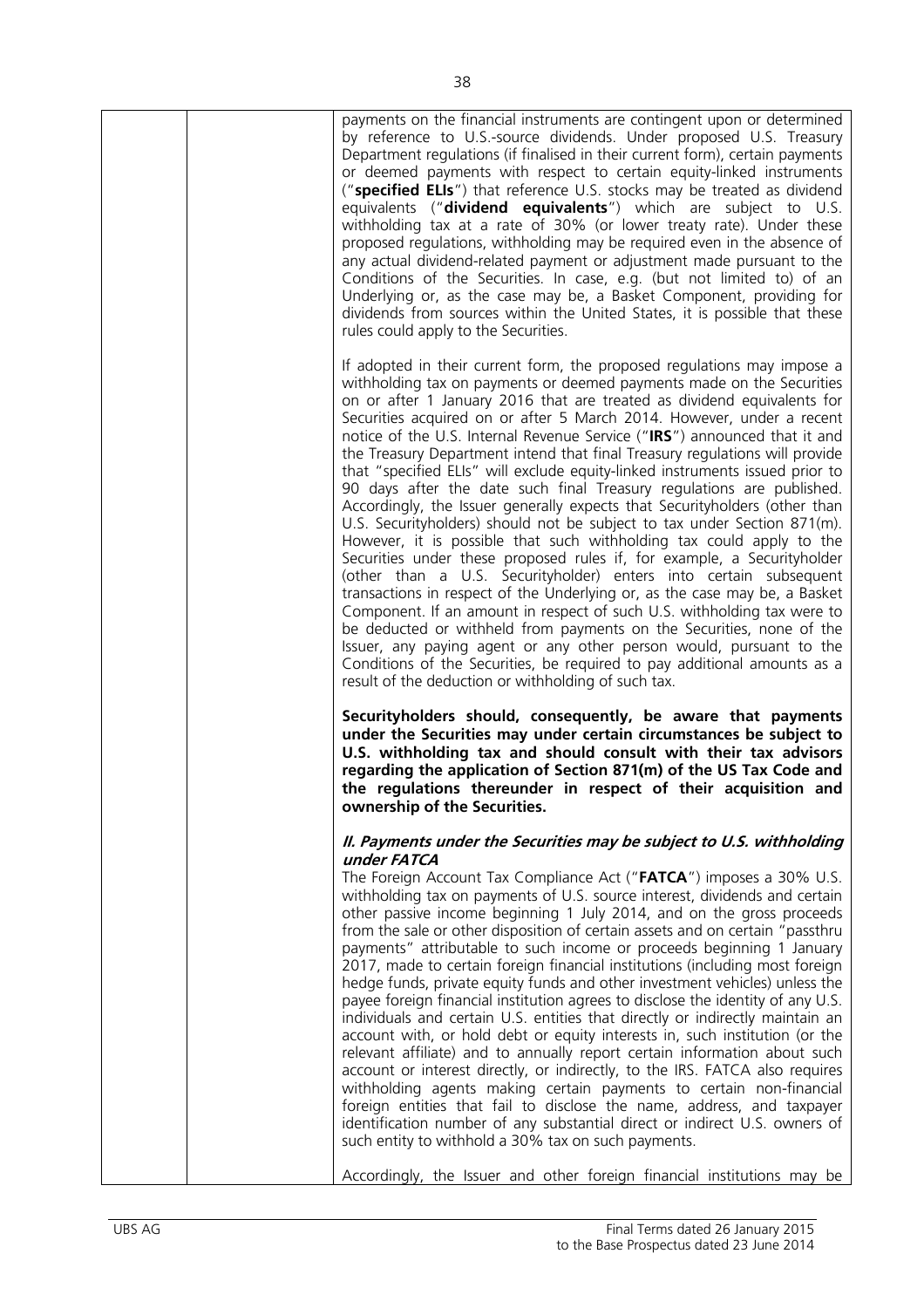| D.6 | Risk warning to the<br>that<br>effect<br>investors may lose<br>the value of their<br>entire investment<br>or part of it. | Even when the Securities are capital protected at maturity to the extent of<br>the Minimum Amount and, hence, the risk of a loss is initially limited, each<br>investor in the Securities bears the risk of the Issuer's financial situation<br>worsening. Potential investors must therefore be prepared and able to<br>sustain a partial or even a <b>total loss</b> of their entire investment. Any<br>investors interested in purchasing the Securities should assess their financial<br>situation, to ensure that they are in a position to bear the risk of loss<br>connected with the Securities.                                                                                                                                                                                                                                                                                                                                                                   |
|-----|--------------------------------------------------------------------------------------------------------------------------|----------------------------------------------------------------------------------------------------------------------------------------------------------------------------------------------------------------------------------------------------------------------------------------------------------------------------------------------------------------------------------------------------------------------------------------------------------------------------------------------------------------------------------------------------------------------------------------------------------------------------------------------------------------------------------------------------------------------------------------------------------------------------------------------------------------------------------------------------------------------------------------------------------------------------------------------------------------------------|
|     |                                                                                                                          | <b>Changes in Taxation in relation to the Securities</b><br>The considerations concerning the taxation of the Securities set forth in the<br>Base Prospectus reflect the opinion of the Issuer on the basis of the legal<br>situation identifiable as of the date hereof. However, a different tax<br>treatment by the fiscal authorities and tax courts cannot be excluded. Each<br>investor should seek the advice of his or her personal tax consultant before<br>deciding whether to purchase the Securities.<br>Neither the Issuer nor the Manager assumes any responsibility vis-à-vis the<br>Securityholders for the tax consequences of an investment in the Securities.                                                                                                                                                                                                                                                                                           |
|     |                                                                                                                          | Securityholders holding their Securities through a foreign financial<br>institution or other foreign entity should be aware that a portion of<br>any payments under the Securities made after 30 June 2014 may be<br>subject to 30% withholding tax under FATCA. If an amount in<br>respect of such withholding tax under FATCA were to be deducted<br>or withheld from payments on the Securities, none of the Issuer,<br>any paying agent or any other person would, pursuant to the<br>Conditions of the Securities, be required to pay additional amounts<br>as a result of the deduction or withholding of such tax.<br>Securityholders should, consequently, be aware that payments<br>under the Securities may under certain circumstances be subject to<br>U.S. withholding under FATCA and should consult with their tax<br>advisors regarding the application of withholding tax under FATCA<br>in respect of their acquisition and ownership of the Securities. |
|     |                                                                                                                          | required under FATCA to report certain account information directly to the<br>IRS (or to a non-U.S. governmental authority under a relevant<br>Intergovernmental Agreement entered into between the U.S. and such<br>non-U.S. country that will pass such information on to the IRS) regarding<br>the holders of the Securities. Moreover, the Issuer may be required to<br>withhold on a portion of payments made on the Securities to holders who<br>(i) fail to provide the relevant information, or (ii) foreign financial<br>institutions who fail to comply with FATCA.                                                                                                                                                                                                                                                                                                                                                                                              |

| <b>Element</b> |                                                        | <b>Section E – Offer</b>                                                                                                                                                                                                                                                                                                                                                                                                                                                                                                                                                                                                                                                                                                                                                           |
|----------------|--------------------------------------------------------|------------------------------------------------------------------------------------------------------------------------------------------------------------------------------------------------------------------------------------------------------------------------------------------------------------------------------------------------------------------------------------------------------------------------------------------------------------------------------------------------------------------------------------------------------------------------------------------------------------------------------------------------------------------------------------------------------------------------------------------------------------------------------------|
| E.2b           | Reasons<br>the<br>tor<br>offer and use of<br>proceeds. | Not applicable. Reasons for the offer and use of proceeds are not different<br>from making profit and/or hedging certain risks.                                                                                                                                                                                                                                                                                                                                                                                                                                                                                                                                                                                                                                                    |
| E.3            | Terms<br>and<br>conditions of the<br>offer.            | It has been agreed that, on or after the respective Issue Date of the<br>Securities, the Manager may purchase Securities and shall place the<br>Securities for sale at the Issue Price under terms subject to change in the<br>Public Offer Jurisdictions during the Subscription Period (as defined below).<br>The Issue Price was fixed at the Start of the public offer of the Securities.<br>After closing of the Subscription Period the selling price will be adjusted on<br>a continual basis to reflect the prevailing market situation.<br>The Securities may be subscribed from the Manager during normal banking<br>hours during 26 January 2015 and 6 March 2015 (the "Subscription<br><b>Period</b> "). The Issue Price per Security is payable on 30 March 2015 (the |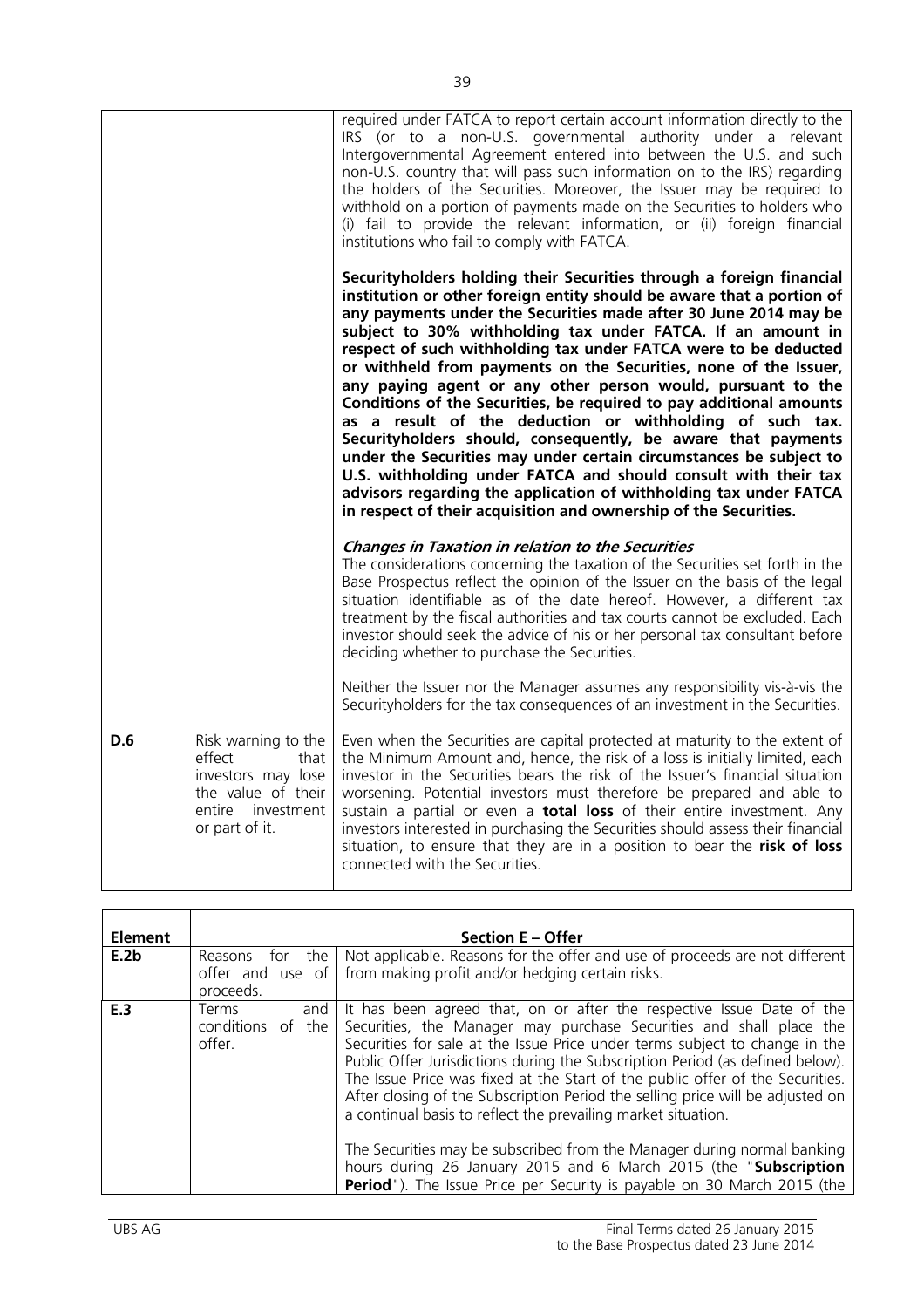|     |                                                                                                        | "Initial Payment Date").                                                                                                                                                                                                                                                                                                                                                                                                                           |
|-----|--------------------------------------------------------------------------------------------------------|----------------------------------------------------------------------------------------------------------------------------------------------------------------------------------------------------------------------------------------------------------------------------------------------------------------------------------------------------------------------------------------------------------------------------------------------------|
|     |                                                                                                        | The Issuer reserves the right to earlier close or to extend the Subscription<br>Period if market conditions so require.<br>After the Initial Payment Date, the appropriate number of Securities shall<br>be credited to the investor's account in accordance with the rules of the<br>corresponding Clearing System. If the Subscription Period is shortened or<br>extended, the Initial Payment Date may also be brought forward or<br>postponed. |
|     |                                                                                                        |                                                                                                                                                                                                                                                                                                                                                                                                                                                    |
| E.4 | Interest<br>that<br>is.<br>the<br>material<br>to<br>incl.<br>issue/offer<br>conflicting<br>interests.  | Save for the Manager regarding its fees, as far as the Issuer is aware, no<br>person involved in the issue of the Securities has an interest material to the<br>offer.                                                                                                                                                                                                                                                                             |
| E.7 | Estimated expenses<br>charged<br>the<br>to<br>investor<br>the<br>by<br>the<br>issuer<br>or<br>offeror. | Not applicable<br>Neither the relevant Issuer nor the Manager charges the investors in the<br>Securities any expenses in connection with the issue of the Securities.                                                                                                                                                                                                                                                                              |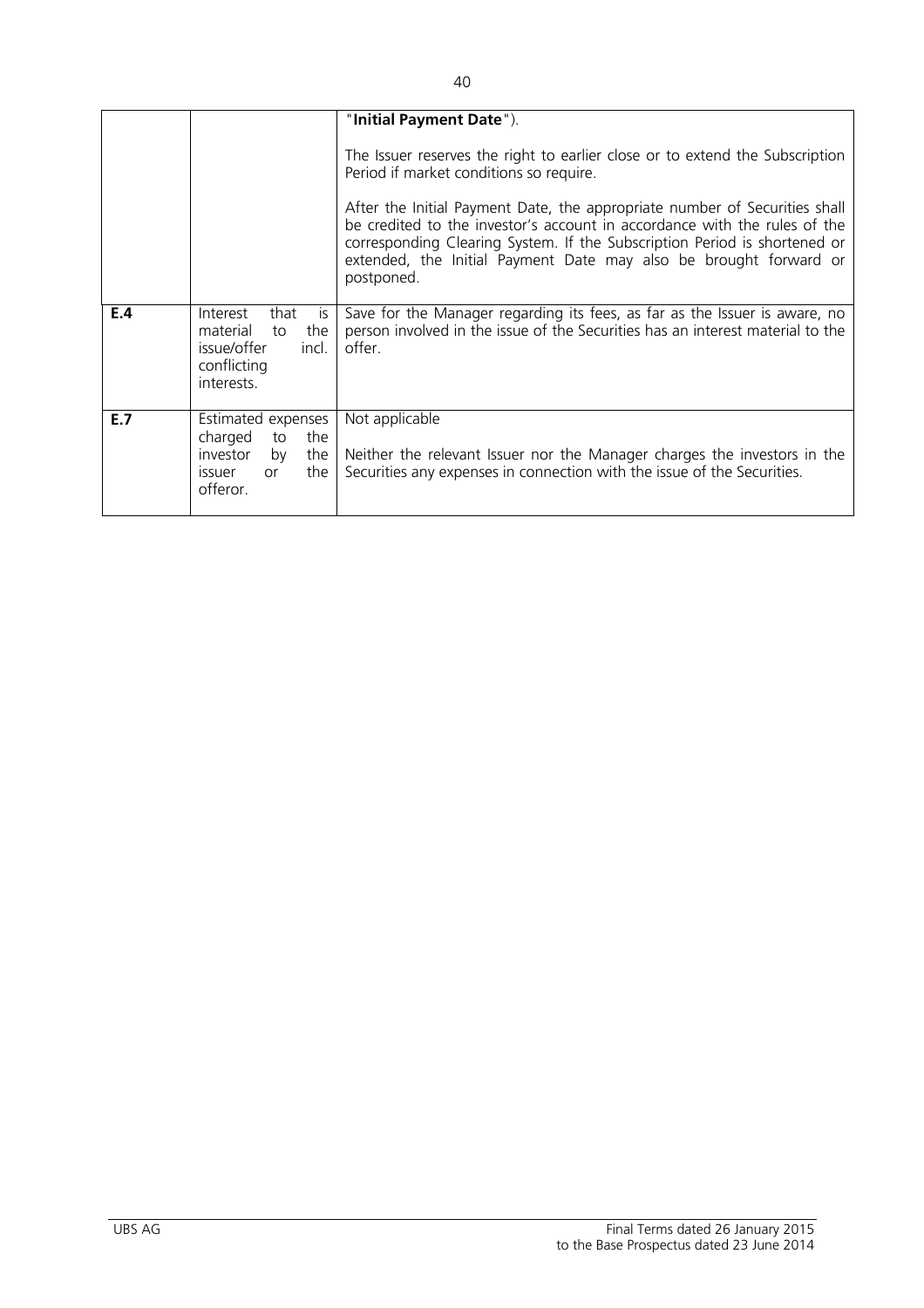# **ANNEX TO THE FINAL TERMS: ISSUE SPECIFIC SUMMARY (IN THE SWEDISH LANGUAGE)**

#### **SAMMANFATTNING**

Denna sammanfattning avser UBS Express Certifikat som beskrivs i de slutliga villkoren ("**Slutliga Villkoren**") till vilka denna sammanfattning är bilagd. Denna sammanfattning innehåller information från sammanfattningen som återfinns i Grundprospektet som är relevant för Värdepapperen tillsammans med relevant information från de Slutliga Villkoren. Ord och uttryck som definieras i de Slutliga Villkoren eller på andra ställen i Grundprospekt har samma betydelse i denna sammanfattning.

Sammanfattningar består av informationskrav vilka redogörs för i ett antal punkter. Punkterna är numrerade i avsnitt  $A - E (A.1 - E.7)$ .

Denna sammanfattning innehåller alla de punkter som krävs i en sammanfattning för den aktuella typen av värdepapper och Emittent. Eftersom vissa punkter inte är tillämpliga för denna typ av värdepapper och emittenter, kan det finnas luckor i punkternas numrering.

Även om det krävs att en punkt inkluderas i en sammanfattning för denna typ av värdepapper och emittent, är det möjligt att ingen relevant information kan ges rörande punkten. Informationen har då ersatts med angivelsen "Ej tillämpligt".

| <b>Avsnitt</b> |                                                | <b>Avsnitt A-Inledning och varningar</b>                                                                                                                                                                                                                                                                                                                                                                                             |
|----------------|------------------------------------------------|--------------------------------------------------------------------------------------------------------------------------------------------------------------------------------------------------------------------------------------------------------------------------------------------------------------------------------------------------------------------------------------------------------------------------------------|
| A.1            | Varning.                                       | sammanfattning skall läsas som<br>en inledning<br>till<br>Denna<br>Grundprospektet och varje beslut att investera i Värdepapperen ska<br>baseras på en bedömning av Grundprospektet i dess helhet.                                                                                                                                                                                                                                   |
|                |                                                | Potentiella investerare ska vara medvetna om att om ett krav gällande<br>informationen i detta Grundprospekt framförs inför domstol, kan käranden<br>enligt den nationella lagstiftningen i medlemsstaten i det Europeiska<br>Ekonomiska Samarbetsområdet, bli skyldig att stå för kostnaderna för att<br>översätta Grundprospektet innan de rättsliga förfarandena inleds.                                                          |
|                |                                                | UBS AG i dess roll som Emittent är ansvarig för sammanfattningen,<br>inklusive varje översättning härav, kan vara ersättningsskyldig men endast<br>om sammanfattningen är vilseledande, felaktig eller oförenlig när den läses<br>tillsammans med de andra delarna av Grundprospektet eller om den inte<br>innehåller, när den läses tillsammans med de andra delarna av detta<br>Grundprospekt, all erforderlig nyckelinformation.  |
| A.2            | Samtycke till<br>användandet av<br>prospektet. | Emittenten samtycker till att Grundprospektet används tillsammans med<br>relevanta Slutliga Villkor i samband med ett erbjudande till allmänheten av<br>Värdepapperen (ett "Erbjudande till Allmänheten") av någon finansiell<br>mellanhand (en "Auktoriserad Erbjudare") som är auktoriserad att göra<br>sådana erbjudanden enligt Direktivet om Marknader för Finansiella<br>Instrument (Direktiv 2004/39/EG) på följande villkor: |
|                |                                                | det aktuella Erbjudandet till Allmänheten måste ske under<br>(a)<br>Teckningsperioden ("Erbjudandeperioden");                                                                                                                                                                                                                                                                                                                        |
|                |                                                | det aktuella Erbjudandet till Allmänheten får endast ske i Sverige<br>(b)<br>("Jurisdiktionen för Erbjudande till Allmänheten");                                                                                                                                                                                                                                                                                                     |
|                |                                                | den aktuella Auktoriserade Erbjudaren måste vara auktoriserad<br>(c)<br>att göra sådant erbjudande i den aktuella Jurisdiktionen för<br>Erbjudande till Allmänheten enligt Direktivet om Marknader för<br>Finansiella Instrument (Direktiv 2004/39/EG) och om den<br>Auktoriserade Erbjudaren upphör att vara auktoriserad, upphör<br>Emittentens ovanstående samtycke.                                                              |

 $\overline{\mathsf{T}}$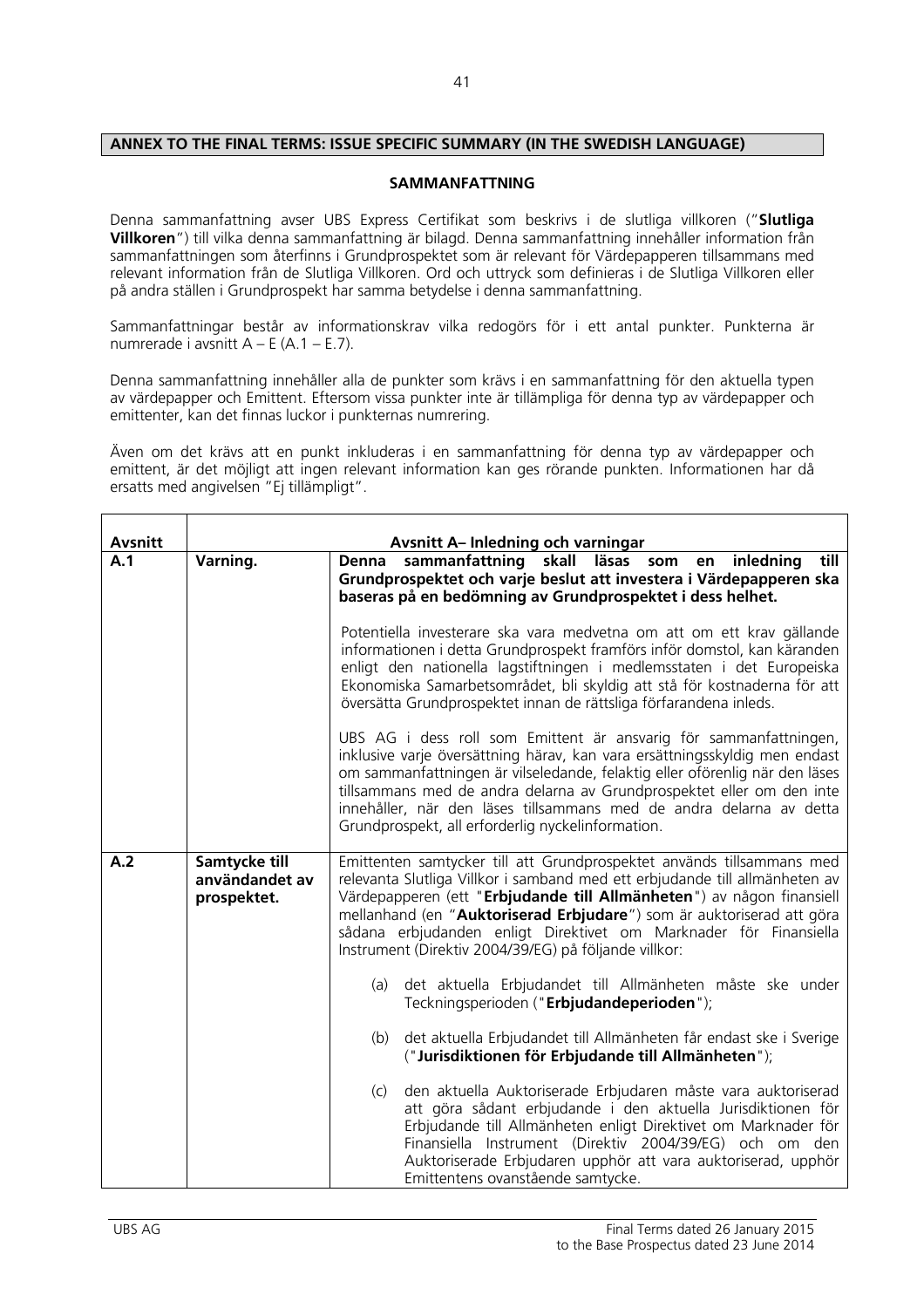|  | Auktoriserade Erbjudare ska underrätta                                        |  | investerare | om |
|--|-------------------------------------------------------------------------------|--|-------------|----|
|  | anbudsvillkoren för Värdepapperen i samband med att Erbjudandet               |  |             |    |
|  | till Allmänheten lämnas av den Auktoriserade Erbjudaren till<br>investeraren. |  |             |    |

| <b>Avsnitt</b> |                                                                                                                                     | <b>Avsnitt B - Emittent</b>                                                                                                                                                                                                                                                                                                                                                                                                                                                                                                                                                                                                                                                                                                                                                                                                                                                                                                                                                                                                                                                                                                                                                                                                                                                                                                                                                                                                                                                                                                                       |
|----------------|-------------------------------------------------------------------------------------------------------------------------------------|---------------------------------------------------------------------------------------------------------------------------------------------------------------------------------------------------------------------------------------------------------------------------------------------------------------------------------------------------------------------------------------------------------------------------------------------------------------------------------------------------------------------------------------------------------------------------------------------------------------------------------------------------------------------------------------------------------------------------------------------------------------------------------------------------------------------------------------------------------------------------------------------------------------------------------------------------------------------------------------------------------------------------------------------------------------------------------------------------------------------------------------------------------------------------------------------------------------------------------------------------------------------------------------------------------------------------------------------------------------------------------------------------------------------------------------------------------------------------------------------------------------------------------------------------|
| B.1            | Emittentens<br>registrerade firma<br>och handels-<br>beteckning.                                                                    | Emittentens registrerade firma och handelsbeteckning är UBS AG<br>("Emittent", "UBS" eller "Banken"; tillsammans med dess dotterföretag,<br>"UBS", "UBS-Koncernen" eller "Koncernen").                                                                                                                                                                                                                                                                                                                                                                                                                                                                                                                                                                                                                                                                                                                                                                                                                                                                                                                                                                                                                                                                                                                                                                                                                                                                                                                                                            |
| B.2            | Emittentens säte,<br>bolagsform, lag<br>under vilken<br>Emittenten<br>bedriver sin<br>verksamhet, och<br>land för bildande.         | <b>UBS</b><br>två<br>registrerade huvudkontor<br>AG:s<br>och<br>huvudsakliga<br>verksamhetsställen är: Bahnhofstrasse 45, CH-8001 Zürich, Schweiz; och<br>Aeschenvorstadt 1, CH-4051 Basel, Schweiz. UBS AG är infört i<br>handelsregistren i kantonen Zürich och kantonen Basel-City under<br>registreringsnummer CHE-101.329.561. UBS AG är bildat i Schweiz och<br>bedriver sin verksamhet under schweizisk rätt (Swiss Code of Obligations<br>och Swiss Federal Banking Law) som ett aktiebolag.                                                                                                                                                                                                                                                                                                                                                                                                                                                                                                                                                                                                                                                                                                                                                                                                                                                                                                                                                                                                                                              |
| <b>B.4b</b>    | En beskrivning av<br>varje känd trend<br>påverkar<br>som<br>emittenten<br>eller<br>de branscher där<br>emittenten<br>är<br>verksam. | <b>Information om trender</b><br>Som anges i UBS AG:s rapport för det tredje kvartalet 2014 utfärdad den<br>28 oktober 2014 (inklusive UBS-Koncernens konsoliderade finansiella<br>räkenskaper), vid starten av det fjärde kvartalet 2014, kvarstår många av de<br>underliggande utmaningar och geopolitiska frågor som UBS tidigare har<br>lyft fram och har i vissa fall intensifierats. Att antal nya farhågor har<br>uppkommit däribland oro för risker förknippade med Ebola-viruset. De<br>blandade utsikterna för global tillväxt, frånvaron av ihållande och<br>trovärdiga förbättringar av olösta frågor i Europa, fortsatta frågor om<br>USA:s skatte- och monetära aspekter, ökande geopolitisk instabilitet, gör<br>det osannolikt att förbättrade marknadsförhållanden skulle inträffa. Trots<br>dessa pågående utmaningar kommer UBS att fortsätta att verkställa sin<br>strategi för att säkerställa företagets långsiktiga framgång och att leverera<br>uthålliga avkastningsnivåer för aktieägare.                                                                                                                                                                                                                                                                                                                                                                                                                                                                                                                               |
| <b>B.5</b>     | Beskrivning<br>av<br>Koncernen<br>och<br>emittentens<br>plats<br>inom koncernen.                                                    | UBS AG är moderbolag i Koncernen. Varken verksamhetsgrenarna inom<br>UBS eller dess Corporate Center är separata juridiska personer. För<br>närvarande är de främst verksamma genom UBS AG, genom dess filialer<br>världen över. Verksamheter bedrivs också genom lokala dotterföretag där<br>detta är nödvändigt eller önskvärt.<br>UBS AG har påbörjat ett aktie-för-aktie-utbyteserbjudande för att etablera<br>ett koncernholdingföretag. Vid genomförandet av den initiala avvecklingen<br>av utbyteserbjudandet, som förväntas ske den 28 november 2014, är det<br>avsikten att UBS Group AG kommer att bli moderbolaget till UBS AG och<br>holdingföretaget för Koncernen.<br>UBS AB har också tillkännagivit att banken avser att etablera ett<br>bankdotterföretag i Schweiz under mitten av år 2015. Omfattningen av<br>verksamheten hos detta framtida dotterföretag kommer att omfatta<br>verksamhetsgrenen Privatkunds- & Företagsverksamhet (Retail & Corporate)<br>och den del av verksamhetsgrenen Förmögenhetsförvaltning (Wealth<br>Management) som bokförs i Schweiz.<br>I Storbritannien och, i samråd med de brittiska och schweiziska<br>tillsynsmyndigheterna, implementerade i maj 2014 UBS Limited, UBS<br>engelska bankdotterföretag, en förändrad affärsverksamhetsmodell under<br>vilken UBS Limited får bära och behålla en större grad av riskerna i och<br>avkastningen från dess affärsverksamheter. Detta innefattar huvudsakligen:<br>UBS Limited behåller och hanterar kreditrisker liksom vissa marknads- och |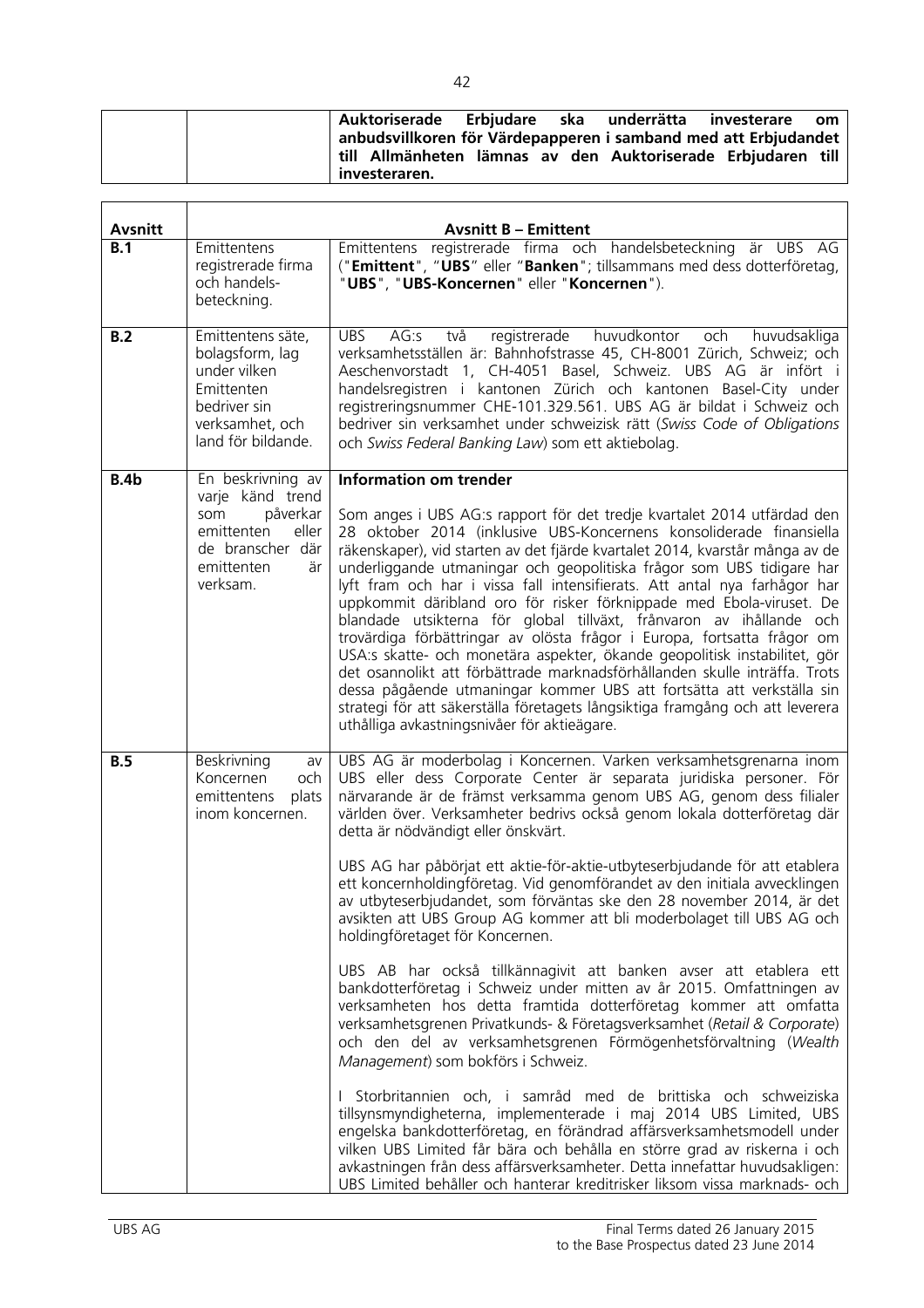|             |                                                                        |                                                                          | andra risker, att UBS Limited tar en mer självständig roll i att hantera sina<br>finansierings- och likviditetskrav och det involverade en höjning av UBS<br>Limiteds totala regulatoriska kapital.                                                                                                                                                                                                                                     |                                                                                                                                                                                                                                                                                                                                                                                                                                                                                                                                                                                                                                                                                                                                                                                                                                                                                                                                                                                                                                                                                         |                                |                                     |                   |           |  |
|-------------|------------------------------------------------------------------------|--------------------------------------------------------------------------|-----------------------------------------------------------------------------------------------------------------------------------------------------------------------------------------------------------------------------------------------------------------------------------------------------------------------------------------------------------------------------------------------------------------------------------------|-----------------------------------------------------------------------------------------------------------------------------------------------------------------------------------------------------------------------------------------------------------------------------------------------------------------------------------------------------------------------------------------------------------------------------------------------------------------------------------------------------------------------------------------------------------------------------------------------------------------------------------------------------------------------------------------------------------------------------------------------------------------------------------------------------------------------------------------------------------------------------------------------------------------------------------------------------------------------------------------------------------------------------------------------------------------------------------------|--------------------------------|-------------------------------------|-------------------|-----------|--|
|             |                                                                        |                                                                          | I USA kommer UBS att efterleva de nya reglerna för banker enligt<br>amerikansk lagstiftning (Dodd-Frank Wall Street Reform and Consumer<br>Protection Act) som kommer att kräva ett mellanliggande holdingbolag för<br>att äga alla sina verksamheter, förutom UBS AG:s filialer, till den 1 juli<br>2016. Som ett resultat kommer UBS att utse ett mellanliggande<br>holdingbolag för att äga alla amerikanska dotterföretag till UBS. |                                                                                                                                                                                                                                                                                                                                                                                                                                                                                                                                                                                                                                                                                                                                                                                                                                                                                                                                                                                                                                                                                         |                                |                                     |                   |           |  |
| <b>B.9</b>  | eller<br>resultat.                                                     | Resultatprognos<br>förväntat<br>detta Grundprospekt.                     |                                                                                                                                                                                                                                                                                                                                                                                                                                         | Ej tillämpligt; ingen resultatprognos eller förväntat resultat inkluderas i                                                                                                                                                                                                                                                                                                                                                                                                                                                                                                                                                                                                                                                                                                                                                                                                                                                                                                                                                                                                             |                                |                                     |                   |           |  |
| <b>B.10</b> |                                                                        | Anmärkningar<br>revisions-<br>berättelsen.                               |                                                                                                                                                                                                                                                                                                                                                                                                                                         | Ej tillämpligt. Det finns inte några anmärkningar i revisionsberättelserna<br>avseende den historiska finansiella informationen.                                                                                                                                                                                                                                                                                                                                                                                                                                                                                                                                                                                                                                                                                                                                                                                                                                                                                                                                                        |                                |                                     |                   |           |  |
| <b>B.12</b> | Utvald<br>historisk<br>finansiell<br>nyckelinformation.<br>ytterligare |                                                                          |                                                                                                                                                                                                                                                                                                                                                                                                                                         | UBS AG har hämtat följande utvalda konsoliderade finansiella uppgifter<br>från (i) dess årsredovisning 2013, som innehåller de reviderade<br>konsoliderade finansiella räkenskaperna för UBS-Koncernen, liksom<br>oreviderade<br>konsoliderade<br>finansiella<br>uppgifter<br>för<br>räkenskapsåret som slutade den 31 december 2013 (inklusive jämförande<br>siffror för räkenskapsåren som slutade 31 december 2012 och 2011) och<br>(ii) dess rapport för det tredje kvartalet 2014, som innehåller de<br>oreviderade finansiella räkenskaperna för UBS-Koncernen, liksom<br>ytterligare oreviderade konsoliderade finansiella uppgifter per eller för<br>kvartalet som slutade den 30 september 2014 (från vilken jämförande<br>siffror per eller för kvartalet som slutade den 30 september 2013 har<br>hämtats). De konsoliderade finansiella räkenskaperna har tagits fram i<br>enlighet med internationella redovisningsstandarder ("IFRS") som utfärdats<br>av International Accounting Standards Board ("IASB") och anges i<br>schweiziska franc (CHF).<br>Per och för de nio |                                |                                     |                   |           |  |
|             |                                                                        | indikeras                                                                | CHF miljoner, förutom där annat                                                                                                                                                                                                                                                                                                                                                                                                         | 30.9.14                                                                                                                                                                                                                                                                                                                                                                                                                                                                                                                                                                                                                                                                                                                                                                                                                                                                                                                                                                                                                                                                                 | månader som slutade<br>30.9.13 | 31.12.13                            | 31.12.12 31.12.11 |           |  |
|             |                                                                        |                                                                          |                                                                                                                                                                                                                                                                                                                                                                                                                                         |                                                                                                                                                                                                                                                                                                                                                                                                                                                                                                                                                                                                                                                                                                                                                                                                                                                                                                                                                                                                                                                                                         | oreviderat                     | Reviderat, förutom där så indikeras |                   |           |  |
|             |                                                                        | Koncernresultat                                                          |                                                                                                                                                                                                                                                                                                                                                                                                                                         |                                                                                                                                                                                                                                                                                                                                                                                                                                                                                                                                                                                                                                                                                                                                                                                                                                                                                                                                                                                                                                                                                         |                                |                                     |                   |           |  |
|             |                                                                        | Rörelseintäkter                                                          |                                                                                                                                                                                                                                                                                                                                                                                                                                         | 21 281                                                                                                                                                                                                                                                                                                                                                                                                                                                                                                                                                                                                                                                                                                                                                                                                                                                                                                                                                                                                                                                                                  | 21 4 25                        | 27 7 32                             | 25 4 23           | 27 788    |  |
|             |                                                                        | Rörelsekostnader                                                         |                                                                                                                                                                                                                                                                                                                                                                                                                                         | 19 2 2 4                                                                                                                                                                                                                                                                                                                                                                                                                                                                                                                                                                                                                                                                                                                                                                                                                                                                                                                                                                                                                                                                                | 18 602                         | 24 4 61                             | 27 216            | 22 482    |  |
|             |                                                                        | Rörelsevinst / (förlust) före skatt                                      |                                                                                                                                                                                                                                                                                                                                                                                                                                         | 2 0 5 7                                                                                                                                                                                                                                                                                                                                                                                                                                                                                                                                                                                                                                                                                                                                                                                                                                                                                                                                                                                                                                                                                 | 2 8 2 3                        | 3 2 7 2                             | (1794)            | 5 3 0 7   |  |
|             |                                                                        | aktieägare                                                               | Nettovinst / (förlust) hänförlig till UBS                                                                                                                                                                                                                                                                                                                                                                                               | 2 6 0 9                                                                                                                                                                                                                                                                                                                                                                                                                                                                                                                                                                                                                                                                                                                                                                                                                                                                                                                                                                                                                                                                                 | 2 2 5 5                        | 3 1 7 2                             | (2, 480)          | 4 1 3 8   |  |
|             |                                                                        | Utspätt resultat per aktie (CHF)                                         |                                                                                                                                                                                                                                                                                                                                                                                                                                         | 0,68                                                                                                                                                                                                                                                                                                                                                                                                                                                                                                                                                                                                                                                                                                                                                                                                                                                                                                                                                                                                                                                                                    | 0,59                           | 0,83                                | (0,66)            | 1,08      |  |
|             |                                                                        |                                                                          | Viktiga lönsamhetsindikatorer                                                                                                                                                                                                                                                                                                                                                                                                           |                                                                                                                                                                                                                                                                                                                                                                                                                                                                                                                                                                                                                                                                                                                                                                                                                                                                                                                                                                                                                                                                                         |                                |                                     |                   |           |  |
|             |                                                                        | Lönsamhet                                                                |                                                                                                                                                                                                                                                                                                                                                                                                                                         |                                                                                                                                                                                                                                                                                                                                                                                                                                                                                                                                                                                                                                                                                                                                                                                                                                                                                                                                                                                                                                                                                         |                                |                                     |                   |           |  |
|             |                                                                        |                                                                          | Avkastning på eget kapital (RoE) (%) <sup>1</sup>                                                                                                                                                                                                                                                                                                                                                                                       | 7,1                                                                                                                                                                                                                                                                                                                                                                                                                                                                                                                                                                                                                                                                                                                                                                                                                                                                                                                                                                                                                                                                                     | 6,4                            | $6,7*$                              | $(5,1)^*$         | $9,1*$    |  |
|             |                                                                        |                                                                          | Avkastning på tillgångar, brutto (%) 2                                                                                                                                                                                                                                                                                                                                                                                                  | 2,8                                                                                                                                                                                                                                                                                                                                                                                                                                                                                                                                                                                                                                                                                                                                                                                                                                                                                                                                                                                                                                                                                     | 2,5                            | $2,5*$                              | $1,9*$            | $2,1*$    |  |
|             |                                                                        | Kostnads / intäktsrelation (%) <sup>3</sup>                              |                                                                                                                                                                                                                                                                                                                                                                                                                                         | 90,3                                                                                                                                                                                                                                                                                                                                                                                                                                                                                                                                                                                                                                                                                                                                                                                                                                                                                                                                                                                                                                                                                    | 86,7                           | 88,0*                               | $106,6*$          | $80,7*$   |  |
|             |                                                                        | Tillväxt                                                                 |                                                                                                                                                                                                                                                                                                                                                                                                                                         |                                                                                                                                                                                                                                                                                                                                                                                                                                                                                                                                                                                                                                                                                                                                                                                                                                                                                                                                                                                                                                                                                         |                                |                                     |                   |           |  |
|             |                                                                        | Nettovinsttillväxt (%) 4                                                 |                                                                                                                                                                                                                                                                                                                                                                                                                                         | 15,7                                                                                                                                                                                                                                                                                                                                                                                                                                                                                                                                                                                                                                                                                                                                                                                                                                                                                                                                                                                                                                                                                    | $\blacksquare$                 |                                     | $\overline{a}$    | $(44,5)*$ |  |
|             |                                                                        | Nettotillväxt<br>kombinerade<br>förmögenhetsförvaltning (%) <sup>5</sup> | för<br>medel<br>nya<br>verksamheter<br>inom                                                                                                                                                                                                                                                                                                                                                                                             | 2,7                                                                                                                                                                                                                                                                                                                                                                                                                                                                                                                                                                                                                                                                                                                                                                                                                                                                                                                                                                                                                                                                                     | 3,6                            | $3,4*$                              | $3,2*$            | $2,4*$    |  |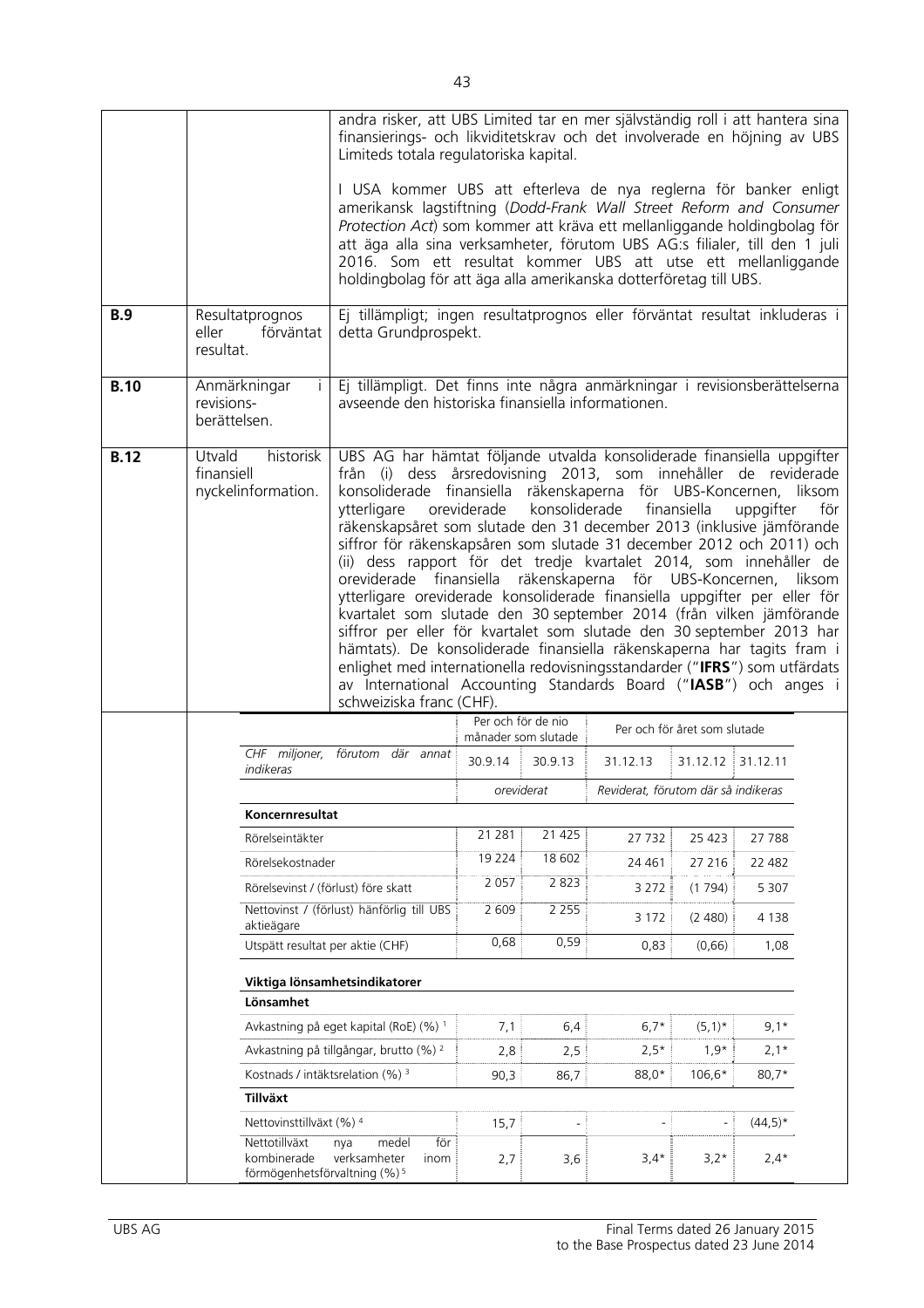| Resurser                                                                                                   |               |                |               |                              |               |
|------------------------------------------------------------------------------------------------------------|---------------|----------------|---------------|------------------------------|---------------|
| Primärkapitalrelation (Common equity<br>tier 1 capital ratio) (fullt tillämpad, %)<br>6, 7                 | 13,7          | 11,9           | $12.8*$       | $9,8*$                       |               |
| Schweizisk<br>SRB-hävstångsrelation<br>(infasning, %) 8                                                    | 5,4           | 4,2            | $4,7*$        | $3,6*$                       |               |
| <b>Ytterligare information</b>                                                                             |               |                |               |                              |               |
| Lönsamhet                                                                                                  |               |                |               |                              |               |
| Avkastning på synligt kapital (%) <sup>9</sup>                                                             | 8,3           | 7,6            | $8,0*$        | $1,6*$                       | $11,9*$       |
| Avkastning på riskvägda tillgångar,<br>brutto (%) 10                                                       | 12,4          | 11,5           | $11,4*$       | $12,0*$                      | $13,7*$       |
| Resurser                                                                                                   |               |                |               |                              |               |
| Totala tillgångar                                                                                          | 1 0 4 9       | 1 0 4 9        | 1 018 374* 11 | 1 2 5 9                      | 1416          |
| kapital<br>hänförligt<br>till<br>Eget<br><b>UBS</b><br>aktieägare                                          | 258<br>50 824 | 101<br>47 403  | 48 002        | 797<br>45 949                | 962<br>48 530 |
| Primärkapital (Common equity tier 1<br>capital) (fullt tillämpad) 7                                        | 30 047        | 26 019         | 28 908        | 25 182*                      |               |
| Primärkapital (Common equity tier 1<br>capital) (infasning) 7                                              | 42 464        | 38 963         | 42 179        | 40 032*                      |               |
| Riskvägda tillgångar (fullt tillämpad) 7                                                                   | 219 296       | 218 926        | 225 153*      | 258<br>$113*$<br>261         |               |
| Riskvägda tillgångar (infasning) 7                                                                         | 222 648       | 222 306        | 228 557*      | 800*                         |               |
| Primärkapitalrelation (Common equity<br>tier 1 capital ratio) (infasning, %) 6, 7                          | 19,1          | 17,5           | $18,5*$       | $15,3*$                      |               |
| Totalkapitalrelation (fullt tillämpad, %)<br>$\overline{7}$                                                | 18,7          | 14,3           | $15,4*$       | $11,4*$                      |               |
| Totalkapitalrelation (infasning, %) <sup>7</sup>                                                           | 24,9          | 21,8           | $22,2*$       | $18,9*$                      |               |
| Schweizisk SRB-hävstångsrelation (fullt<br>tillämpad, %) 8                                                 | 4,2           | 3,0            | $3,4*$        | $2,4*$                       |               |
| Schweizisk<br>SRB-hävstångsrelation<br>nämnare (fullt tillämpad) 12<br>Schweizisk<br>SRB-hävstångsrelation | 985 071       | 1 0 5 5<br>956 | 1 020 247*    | 1 2 0 6<br>$214*$<br>1 2 1 6 |               |
| nämnare (infasning) 12                                                                                     | 991 730       | 1 0 6 3<br>294 | 1 027 864*    | 561*                         |               |
| Övrigt                                                                                                     |               |                |               |                              |               |
| Investerade tillgångar (CHF miljarder)<br>13                                                               | 2 640         | 2 3 3 9        | 2 3 9 0       | 2 2 3 0                      | 2 0 8 8       |
| Anställda<br>(motsvarande<br>heltidsanställda)                                                             | 60 292        | 60 635         | 60 205*       | 62 628*                      | 64 820*       |
| Marknadskapitalisering                                                                                     | 64 047        | 71 066         | 65 007*       | 54 729*                      | 42 843*       |
| Totalt bokfört värde per aktie (CHF)                                                                       | 13,54         | 12,58          | $12,74*$      | 12,26*                       | 12,95*        |
| Synligt bokfört värde per aktie (CHF)                                                                      | 11,78         | 10,89          | $11,07*$      | $10,54*$                     | $10,36*$      |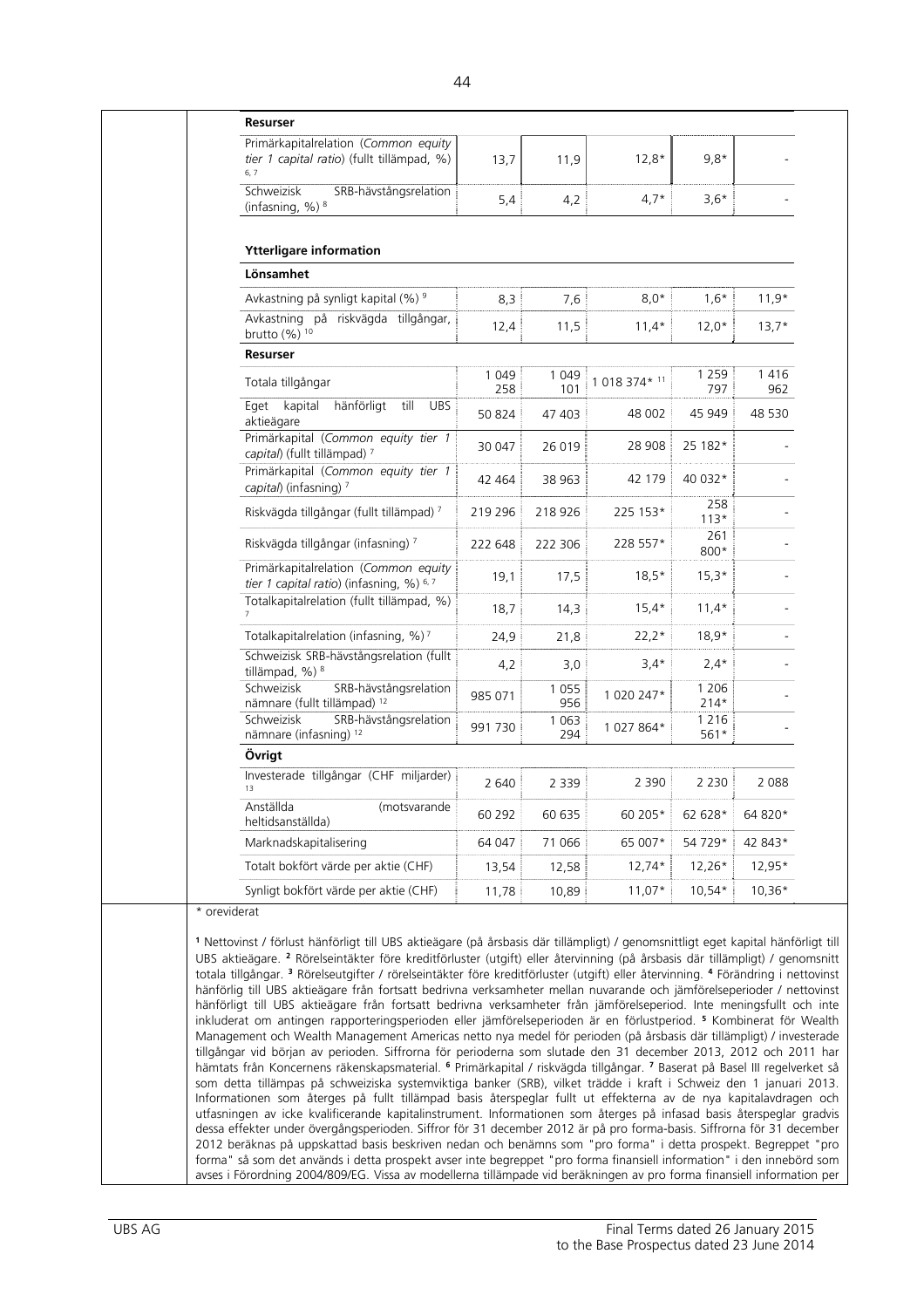|             | 31 december 2012 krävde regulatoriskt godkännande och inkluderar uppskattningar (som diskuterat med UBS primära<br>tillsynsmyndighet) av effekterna av nya kapitalbelastningar. Det krävs inte att dessa siffror presenteras, eftersom Basel III-<br>kraven inte var i kraft den 31 december 2012. De är ändå inkluderade för jämförelseändamål, eftersom Basel III-kraven<br>var i kraft per den 1 januari 2013. Information för 31 december 2011 är inte tillgänglig. 8 Schweiziska SRB Basel III<br>primärkapital och förlustabsorberande kapital / total justerad exponering (hävstångsrelation nämnare). Den schweiziska<br>SRB-hävstångsrelationen trädde i kraft den 1 januari 2013. Siffror för 31 december 2012 är på pro forma-basis (se fotnot<br>7 ovan). Information för 31 december 2011 är inte tillgänglig. 9 Nettovinst / förlust hänförlig till UBS aktieägare före<br>nedskrivning och försämrad goodwill och immateriella tillgångar (på årsbasis där tillämpligt) / genomsnitt eget kapital<br>hänförligt till UBS aktieägare minskat med genomsnitt goodwill och immateriella tillgångar. <sup>10</sup> Rörelseintäkter före<br>kreditförluster (utgift) eller återvinning (på årsbasis där tillämpligt) / genomsnitt riskvägda tillgångar. Baserat på Basel III<br>riskvägda tillgångar (infasat) för 2014 och 2013, på Basel 2.5 riskvägda tillgångar för 2012 och på Basel II riskvägda<br>tillgångar för 2011. <sup>11</sup> Den 1 januari 2014 införde UBS Offsetting Financial Assets and Financial Liabilities (Amendments<br>to IAS 32, Financial Instruments: Presentation). Balansräkningen för den föregående perioden per 31 december 2013<br>räknades om för att återspegla effekterna för att införa dessa förändringar av IAS 32. <sup>12</sup> Nämnaren för<br>hävstångsrelationen kallas också för "total justerad exponering" och beräknas i enlighet med schweiziska krav för SRB-<br>hävstångsrelation. Uppgifterna representerar genomsnittet av den totala justerade exponeringen vid slutet av de tre<br>månader som föregår slutet av rapportperioden. Siffran för perioden som slutade den 31 december 2012 har hämtats<br>från Koncernens räkenskapsmaterial. Siffror för 31 december 2012 är på pro forma-basis (se fotnot 7 ovan). Information<br>för 31 december 2011 är inte tillgänglig. <sup>13</sup> Investerade tillgångar inkluderar för Retail & Corporate. |                                                                                                                                                                                                                                                                                                                                                                                                                                                                                                                                                                                                                                                                                                                                                                                                                                                                                                                                                                                                                                                                                                                          |  |  |
|-------------|-----------------------------------------------------------------------------------------------------------------------------------------------------------------------------------------------------------------------------------------------------------------------------------------------------------------------------------------------------------------------------------------------------------------------------------------------------------------------------------------------------------------------------------------------------------------------------------------------------------------------------------------------------------------------------------------------------------------------------------------------------------------------------------------------------------------------------------------------------------------------------------------------------------------------------------------------------------------------------------------------------------------------------------------------------------------------------------------------------------------------------------------------------------------------------------------------------------------------------------------------------------------------------------------------------------------------------------------------------------------------------------------------------------------------------------------------------------------------------------------------------------------------------------------------------------------------------------------------------------------------------------------------------------------------------------------------------------------------------------------------------------------------------------------------------------------------------------------------------------------------------------------------------------------------------------------------------------------------------------------------------------------------------------------------------------------------------------------------------------------------------------------------------------------------------------------------------------------------------------------------------------------------------------------------------------------------------------------------------------------------------------------------------------------------|--------------------------------------------------------------------------------------------------------------------------------------------------------------------------------------------------------------------------------------------------------------------------------------------------------------------------------------------------------------------------------------------------------------------------------------------------------------------------------------------------------------------------------------------------------------------------------------------------------------------------------------------------------------------------------------------------------------------------------------------------------------------------------------------------------------------------------------------------------------------------------------------------------------------------------------------------------------------------------------------------------------------------------------------------------------------------------------------------------------------------|--|--|
|             | Uttalande om<br>väsentliga negativa<br>förändringar.                                                                                                                                                                                                                                                                                                                                                                                                                                                                                                                                                                                                                                                                                                                                                                                                                                                                                                                                                                                                                                                                                                                                                                                                                                                                                                                                                                                                                                                                                                                                                                                                                                                                                                                                                                                                                                                                                                                                                                                                                                                                                                                                                                                                                                                                                                                                                                  | inträffat någon väsentlig<br>negativ<br>förändring<br>inte<br>Det<br>har<br>framtidsutsikterna för UBS AG eller UBS-Koncernen sedan den<br>31 december 2013.                                                                                                                                                                                                                                                                                                                                                                                                                                                                                                                                                                                                                                                                                                                                                                                                                                                                                                                                                             |  |  |
|             | Uttalande<br>om<br>väsentliga<br>förändringar.                                                                                                                                                                                                                                                                                                                                                                                                                                                                                                                                                                                                                                                                                                                                                                                                                                                                                                                                                                                                                                                                                                                                                                                                                                                                                                                                                                                                                                                                                                                                                                                                                                                                                                                                                                                                                                                                                                                                                                                                                                                                                                                                                                                                                                                                                                                                                                        | Det har inte inträffat någon väsentlig förändringar i den finansiella<br>positionen eller handelspositionen för UBS-Koncernen eller UBS AG sedan<br>den 30 september 2014.                                                                                                                                                                                                                                                                                                                                                                                                                                                                                                                                                                                                                                                                                                                                                                                                                                                                                                                                               |  |  |
| <b>B.13</b> | Nyligen inträffade<br>händelser.                                                                                                                                                                                                                                                                                                                                                                                                                                                                                                                                                                                                                                                                                                                                                                                                                                                                                                                                                                                                                                                                                                                                                                                                                                                                                                                                                                                                                                                                                                                                                                                                                                                                                                                                                                                                                                                                                                                                                                                                                                                                                                                                                                                                                                                                                                                                                                                      | Ej tillämpligt, det har inte nyligen inträffat några händelser som är specifika<br>för UBS AG och som, i väsentlig mån, skulle ha varit relevanta för<br>utvärderingen av UBS AG:s solvens.                                                                                                                                                                                                                                                                                                                                                                                                                                                                                                                                                                                                                                                                                                                                                                                                                                                                                                                              |  |  |
| <b>B.14</b> | Beroende av andra<br>företag<br>inom<br>koncernen.                                                                                                                                                                                                                                                                                                                                                                                                                                                                                                                                                                                                                                                                                                                                                                                                                                                                                                                                                                                                                                                                                                                                                                                                                                                                                                                                                                                                                                                                                                                                                                                                                                                                                                                                                                                                                                                                                                                                                                                                                                                                                                                                                                                                                                                                                                                                                                    | UBS AG är moderbolaget för UBS-Koncernen. Som sådant är det, i viss<br>mån, beroende av vissa av sina dotterföretag.                                                                                                                                                                                                                                                                                                                                                                                                                                                                                                                                                                                                                                                                                                                                                                                                                                                                                                                                                                                                     |  |  |
| <b>B.15</b> | Emittentens<br>huvudsakliga<br>verksamhet.                                                                                                                                                                                                                                                                                                                                                                                                                                                                                                                                                                                                                                                                                                                                                                                                                                                                                                                                                                                                                                                                                                                                                                                                                                                                                                                                                                                                                                                                                                                                                                                                                                                                                                                                                                                                                                                                                                                                                                                                                                                                                                                                                                                                                                                                                                                                                                            | UBS AG och dess dotterföretag utnyttjar sitt 150-åriga arv för att betjäna<br>privatpersons-, institutionella och företagskunder världen over, liksom<br>privatpersonskunder i Schweiz. UBS affärsstrategi är centrerad kring (enligt<br>UBS uppfattning) överlägsna verksamheter inom förmögenhetsförvaltning<br>och dess (enligt UBS uppfattning) ledande universalbank i Schweiz,<br>kompletterat av dess verksamhet för global tillgångsförvaltning och dess<br>investmentbank, med ett fokus på kapitaleffektivitet och verksamheter<br>som erbjuder (enligt UBS uppfattning) en överlägsna utsikter för strukturell<br>tillväxt och lönsamhet. Med högkvarter i Zürich och Basel, Schweiz har UBS<br>kontor i fler än 50 länder, inklusive alla större finansiella centra.<br>Enligt Artikel 2 i Bolagsordningen för UBS AG, daterad den 7 maj 2014<br>("Bolagsordningen") är verksamhetsföremålet för UBS AG att bedriva<br>bankverksamhet. Dess verksamhetsföremål sträcker sig över alla typer av<br>banktjänster, finansiella tjänster, rådgivningstjänster och handelsaktiviteter<br>i Schweiz och utomlands. |  |  |
| <b>B.16</b> | Direkt eller indirekt<br>aktieägande<br>eller<br>kontrollöverens-<br>kommelser<br>avseende<br>emittenten.                                                                                                                                                                                                                                                                                                                                                                                                                                                                                                                                                                                                                                                                                                                                                                                                                                                                                                                                                                                                                                                                                                                                                                                                                                                                                                                                                                                                                                                                                                                                                                                                                                                                                                                                                                                                                                                                                                                                                                                                                                                                                                                                                                                                                                                                                                             | Nedan följer de senaste anmälningarna som gjorts beträffande innehav i<br>UBS AG:s aktiekapital som har ingivit i enlighet med den schweiziska<br>federala lagen om börs och värdepappershandel (Swiss Federal Act on<br>Stock Exchange and Securities Trading), baserat på UBS AG:s registrerade<br>aktiekapital vid tidpunkten för informationsgivningen: (i) 18 september<br>2013, Government of Singapore Investment Corp informerade om en<br>ändring av sitt företagsnamn till GIC Private Limited och ett innehav om<br>6,40%; (ii) 30 september 2011, Norges Bank (Norges centralbank), 3,04%;<br>(iii) 17 december 2009, BlackRock Inc., New York, USA, 3,45%.                                                                                                                                                                                                                                                                                                                                                                                                                                                  |  |  |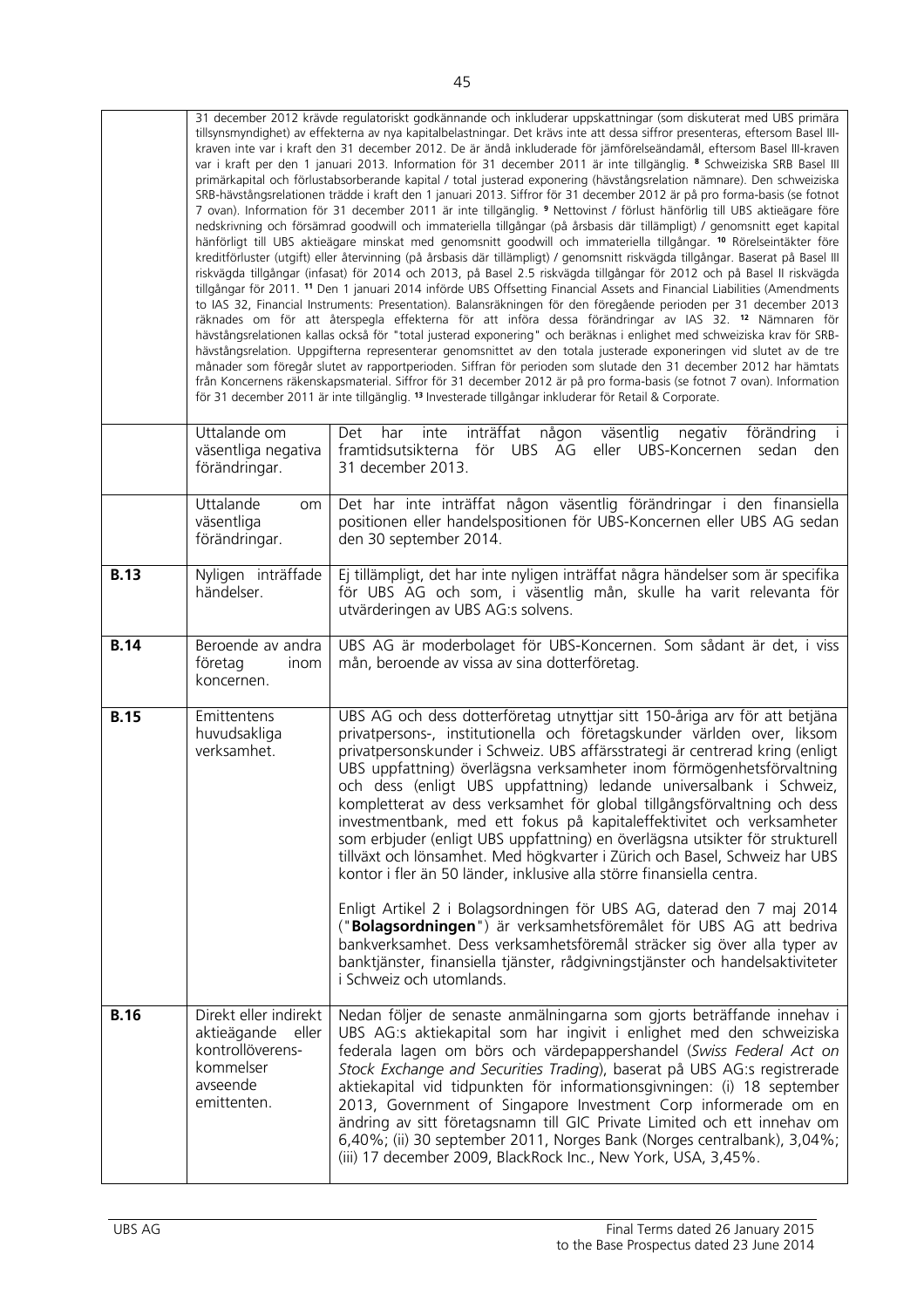| <b>Avsnitt</b> |                                                                                                                              | <b>Avsnitt C - Värdepapper</b>                                                                                                                                                                                                                                                                                                                                                                                                                                                                                                                                                                                                                                                                                                                                                                                                                                                                                                                                                                                                                                                                                                                                                                                                                     |
|----------------|------------------------------------------------------------------------------------------------------------------------------|----------------------------------------------------------------------------------------------------------------------------------------------------------------------------------------------------------------------------------------------------------------------------------------------------------------------------------------------------------------------------------------------------------------------------------------------------------------------------------------------------------------------------------------------------------------------------------------------------------------------------------------------------------------------------------------------------------------------------------------------------------------------------------------------------------------------------------------------------------------------------------------------------------------------------------------------------------------------------------------------------------------------------------------------------------------------------------------------------------------------------------------------------------------------------------------------------------------------------------------------------|
| C.1            | Beskrivning<br>av<br>Värdepapperens<br>typ och klass.                                                                        | Typ och klass av Värdepapper<br>Värdepapperen är certifikat.<br>Värdepapperen ges ut i icke-certifierad och dematerialiserad kontobaserad<br>form, och registreras för clearing hos Euroclear Sweden AB ("Euroclear<br>Sweden").<br>Värdepapperen har tilldelats följande ISIN: SE0006731998.                                                                                                                                                                                                                                                                                                                                                                                                                                                                                                                                                                                                                                                                                                                                                                                                                                                                                                                                                      |
| C <sub>2</sub> | Valuta<br>för I<br>värdepapperen.                                                                                            | Valutan för varje serie av Värdepapper är Svenska Kronor ("SEK")<br>("Inlösenvalutan")                                                                                                                                                                                                                                                                                                                                                                                                                                                                                                                                                                                                                                                                                                                                                                                                                                                                                                                                                                                                                                                                                                                                                             |
| C.5            | Inskränkningar<br>rätten<br>till<br>överlåtelse<br>av<br>Värdepapperen.                                                      | Varje Värdepapper i en Serie av Värdepapper är överlåtbar i enlighet med<br>tillämplig lag samt regler och förfaranden som vid tiden för överlåtelsen<br>gäller för det Clearingsystem genom vilket Värdepappret överförs.                                                                                                                                                                                                                                                                                                                                                                                                                                                                                                                                                                                                                                                                                                                                                                                                                                                                                                                                                                                                                         |
| C.8            | Rättigheter<br>förknippade<br>med<br>Värdepapperen<br>inkl. rangordning<br>och begränsningar<br>sådana<br>av<br>rättigheter. | Tillämplig rätt på Värdepapperen<br>På Värdepapperen är tysk rätt tillämplig ("Värdepapper underkastade<br>tysk rätt").<br>Rättsverkningarna av att Värdepapperen registreras hos det relevanta<br>Clearingsystemet styrs av lagarna i Clearingsystemets jurisdiktion.<br>Rättigheter förknippade med Värdepapperen<br>Med förbehåll för Villkoren för Värdepapperen, innebär Värdepapperen att<br>Värdepappersinnehavaren på förfallodag eller vid utövandet, ett<br>betalningsanspråk att erhålla Inlösenbeloppet i Inlösenvalutan och/eller<br>leverans av den Fysiskt Underliggande i relevant antal.<br>Begränsningar av rättigheter förknippade med Värdepapperen<br>Under de förutsättningar som uppställs i Villkoren, är Emittenten berättigad<br>att avsluta Värdepapperen samt göra vissa justeringar i Villkoren.<br>Värdepapperens status<br>Värdepapperen kommer att utgöra direkta, icke-säkerställda och icke-<br>efterställda förpliktelser för Emittenten och rangordnas lika utan något<br>företräde sinsemellan och med alla andra nuvarande och framtida icke-<br>säkerställda och icke-efterställda förpliktelser för Emittenten,<br>med<br>undantag för de förpliktelser som har förmånsrätt enligt tvingande<br>lagregler. |
| C.11           | Upptagande<br>till<br>handel<br>på<br>en<br>reglerad<br>marknad<br>eller<br>annan<br>jämförbar<br>marknad.                   | Emittenten har för avsikt att ansöka om inregistering av Värdepapperen på<br>Nasdag Stockholm.                                                                                                                                                                                                                                                                                                                                                                                                                                                                                                                                                                                                                                                                                                                                                                                                                                                                                                                                                                                                                                                                                                                                                     |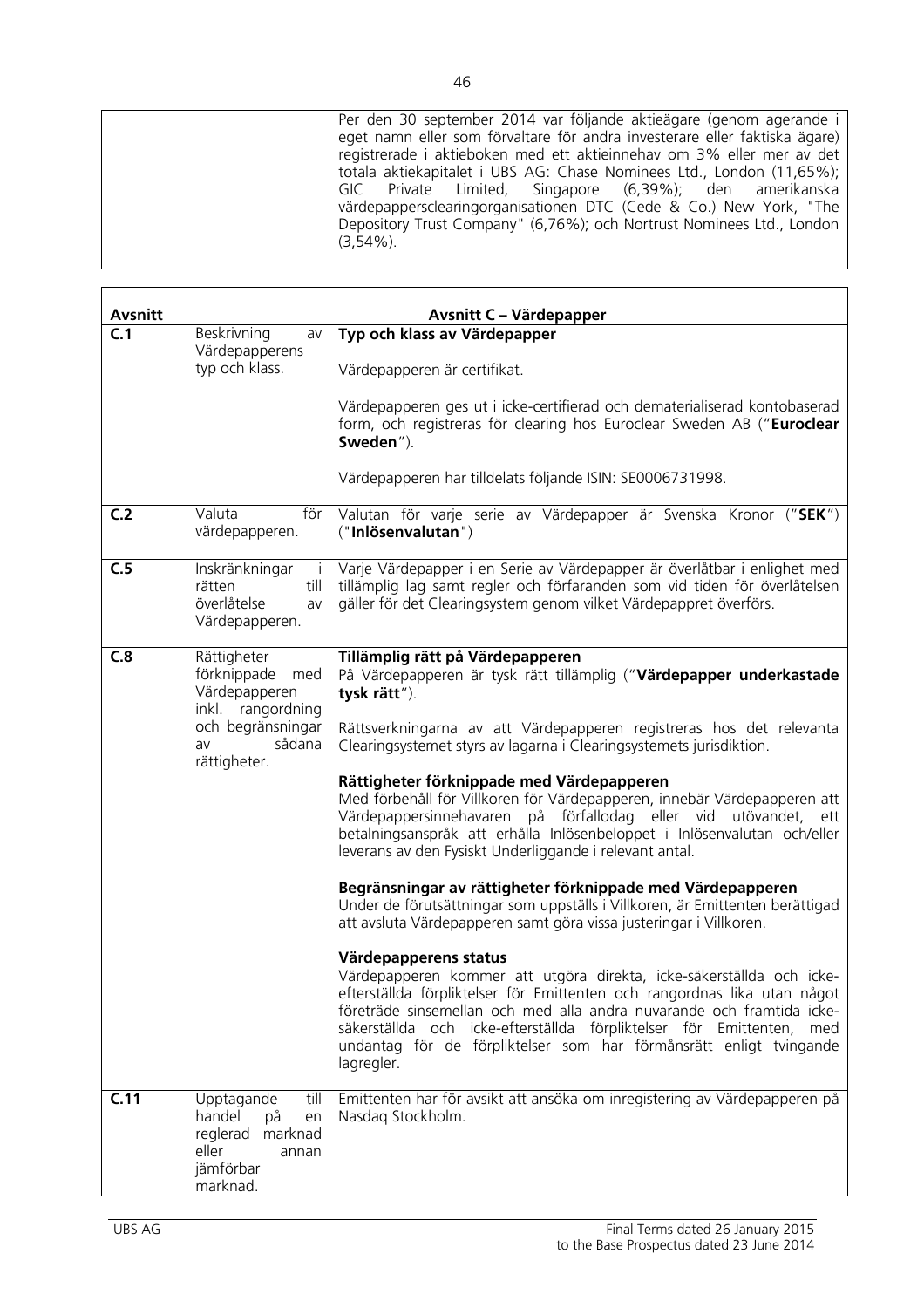| C.15 | Inverkan av den                                        | Värdet på Värdepapperen under dessas löptid är beroende av utvecklingen                                                                                                                                                                                                                                                                                                                                                                                                                                                 |
|------|--------------------------------------------------------|-------------------------------------------------------------------------------------------------------------------------------------------------------------------------------------------------------------------------------------------------------------------------------------------------------------------------------------------------------------------------------------------------------------------------------------------------------------------------------------------------------------------------|
|      | underliggande<br>på<br>värdet<br>för<br>Värdepapperen. | av den Underliggande. Om kursen för den Underliggande stiger, kommer<br>även värdet på Värdepapperen (oavsett andra särskilda egenskaper hos<br>Värdepapperen) sannolikt att stiga.                                                                                                                                                                                                                                                                                                                                     |
|      |                                                        | synnerhet kommer Inlösenbeloppet,<br>något,<br>om<br>som<br>Värdepappersinnehavaren ska erhålla vid utövandet av Värdepapperen,<br>vara beroende av utvecklingen av den Underliggande.                                                                                                                                                                                                                                                                                                                                  |
|      |                                                        | Följande funktioner är exempel på hur värdet på Värdepapperen är<br>beroende av den Underliggande:                                                                                                                                                                                                                                                                                                                                                                                                                      |
|      |                                                        | UBS Värdepapper med Automatisk Inlösen/ Expressinlösen<br>UBS Värdepapper med Automatisk Inlösen / Expressinlösen är lämpliga för<br>Värdepappersinnehavare som förväntar sig att kursen för de(n)<br>Underliggande kommer nå viss(a) nivå(er), enligt vad som anges i de<br>tillämpliga Produktvillkoren, så att Värdepapperet kan lösas in i förtid.                                                                                                                                                                  |
|      |                                                        | I de fall där de(n) Underliggande når viss(a) nivå(er) på specifika<br>Observationsdagar, enligt vad som anges i de tillämpliga Produktvillkoren,<br>kommer Värdepapperen att lösas in före Förfallodagen.                                                                                                                                                                                                                                                                                                              |
|      |                                                        | Om UBS Värdepapper med Automatisk Inlösen / Expressinlösen inte löpte<br>ut i förtid på någon av de tidigare Observationsdagarna, kommer UBS<br>Värdepapper med Automatisk Inlösen / Expressinlösen att lösas in på<br>Förfallodagen enligt vad som anges i Produktvillkoren. Inlösenbeloppet i<br>Inlösenvalutan beror på den individuella produktstrukturen enligt vad som<br>anges i de tillämpliga Produktvillkoren.                                                                                                |
|      |                                                        | Inlösenbeloppet kan fastställas genom hänvisning till utvecklingen för en<br>eller flera Underliggande, enligt vad som anges i de relevanta<br>Produktvillkoren.                                                                                                                                                                                                                                                                                                                                                        |
|      |                                                        | Betalning av Kupong eller andra likvider kopplade till de(n) Underliggande.                                                                                                                                                                                                                                                                                                                                                                                                                                             |
|      |                                                        | Dessutom och enligt vad som anges i Produktvillkoren<br>kan<br>Värdepappersinnehavare ha rätt att under löptiden av UBS med Automatisk<br>Inlösen / Expressinlösen erhålla betalning av en Kupong eller andra likvider,<br>om tillämpligt, enligt vad som anges i de tillämpliga Produktvillkoren.<br>Sådan betalning kan, enligt vad som anges i de tillämpliga Produktvillkoren,<br>vara ovillkorad eller villkorad av en specifik utveckling för de(n)<br>Underliggande beskriven i de tillämpliga Produktvillkoren. |
|      |                                                        | De följande beskrivningarna av flera utvecklingsstrukturer kan<br>komma att användas för Värdepapperen som beskrivs i avsnittet<br>ovan                                                                                                                                                                                                                                                                                                                                                                                 |
|      |                                                        | Underliggande<br>Värdepapper kan antingen vara beroende av en enskild Underliggande, en<br>korg av Underliggande, de(n) bäst presterande Underliggande, de(n) sämst<br>presterande<br>Underliggande<br>eller<br>kombination<br>dessa.<br>en<br>av<br>Korgutvecklingar beräknas på det vägda genomsnittet av utvecklingarna<br>för de(n) enskilda Underliggande.                                                                                                                                                         |
|      |                                                        | Viktningen kan antingen vara förutbestämd eller kan bestämmas under<br>Värdepapperets löptid beroende på vissa villkor. Vikten kan till exempel<br>bero på den relativa utvecklingen för de Underliggande eller realiserad<br>volatilitet i de(n) Underliggande.                                                                                                                                                                                                                                                        |
|      |                                                        | Utvecklingar<br>Utvecklingen eller nivåer för de(n) Underliggande kan mätas på olika sätt.                                                                                                                                                                                                                                                                                                                                                                                                                              |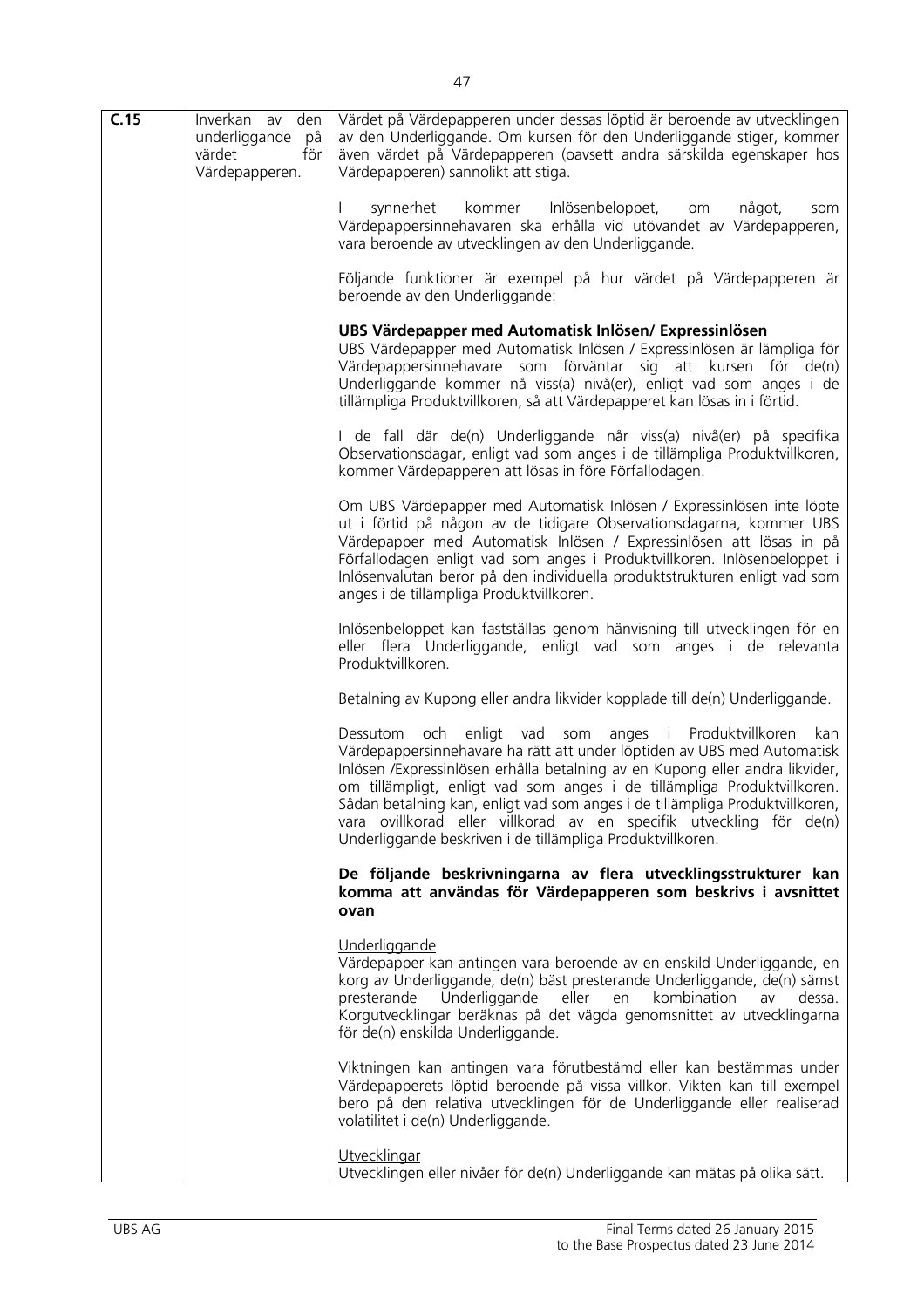| Vanligtvis mäts utvecklingen som den slutliga nivån för<br>de(n)<br>Underliggande som ett procenttal av den initiala nivån för de(n)<br>Underliggande. Den slutliga nivån och/eller den initiala nivån kan även<br>definieras som den genomsnittliga/maximala/minimala nivån för de(n)<br>Underliggande observerade under viss tid. Den initiala nivån behöver inte<br>nödvändigtvis observeras vid startdagen för produkten men kan också<br>observeras under löptiden för produkten.                                                                                                                                                                                                                                                            |
|---------------------------------------------------------------------------------------------------------------------------------------------------------------------------------------------------------------------------------------------------------------------------------------------------------------------------------------------------------------------------------------------------------------------------------------------------------------------------------------------------------------------------------------------------------------------------------------------------------------------------------------------------------------------------------------------------------------------------------------------------|
| Utvecklingen kan även mätas som den relativa utvecklingen för en eller<br>flera Underliggande i förhållande till utvecklingen för en eller flera andra<br>Underliggande.                                                                                                                                                                                                                                                                                                                                                                                                                                                                                                                                                                          |
| Utvecklingen kan också ha ett förutbestämt eller ett rörlig och/eller ett<br>villkorat tak. Det innebär att Värdepappersinnehavare accepterar en<br>begränsning av avkastningspotentialen ("Tak") och kan endast delta i<br>eventuella kursökningar (eller minskningar) för de Underliggande till dess<br>att en viss nivå har nåtts och inte mer. Dessutom kan utvecklingen också ha<br>ett förutbestämt eller ett rörligt och/eller villkorat golv. Detta innebär att<br>Värdepappersinnehavare kommer<br>att<br>ha<br>ett<br>minimum<br>för<br>avkastningspotentialen ("Golv") och kommer endast negativt att delta i<br>eventuella kursnedgångar (eller ökningar) i de(n) Underliggande till dess att<br>en viss nivå har nåtts och inte mer. |
| <b>Barriärer</b><br>Värdepapper kan ha barriärer som aktiveras så snart vissa villkor är<br>uppfyllda. Vanligtvis representerar dessa barriärer vissa nivåer som ska nås<br>av de(n) Underliggande vid vissa observationsdagar.                                                                                                                                                                                                                                                                                                                                                                                                                                                                                                                   |
| Barriärer kan observeras antingen kontinuerligt eller vid vissa dagar.                                                                                                                                                                                                                                                                                                                                                                                                                                                                                                                                                                                                                                                                            |
| Barriärer leder antingen till avlägsnande (Kick-out) eller tillägg (Kick-in) av<br>vissa egenskaper hos Värdepapperen. Funktioner som läggs till eller tas<br>bort är exempelvis kuponger, deltagande eller Underliggande.                                                                                                                                                                                                                                                                                                                                                                                                                                                                                                                        |
| Stop Loss / Knock Out Egenskaper<br>Om de relevanta Produktvillkoren anger att Stop Loss / Knock Out Händelse<br>är tillämpligt, då kan Värdepapperen avslutas och lösas in i förtid vid<br>inträffandet av en Stop Loss / Knock Out Händelse.                                                                                                                                                                                                                                                                                                                                                                                                                                                                                                    |
| Investeringsstrategier<br>Utveckling kan definieras som den hypotetiska utvecklingen för en<br>förutbestämd investeringsstrategi. Det kan till exempel vara en strategi som<br>investerar i de(n) Underliggande endast på vissa förutbestämda dagar. Ett<br>annat exempel skulle kunna vara en strategi som investerar i de(n)<br>Underliggande beroende på realiserad volatilitet, utveckling, rörelse eller<br>annat mått på de(n) Underliggandes nivå under produktens löptid.                                                                                                                                                                                                                                                                 |
| Nedgångsinriktad/Uppgångsinriktad/Variabel Deltagandegrad<br>Deltagandegraden är vanligen proportionerligt med en viss kurs (vilken i sig<br>kan vara beroende av vissa förutsättningar som exempelvis utvecklingen för<br>en eller flera Underliggande) och kan vara antingen negativ eller positiv.                                                                                                                                                                                                                                                                                                                                                                                                                                             |
| Valutakonvertering<br>Avkastningsberäkningen kan<br>antingen<br>valutan<br>för<br>de(n)<br>vara i<br>Underliggande<br>eller<br>valuta<br>för<br>avkastningsberäkningen.<br>annan<br>Valutakurserna som ska användas för att bestämma den slutliga<br>avkastningsberäkningen kan antingen vara förutbestämd eller (quanto-<br>funktion) eller variabel.                                                                                                                                                                                                                                                                                                                                                                                            |
| Kuponger/Andra likvider<br>Om de relevanta Produktvillkoren anger att ovillkorade Kuponger eller                                                                                                                                                                                                                                                                                                                                                                                                                                                                                                                                                                                                                                                  |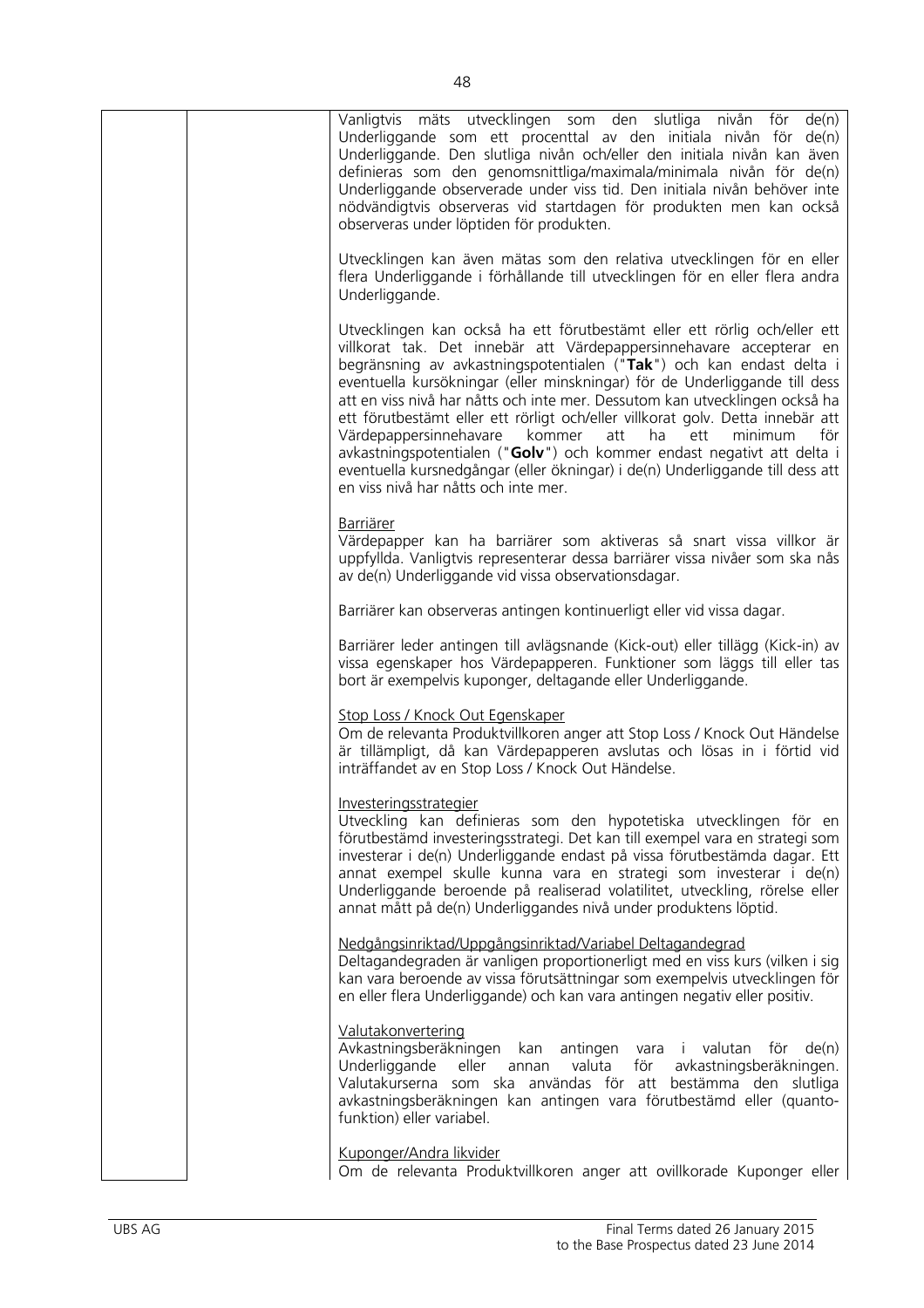|      |                                                                                  | andra likvider är tillämpliga, är Värdepappersinnehavaren berättigat att<br>erhålla betalning av den relevanta Kupongen eller andra likvider.                                                                                                                                                                                                                                                                                                                                                              |
|------|----------------------------------------------------------------------------------|------------------------------------------------------------------------------------------------------------------------------------------------------------------------------------------------------------------------------------------------------------------------------------------------------------------------------------------------------------------------------------------------------------------------------------------------------------------------------------------------------------|
|      |                                                                                  | Om de relevanta Produktvillkoren anger att villkorade Kuponger eller andra<br>likvider är tillämpliga, är Värdepappersinnehavaren berättigad att erhålla<br>betalning av den relevanta Kupongen eller andra likvider, förutsatt att<br>relevanta villkor är uppfyllda. Om kraven för en villkorad Kupong eller<br>likvider inte är uppfyllda betalas inte någon Kupong eller annan likvid.                                                                                                                 |
|      |                                                                                  | Under dessas löptid kan dessa följaktligen generera regelbundna intäkter.<br>De flesta Värdepapper genererar dock inte ovillkorade intäkter, t.ex.<br>utdelning eller ränta.                                                                                                                                                                                                                                                                                                                               |
|      |                                                                                  | <b>Kapitalskydd</b><br>Endast om produktegenskapen "Kapitalskydd" anges som tillämplig i de<br>relevanta Produktvillkoren, motsvarar Avvecklingsbeloppet, i varje fall,<br>åtminstone det kapitalskyddade Minimibeloppet.                                                                                                                                                                                                                                                                                  |
|      |                                                                                  | Fysisk eller Kontantavveckling<br>Endast om produktegenskapen "Fysisk Avveckling" anges som tillämplig i<br>de relevanta Produktvillkoren, är produkten eventuellt fysisk avvecklad.<br>Annars sker avveckling genom kontant betalning. Avvecklingen kan bero<br>på utvecklingen för de(n) Underliggande.                                                                                                                                                                                                  |
|      |                                                                                  | Emittentens Förtida Inlösenoption<br>Om produktegenskapen "Emittentens Förtida Inlösenoption" anges som<br>tillämplig i de relevanta Produktvillkoren, har Emittenten rätt att begära<br>Värdepapperen inlösta i förtid genom att meddela detta på vissa<br>förutbestämda dagar. Inlösenvärdet kan antingen vara förutbestämt eller<br>beroende av de(n) Underliggandes nivå, vissa dagar eller andra parametrar.                                                                                          |
|      |                                                                                  | Investerares Förtida Inlösenoption<br>Om produktegenskapen "Investerares Förtida Inlösenoption" anges som<br>tillämplig i de relevanta Produktvillkoren, har Värdepappersinnehavaren rätt<br>att begära Värdepapperen inlösta i förtid. Inlösenvärdet kan antingen vara<br>förutbestämt eller beroende av de(n) Underliggandes nivå, vissa dagar eller<br>andra parametrar.                                                                                                                                |
| C.16 | eller<br>Utlöpande-<br>förfallodag,<br>utövandedag eller<br>slutlig referensdag. | Förfallodag: 26 mars 2020<br>Utlöpandedag: 12 mars 2020                                                                                                                                                                                                                                                                                                                                                                                                                                                    |
| C.17 | Förfarandet<br>för<br>avveckling<br>av<br>derivatvärdepappe<br>ren.              | Betalningar ska, i samtliga fall med förbehåll för skatteregler eller andra<br>lagar och förordningar som gäller på platsen för betalningen eller andra<br>lagar och förordningar vilka Emittenten åtagit sig att följa, göras i enlighet<br>med tillämpliga CA Regler hos det relevanta Clearingsystemet eller den<br>relevanta mellanhanden eller i enlighet med dennes instruktion för<br>kreditering på konton hos relevanta kontoinnehavare hos Clearingsystemet<br>eller den relevanta mellanhanden. |
|      |                                                                                  | Emittenten ska ha fullgjort inlösenförpliktelser eller varje annan betalnings-<br>eller leveransförpliktelse enligt Villkoren för Värdepapperen genom<br>betalning och/eller leverans till Clearingsystemet på det ovan beskrivna<br>sättet.                                                                                                                                                                                                                                                               |
| C.18 | Beskrivning av hur<br>avkastning<br>på<br>derivat-<br>värdepapperen<br>sker.     | Värdepappersinnehavare kommer på den aktuella Förfallodagen att erhålla<br>betalning av Inlösenbeloppet.                                                                                                                                                                                                                                                                                                                                                                                                   |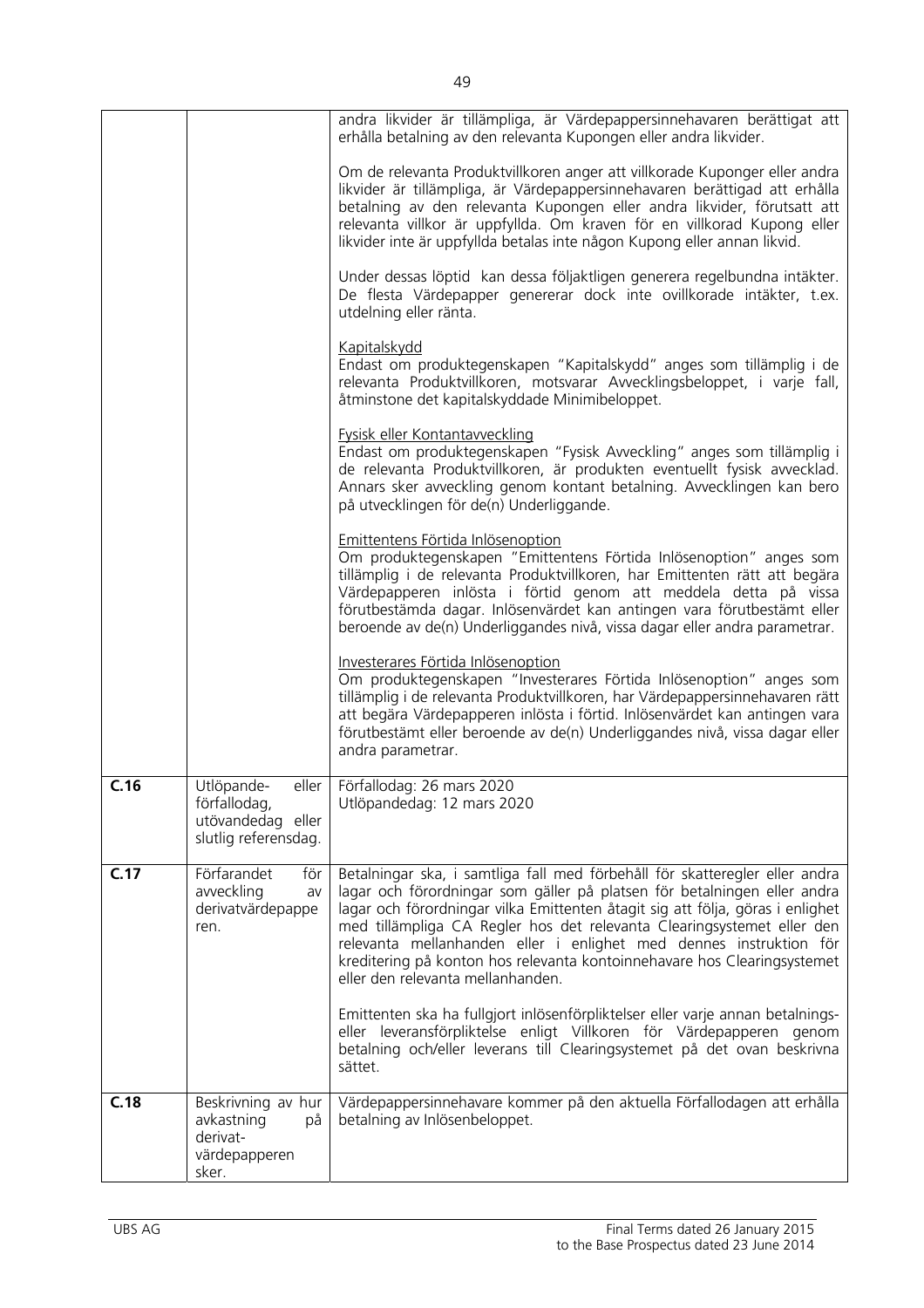| C.19 | Utövandekurs eller   Avvecklingskurs<br>slutlig referenskurs<br>för<br>den<br>underliggande.                   |                                                                                                                                                                                                                                                                                                                                                                                                                                                                                                                                                                                                                                                                                                                                                                                                                                                                                |
|------|----------------------------------------------------------------------------------------------------------------|--------------------------------------------------------------------------------------------------------------------------------------------------------------------------------------------------------------------------------------------------------------------------------------------------------------------------------------------------------------------------------------------------------------------------------------------------------------------------------------------------------------------------------------------------------------------------------------------------------------------------------------------------------------------------------------------------------------------------------------------------------------------------------------------------------------------------------------------------------------------------------|
| C.20 | Typ<br>av<br>underliggande och<br>information<br>var<br>den<br><sub>om</sub><br>underliggande kan<br>erhållas. | Typ av Underliggande:<br>Underliggande kan utgöras av aktier (inklusive certifikat som representerar<br>aktier), ett index, en valutakurser, en ädelmetaller, en råvara, en ränta, ett<br>icke-aktierelaterat värdepapper, en fond, ett terminskontrakt (om<br>tillämpligt, inklusive fastställande av den relevanta utlöpandemånaden), en<br>referensränta, en korg bestående av de nämnda tillgångarna och en<br>portfölj bestående av de nämnda tillgångarna.<br>Typ av underliggande är index.<br>Information om den tidigare och kommande värdeutvecklingen på de<br>Underliggande och deras volatilitet kan erhållas på följande hemsidor:<br>www.wienerborse.at (CECE® Index (CECE Composite Index®))<br>www.spindices.com (S&P/ASX 200 Index)<br>www.sbolsas.com (IBEX 35 <sup>®</sup> Index)<br>$\sim$<br>www.russell.com (Russell 2000 <sup>®</sup> Index)<br>$\sim$ |

| <b>Avsnitt</b> |                                                                                                         | <b>Avsnitt D - Risker</b>                                                                                                                                                                                                                                                                                                                                                                                                                                                                                                                                                                                                                                                                                                                                                                                                                       |
|----------------|---------------------------------------------------------------------------------------------------------|-------------------------------------------------------------------------------------------------------------------------------------------------------------------------------------------------------------------------------------------------------------------------------------------------------------------------------------------------------------------------------------------------------------------------------------------------------------------------------------------------------------------------------------------------------------------------------------------------------------------------------------------------------------------------------------------------------------------------------------------------------------------------------------------------------------------------------------------------|
| D.2            | Nyckelinformation<br>väsentliga<br>om<br>risker<br>är<br>som<br>specifika<br>och<br>individuella<br>för | Värdepapperen medför emittentrisk, även kallad gäldenärsrisk eller<br>kreditrisk för potentiella investerare. En emittentrisk är risken att UBS AG<br>tillfälligt eller varaktigt blir oförmögen att fullgöra dess förpliktelser<br>avseende Värdepapperen.                                                                                                                                                                                                                                                                                                                                                                                                                                                                                                                                                                                     |
|                | Emittenten.                                                                                             | Generell risk för insolvens<br>Varje Värdepappersinnehavare bär den generella risken att den finansiella<br>situationen för Emittenten kan försämras. Värdepapperen utgör direkta,<br>icke säkerställda och icke efterställda förpliktelser för Emittenten och<br>förpliktelserna kommer vid Emittentens insolvens att rangordnas lika med<br>samtliga andra nuvarande och framtida icke säkerställda och icke<br>efterställda förpliktelser för Emittenten, med undantag för de förpliktelser<br>som har förmånsrätt enligt tvingande lagregler. Emittentens förpliktelser<br>garanteras inte<br>under Värdepapperen<br>något<br>av<br>system<br>av<br>insättningsgarantier eller kompensationsplaner. Om Emittenten blir<br>insolvent kan följaktligen Värdepappersinnehavare lida en total<br>förlust av sina investeringar i Värdepapperen. |
|                |                                                                                                         | UBS är som Emittent utsatt för olika riskfaktorer i sin affärsverksamhet.<br>Sådana risker består i synnerhet av följande typer av risker, där alla av dessa<br>risker kan ha en negativ inverkan på värdet för Värdepapperen:                                                                                                                                                                                                                                                                                                                                                                                                                                                                                                                                                                                                                  |
|                |                                                                                                         | Effekt av nedgradering av Emittentens kreditvärdighetsbetyg. De<br>$\bullet$<br>allmänna utvärderingen av Emittentens kreditvärdighet kan påverka<br>värdet för Värdepapperen. Som en följd kan varje nedgradering av<br>Emittentens kreditvärdighetsbetyg av ett kreditvärderingsinstitut ha en<br>negativ inverkan på värdet för Värdepapperen.                                                                                                                                                                                                                                                                                                                                                                                                                                                                                               |
|                |                                                                                                         | Förändringar i regulatoriska föreskrifter och lagstiftning kan ha negativ<br>$\bullet$<br>påverkan på UBS verksamhet och förmåga att implementera dess<br>strategiska plan. De planerade och potentiella regulatoriska och<br>lagstiftningsmässiga utvecklingarna i Schweiz och i andra jurisdiktioner<br>där UBS har verksamheter kan ha en betydande negativ inverkan på<br>UBS förmåga att implementera dess strategiska plan, på lönsamheten<br>eller bärkraften hos vissa affärslinjer globalt eller på vissa platser, och i                                                                                                                                                                                                                                                                                                               |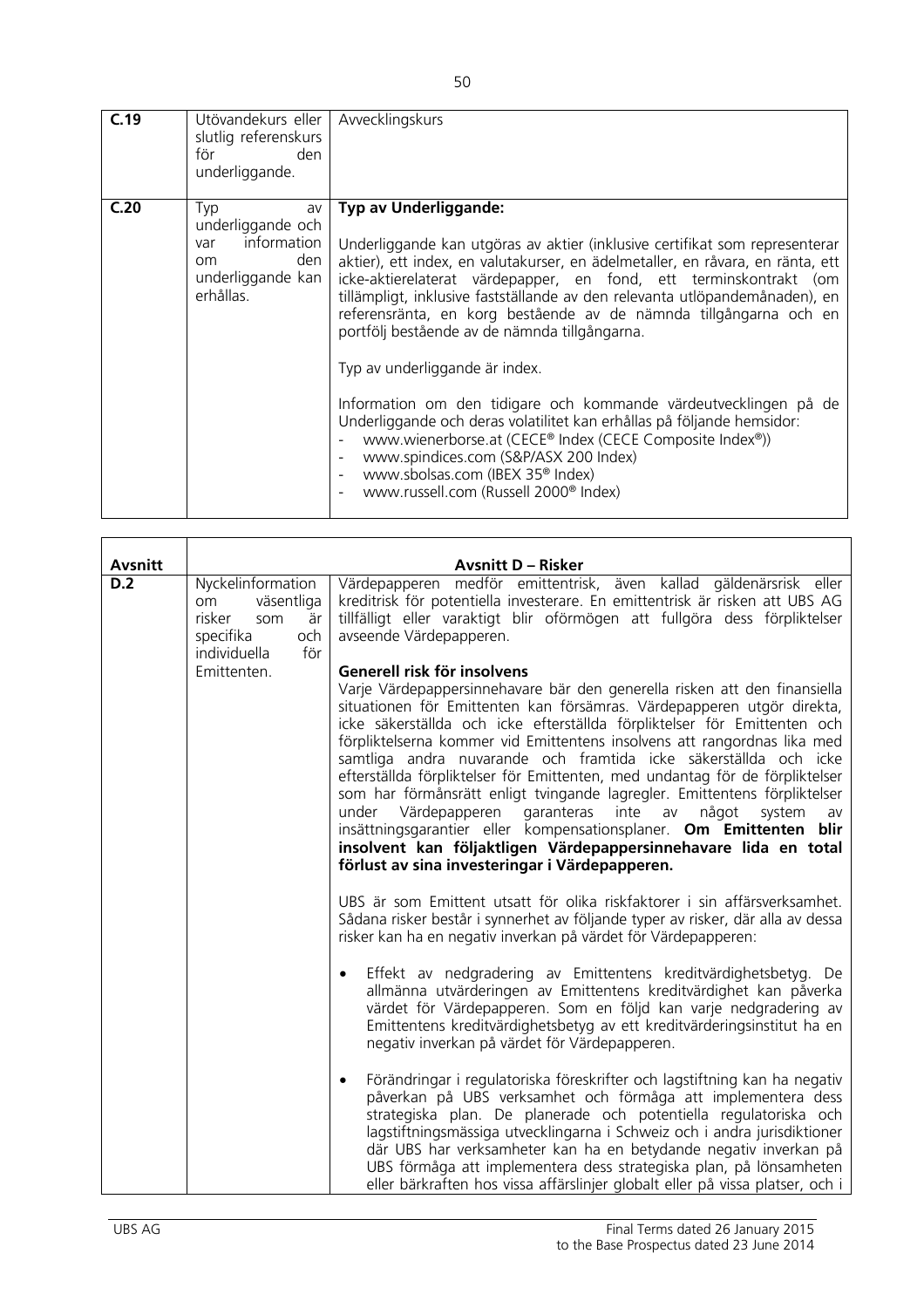| vissa fall på UBS förmåga att konkurrera med andra finansiella<br>institutioner. Dessa kommer sannolikt att vara kostsamma att<br>implementera och kan ha en negativ inverkan på UBS juridiska struktur<br>eller affärsmodell, potentiellt skapar dessa ineffektiv kapitalanvändning<br>och resulterar i en inverkan på UBS lönsamhet.                                                                                                                                                                                                                                                                        |
|---------------------------------------------------------------------------------------------------------------------------------------------------------------------------------------------------------------------------------------------------------------------------------------------------------------------------------------------------------------------------------------------------------------------------------------------------------------------------------------------------------------------------------------------------------------------------------------------------------------|
| UBS kapitalstyrka är viktigt för att stödja dess strategi, kundrelaterade<br>verksamhet och konkurrensmässiga position. En ökning av riskviktade<br>tillgångar eller minskning av kvalificerat kapital skulle väsentligen kunna<br>sänka UBS kapitalrelationer. Dessutom är UBS underkastat ett<br>minimkrav för hävstångsrelation som schweizisk SRB, vilket under vissa<br>omständigheter kan begränsa UBS affärsverksamheter även om UBS<br>klarar att uppfylla övriga riskbaserade kapitalkrav.                                                                                                           |
| UBS kan komma att misslyckas i att slutföra genomförandet av dess<br>$\bullet$<br>tillkännagivna strategiska planer eller dess planer kan bli försenade eller<br>effekterna av dess planer kan bli andra än de som var avsedda. UBS är<br>också exponerat mot möjliga utflöden av klienttillgångar inom dess<br>tillgångssamlade verksamheter och mot ändringar som påverkar<br>lönsamheten inom dess förmögenhetsförvaltningsdivision och kanske<br>inte är frmagångsrik i att implemntera förändringar inom dess<br>verksamheter för att möta ändrade marknads-, regulatoriska eller andra<br>förhållanden. |
| Väsentliga juridiska och rättsliga risker uppstår vid bedrivandet av UBS<br>affärsverksamhet. UBS är föremål för ett stort antal krav, tvister,<br>juridiska förfaranden och statliga undersökningar och förväntar sig dess<br>pågående affärsverksamhet kommer att fortsätta att ge upphov till<br>sådana ärenden i framtiden. Omfattningen av UBS exponering mot<br>dessa och andra ärenden kan vara väsentlig och kan i betydande mån<br>överstiga nivåerna för reserveringar som UBS har gjort för rättegångar,<br>regulatoriska och andra liknande förhållanden.                                         |
| Operationella risker, inklusive de som härrör från processfel,<br>$\bullet$<br>misslyckade utföranden, obehörig handel, bedrägeri, systemfel, cyber-<br>attacker, överträdelser av informationsäkerhet och kan påverka UBS<br>verksamhet – Även om UBS kontinuerligt anpassas sin förmåga att<br>upptäcka och möta de operationella risker, om dess interna kontroller<br>misslyckas eller visar sig vara ineffektiva i att identifiera och mildra<br>dessa, kan UBS drabbas av operationella misslyckanden som kan<br>resultera i betydande förluster.                                                       |
| UBS anseende är avgörande för framgången för dess verksamhet.<br>٠<br>Skada på anseendet kan ha betydande negativ inverkning på UBS<br>operationella resultat och finansiella förhållanden och på UBS förmåga<br>att uppnå sina strategiska mål och finansiella målsättningar.                                                                                                                                                                                                                                                                                                                                |
| Utvecklingen av den finansiella tjänsteindustrin påverkas av rådande<br>$\bullet$<br>marknadssituation och det makroekonomiska klimatet. En ekonomisk<br>nedgång, fortsatta låga räntor eller svag eller stagnerande ekonomisk<br>tillväxt i UBS kärnmarknader eller en allvarlig finansiell kris kan negativt<br>påverka UBS intäkter och ytterst dess kapitalbas.                                                                                                                                                                                                                                           |
| UBS innehar äldre och andra riskpositioner, inklusive positioner<br>$\bullet$<br>relaterade till fast egendom i olika länder, som kan påverkas negativt av<br>villkoren på finansmarknaderna; äldre riskpositioner kan vara svåra att<br>likvidera eftersom den fortsatta illikviditeten och komplexiteten hos<br>många av dessa, kan göra det svårt att sälja eller på annat sätt lämna<br>dessa positioner.                                                                                                                                                                                                 |
| UBS globala närvaro utsätter banken för risk för valutafluktuationer                                                                                                                                                                                                                                                                                                                                                                                                                                                                                                                                          |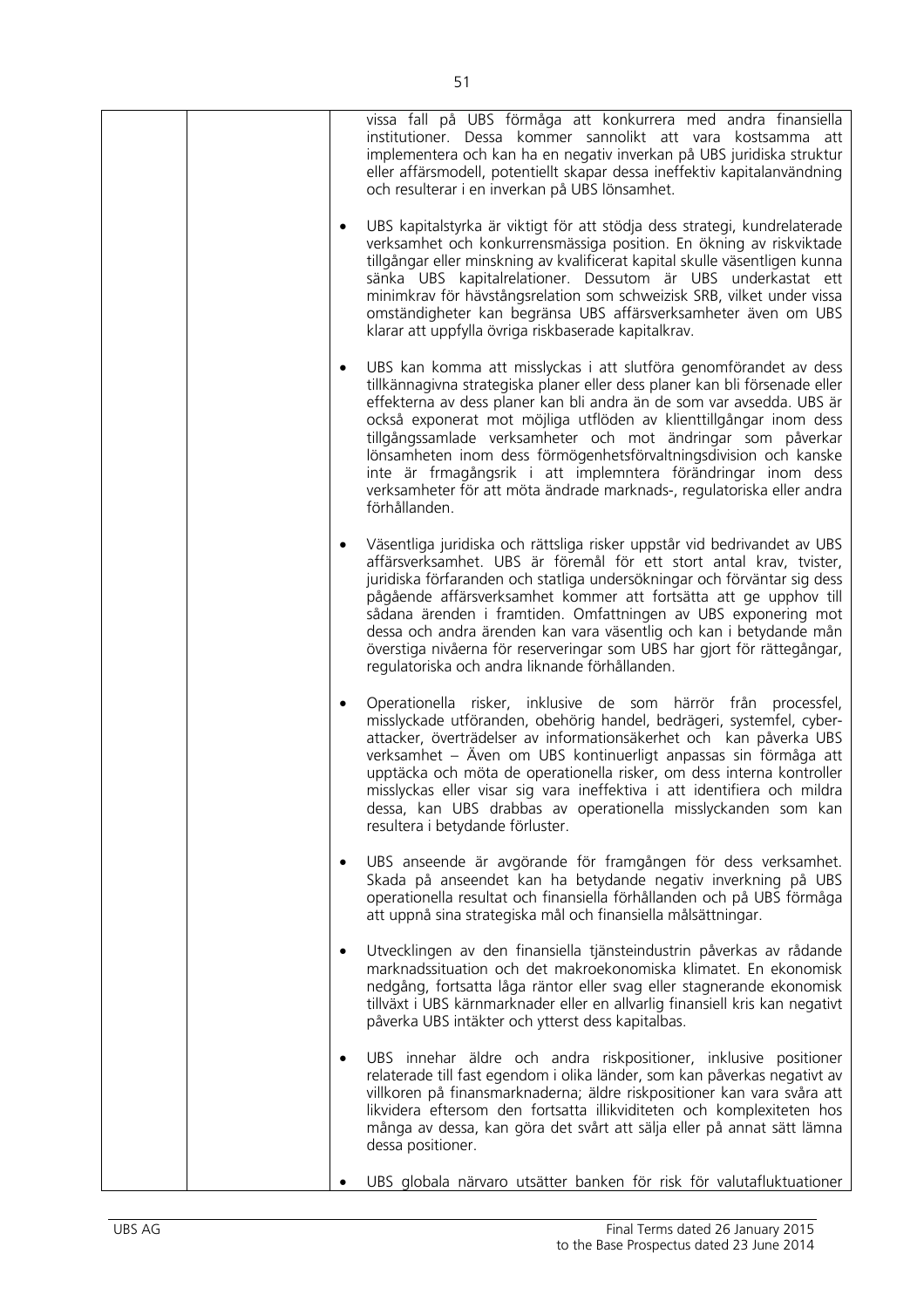|     |                                                                                                 | vilka har en effekt på UBS rapporterade intäkter och kostnader, och<br>andra rapporterade siffror såsom andra inkomster, investerade<br>tillgångar, balansräkningstillgångar, riskviktade<br>tillgångar<br>och<br>primärkapital.<br>UBS är beroende av dess riskhantering och kontrollprocesser för att<br>$\bullet$<br>undvika eller begränsa potentiella förluster i dess motpartskreditrisk och<br>tradingverksamheter och kan drabbas av förluster om, till exempel, den<br>inte till fullo identifierar riskerna i sin portfölj eller om dess bedömning<br>av riskerna som identiferats eller dess svar gentemot negativa trender<br>visar sig vara felaktigt timade, olämpliga, otillräckliga eller felaktiga. |
|-----|-------------------------------------------------------------------------------------------------|----------------------------------------------------------------------------------------------------------------------------------------------------------------------------------------------------------------------------------------------------------------------------------------------------------------------------------------------------------------------------------------------------------------------------------------------------------------------------------------------------------------------------------------------------------------------------------------------------------------------------------------------------------------------------------------------------------------------|
|     |                                                                                                 | Värderingen av vissa positioner bygger på modeller; modeller har<br>inneboende begränsningar och kan bygga på ingångsvärden som inte<br>har någon kontrollerbar källa; olika antaganden och ingångsvärden<br>skulle generera olika resultat och dessa skillnader skulle ha en väsentlig<br>inverkan på UBS finansiella resultat.                                                                                                                                                                                                                                                                                                                                                                                     |
|     |                                                                                                 | UBS likviditets- och finansieringsverksamhet är avgörande för UBS<br>$\bullet$<br>fortsatta prestationer; Volymen hos UBS finansieringskällor eller<br>tillgängligheten av olika typer av finansiering som erfordras kan<br>förändras på grund av, balnd annat, allmänna marknadsavbrott, ökade<br>kreditspreadar, förändringar i kapital- och likviditetskrav eller sänkning<br>av UBS kreditvärdighetsbetyg, vilket också kan påverka kostnaden för<br>finansiering.                                                                                                                                                                                                                                               |
|     |                                                                                                 | UBS kan vara oförmöget att identifiera eller erhålla intäkter eller<br>$\bullet$<br>behålla<br>konkurrensfördelar, eller<br>attrahera<br>kvalificerade<br>och<br>arbetstagare. UBS konkurrensmässiga styrka och marknadsposition kan<br>urholkas om UBS är oförmögen att identifiera marknadstrender och<br>utvecklingar, inte svarar upp mot dessa genom att konstruera och<br>implementera adekvata affärsstrategier, adekvat utveckla<br>eller<br>uppdatera teknologi, särskilt inom handelsverksamheten, eller är<br>oförmögen att attrahera eller behålla de kvalificerade personer som<br>krävs för att hantera detta.                                                                                         |
|     |                                                                                                 | UBS finansiella resultat kan påverkas negativt av förändringar i<br>$\bullet$<br>redovisningsstandarder. Förändringar i IFRS eller tolkningar därav kan<br>föranleda att UBS framtida rapporterade resultat och finansiella<br>position skiljer sig från nuvarande förväntningar. Sådana förändringar<br>kan också påverka UBS regulatoriska kapital och relationstal.                                                                                                                                                                                                                                                                                                                                               |
|     |                                                                                                 | UBS finansiella resultat kan påverkas negativt av förändringar<br>$\bullet$<br>beträffande antaganden som stödjer värdet på dess goodwill. Om<br>antaganden om framtida perioder skiljer sig från den nuvarande<br>prognosen, kan värdet för UBS goodwill försämras i framtiden, vilket<br>resulterar i förluster över resultaträkningen.                                                                                                                                                                                                                                                                                                                                                                            |
|     |                                                                                                 | Skatteeffekten på UBS finansiella resultat påverkas i hög grad av<br>$\bullet$<br>omvärderingar avseende dess uppskjutna skattetillgångar. UBS effektiva<br>skattekostnad för helåret kan förändras väsentligt på basis av sådana<br>omvärderingar.                                                                                                                                                                                                                                                                                                                                                                                                                                                                  |
| D.3 | Nyckelinformation<br>om risker som är<br>specifika<br>och<br>individuella för<br>Värdepapperen. | En investering i Värdepapperen är förknippad med vissa risker. Emittenten<br>erinrar uttryckligen om att beskrivningen av de risker som är<br>förknippade med en investering i Värdepapperen endast beskriver<br>nyckelriskerna som Emittenten känner till vid tidpunkten för<br>Grundprospektet.                                                                                                                                                                                                                                                                                                                                                                                                                    |
|     |                                                                                                 | Potentiella investerare i Värdepapperen ska vara medvetna om att<br>Värdepapperen utgör en riskinvestering som kan leda till en total förlust av                                                                                                                                                                                                                                                                                                                                                                                                                                                                                                                                                                     |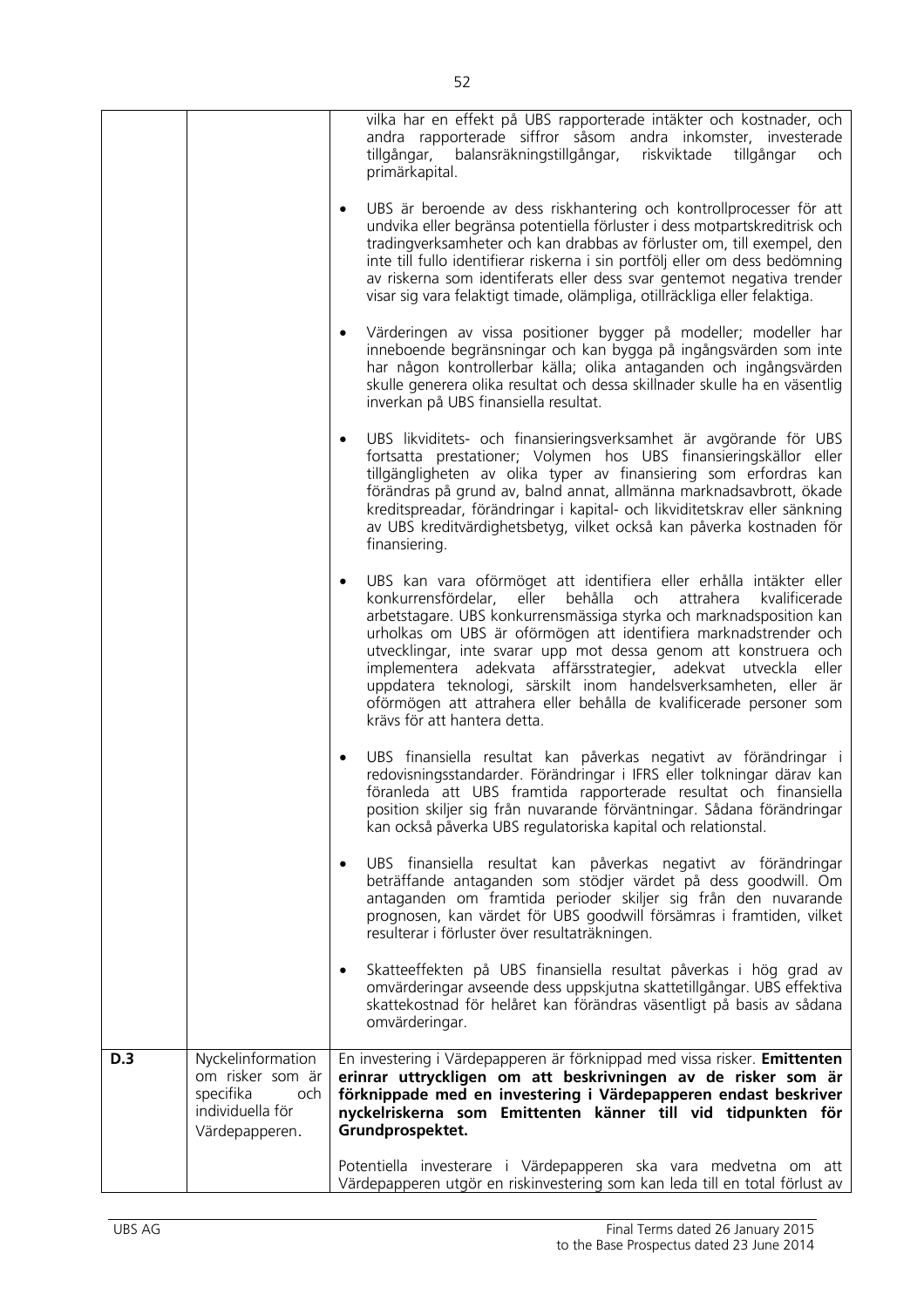| deras investering i Värdepapperen. Värdepappersinnehavare kommer att<br>vidkännas en förlust, om de belopp som erhålls i enlighet med Villkoren för<br>Värdepapperen är lägre än förvärvspriset (inklusive transaktionskostnader).<br>Samtliga investerare bär risken för att Emittentens finansiella situation<br>försämras och potentiellt medför oförmåga för Emittenten att betala enligt<br>sina förpliktelser under Värdepapperen. Potentiella investerare måste därför<br>vara förberedda och i stånd med att klara av en partiell eller till och med en<br>total förlust av investerat kapital. Investerare som är intresserade av att köpa<br>Värdepapper måste bedöma sin finansiella situation, för att tillförsäkra sig<br>om att de är i en situation där de klarar av de risker för förluster som<br>Värdepapperen innebär.                                                                       |
|-----------------------------------------------------------------------------------------------------------------------------------------------------------------------------------------------------------------------------------------------------------------------------------------------------------------------------------------------------------------------------------------------------------------------------------------------------------------------------------------------------------------------------------------------------------------------------------------------------------------------------------------------------------------------------------------------------------------------------------------------------------------------------------------------------------------------------------------------------------------------------------------------------------------|
| Det finns risker med de Värdepapper som erbjuds under Grundprospektet,<br>vilka potentiella investerare noga skall beakta så att de är införstådda i<br>dessa risker innan ett investeringsbeslut fattas med avseende på<br>Värdepapperen, bland annat följande:                                                                                                                                                                                                                                                                                                                                                                                                                                                                                                                                                                                                                                                |
| Värdepapperens komplexitet - Inlösenstrukturen för Värdepapper är ibland<br>komplex och kan innehålla matematiska formler eller samband som, för en<br>investerare, kan vara svåra att förstå och jämföra med andra<br>investeringsalternativ. Det bör noteras att relationen mellan avkastning och<br>risk kan vara svår att utvärdera.                                                                                                                                                                                                                                                                                                                                                                                                                                                                                                                                                                        |
| Värdepapper vilkas kapitalbelopp inte är skyddat - Kapitalbeloppet för vissa<br>av Värdepapperen är inte skyddat, enligt vad som anges i de tillämpliga<br>Slutliga Villkoren. För dessa Värdepapper finns det inte någon<br>produktegenskap som garanterar att inlösenbeloppet kommer att motsvara<br>eller överstiga det nominella beloppet.                                                                                                                                                                                                                                                                                                                                                                                                                                                                                                                                                                  |
| Prissättning av strukturerade Värdepapper - Prissättningen av strukturerade<br>Värdepapper bestäms vanligen av Emittenten, och inte utifrån förhandlade<br>villkor.                                                                                                                                                                                                                                                                                                                                                                                                                                                                                                                                                                                                                                                                                                                                             |
| Aktier som underliggande - Värdepapper med aktier som underliggande är<br>inte sponsrade eller främjade av emittenten av aktierna. Emittenten av<br>aktierna har därför inte någon skyldighet att beakta intresset för<br>värdepappersinnehavare varför åtgärder tagna av en sådan emittent av<br>aktier skulle kunna negativt påverka Värdepapperens marknadsvärde. En<br>Värdepappersinnehavare är inte berättigad att erhålla några utbetalningar<br>eller andra utdelningar i samma utsträckning som en innehavare av de<br>underliggande aktierna.                                                                                                                                                                                                                                                                                                                                                         |
| Index som underliggande – Värdepapper som baserar sig på index som<br>underliggande kan resultera i ett lägre inlösenbelopp jämfört med en<br>direktinvestering i de(n) underliggande. Indexsponsorn kan lägga till, ta bort<br>eller ersätta komponenter eller göra metodologiförändringar som kan<br>påverka nivån på sådant index och därmed den avkastning som skall<br>betalas till investerare i Värdepapperen.                                                                                                                                                                                                                                                                                                                                                                                                                                                                                           |
| Råvaror som underliggande – Att handla i råvaror är spekulativt och kan<br>vara extremt volatilt eftersom råvarupriser påverkas av faktorer som är<br>oförutsägbara, såsom ändringar i relationerna mellan tillgång<br>och.<br>efterfrågan, vädermönster och regeringars politik. Råvarukontrakt kan även<br>mellan marknadsaktörer<br>"over-the-counter"<br>handlas<br>direkt<br>рå<br>handelsplatser som är föremål för minimal eller ingen materiell reglering.<br>Detta ökar riskerna som sammanhänger med likviditets- och prishistorik för<br>de relevanta kontrakten. Värdepapper som är relaterade till terminskontrakt<br>för råvaror kan ge en annan avkastning än Värdepapper som är relaterade<br>till den relevanta fysiska råvaran, eftersom priset på ett terminskontrakt för<br>en råvara allmänt innefattar en premie eller en rabatt jämfört med<br>dagspriset för den underliggande råvaran. |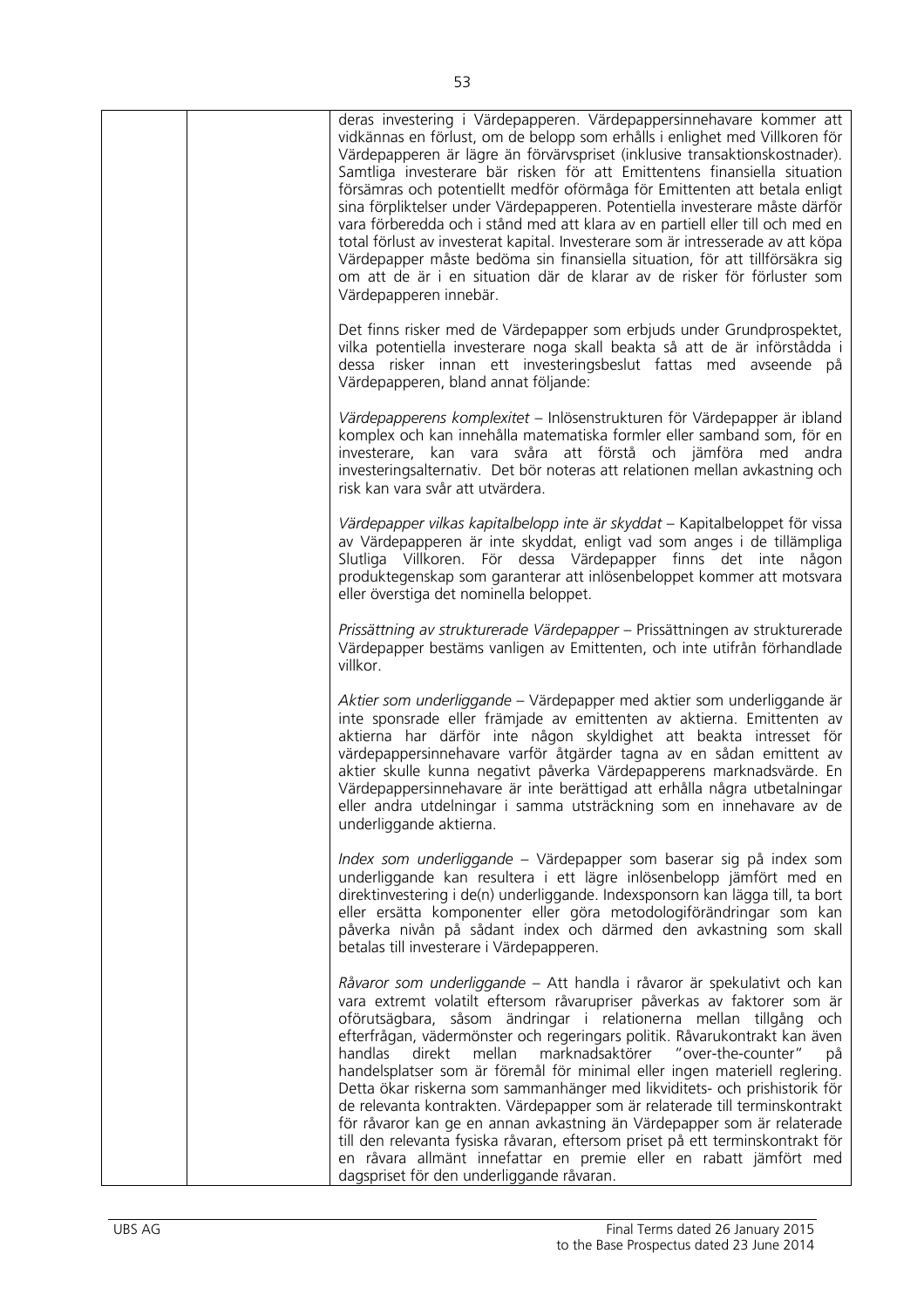|  | Exponering mot korg av underliggande - För Värdepapper där<br>underliggande består av en korg av underliggande, bär investerarna risken<br>för förändringar i värdet för varje komponent i korgen. Där det är en hög<br>nivå av ömsesidigt beroende mellan de individuella underliggande i korgen<br>kan en ändring i värdeutvecklingen hos korgkomponenterna förstärka<br>värdeutvecklingen för Värdepapperen. Dessutom kan en liten korg eller en<br>korg med olika viktning göra hela korgen sårbar för ändringar i värdet hos<br>vilken som helst av de underliggande korgkomponenterna. Varje beräkning<br>eller värde relaterat till en korg bestående av en blandning av "bästa av"<br>eller "sämsta av"-komponenter kan ge resultat som i hög grad skiljer sig<br>från resultat där alla komponenterna i korgen tas i beaktande.                                                                                                                                                                                                        |
|--|-------------------------------------------------------------------------------------------------------------------------------------------------------------------------------------------------------------------------------------------------------------------------------------------------------------------------------------------------------------------------------------------------------------------------------------------------------------------------------------------------------------------------------------------------------------------------------------------------------------------------------------------------------------------------------------------------------------------------------------------------------------------------------------------------------------------------------------------------------------------------------------------------------------------------------------------------------------------------------------------------------------------------------------------------|
|  | Automatisk förtida inlösen – Vissa typer av Värdepapper kan lösas in<br>automatiskt före dessas Förfallodag om vissa villkor är uppfyllda. I vissa fall<br>kan detta resultera i en förlust av en del av eller hela investeringen.                                                                                                                                                                                                                                                                                                                                                                                                                                                                                                                                                                                                                                                                                                                                                                                                              |
|  | Warranter – Kursen för de(n) underliggande har inverkan på kursen för<br>warranter och kan leda till större vinst eller förlust på investeringen jämfört<br>med om investeringen hade gjorts direkt i de(n) underliggande. Warranter<br>har en hävstångseffekt jämfört med en investering direkt i underliggande,<br>dvs. en förändring i värdet för de(n) underliggande kan resultera i en ökad<br>förändring värdet för Warranten. Detta medför att risken att investera i<br>Warranter är större än att investera direkt i underliggande. Warranter kan<br>löpa ut värdelösa. Vissa Warranter kan även innehålla mer komplicerade<br>utvecklingsstrukturer än sedvanliga Warranter och som motsvarar de som<br>anges vara tillämpliga avseende Certifikat; följaktligen de risker som är<br>relevanta för Certifikat enligt nedan kan således även vara tillämpliga på<br>dessa Warranter.                                                                                                                                                   |
|  | Risker förenade med Certifikat – Om de(n) underliggande blir värdelös<br>(exempelvis för att bolaget som tillhandahåller den underliggande går i<br>konkurs) blir Certifikatet också värdelöst. Värdet på ett Certifikat kan också<br>påverkas av valutakursförändringar – om de(n) underliggande är<br>denominerad i en annan valuta än Certifikatets valuta. En investerare i ett<br>Certifikat bör notera att hela beloppet investerat i ett Värdepapper kan gå<br>förlorat. För det fall Certifikatet är konstruerat för att ge avkastning i en<br>nedåtgående marknad (sälj eller kort) ger en ökning av värdet i de(n)<br>underliggande en värdeminskning i Certifikatet. Under Certifikatets löptid<br>påverkas värdet av förändringar i volatilitet, prisutveckling och utdelningar i<br>de(n) underliggande samt marknadsränteförändringar. Om Certifikatet<br>innehåller en Barriärnivå kan detta innebära att inlösenbeloppet är lägre än<br>det nominella beloppet eller förlusten av berättigandet till en specifik<br>avkastning. |
|  | Andra risker förenade med Värdepapperen kan vara, bland annat,<br>ränteförändringar, valutakursförändringar, om Emittenten har rätt att lösa<br>in Värdepapperen i förtid, komplexiteten i Värdepapperen, fluktuationer i<br>relevant index, annan(andra) underliggande, den finansiella marknaden och<br>om inlösenbeloppet<br>är beroende av villkor utöver<br>Emittentens<br>kreditvärdighetsbetyg.                                                                                                                                                                                                                                                                                                                                                                                                                                                                                                                                                                                                                                          |
|  | Det finns också vissa risker rörande Värdepapperen i allmänhet, såsom<br>modifikationer, undantag och lagändringar.                                                                                                                                                                                                                                                                                                                                                                                                                                                                                                                                                                                                                                                                                                                                                                                                                                                                                                                             |
|  | Vissa av de förekommande riskerna är hänförliga till omständigheter<br>såsom förekomsten<br>utanför<br>Emittentens<br>kontroll<br>effektiv<br>av<br>en<br>sekundärmarknad, stabiliteten i det aktuella systemet för clearing och<br>avveckling samt den ekonomiska situationen och utvecklingen i omvärlden.                                                                                                                                                                                                                                                                                                                                                                                                                                                                                                                                                                                                                                                                                                                                    |
|  | Denna sammanfattning av vissa risker är endast en<br>kortfattad<br>sammanfattning av vissa viktiga risker och utgör inte en fullständig                                                                                                                                                                                                                                                                                                                                                                                                                                                                                                                                                                                                                                                                                                                                                                                                                                                                                                         |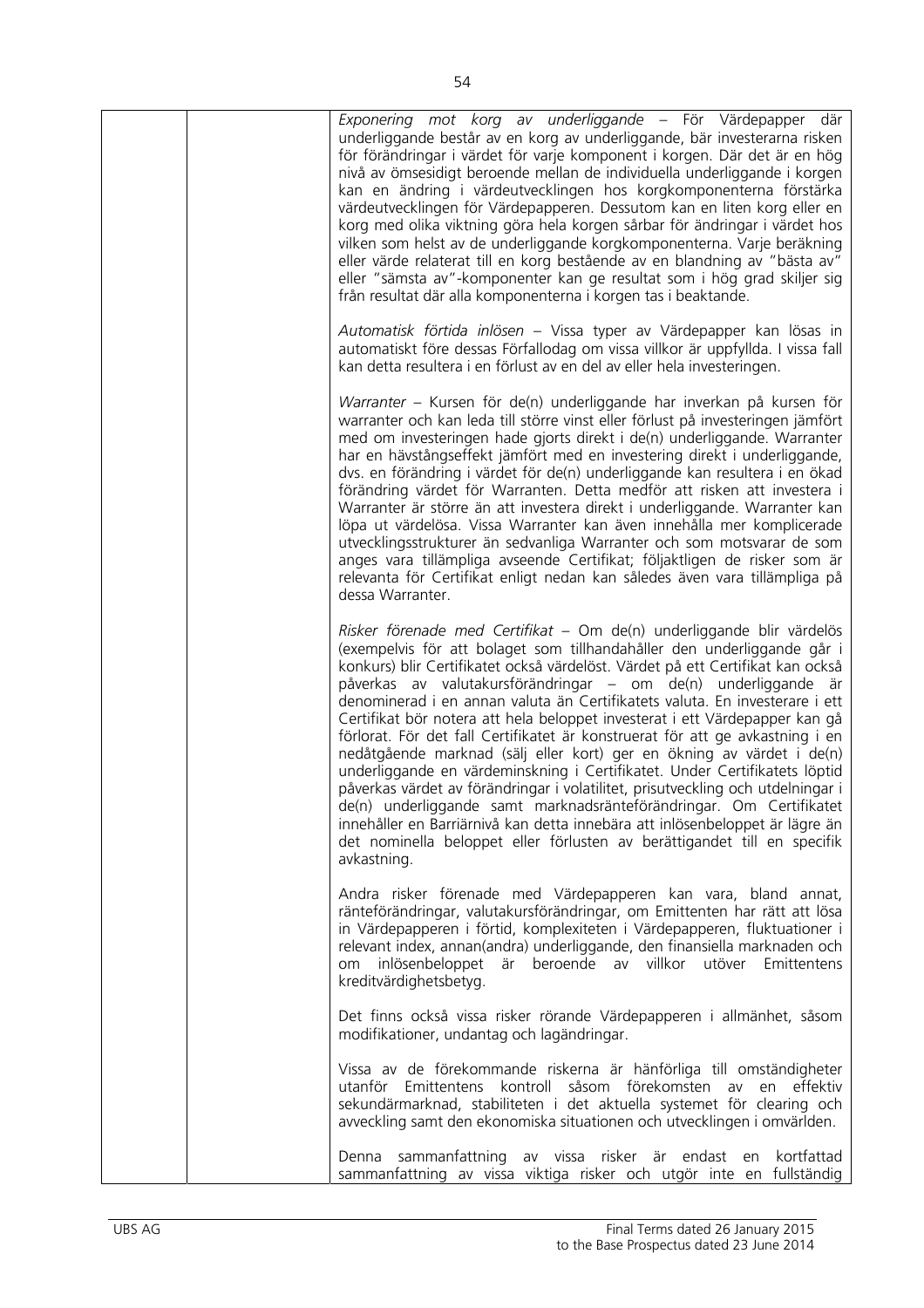|  | redogörelse för riskfaktorer som är hänförliga till Värdepapperen.<br>Investeraren bör noggrant granska och överväga de risker liksom övrig<br>information som beskrivs i Grundprospektet. En investering i relativt<br>komplexa Värdepapper för med sig en högre risk än att investera i mindre<br>komplexa Värdepapper. Särskilt gäller att, i en del fall, investerare kan<br>förlora hela sin investering eller delar därav.                                                                                                                                                                                                                                                                                                                                                                                                                                                                                                                                                                                                                                                                                                                                                                                                                                           |
|--|----------------------------------------------------------------------------------------------------------------------------------------------------------------------------------------------------------------------------------------------------------------------------------------------------------------------------------------------------------------------------------------------------------------------------------------------------------------------------------------------------------------------------------------------------------------------------------------------------------------------------------------------------------------------------------------------------------------------------------------------------------------------------------------------------------------------------------------------------------------------------------------------------------------------------------------------------------------------------------------------------------------------------------------------------------------------------------------------------------------------------------------------------------------------------------------------------------------------------------------------------------------------------|
|  | Potentiella Intressekonflikter<br>Emittenten och dess närstående bolag kan ingå transaktioner som relaterar<br>till Värdepapperen på ett eller annat sätt, antingen för egen räkning eller på<br>uppdrag av en kund. Sådana transaktioner behöver inte vara gynnsamma<br>för Värdepappersinnehavare och kan få positiv eller negativ effekt på värdet<br>av den Underliggande, och följaktligen på värdet av Värdepapperen. Vidare<br>kan bolag som är närstående till Emittenten vara motparter i<br>hedgningstransaktioner som relaterar till Emittentens förpliktelser som följer<br>av Värdepapperen. Som ett resultat kan intressekonflikter uppstå mellan<br>bolag som är närstående till Emittenten, så väl som mellan dessa bolag och<br>investerare, med avseende på skyldigheter beträffande beräkningen av<br>kursen för Värdepapperen och andra därmed förknippade fastställanden.<br>Dessutom kan Emittenten och dess närstående bolag agera i andra<br>egenskaper<br>med avseende på Värdepapperen,<br>såsom<br>som<br>beräkningsombud, betalningsombud och administrativt ombud och/eller<br>indexsponsor.                                                                                                                                                  |
|  | Värdetillväxten för de(n) underliggande - Med strukturerade Värdepapper<br>är innehavarnas rätt till avkastning och ibland återbetalningen av det<br>nominella beloppet, beroende av den aktuella avkastningsstrukturen och<br>den underliggande tillgången och dessas värdetillväxt. Värdet på<br>Värdepapperen påverkas av värdet på de underliggande tillgångarna vid<br>vissa tidpunkter under Värdepapperens löptid, fluktuationerna för kurserna<br>för de underliggande tillgångarna, förväntningarna angående den framtida<br>volatiliteten, marknadsräntorna och förväntade utdelningar på de<br>underliggande tillgångarna.                                                                                                                                                                                                                                                                                                                                                                                                                                                                                                                                                                                                                                      |
|  | Valutakursfluktuationer – I de fall den underliggande tillgången<br>denomineras i annan valuta än Värdepapperets, kan valutakursförändringar<br>påverka avkastningen på Värdepapperet. Växelkurserna för utländska<br>valutor kan påverkas av komplexa politiska och ekonomiska faktorer,<br>inklusive relativa inflationstakter, betalningsbalansen mellan länder,<br>storleken på regeringars budgetöverskott eller budgetunderskott och den<br>monetära, skatte- och/eller handelspolitiska policy som följs av de relevanta<br>valutornas regeringar. Valutafluktuationer kan påverka värdet eller nivån för<br>underliggande tillgångarna på<br>komplexa<br>sätt.<br>O <sub>m</sub><br>sådana<br>de<br>valutakursfluktuationer får värdet eller nivån hos de underliggande<br>tillgångarna att variera, så kan värdet eller nivån på Värdepapperen falla.<br>Om värdet eller nivån hos en eller flera underliggande är utfärdad(e) i en<br>valuta som är annan än valutan i vilken Värdepapperet är emitterat, så kan<br>investerarna vara utsatta för en ökad risk som kommer från växelkurser för<br>utländska valutor. Tidigare växelkurser för utländska valutor är inte<br>nödvändigtvis indikationer beträffande framtida växelkurser för utländska<br>valutor. |
|  | Risker avseende Värdepapperen generellt                                                                                                                                                                                                                                                                                                                                                                                                                                                                                                                                                                                                                                                                                                                                                                                                                                                                                                                                                                                                                                                                                                                                                                                                                                    |
|  | Avslutande och Förtida Inlösen efter Emittentens val<br>Potentiella investerare i Värdepapperen ska vidare vara medvetna om att<br>Emittenten är, enligt Villkoren för Värdepapperen, berättigad att avsluta<br>och lösa in Värdepapperen i dess helhet före den planerade Förfallodagen. I<br>sådant fall är Värdepappersinnehavaren berättigad att begära betalning av<br>förtida<br>inlösen.<br>ett<br>inlösenbelopp<br>avseende<br>denna<br>Men<br>Värdepappersinne havaren<br>är inte berättigad att<br>begära ytterligare                                                                                                                                                                                                                                                                                                                                                                                                                                                                                                                                                                                                                                                                                                                                            |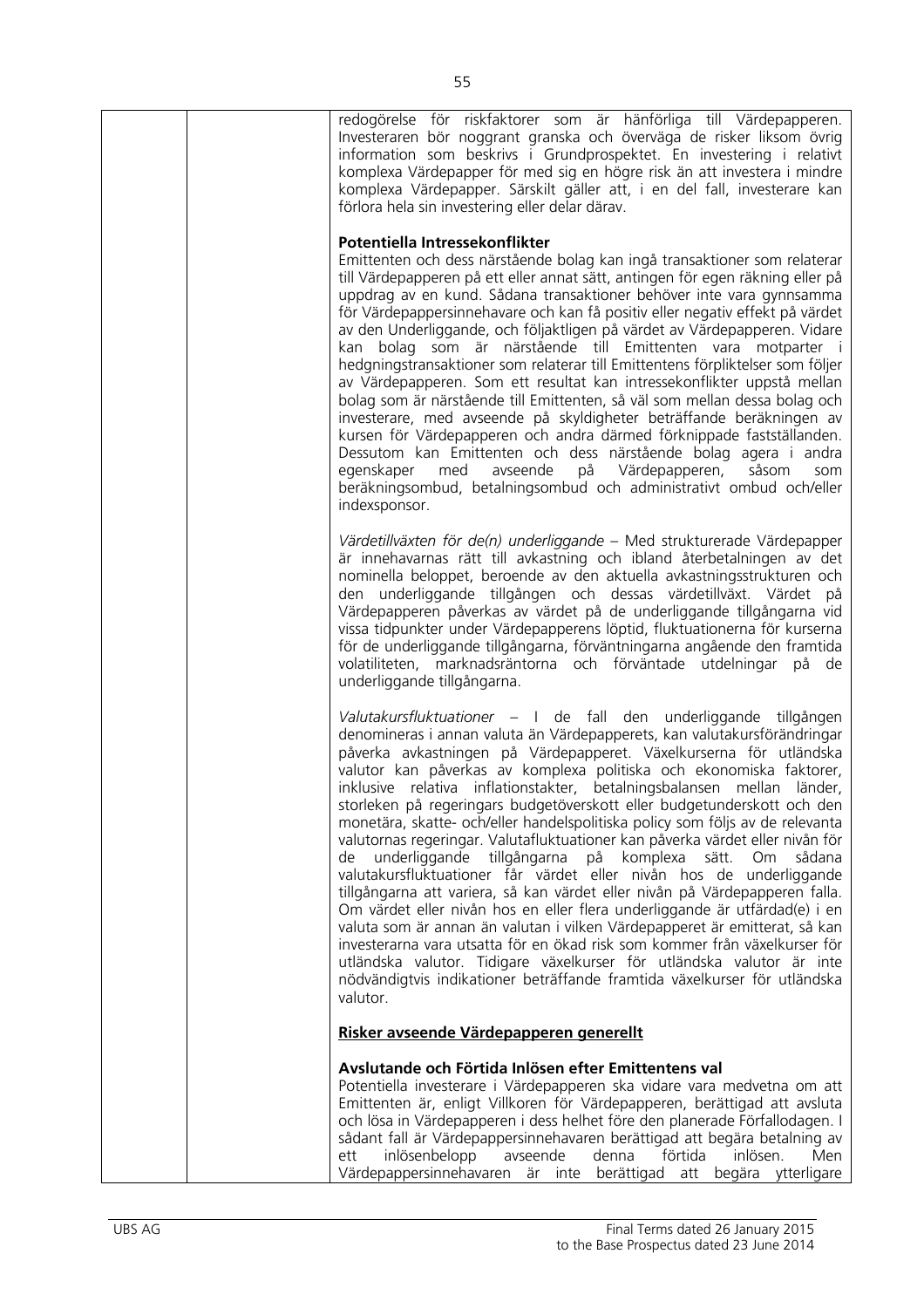| betalningar avseende Värdepapperen efter den relevanta dagen för<br>avslutande. Vidare, det Avslutande Beloppet, om något, som ska erläggas i<br>händelse av en förtida inlösen av Värdepapperen av Emittenten kan vara<br>markant lägre än det belopp som skulle ha förfallit till betalning vid det<br>planerade slutet av löptiden för Värdepapperen.                                                                                                                                                                                                                                                                                                                                                                                                                                                                                                                                                                                                                                                                                                                                                                                                                                                  |
|-----------------------------------------------------------------------------------------------------------------------------------------------------------------------------------------------------------------------------------------------------------------------------------------------------------------------------------------------------------------------------------------------------------------------------------------------------------------------------------------------------------------------------------------------------------------------------------------------------------------------------------------------------------------------------------------------------------------------------------------------------------------------------------------------------------------------------------------------------------------------------------------------------------------------------------------------------------------------------------------------------------------------------------------------------------------------------------------------------------------------------------------------------------------------------------------------------------|
| Värdepappersinnehavaren bär därför risken att inte ta del av utveckling av<br>den Underliggande, i förväntad omfattning och under den förväntade<br>perioden.                                                                                                                                                                                                                                                                                                                                                                                                                                                                                                                                                                                                                                                                                                                                                                                                                                                                                                                                                                                                                                             |
| Om Emittenten löser in Värdepapperen bär Värdepappersinnehavaren en<br>återinvesteringsrisk, dvs. investeraren bär risken att investeraren måste<br>återinvestera det Avslutande Beloppet, om något, som utbetalas av<br>Emittenten vid inlösen till rådande marknadsförhållanden, som kan vara<br>mindre förmånliga än de som rådde vid tidpunkten då Värdepapperen<br>förvärvades.                                                                                                                                                                                                                                                                                                                                                                                                                                                                                                                                                                                                                                                                                                                                                                                                                      |
| Negativ inverkan av justering av Värdepapperens rättigheter<br>Det kan inte uteslutas att vissa omständigheter inträffar eller särskilda<br>åtgärder vidtas (av annan part än Emittenten) i förhållande<br>till<br>Underliggande,<br>vilket potentiellt kan medföra<br>förändringar<br>av<br>Underliggande, eller resultera i att det underliggande konceptet för<br>Underliggande förändras, så kallade Potentiella Justeringshändelser. Om en<br>Potentiell Justeringshändelse inträffar, ska Emittenten vara berättigad att<br>vida justeringar i enlighet med Villkoren för Värdepapperen för att beakta<br>dessa händelser eller åtgärder. Dessa justeringar kan medföra en negativ<br>inverkan på Värdepapperens värde.                                                                                                                                                                                                                                                                                                                                                                                                                                                                             |
| Handel med Värdepapperen/ Illikviditet<br>Det är inte möjligt att förutse om och till vilken utsträckning en<br>andrahandsmarknad för Värdepapperen kan komma att utvecklas eller till<br>pris Värdepapperen<br>kommer<br>handlas<br>vilket<br>att<br>för<br>på<br>andrahandsmarknaden eller om sådan marknad är likvid eller illikvid.                                                                                                                                                                                                                                                                                                                                                                                                                                                                                                                                                                                                                                                                                                                                                                                                                                                                   |
| lämnas<br>till<br>Ansökningar kommer<br>att<br>in<br>eller<br>har<br>lämnats<br>- in<br>Värdepappersbörs(er) angivna för upptagande eller inregistrering<br>av<br>Värdepapperen. Om Värdepapperen är upptagna eller inregistrerade, kan<br>sådant upptagande eller inregistrering komma<br>att avslutas<br>av<br>Värdepappersbörsen(erna) eller Emittenten. Det faktum att Värdepapperen<br>är upptagna till handel eller inregistrerade, betecknar inte nödvändigtvis<br>högre likviditet än om så inte är fallet. Om Värdepapperen inte är<br>inregistrerade eller upptagna till handel på någon börs, kan prisinformation<br>om Värdepapperen vara svårare att erhålla och Värdepapperens likviditet<br>kan påverkas negativt. Värdepapperens likviditet kan också påverkas av<br>restriktioner för köp och försäljning av Värdepapperen i varje jurisdiktion.<br>Dessutom är Emittenten berättigad (men inte förpliktigad) att förvärva<br>Värdepapper när som helst och till vilket pris som helst på den öppna<br>marknaden eller genom erbjudande eller genom privat överenskommelse.<br>Värdepapper förvärvade på detta sätt kan innehas eller säljas vidare eller<br>överlämnas för annullering. |
| Dessutom kan det inte uteslutas att antalet Värdepapper som faktiskt<br>emitteras och förvärvas av investerare är färre än den<br>avsedda<br>Sammanlagda Nominella Beloppet av Värdepapperen. Följaktligen finns det<br>en risk att, på grund av den låga volymen av Värdepapper som faktiskt<br>emitteras, likviditeten för Värdepapperen är lägre än om alla Värdepapper<br>hade emitterats och förvärvats av investerare.                                                                                                                                                                                                                                                                                                                                                                                                                                                                                                                                                                                                                                                                                                                                                                              |
| Managern avser att, under normala marknadsförhållanden, ställa köp- och<br>säljkurser för emitterade Värdepapper regelbundet. Managern har dock<br>inget bindande åtagande mot Emittenten att tillföra likviditet genom köp-                                                                                                                                                                                                                                                                                                                                                                                                                                                                                                                                                                                                                                                                                                                                                                                                                                                                                                                                                                              |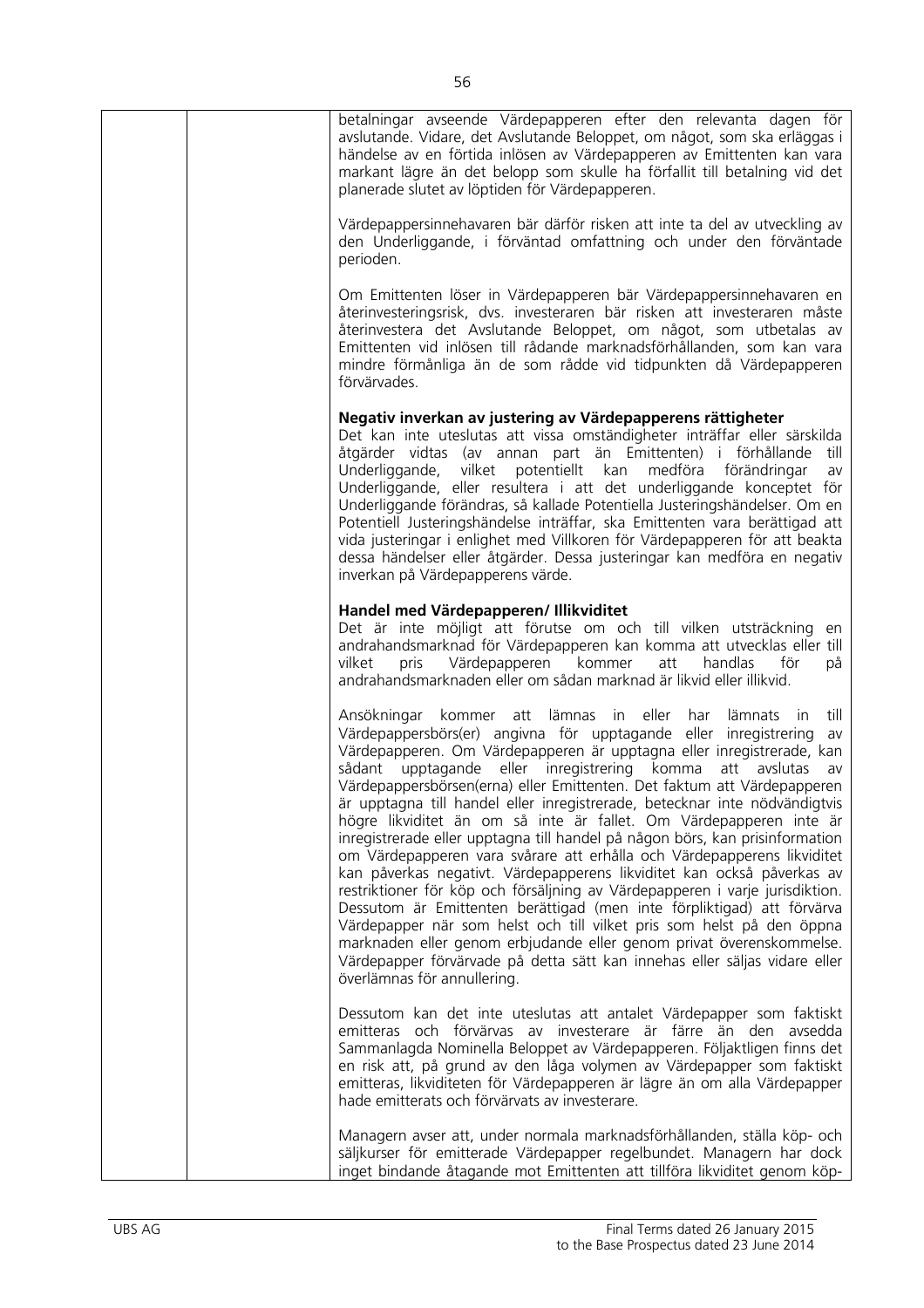| och säljkurser för Värdepapperen, och åtar sig inget juridiskt ansvar att<br>ange sådana priser eller avseende nivån eller fastställandet av sådana priser.<br>Potentiella investerare ska därför inte förlita sig på möjligheterna att sälja<br>Värdepapper vid någon tidpunkt eller till något särskilt pris.                                                                                                                                                                                                                                                                                                                                                                                                                                                                                                                                                                                                                                                                                                                                                                                                                                                                                                                                                                                                                                                                                                                      |
|--------------------------------------------------------------------------------------------------------------------------------------------------------------------------------------------------------------------------------------------------------------------------------------------------------------------------------------------------------------------------------------------------------------------------------------------------------------------------------------------------------------------------------------------------------------------------------------------------------------------------------------------------------------------------------------------------------------------------------------------------------------------------------------------------------------------------------------------------------------------------------------------------------------------------------------------------------------------------------------------------------------------------------------------------------------------------------------------------------------------------------------------------------------------------------------------------------------------------------------------------------------------------------------------------------------------------------------------------------------------------------------------------------------------------------------|
| Lånefinansiering<br>Om köp av Värdepapper lånefinansieras och om investerarens förväntningar<br>inte uppfylls kommer sådan investerare inte enbart lida förlust under<br>Värdepapperen utan även vara tvungen att erlägga ränta samt återbetala<br>lånet. Detta skapar en betydligt högre risk för investerare. Investerare i<br>Värdepapperen ska aldrig förlita sig till att kunna återbetala lån och erlägga<br>ränta för lån genom intäkter från en Värdepapperstransaktion. Snarare ska<br>innan lånefinansiering av Värdepapperen företas investerarens finansiella<br>situation utvärderas utifrån dennes förmåga att erlägga ränta för lånet och<br>omedelbart lösa in lånet även om investeraren lider förlust istället för<br>förväntade vinster.                                                                                                                                                                                                                                                                                                                                                                                                                                                                                                                                                                                                                                                                          |
| Beskattning avseende Värdepapperen<br>Potentiella investerare ska vara medvetna om att de kan bli ålagda att<br>betala skatter eller andra dokumentationsavgifter eller avgifter i enlighet<br>med lagar och praxis i det land till vilket Värdepapperen överförs eller andra<br>jurisdiktioner. I vissa jurisdiktioner kan det saknas officiella uttalanden från<br>skattemyndigheter eller domstolsbeslut vad gäller innovativa finansiella<br>instrument så som Värdepapperen. Potentiella investerare uppmanas att<br>inte förlita sig till någon skattesammanfattning i detta Grundprospekt<br>och/eller de Slutliga Villkoren utan uppmanas istället att efterfråga sina<br>egna skatterådgivare avseende sin individuella beskattning vad gäller<br>förvärv, försäljning eller inlösen av Värdepapperen. Endast dessa rådgivare<br>är i position att vederbörligen bedöma den specifika positionen för den<br>potentiella investeraren.                                                                                                                                                                                                                                                                                                                                                                                                                                                                                       |
| Värdepapperen kan bli föremål för<br>Betalningar avseende<br>amerikansk källskatt<br>Investerare i Värdepapperen bör vara medvetna o matt betalningar<br>avseende Värdepapperen kan bli underkastade amerikansk innehållande av<br>källskatt:                                                                                                                                                                                                                                                                                                                                                                                                                                                                                                                                                                                                                                                                                                                                                                                                                                                                                                                                                                                                                                                                                                                                                                                        |
| I. Betalningar avseende Värdepapperen kan bli föremål för<br>amerikansk källskatt enligt amerikansk skattelagstiftning (US Tax<br>Code)<br>Section 871(m) i US Tax Code kräver innehållande av (upp till 30%,<br>beroende på om ett skatteavtal är tillämpligt) på vissa finansiella instrument<br>(såsom t.ex. Värdepapperen) i den utsträckning som betalningarna eller<br>ansedda betalningar är villkorade av eller fastställda med hänvisning till<br>utdelningen med ursprung i USA. Under föreslagna regler från U.S.<br>Treasury Department (om de färdigställs enligt dessas nuvarande innehåll),<br>vissa betalningar eller ansedda betalningar avseende vissa aktierelaterade<br>instrument ("angivna ARI") som hänvisar till amerikanska aktier kan<br>behandlas som utdelningsmotsvarigheter ("utdelningsmotsvarigheter")<br>som är underkastade amerikansk källskatt om 30% (eller lägre<br>skatteavtalsats). Under de föreslagna reglerna kan innehållande krävas även<br>i avsaknad av varje faktisk utdelningsrelaterad betalning eller justering gjord<br>enligt Villkoren för Värdepapperen. När det gäller, t.ex. (men inte begränsat<br>till) en Underliggande eller, som fallet kan vara, en Korgkomponent, som<br>ger utdelning från ursprung inom USA, är det möjligt att dessa regler kan<br>vara tillämpliga på Värdepapperen.<br>Om dessa antas med dessas nuvarande innehåll, kan de föreslagna reglerna |
| kräva innehållande av källskatt på betalningar eller ansedda betalningar<br>avseende Värdepapperen som görs på eller efter den 1 januari 2016 som<br>behandlas som utdelningsmotsvarigheter för Värdepapper förvärvade på                                                                                                                                                                                                                                                                                                                                                                                                                                                                                                                                                                                                                                                                                                                                                                                                                                                                                                                                                                                                                                                                                                                                                                                                            |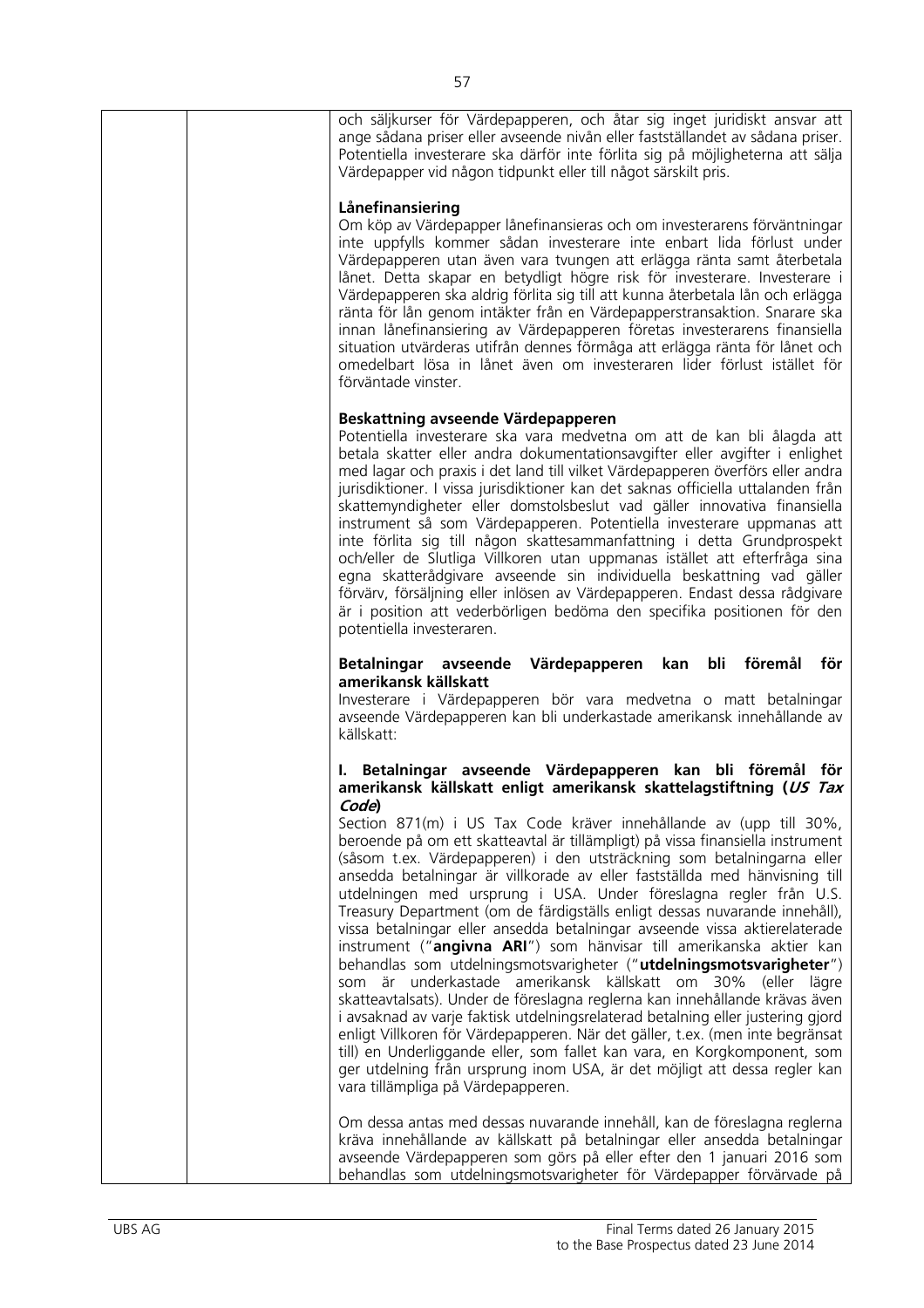| eller efter den 5 mars 2014. Men enligt ett nytt meddelande från U.S.<br>Internal Revenue Service ("IRS") tillkännagavs att det och Treasury<br>Department avsåg att de slutliga reglerna från Treasury kommer att ange<br>att "angivna ARI" kommer att exkludera aktierelaterade instrument som<br>emitterats tidigare än 90 dagar efter dagen då sådana slutliga regler från<br>Treasury publiceras. Följaktligen förväntar sig Emittenten generellt sett att<br>Värdepappersinnehavare (förutom amerikanska Värdepappersinnehavare)<br>inte ska bli underkastade skatt enligt Section 871(m). Men det är möjligt att<br>sådant innehållande av källskatt kan bli tillämpligt på Värdepapperen under<br>de föreslagna reglerna om, till exempel, en Värdepappersinnehavare<br>(förutom en amerikansk Värdepappersinnehavare) ingår vissa efterföljande<br>transaktioner avseende den Underliggande eller, som fallet kan vara, en<br>Korgkomponent. Om ett belopp avseende sådan amerikansk källskatt skulle<br>dras av eller innehållas från betalningar avseende Värdepapperen, skulle<br>ingen av Emittenten, något betalningsombud eller någon annan person<br>enligt Villkoren för Värdepapperen vara skyldig att betala ytterligare belopp<br>som en följd av avdraget eller innehållandet av sådan skatt.                                                                                                                                                                                                                                                   |
|----------------------------------------------------------------------------------------------------------------------------------------------------------------------------------------------------------------------------------------------------------------------------------------------------------------------------------------------------------------------------------------------------------------------------------------------------------------------------------------------------------------------------------------------------------------------------------------------------------------------------------------------------------------------------------------------------------------------------------------------------------------------------------------------------------------------------------------------------------------------------------------------------------------------------------------------------------------------------------------------------------------------------------------------------------------------------------------------------------------------------------------------------------------------------------------------------------------------------------------------------------------------------------------------------------------------------------------------------------------------------------------------------------------------------------------------------------------------------------------------------------------------------------------------------------------------|
| Värdepappersinnehavare bör följaktligen vara medvetna om att<br>betalningar avseende Värdepapperen under vissa omständigheter<br>kan bli föremål för amerikansk källskatt och bör konsultera med sina<br>skatterådgivare beträffande tillämpningen av Section 871(m) i US<br>Tax Code och reglerna därunder med avseende på deras förvärv och<br>ägande av Värdepapperen.                                                                                                                                                                                                                                                                                                                                                                                                                                                                                                                                                                                                                                                                                                                                                                                                                                                                                                                                                                                                                                                                                                                                                                                            |
| II. Betalningar avseende Värdepapperen kan bli föremål för<br>amerikansk källskatt enligt amerikansk skattelagstiftning (FATCA)<br>Amerikansk skattelagstiftning (Foreign Account Tax Compliance Act)<br>("FATCA") inför amerikansk källskatt om 30% på ränta, utdelningar och<br>vissa andra passive inkomster med ursprung i USA med början den 1 juli<br>2014 och på bruttolikviderna från försäljningen eller annan disposition av<br>vissa tillgångar och på vissa "genompasserande betalningar" hänförliga till<br>sådana inkomster eller likvider med början den 1 januari 2017, gjorda till<br>vissa utländska finansiella institutioner (inklusive de flesta utländska<br>hedgefonder, private equity-fonder och andra investeringsföretag) såvida<br>inte den betalningsmottagande utländska finansiella institutionerna<br>accepterar att avslöja identiteten för varje amerikansk individ och vissa<br>amerikanska företag som direkt eller indirekt håller ett konto hos eller<br>innehar skuld- eller aktieintressen i, sådan institution (eller den relevanta<br>närstående) och för att årligen rapportera viss information om sådana<br>konton eller ränta direkt eller indirekt till IRS. FATCA kräver också att<br>innehållandeombud som gör vissa betalningar till vissa icke-finansiella<br>utländska företag som underlåter att avslöja namnet, adressen och<br>skattebetalaridentifikationsnummer av varje betydande direkt eller indirekt<br>amerikansk ägare av sådant företag, ska innehålla en skatt om 30% tax på<br>sådana betalningar. |
| Följaktligen Emittenten och andra utländska finansiella institutioner kan<br>vara tvungna under FATCA att rapportera viss kontoinformation direkt till<br>IRS (eller till en icke-amerikansk statlig myndighet enligt ett relevant<br>mellanstatligt avtal ingånget mellan USA och sådant icke-amerikansk land,<br>som kommer att vidarebefordra information till IRS) avseende innehavarna<br>av Värdepapperen. Vidare, Emittenten kan vara tvungen att innehålla en del<br>av betalningar som görs avseende Värdepapperen till innehavare som (i)<br>underlåter att tillhandahålla relevant information eller (ii) utländska<br>finansiella institutioner som underlåter att efterleva FATCA.                                                                                                                                                                                                                                                                                                                                                                                                                                                                                                                                                                                                                                                                                                                                                                                                                                                                      |
| Värdepappersinnehavare som innehar deras Värdepapper genom en<br>utländsk finansiell institution bör vara medvetna om att en del av<br>varje betalning avseende Värdepapperen som görs efter den 30 juni<br>2014, kan bli föremål för innehållande av 30% källskatt under                                                                                                                                                                                                                                                                                                                                                                                                                                                                                                                                                                                                                                                                                                                                                                                                                                                                                                                                                                                                                                                                                                                                                                                                                                                                                            |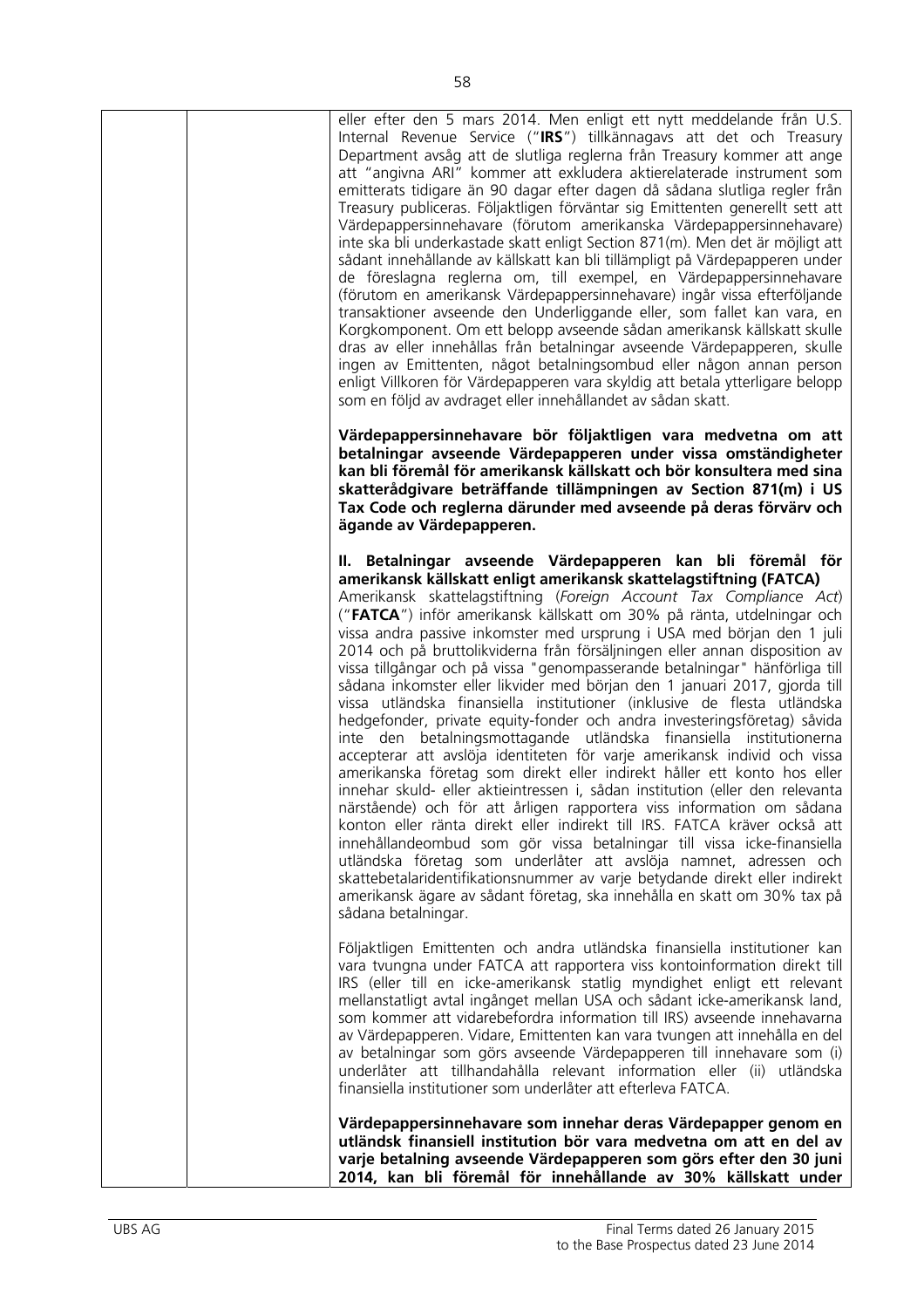|     |                                                                                                              | FATCA. Om ett belopp avseende sådant innehållande av källskatt<br>under FATCA skulle dras av eller innehållas från betalningar<br>avseende Värdepapperen, skulle ingen av Emittenten, något<br>betalningsombud eller någon annan person enligt Villkoren för<br>Värdepapperen vara skyldig att betala ytterligare belopp som en<br>följd<br>avdraget eller innehållandet av<br>sådan<br>skatt.<br>av<br>Värdepappersinnehavare bör följaktligen vara medvetna om att<br>betalningar avseende Värdepapperen under vissa omständigheter<br>kan bli föremål för amerikansk källskatt under FATCA och bör<br>konsultera sina skatterådgivare beträffande tillämpningen av<br>källskatt under FATCA med avseende på deras förvärv och ägande<br>av Värdepapperen. |
|-----|--------------------------------------------------------------------------------------------------------------|--------------------------------------------------------------------------------------------------------------------------------------------------------------------------------------------------------------------------------------------------------------------------------------------------------------------------------------------------------------------------------------------------------------------------------------------------------------------------------------------------------------------------------------------------------------------------------------------------------------------------------------------------------------------------------------------------------------------------------------------------------------|
|     |                                                                                                              | Förändrad Beskattning av Värdepapperen<br>Bedömning gällande Beskattning av Värdepapperen i detta Grundprospekt<br>återspeglar Emittentens uppfattning på basis av den juridiska situationen<br>vid dagen för Grundprospektet. Dock kan inte en annan skattebehandling<br>av skattemyndigheter eller skattedomstolar uteslutas. Varje investerare<br>uppmanas att rådfråga sin egen skatterådgivare innan beslut om att<br>investera i Värdepapperen fattas.                                                                                                                                                                                                                                                                                                 |
|     |                                                                                                              | Varken Emittenten eller Managern tar något ansvar i förhållande till<br>Värdepappersinnehavare vad gäller skattekonsekvenser av en investering i<br>Värdepapperen.                                                                                                                                                                                                                                                                                                                                                                                                                                                                                                                                                                                           |
| D.6 | Riskvarning för att<br>investerare<br>kan<br>förlora hela värdet<br>investeringen<br>av<br>eller del av den. | då Värdepapperen är kapitalskyddade vid förfallodagen till<br>Aven<br>Minimibeloppet och risken således inledningsvis är begränsad, bär varje<br>investerare i Värdepapperen risken att Emittentens finansiella situation<br>försämras. Potentiella investerare måste därför vara förberedda på att<br>drabbas av en partiell eller rentav total förlust av hela sin investering. Varje<br>investerare som är intresserad av att köpa Värdepapper bör bedöma sin<br>finansiella situation för att säkerställa att de är i en sådan position att de<br>kan bära risken för förlust förknippad med Värdepapperen.                                                                                                                                              |

| <b>Avsnitt</b> |                                                                        | <b>Avsnitt E - Erbjudande</b>                                                                                                                                                                                                                                                                                                                                                                                                                                                                                                                                                                          |
|----------------|------------------------------------------------------------------------|--------------------------------------------------------------------------------------------------------------------------------------------------------------------------------------------------------------------------------------------------------------------------------------------------------------------------------------------------------------------------------------------------------------------------------------------------------------------------------------------------------------------------------------------------------------------------------------------------------|
| E.2b           | till<br>Motiv<br>erbjudandet<br>och<br>användning<br>av<br>intäkterna. | Ej tillämpligt. Motiven för erbjudande och användningen av intäkterna<br>skiljer sig inte åt från att generera vinster och/eller säkra vissa risker.                                                                                                                                                                                                                                                                                                                                                                                                                                                   |
| E.3            | Former och villkor<br>för erbjudandet.                                 | Det har överenskommits om att Managern, på eller efter respektive<br>Emissionsdag för Värdepapperen, får köpa Värdepapper och ska placera<br>Värdepapperen för försäljning, för Emissionskursen på villkor som kan<br>komma att ändras i Jurisdiktionen för Erbjudande till Allmänheten under<br>Teckningsperioden (enligt definition nedan). Emissionskursen var fastställd<br>vid Starten för erbjudandet till allmänheten avseende Värdepapperen. Efter<br>Teckningsperioden avslutas<br>kommer försäljningskursen<br>justeras<br>kontinuerligt för att reflektera den rådande marknadssituationen. |
|                |                                                                        | Värdepapperen ska kunna tecknas från Managern under normala<br>öppethållandetider för banker under 26 januari 2015 och 6 mars 2015<br>("Teckningsperioden"). Emissionskursen för varje Värdepapper ska<br>betalas den 30 mars 2015 ("Initial Betalningsdag").<br>Emittenten förbehåller sig rätten att tidigare avsluta eller förlänga                                                                                                                                                                                                                                                                 |
|                |                                                                        | Teckningsperioden om marknadsförhållandena kräver det.<br>Efter den Initiala Betalningsdagen ska respektive investerares Värdepapper<br>krediteras dennes konto i enlighet med bestämmelserna för gällande                                                                                                                                                                                                                                                                                                                                                                                             |